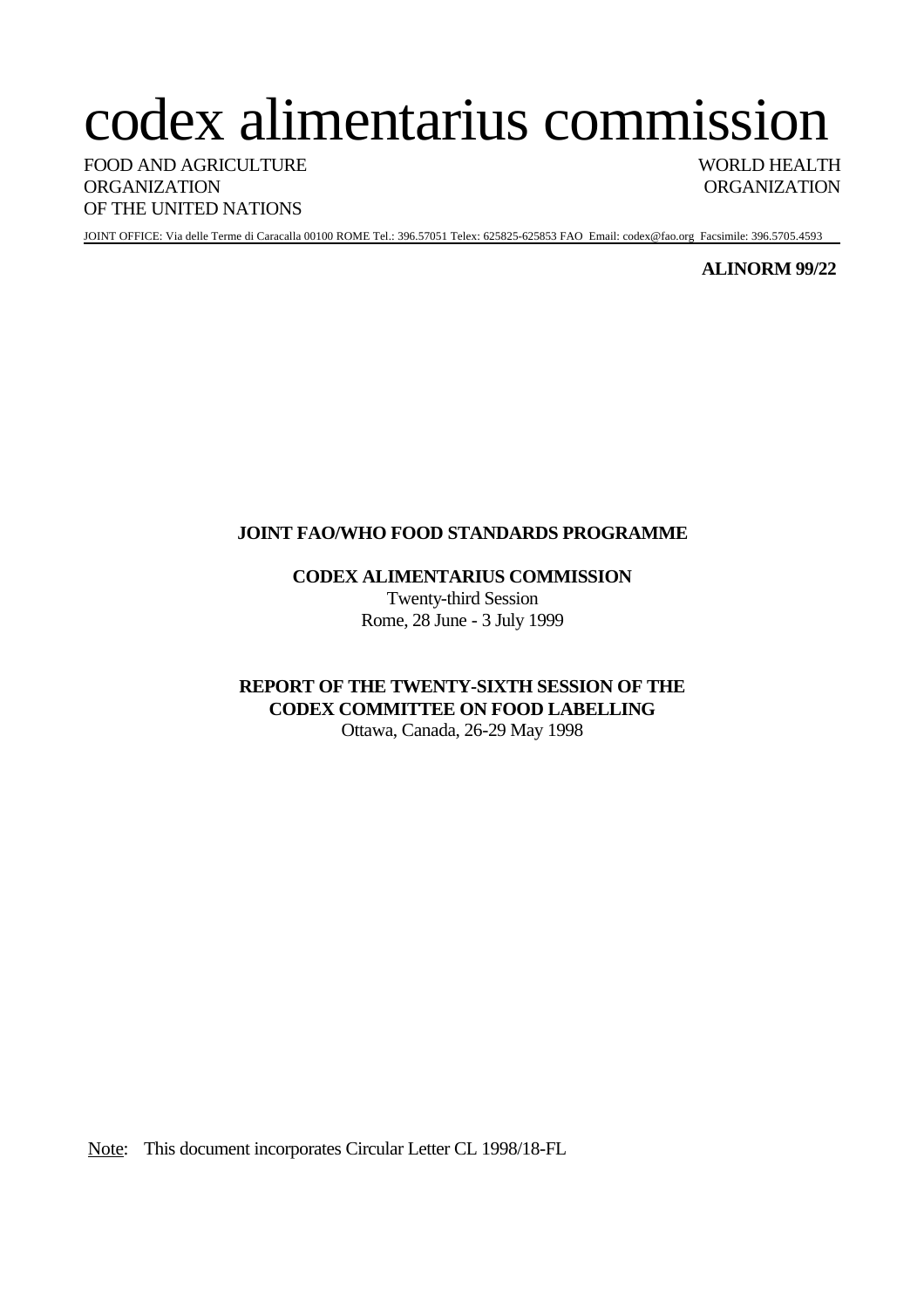# codex alimentarius commission

FOOD AND AGRICULTURE **EXAMPLE 1999** WORLD HEALTH ORGANIZATION ORGANIZATION OF THE UNITED NATIONS

JOINT OFFICE: Via delle Terme di Caracalla 00100 ROME Tel.: 396.57051 Telex: 625825-625853 FAO I Email: codex@fao.org Facsimile:396.5705.4593

# **CX 5/15 CL 1998/18-FL June 1998 TO:** - Codex Contact Points - Interested International Organizations - Participants at the 26th Session of the Codex Committee on Food Labelling **FROM:** - Secretary, Codex Alimentarius Commission, Joint FAO/WHO Food Standards Programme, FAO, 00100 Rome, Italy

# **SUBJECT: Distribution of the Report of the 26th Session of the Codex Committee on Food Labelling (ALINORM 99/22)**

# **MATTERS FOR ADOPTION BY THE 23rd SESSION OF THE CODEX ALIMENTARIUS COMMISSION**

# **Draft Standards and Guidelines at Step 8 of the Procedure**

- 1. Draft Guidelines for the Production, Processing, Labelling and Marketing of Organically Produced Foods (para. 21, Appendix II)
- 2. Draft Recommendations for the Labelling of Foods that can Cause Hypersensitivity (Draft Amendment to the General Standard for the Labelling of Prepackaged Foods) (para. 32, Appendix III)
- 3. Draft Amendment to the Standard for Fish Frozen Fish Sticks (Fish Fingers) Fish Portions and Fish Fillets - Breaded or in Batter (labelling section) (para. 36, Appendix IV)

Governments wishing to propose amendments or comments on the above documents should do so in writing in conformity with the Guide to the Consideration of Standards at Step 8 (see Procedural Manual of the Codex Alimentarius Commission) to the Secretary, Joint FAO/WHO Food Standards Programme, FAO, via delle Terme di Caracalla, 00100 Rome, Italy **before 30 March 1999**.

# **Proposed Draft Standard at Step 5 of the Procedure**

4. Proposed Draft Recommendations for the Labelling of Foods Obtained through Biotechnology (Proposed Draft Amendment to the General Standard for the Labelling of Prepackaged Foods) - Sections 2 and 4.2.2 (para. 49, Appendix VII)

Governments wishing to submit comments on the implications which the Draft Amendment may have for their economic interests should do so in writing in conformity with the Procedure for the Elaboration of Wordwide Standards at Step 5 to the Secretary, Joint FAO/WHO Food Standards Programme, FAO, via delle Terme di Caracalla, 00100 Rome, Italy **before 30 March 1999**.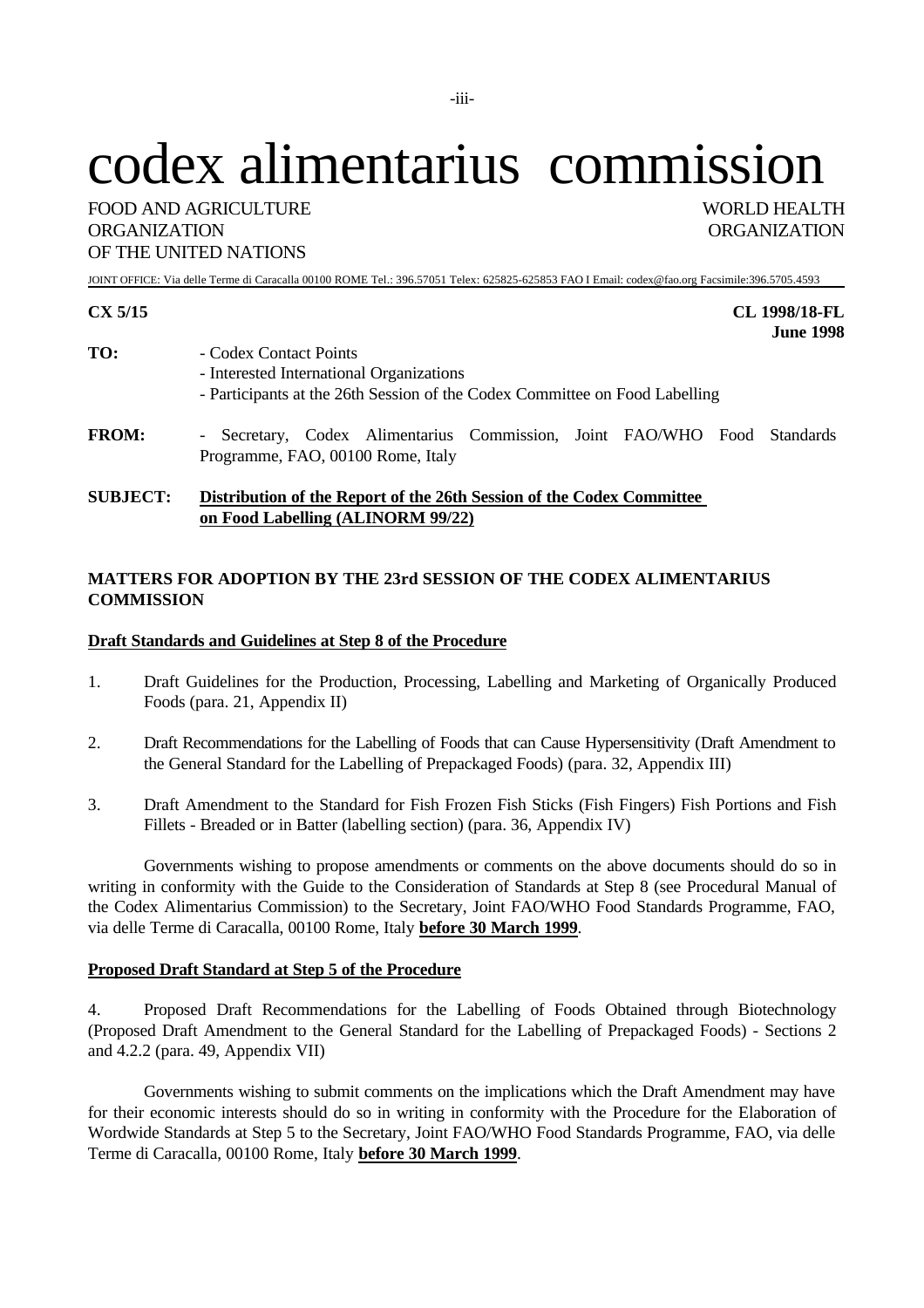# **B. REQUEST FOR COMMENTS AND INFORMATION**

# **Draft Guidelines at Step 6 of the Procedure**

- 5. Draft Guidelines for the Production, Processing, Labelling and Marketing of Organically Produced Foods - Section 5.1 (para. 21, Appendix V)<sup>1</sup>
- 6. Draft Recommendations for the Labelling of Foods that can Cause Hypersensitivity Section 4.2.1.3 (para. 32, Appendix VI)

Governments wishing to submit comments on points 5. and 6. should do so in writing to the Secretary, Joint FAO/WHO Food Standards Programme, FAO, via delle Terme di Caracalla, 00100 Rome, Italy, **before 20 September 1998 for point 5. and before 20 January 1999 for point 6**.

# **Draft Standard and Guidelines at Step 3 of the Procedure**

- 7. Proposed Draft Recommendations for the Labelling of Foods Obtained through Biotechnology (Amendment to the General Standard for the Labelling of Prepackaged Foods) - Section 5 (para. 49, Appendix VIII)
- 8. Proposed Draft Amendment to the General Standard for the Labelling of Prepackaged Foods (Class Names) (para. 40, Appendix IX)
- 9. Proposed Draft Amendment to the Guidelines on Nutrition Labelling (para. 53, Appendix XI)
- 10. Proposed Draft Recommendations for the Use of Health Claims (para. 60, Appendix X)

Governments wishing to submit comments on points 7, 8, 9 and 10. should do so in writing to the Secretary, Joint FAO/WHO Food Standards Programme, FAO, via delle Terme di Caracalla, 00100 Rome, Italy, **before 1 December 1998.**

 $\overline{a}$ 

<sup>&</sup>lt;sup>1</sup> The sections on animal production will be circulated at Step 6 separately in CL 1998/19-FL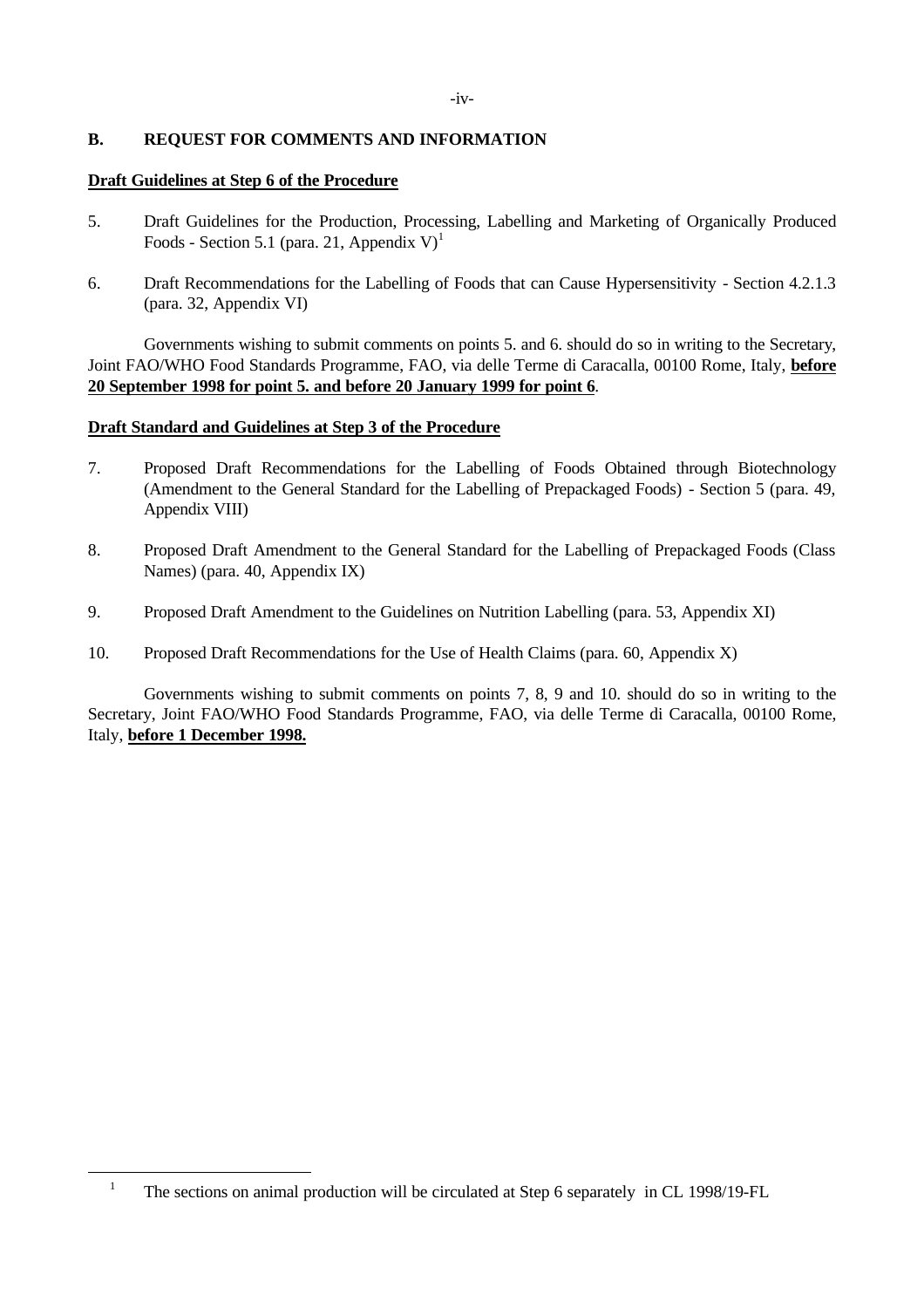## **SUMMARY AND CONCLUSIONS**

The summary and conclusions of the 26th Session of the Codex Committee on Food Labelling are as follows:

## **Matters for consideration by the Commission**:

The Committee:

- agreed to advance to Step 8 the Draft Guidelines for the Production, Processing, Labelling and Marketing of Organically Produced Foods, with the exception of sections 5.1 and Animal Production, which were returned to Step 6 (para. 21, Appendix II)
- agreed to advance to Step 8 the Draft Recommendations for the Labelling of Foods that can Cause Hypersensitivity (list of ingredients) (para. 32, Appendix III)
- agreed to advance to Step 8 the Draft Amendment to the Standard for Fish Frozen Fish Sticks (declaration of fish core) (para. 36, Appendix IV)
- agreed to advance to Step 5 the sections on Definition and Allergens of the Proposed Draft Recommendations for the Labelling of Foods Obtained through Biotechnology (para. 49, Appendix VII)

## **Other Matters of Interest to the Commission**

- agreed to return to Step 6 the section on the "25% rule" in the Draft Recommendations for the Labelling of Foods that can Cause Hypersensitivity (para. 32, Appendix VI)
- agreed to return to Step 3 for further comments the section on mandatory labelling in the Proposed Draft Recommendations for the Labelling of Foods Obtained through Biotechnology (para. 49, Appendix VIII)
- agreed to return to Step 3 the amendment to the General Labelling Standard proposed by the CCMMP on Class Names (para. 40, Appendix IX)
- agreed to return to Step 3 the Proposed Draft Amendment to the Guidelines on Nutrition Labelling (para. 53, Appendix XI)
- agreed to return to Step 3 the Proposed Draft Recommendations for the Use of Health Claims (para. 60, Appendix X)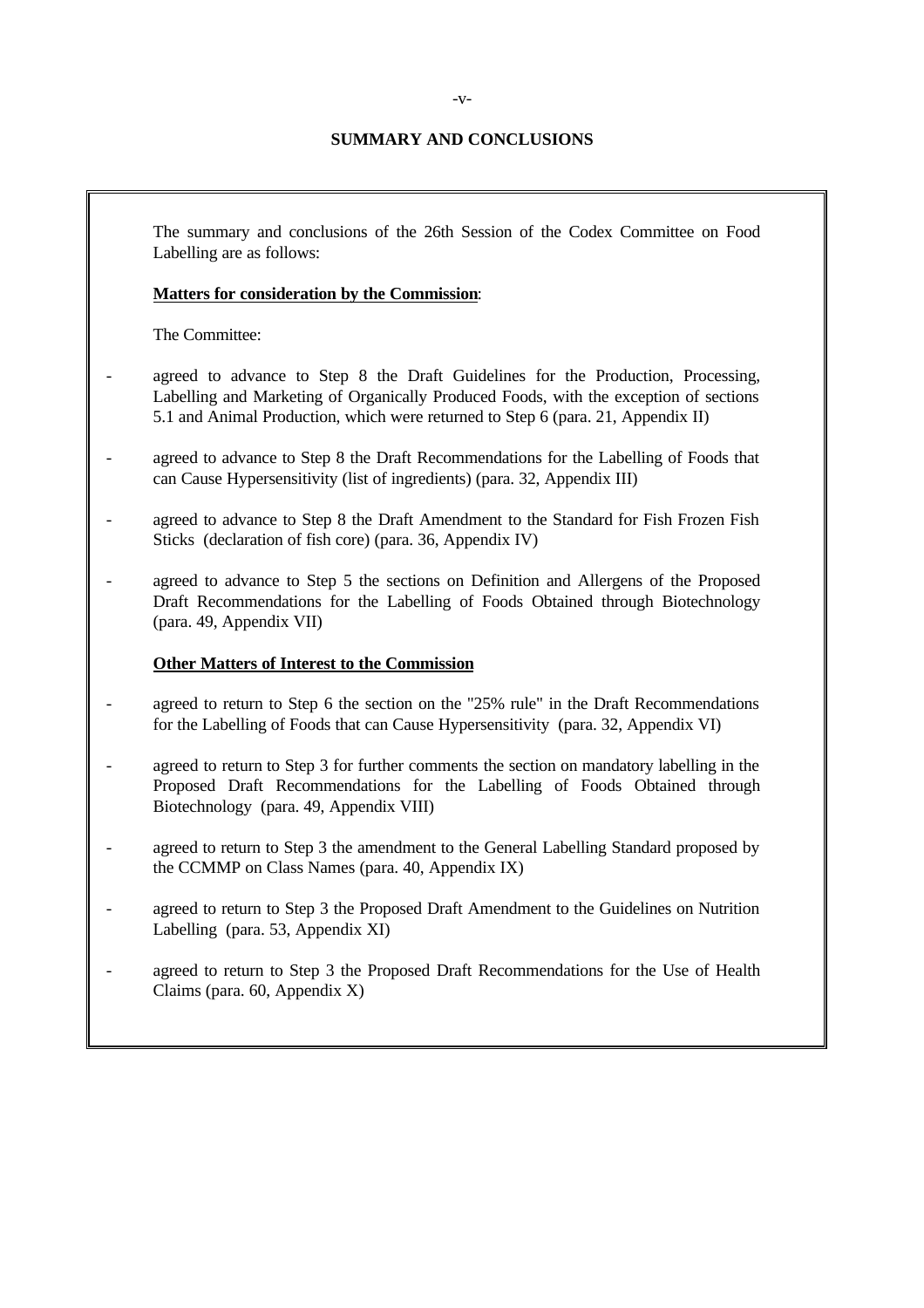# **TABLE OF CONTENTS**

| Matters arising from the Codex Alimentarius Commission                                 |
|----------------------------------------------------------------------------------------|
|                                                                                        |
| Draft Guidelines for the Production, Processing, Labelling                             |
| Draft Recommendations for the Labelling of Foods that can cause Hypersensitivity 22-32 |
| Draft Amendment to the Labelling Section of the Standard for                           |
| Proposed Draft Amendment to the General Standard for the Labelling of                  |
| Proposed Draft Recommendations for the Labelling of Foods obtained                     |
|                                                                                        |
|                                                                                        |
|                                                                                        |
|                                                                                        |
|                                                                                        |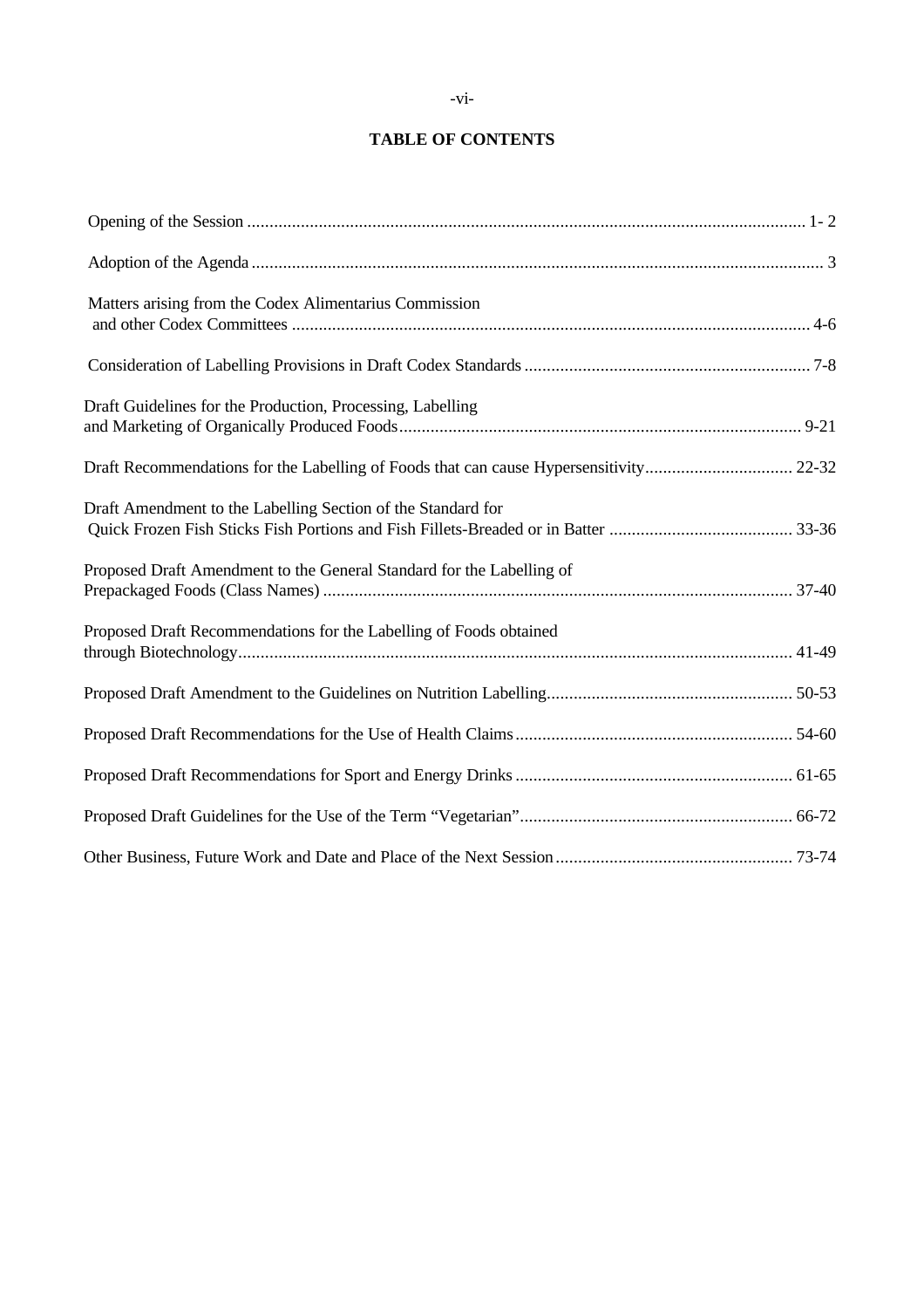# -vii-

# **LIST OF APPENDICES**

| <b>Appendix I</b>    |                                                              |  |  |  |
|----------------------|--------------------------------------------------------------|--|--|--|
| <b>Appendix II</b>   | Draft Guidelines for the Production, Processing, Labelling   |  |  |  |
| <b>Appendix III</b>  | Draft Recommendations for the Labelling of Foods that        |  |  |  |
| <b>Appendix IV</b>   | Draft Amendment to the Labelling Section of the Standard for |  |  |  |
| <b>Appendix V</b>    | Draft Guidelines for the Production, Processing, Labelling   |  |  |  |
| <b>Appendix VI</b>   | Draft Recommendations for the Labelling of Foods that can    |  |  |  |
| <b>Appendix VII</b>  | Proposed Draft Recommendations for the Labelling of Foods    |  |  |  |
| <b>Appendix VIII</b> | Proposed Draft Recommendations for the Labelling of Foods    |  |  |  |
| <b>Appendix IX</b>   | Proposed Draft Amendment to the General Standard for         |  |  |  |
| <b>Appendix X</b>    |                                                              |  |  |  |
| <b>Appendix XI</b>   | Proposed Draft Amendment to the Guidelines                   |  |  |  |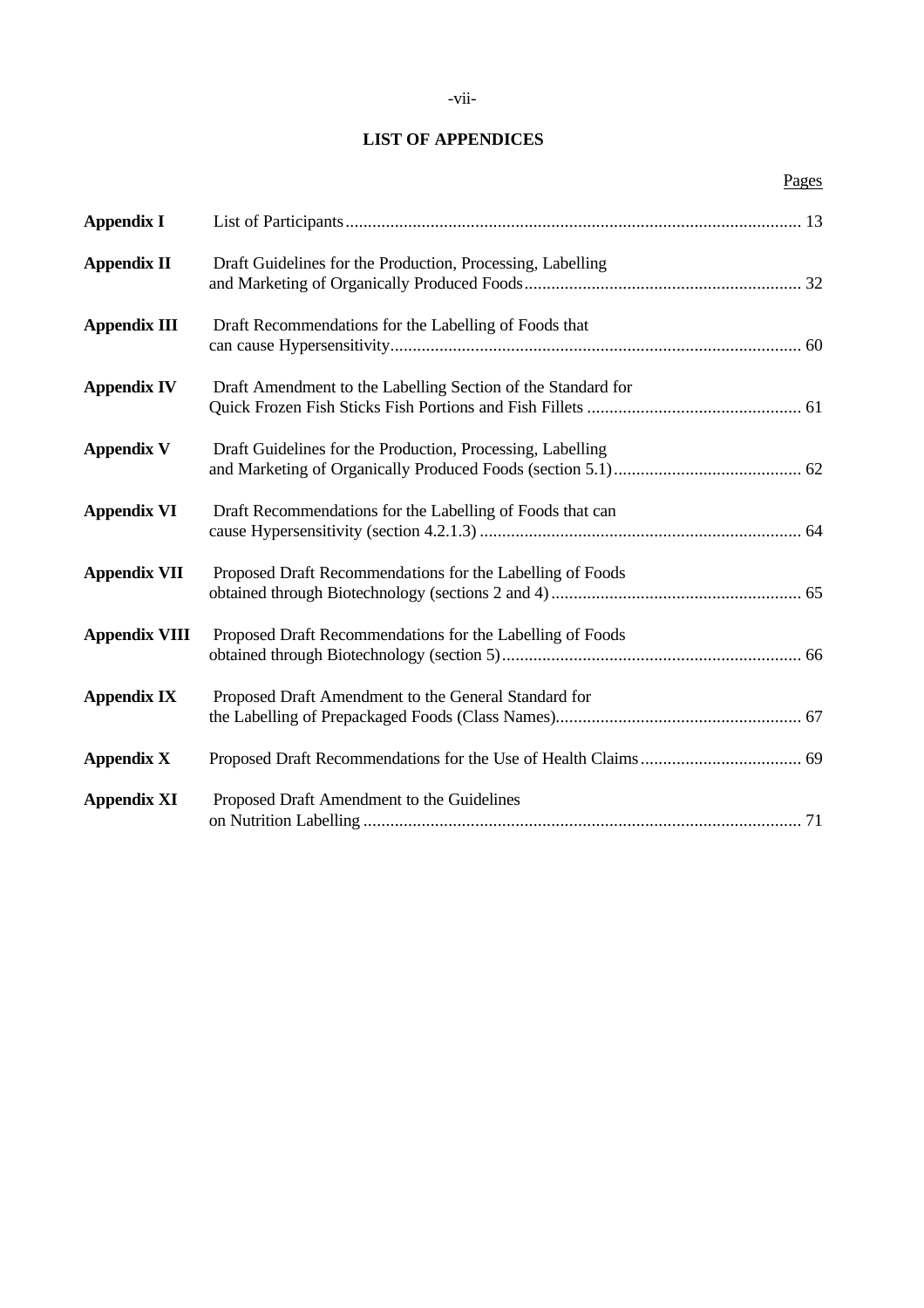# **ALINORM 99/22**

# **INTRODUCTION**

1. The Codex Committee on Food Labelling held its Twenty-Sixth Session in Ottawa, from 26 to 29 May 1998, at the kind invitation of the Government of Canada. The meeting was attended by 239 delegates and observers representing 42 Members and 28 international organizations. The meeting was chaired by Dr. Anne MacKenzie, Associate Vice-President, Science Evaluation, Canadian Food Inspection Agency. The complete list of participants is attached as Appendix I to this report.

# **OPENING OF THE SESSION (Agenda Item 1)**

2. The Session was opened by Dr. George Paterson, Director General, Food Directorate, Health Protection Branch, Health Canada, who welcomed the delegates to Ottawa. Dr. Paterson reminded delegates that transportation networks and technological advances now allow foodstuffs to move from one continent to another, virtually overnight, creating a truly global marketplace and that consumers welcome this bounty but also expect it to be safe and wholesome. Dr. Paterson outlined the importance of the Committee in providing guidance on the labelling of foods to ensure the safety of consumers in this international context.

# **ADOPTION OF THE AGENDA (Agenda Item 2)**

3. The Committee adopted the Provisional Agenda as proposed in document CX/Fl 98/1. Following discussions held at the 25<sup>th</sup> CCFL, the Committee agreed with a suggestion made by the delegation of Australia that relevant information on the elaboration of Rules of Origin by the World Customs Organization would be presented by the Codex Secretariat at its 27<sup>th</sup> Session (ALINORM 97/22A, para, 79).

# **MATTERS REFERRED TO THE COMMITTEE BY THE CODEX ALIMENTARIUS COMMISSION AND OTHER CODEX COMMITTEES (Agenda Item 3)**<sup>1</sup>

4. The Committee noted that the 22<sup>nd</sup> Session of the Codex Alimentarius Commission had adopted the draft Guidelines for Use of Nutrition Claims and General Guidelines for the Use of the Term "Halal" at Step 8; the proposed draft Amendment to the Labelling Section of the Standards for Quick Frozen Fish Sticks, Fish Portions and Fish Fillets, Breaded or in Batter at Step 5; and the proposed draft Amendment to the General Standard for the Labelling of Prepackaged Foods (Recommendations for the Labelling of Foods that can Cause Hypersensitivity) at Step 5. The Commission also assigned the consideration of "Sports" and "Energy" Drinks to the CCFL, with the understanding that the Committee would coordinate its work with the Committee on Food Additives and Contaminants and the Committee on Nutrition and Foods for Special Dietary Uses.

5. The Committee was also informed that the recently held Coordinating Committee for Europe had drawn the attention of the CCFL and CCNFSDU to the importance of questions relating to nutrition and health claims and the need to proceed with work in this area in order to provide appropriate guidance and recommendations at the international level (ALINORM 99/19, para. 52).

6. The Committee noted that the labelling provisions in the standards for milk and milk products had been discussed by the Committee on Milk and Milk Products and would be submitted for endorsement to the next session of the CCFL. The Committee noted that the request of Malaysia to consider the description of vegetable fat milks (e.g., coconut milk) in the context of the draft Code of Practice on Milk and Milk Products (now renamed as the draft General Standard for Dairy Terms) should be directed to the Committee on Milk and Milk Products.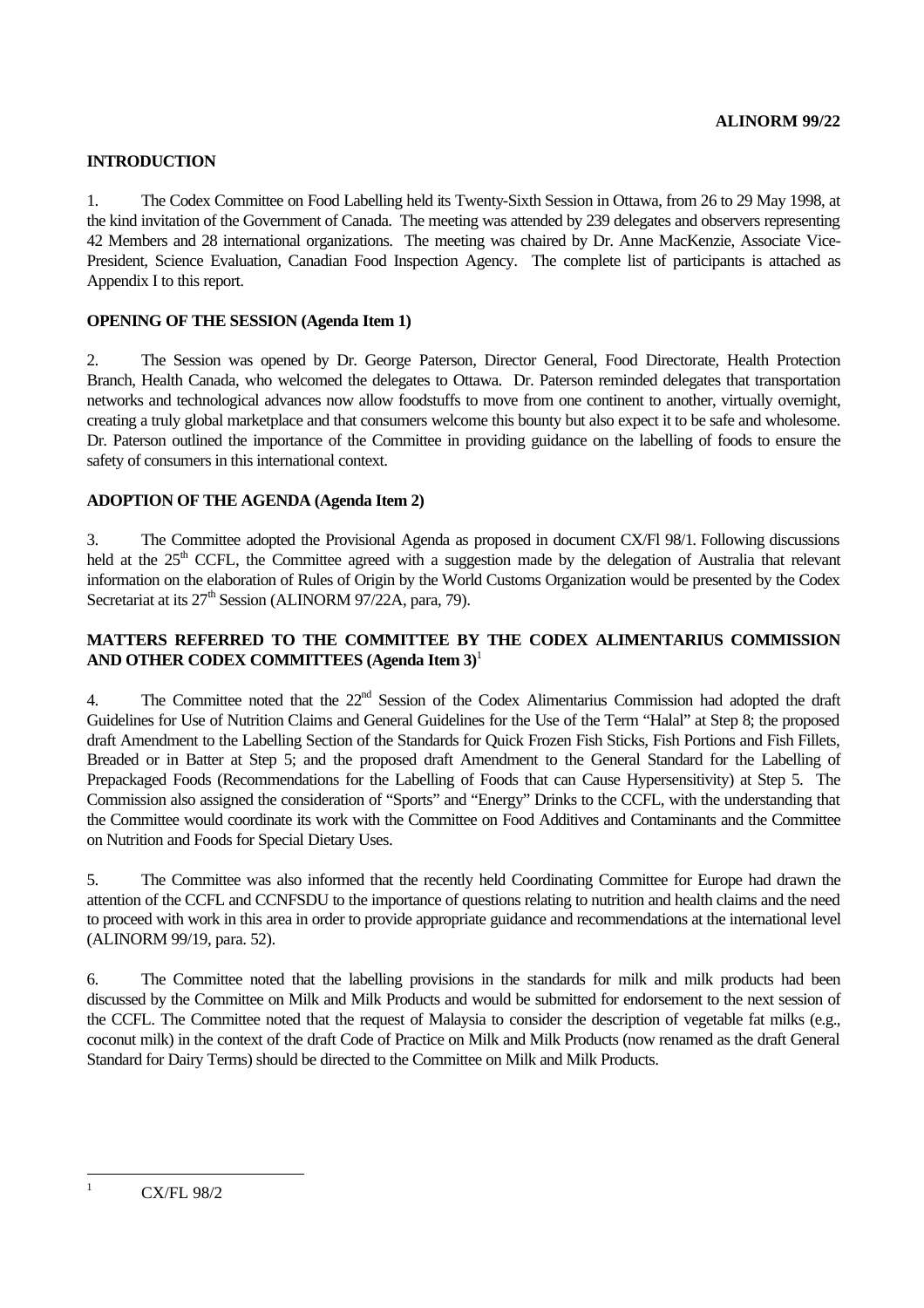# **CONSIDERATION OF LABELLING PROVISIONS IN DRAFT CODEX STANDARDS (Agenda Item 4)<sup>2</sup>**

# **Proposed Draft Standard for Pickles** (ALINORM 99/15, Appendix III)

7. The Committee could not decide whether the labelling of pickles as "vegetarian" (Section 7.2) should be mandatory or voluntary and therefore did not endorse the labelling provisions. The Committee agreed that they should be further considered by the next Session of the Codex Committee on Processed Fruits and Vegetables when finalizing the standard.

# **Proposed Draft Standard for Kimchi** (ALINORM 99/15, Appendix IV)

8. The Committee endorsed the labelling provisions as proposed.

# **DRAFT GUIDELINES FOR THE PRODUCTION, PROCESSING, LABELLING AND MARKETING OF ORGANICALLY PRODUCED FOODS (Agenda Item 5)<sup>3</sup>**

9. The Committee recalled that its  $25<sup>th</sup>$  Session had returned the draft Guidelines to Step 6 for additional comments. The draft Guidelines and comments submitted in response to CL 1997/10-FL were reviewed by the *ad hoc* Working Group immediately prior to the Committee's current meeting.

10. The Chairperson of the *ad hoc* Working Group, Ms. Ruth Lovisolo (Australia), presented the revised version of the Guidelines to the Committee and noted that with the exception of issues relating to animal production and animal products, the text was considered in its entirety. The Working Group made the following significant amendments to the text:

# **Foreword**

11. The text was restructured in a more logical sequence and additional information was included on the application of the guidelines as a first step towards the international harmonization of requirements for organic products.

# **Section 1 - Scope**

12. The text was revised to allow for the use of "words of similar intent, including diminutives ", in addition to the terms "organic", "biodynamic", "biological" and "ecological", with the understanding that the paragraph did not apply to terms, e.g., "Bio", that had no connection with the method of production and did not mislead consumers as to the true nature of the product.

# **Section 2 - Definitions**

13. The definitions were aligned with definitions already adopted by the Commission, particularly those terms elaborated by the Codex Committee on Food Import and Export Inspection and Certification Systems (CCFICS). The Working Group agreed that a definition for genetically modified organisms was necessary, but noted that the definition should be considered provisional until such time as the CCFL agreed on a definition in the framework of discussions on biotechnology and therefore would be subject to future review. The Observer of IFOAM expressed its reservation to the sentence in footnote 4: "In the interim member counties may also apply national definitions".

# **Section 3 - Labelling and Claims**

 $\overline{c}$ <sup>2</sup> CX/FL 98/3 and comments from Canada (CRD 9) and India (CRD 18).

<sup>&</sup>lt;sup>3</sup> ALINORM 97/22A, Appendix III and comments from France, Japan, Poland, Consumers International, ASSINSEL (CX/FL 98/4), Canada, Thailand, European Commission, European Dairy Association, IFOAM (CRD 1) and India (CRD 19).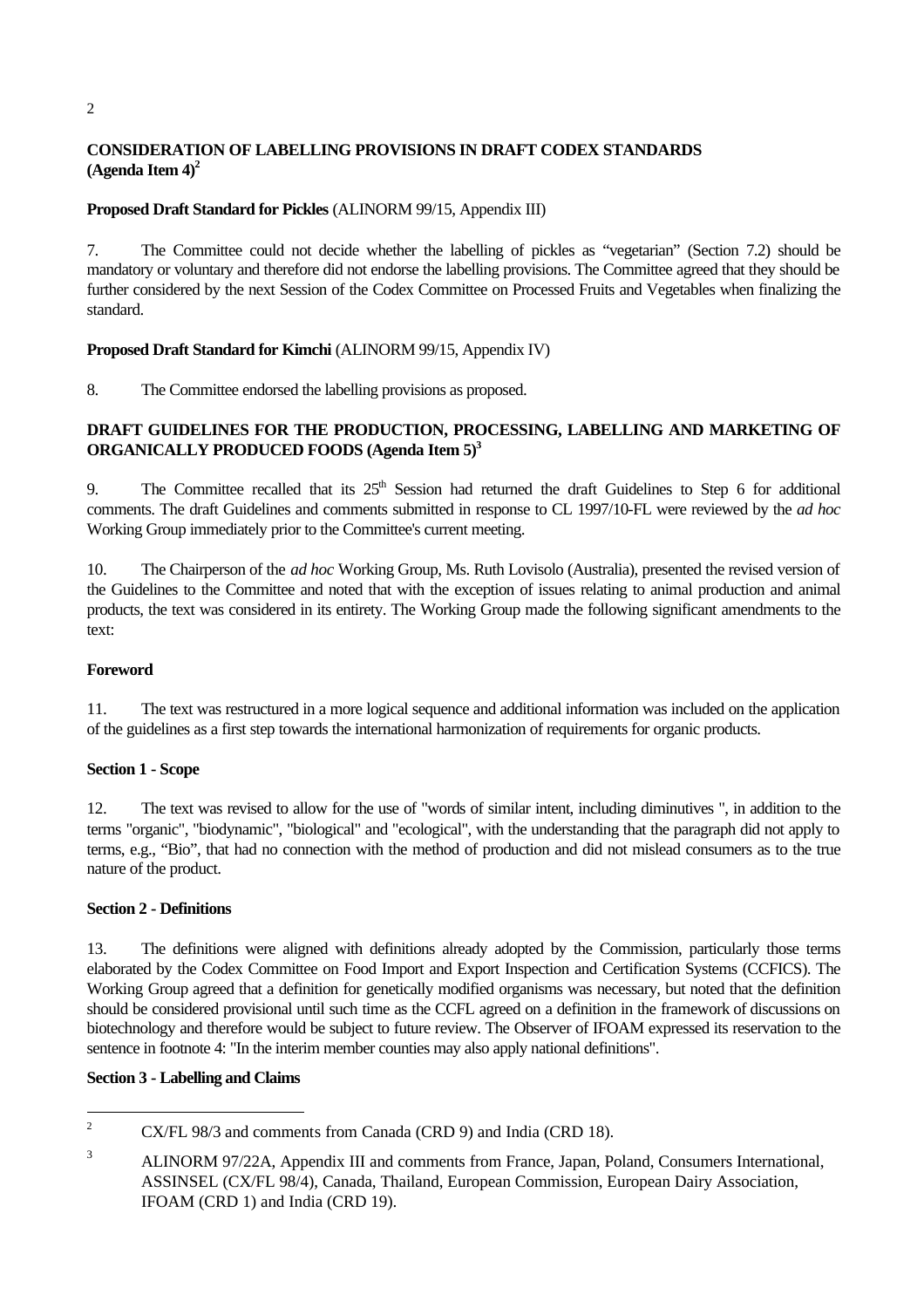14. The Working Group agreed that the text was intended to facilitate the development of the industry while protecting consumers and therefore, the labelling requirements were refined in order to link the ingredients list with the method of production.

15. For claims that a food is "organic", a limit of 5% m/m of the maximum level of total ingredients, including additives but excluding salt and water, was preliminarily established for components derived from non organic sources. In view of divergent opinions for organic claims on products made up of organic and non-organic ingredients, provisions were included for products containing less than 95% of organic ingredients that would enable national governments to determine labelling requirements for these products.

## **Section 6 - Inspection and Certification**

16. In consideration of those texts already finalized by the CCFICS, the Working Group agreed that when accreditation was deferred to a designated authority, the competent authority remained ultimately responsible. It was agreed that this Section of the text should be referred to the CCFICS for advice on the appropriateness of using private bodies for accreditation purposes; a reference to further guidance developed by other international organizations (i.e. ISO 65) was added as a footnote to the text.

## **Annexes**

17. A number of amendments were made to the principles of organic production included in Annex 1, the associated approved inputs used in traditional organic agriculture stipulated in Annex 2 and to the minimum inspection requirements set out in Annex 3.

18. The Committee expressed its appreciation for the achievements and progress made by the Working Group. While discussing the revised text elaborated by the Working Group, the Committee agreed that the term "genetically engineered organisms (GEO)" was a provisional definition intended for the guidance of governments in applying the Guidelines and therefore, supported the explanatory footnote to this effect. The Committee decided, however, to add the term "genetically modified organisms (GMO)" wherever the term GEO appeared throughout the text, as the term GMO was commonly used in some countries.

19. The Committee agreed that "ayurvedic" preparations should be added to the listing of "homeopathic" preparations in the table of Substances for Plant Pest and Disease Control (Table 2) and that other terms indicating traditional practices of this nature could be added in the future.

20. In view of divergent opinions and legislation regarding the Requirements for Inclusion of Substances in Annex 2 and Criteria for the Development of Lists of Substances by Countries (Section 5.1 only), the Committee agreed to append this Section to the report for additional comment and consideration at its next meeting.

# **Status of the Draft Guidelines for the Production Processing Labelling and Marketing of OrganicalIv Produced Foods**

21. With the exception of Section 5.1, the Committee advanced the draft Guidelines to Step 8 for adoption by the Commission (see Appendix II). The Committee agreed to return Section 5.1 related to criteria for the development of lists of substances to Step 6 for further comments (see Appendix V); the Committee also decided that the texts related to animal production and animal products would be redrafted by Australia at Step 6 for circulation and comments. It was decided that these remaining texts would be considered by the *ad hoc* Working Group immediately prior to the  $27<sup>th</sup>$ CCFL.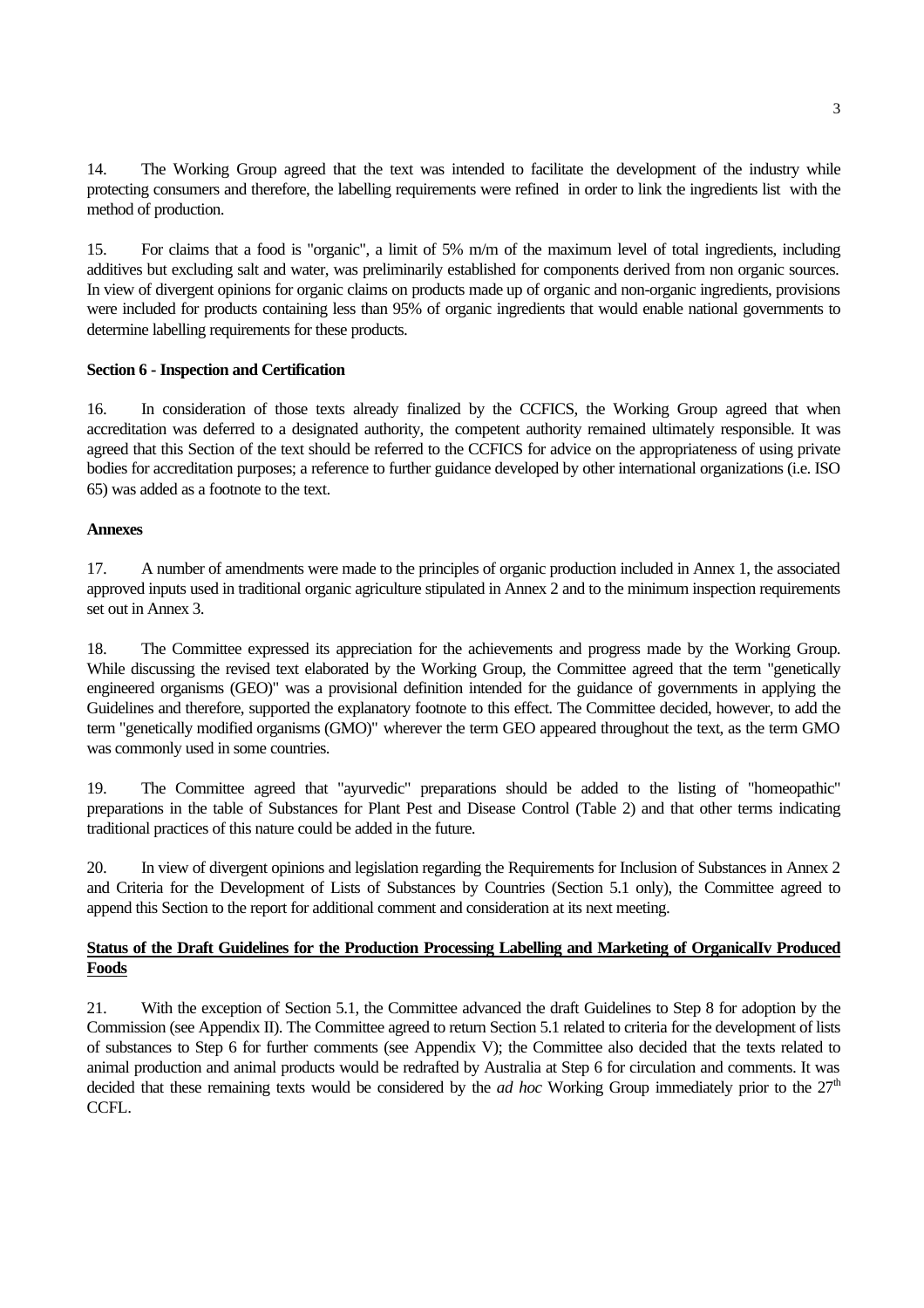# **DRAFT RECOMMENDATIONS FOR THE LABELLING OF FOODS THAT CAN CAUSE HYPERSENSITIVITY (Draft Amendment to the General Standard for the Labelling of Prepackaged Foods) (Agenda Item 6)<sup>4</sup>**

22. The Committee recalled that the Commission had adopted at Step 5 the Draft Amendment to the General Standard, including a list of foods and ingredients that can cause hypersensitivity, based on the recommendations of the FAO Technical Consultation on Food Allergies. The Commission also considered the request of the Committee concerning the need for further scientific advice on the inclusion on substances in the list and noted that the WHO Secretary of JECFA had agreed in principle that it would be possible to address this issue in the framework of JECFA.

23. Dr. Steve Taylor (University of Nebraska, USA), FAO Consultant, presented a paper which had been prepared in order to facilitate the discussion of the Committee on hypersensitivity and the identification of the issues requiring further work. Dr. Taylor recalled that a clear distinction should be established between allergies, which affected the immune system, and food intolerances, that the establishment of levels of tolerance was a difficult question and still the subject of controversy. He pointed out that as the information available on the prevalence of allergies was still incomplete, it was necessary to collect more information and ensure the participation of specialists and institutions working in this area. He recalled that the Consultation had relied essentially on the criteria of comparative prevalence and evidence of severe reactions to establish the current list of "common" foods that can cause hypersensitivity. The Committee expressed its appreciation to Dr. Taylor for this interesting document, which also included an analysis of each substance included in the list.

24. The Representative of WHO informed the Committee that JECFA was prepared to evaluate the potential hypersensitivity of specific substances at the request of the Committee and that for the development of more generic advice consideration might be given to the possibility of convening a consultation. He also asked for clarification of the request made at the last session of the Committee "to determine the foods to be included in the list and the criteria to do so", especially whether reference should be made to food groups or individual foods, and if consideration should be given only to allergic reactions or also to intolerance.

25. The Committee confirmed that the title of the amendment referred to hypersensitivity in order to include both food allergies and intolerances, in view of their importance from a public health point of view. It was also recalled that the list included both food groups and individual foods, on the basis of the recommendations of the Consultation.

26. The Secretariat indicated that JECFA was prepared to consider the question of hypersensitivity at its  $53<sup>rd</sup>$ Session (June 1999), provided the Committee clearly identified the issues requiring scientific advice and prioritized them. The Committee was informed that JECFA was in the process of identifying individuals with the required expertise in order to consider scientific evidence on hypersensitivity in the framework of JECFA.

27. The Committee expressed its appreciation for the offer of JECFA to consider further evidence on foods that may cause hypersensitivity and therefore providing a scientific basis and criteria for the inclusion of foods on the list. The Committee noted that this would not delay the finalization of the current amendment under consideration and that the list could be further considered in the framework of JECFA if needed.

28. Several delegations stressed that the current list had been established on the basis of the recommendations of the Consultation, which had also defined criteria. The Committee should therefore finalize the list as currently drafted, as it was necessary to address an important public health issue. The Delegation of Norway pointed out that there was a link between the list and the amendment of the "25% rule" as if many exemptions existed to full ingredient listing, it would be necessary to include more substances in the list.

 $\frac{1}{4}$ 

CX/FL 98/5 (comments from Australia, Denmark, Singapore, ), CX/FL 98/5-Add.1 (Association of European Coeliac Societies-AOECS), CRD 2 (Canada, France, Germany, Norway, Confederation of the Food and Drink industries of the EU-CIAA, European Dairy Association-EDA, International Dairy Federation-IDF), CRD 20 (India), CRD 16 (Discussion paper by Dr. S. Taylor)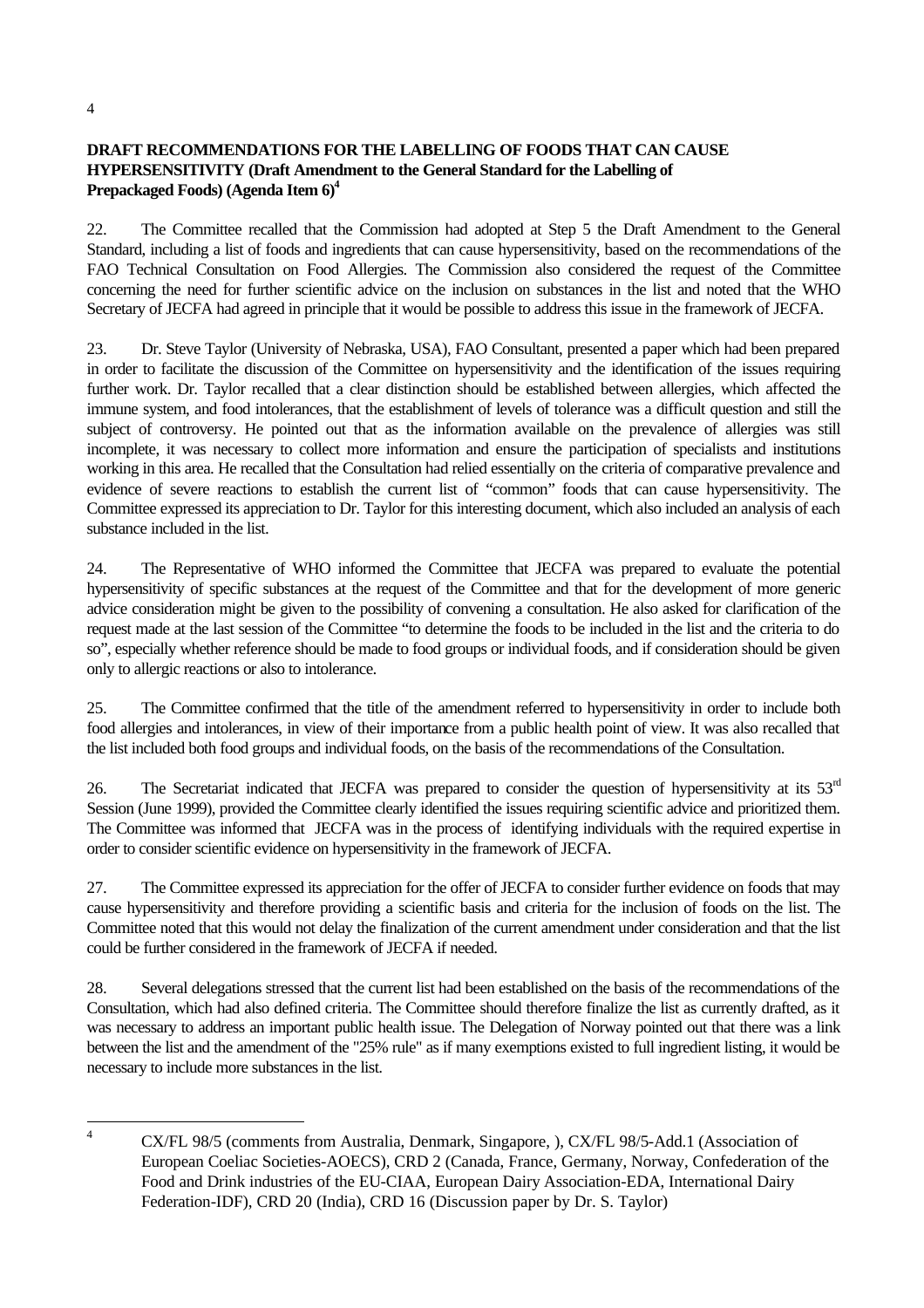29. While there was consensus on the necessity to finalize the list, the Committee noted that it would need to be updated and some of its entries might need to be clarified, as follows. Some delegations pointed out that certain current classes of food, such as "milk and milk products" or "fish and fish products" might be too broad and include products which were not actually causing hypersensitivity. For example, in the case of "soybean, peanuts and their products" the protein fraction was allergenic but there was no evidence that refined or heat treated oil caused such reactions; the definition of foods or food groups would therefore need to be reviewed in this perspective. It was also proposed by some delegations that JECFA consider the limit levels of substances causing hypersensitivity, the question of carry-over in composite ingredients and the question of criteria for the inclusion of substances in the list.

30. The Committee had an exchange of views on the proposal to amend the "25% rule" under which the individual ingredients of compound ingredients present at less than 25% in any food did not need to be labelled, in relation to consumer information on hypersensitivity. Some delegations expressed the view that the reduction to 5% would offer an improvement for affected consumers, although it did not completely solve their problems.

31. Several delegations and the Observer from the EC however stressed that there was no scientific basis for this reduction as reactions might be caused by smaller amounts of allergenic substances. Moreover, the issue of the 25% rule should not be linked to hypersensitivity and required a larger debate in the overall perspective of consumer information through adequate labelling. The Committee, recognizing that there was no consensus at this stage and that further discussion was needed on this important issue, agreed to return this section to Step 6 for further comments and consideration at its next session.

# **Status of the Draft Recommendations for the Labelling of Foods that can Cause Hypersensitivity (Draft Amendment to the General Standard for the Labelling of Prepackaged Foods)**

32. The Committee agreed to forward the Draft Amendment on the list of ingredients which should always be declared to Step 8 for adoption by the 23<sup>rd</sup> Session of the Commission (see Appendix III- section 4.2.1.4), and to return Section 4.2.1.3 (on the 25% rule) to Step 6 for additional comments (see Appendix VI).

# **DRAFT AMENDMENT TO THE LABELLING SECTION OF THE STANDARD FOR QUICK FROZEN FISH STICKS, FISH PORTIONS AND FISH FILLETS - BREADED OR IN BATTER (Agenda Item 7)<sup>5</sup>**

33. The Committee recalled that the Proposed Draft Amendment to the labelling provisions in the Standard for Quick Frozen Fish Sticks had been adopted at Step 5 of the Procedure at the 22<sup>nd</sup> Session of the Commission, which had not confirmed the Accelerated Procedure.

34. Several delegations and the Observers from the European Community, Consumers International and Center for Science in the Public Interest (CSPI) expressed the view that mandatory declaration of the proportion of the fish core would allow consumers to make an informed choice. It was also suggested that the term "fish core" included other ingredients such as water and additives and therefore, the designation of the "fish content" was more appropriate. The Delegations of Japan, the United States and Canada stated that the labelling should be voluntary, as the composition of the product was already defined in the Standard, and it was difficult to maintain an exact percentage of fish core, and to ensure enforcement of such a requirement.

35. In reply to a question on the method for the determination of fish core, the Secretariat indicated that this question would be considered by the next session of the Committee on Fish and Fishery Products (June 1998). **Status of the Draft Amendment to the Labelling Section of the Standard for Quick Frozen Fish Sticks, Fish Portions and Fish Fillets - Breaded or in Batter**

36. The Committee agreed to retain the mandatory provisions as proposed and advanced the Draft Amendment to Step 8 of the Procedure (see Appendix IV).

 $\overline{5}$ <sup>5</sup> ALINORM 97/22A Appendix II; CX/FL 98/6 (comments from Japan, Spain, Denmark, Australia); CRD 6 (France and Canada); CRD 11 (Thailand); CRD 21 (India)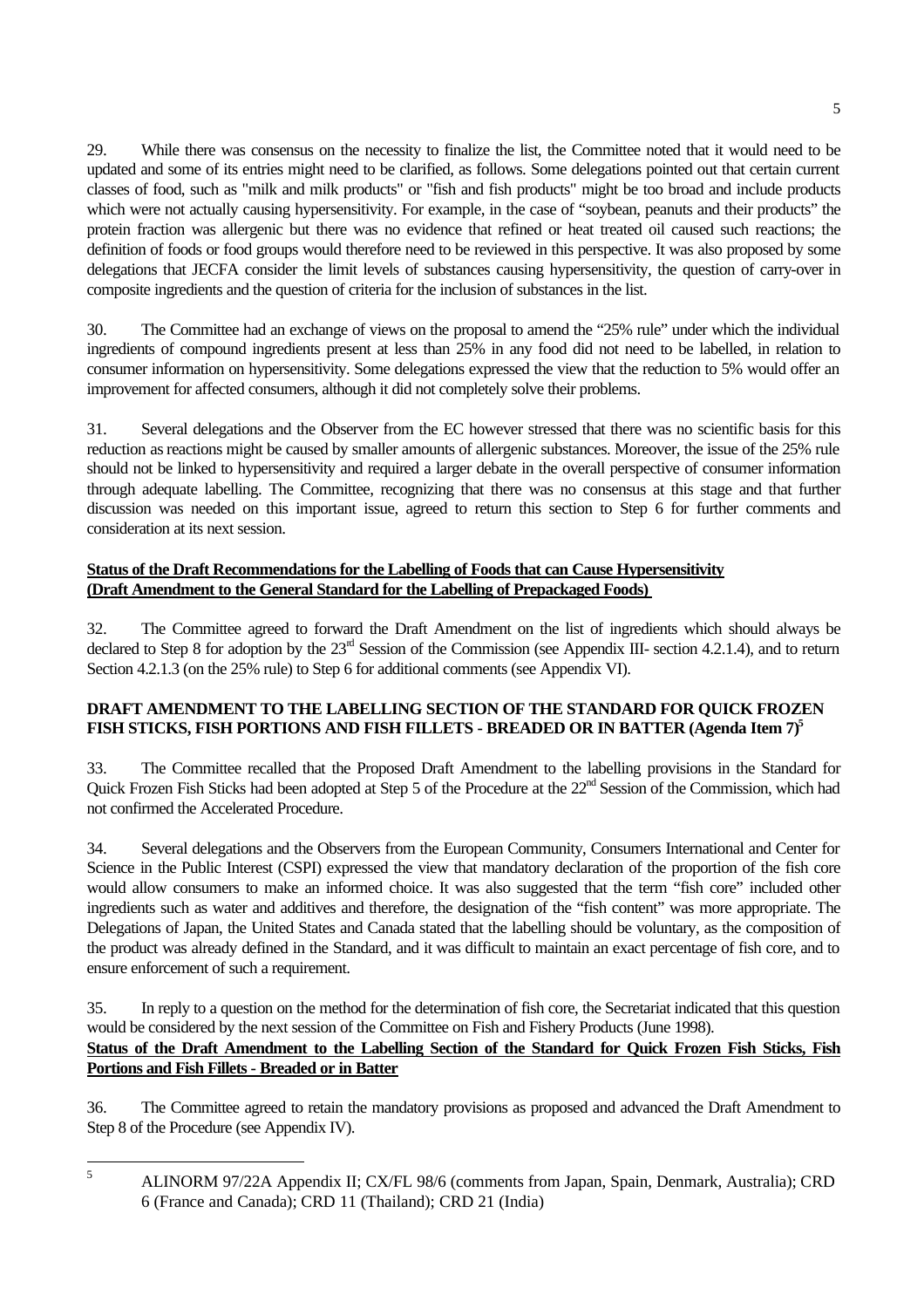# **PROPOSED DRAFT AMENDMENT TO THE GENERAL STANDARD FOR THE LABELLING OF PREPACKAGED FOODS (CLASS NAMES) (Agenda Item 8)<sup>6</sup>**

37. The Committee recalled that the provisions of the proposed draft amendment on class names for milk protein products and milk protein had been referred by the Committee on Milk and Milk Products and that the last session had agreed to circulate them at Step 3 of the Accelerated Procedure.

38. The Committee agreed with the suggestion of New Zealand for editorial changes in the definition of milk protein products by changing "traditional milk products" to "traditional dry milk products" and changing "whey protein" to "whey powder".

39. However, the Observer from the European Community proposed to replace the two classes with one class name for milk proteins as included in the current EC regulations and the Committee could not come to a conclusion at this stage.

# **Status of the Proposed Draft Amendment to the General Standard for the Labelling of Prepackaged Foods (Class Names)**

40. The Committee agreed to circulate both proposals (see Appendix IX) for additional comments at Step 3 of the Procedure and for consideration at its next session.

# **PROPOSED DRAFT RECOMMENDATIONS FOR THE LABELLING OF FOODS OBTAINED THROUGH BIOTECHNOLOGY (Agenda Item 9)<sup>7</sup>**

41. The Committee recalled that the Proposed Draft Recommendations considered by the last session had been circulated for comments at Step 3 and redrafted in the light of the comments received. In particular, the text included an alternative proposal referring to general labelling of foods containing GMOs and labelling of foods produced from GMOs but not containing them when they were significantly different from conventional foods.

42. The Delegation of Brazil stressed the importance of adhering to the four principles on the role of science in Codex and recalled that the safety of foods was a prerequisite to their marketing in any case; this principle had been followed very strictly in the case of genetically modified products, as the selection process was controlled more effectively than with other techniques. This position was supported by several delegations and observers, who pointed out that the principles for the labelling of such foods should be the following, as proposed in the working paper ALINORM 97/22A, Appendix VI. "When a food produced by biotechnology is not substantially equivalent to any existing food in the food supply and no conventional comparator exists, the labelling shall indicate clearly the nature of the product, its nutritional composition, its intended use and any other essential characteristic necessary to provide a clear description of the product". However, there was no justification in terms of food safety for specific labelling of foods that were substantially equivalent to conventional foods, as there was no evidence of any specific health hazards.

43. It was pointed out that the identification of significant modifications in composition were already required for novel foods which were not obtained though biotechnology but were different from conventional foods, and the Committee noted that this was consistent with existing labelling provisions that provide clear information to the consumer.

44. The Observer from the EC informed the Committee that EC legislation required labelling of all foods containing GMOs and of foods produced from GMOs but not containing them when no longer equivalent to existing foods or ingredients. This was intended to ensure transparency and address consumer concerns for clear information on these

# <sup>6</sup> ALINORM 97/22A, Appendix V; CX/FL 98/7 (comments from Denmark); CRD 10 (Canada)

7 CX/FL 98/8 (comments from Canada, France, Germany, Japan, New Zealand, Norway, United States, Brazil, ASSINSEL, Consumers International (CI) and revised proposal), CRD 5 (Canada, CI), CRD 14 (Thailand, International Life Sciences Institute-ILSI), CRD 22 (India).

 $\overline{a}$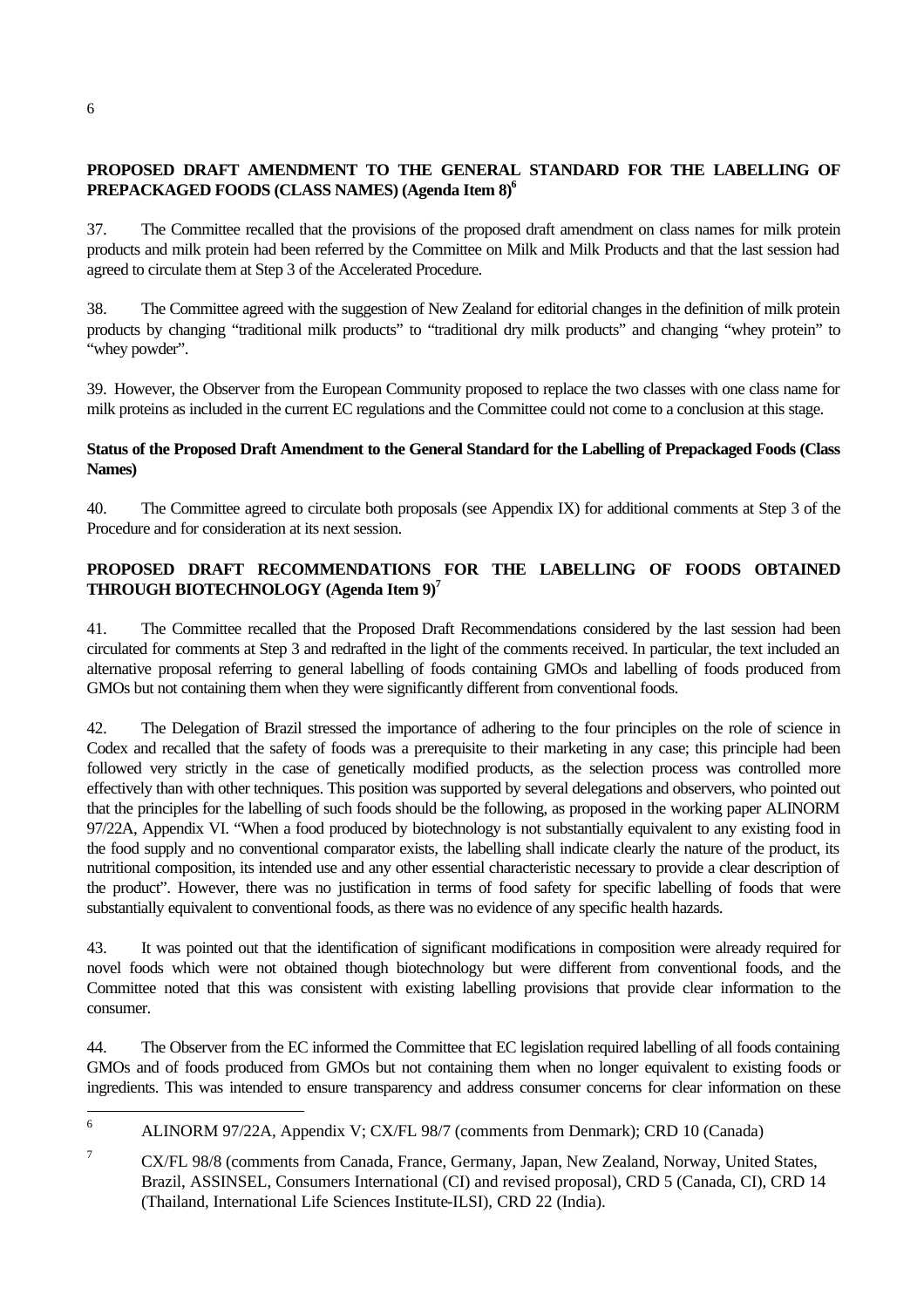products in order to make informed choices. The Observer also indicated that specific rules provide that foods which do not contain protein or DNA resulting from genetic modification are considered to be equivalent to existing foods or ingredients and shall not be subject to specific labelling requirements. Several delegations supported this position as based on scientific evaluation and expressed the view that the concept of substantial equivalence was not relevant to labelling issues; consequently they supported the alternative proposal on the labelling of foods containing or produced from GMOs in the revised text (see para. 41).

45. The Delegations of Norway and India expressed the view that the issues associated with modern biotechnology went beyond information about product characteristics, that the right of consumers to make their choice should be respected even if this meant broadening the basis for labelling requirements, and that reliable labelling was the only means to ensure consumer confidence in this area.

46. The Observer from Consumers International, supported by several delegations and observers, emphasized the extreme importance of this issue for consumers and the necessity for comprehensive labelling of genetically engineered products in order to allow consumers to make an informed choice. The Observer noted that mandatory comprehensive labelling was needed to allow consumers their fundamental right to information to choose according to their own ethical, cultural, and other personal preferences, and to provide vital health information for consumers sensitive to uncommon or unknown allergens. Substantial equivalence was strongly opposed as a basis for labelling since it involved value judgments that excluded consumer input. Consumers International opposed the terms "biotechnology" and "modern biotechnology" and favored "genetically engineered/modified" instead.

47. The Observer from IFOAM pointed out that organic producers needed to ensure that when they used substances coming from the conventional market, these did not include GMOs and related products; identification of products derived from genetic engineering was essential and consequently IFOAM supported comprehensive mandatory labelling requirements.

48. The Committee, recognizing the need to concentrate its efforts on the areas where consensus could be achieved, as proposed by the Chairperson, had an exchange of views on the definition of foods obtained through biotechnology. The Committee noted the proposals 1) to replace "new" with "modern" biotechnology, and 2) to avoid using the term " biotechnology" as it might create confusion for the consumer. Taking into account the amendments to the definition proposed by Canada and the EC, the Committee agreed on a revised definition which clarified the scope of the text. The Committee also agreed to require the labelling of allergens transferred through genetic modification, as proposed in the current text (section 4.2.2.).

# **Status of the Proposed Draft Recommendations for the Labelling of Foods Obtained through Biotechnology**

49. The Committee agreed to forward the amended Definition in square brackets and Section 4.2.2. (allergens) to Step 5 (see Appendix VII) and to return all other sections of the Proposed Draft to Step 3 for further comments and consideration by the next session (see Appendix VIII).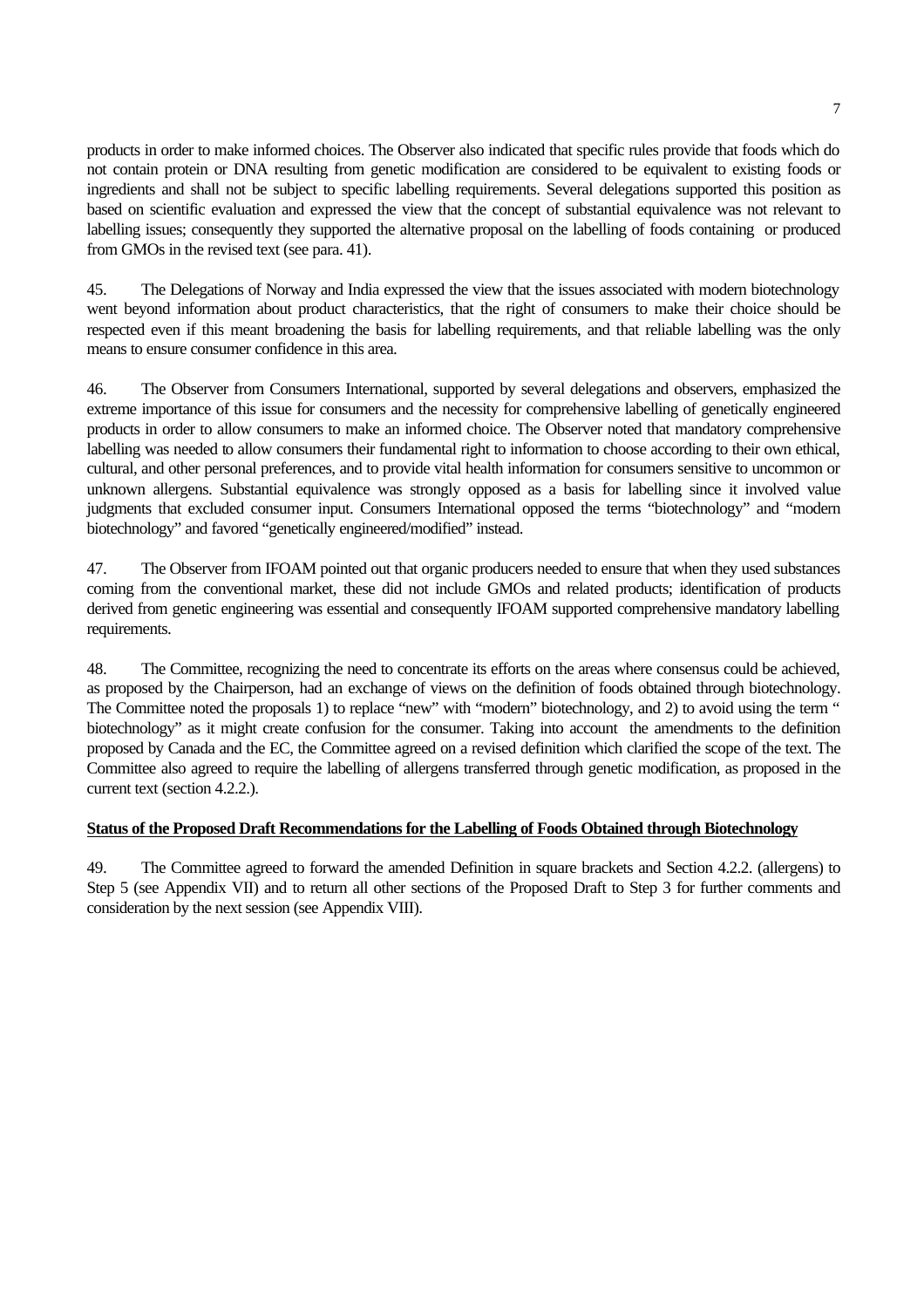# **PROPOSED DRAFT AMENDMENTS TO THE GUIDELINES ON NUTRITION LABELLING (Agenda Item 10)<sup>8</sup>**

50. The Committee recalled that, at the suggestion of the United States, the last session had agreed to consider the amendment of Section 3.2 (Listing of Nutrients) of the Guidelines in order to require the declaration of saturated fat, sugars, fibre and sodium in cases where nutrition labelling was used. Following its approval by the Commission as new work, the proposal for the partial revision of the Guidelines had been circulated at Step 3 in CL 1997/19-FL. The Committee recalled that under the current Guidelines, where nutrient declaration was applied, the declaration of energy value, protein, available carbohydrate and fat were mandatory. The suggested amendment proposed that the declaration of sugars, fibre, saturated fat and sodium should also be made mandatory where nutrient declaration was applicable.

51. Several delegations and the Observer of the EC proposed that nutrition labelling should consist of energy value, protein, available carbohydrate and fat when nutrient declarations were made, and that declaration of sugars, fibre, saturated fat and sodium should only be included when a claim was made for one of these nutrients. It was stated that mandatory nutrition labelling for all eight nutrients would lead to consumer confusion, and that nutrition labelling for sugars, fibre, saturated fat and sodium was felt to be expensive, onerous and of little added benefit for consumers. The Observer of the CIAA stressed that labelling should be simple and easy to understand and that when a specific claim was made, mandatory nutrition labelling should only apply to energy, protein, carbohydrate and fat. The Observer of CSPI noted that nutrition labelling had become a widely accepted tool to encourage consumers to choose a healthy diet, and supported the development by the Committee of mandatory labelling programmes requiring nutrition labelling (regardless of whether a nutrient claim was made) and allowing national authorities to determine which nutrients should be listed on foods sold domestically.

52. The Delegation of Malaysia also proposed that, in view of recent additional evidence and developments concerning the link between types of fatty acids and coronary disease, when saturated fat was declared, the declaration of trans-fatty acids should also be included, and proposed that this matter be referred to the CCNFSDU. The Delegation of Argentina indicated that its national legislation required mandatory declaration of fibre expressed as dietary fibre, and that the declaration of monounsaturated fatty acids was required when a claim related to the quantity and type of fatty acids was made. Other delegations noted their various national regulations related to the nutrient declaration of one or more of the nutrients under discussion, and were of the opinion that differences in terminology and public health needs indicated the need for regulations promulgated on a national basis.

# **Status of the Proposed Draft Amendment to the Guidelines on Nutrition Labelling**

53. As the Committee recognized that divergence in opinions existed concerning nutrition labelling on the basis of the current list or its extension to other nutrients, it decided not to amend this section of the Guidelines at this stage and returned the Proposed Draft Amendment to Step 3 for further comments (see Appendix XI). The Committee decided to seek the advice of the Committee on Nutrition and Foods for Special Dietary Uses to determine if public health needs required the mandatory labelling of sugars, fibre, saturated fat and sodium when nutrition labelling was applicable.

## 8

8

CL 1997/19-FL and comments from Australia, Denmark, Singapore, Spain (CX/FL 98/9); Canada, France, Germany, CIAA, IDF (CRD 7); Thailand, ILSI (CRD 12), and; India (CRD 23).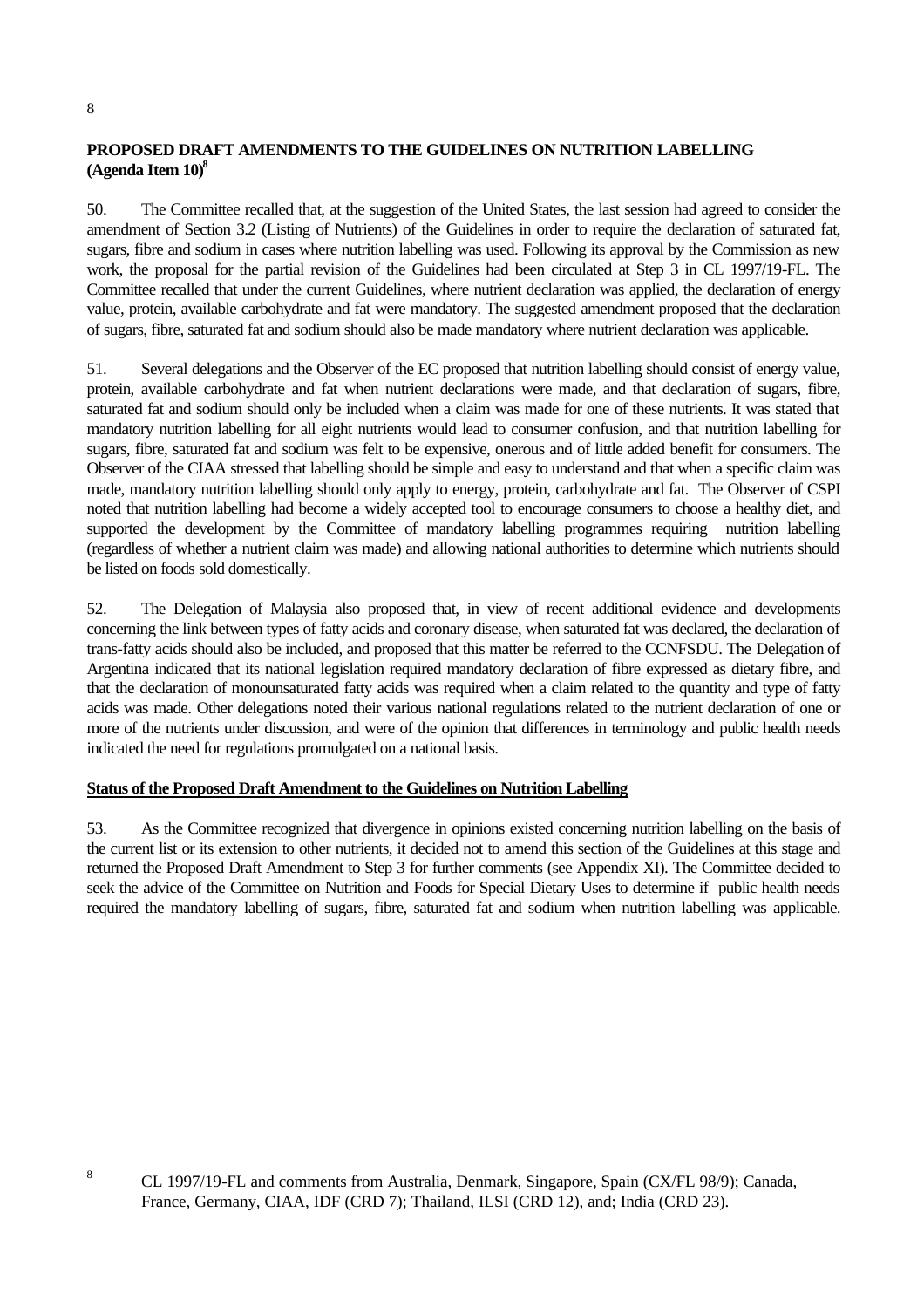# **PROPOSED DRAFT RECOMMENDATIONS FOR THE USE OF HEALTH CLAIMS (Agenda Item 11)<sup>9</sup>**

54. The Committee recalled that, following the decision of its last session to reconsider the issue of health claims, the recommendations had been circulated for comments at Step 3, with a view to their ultimate inclusion in the Guidelines for Use of Nutrition Claims.

55. The Committee noted the following proposals for amendments to the text but recognized that there was no consensus to include them at this stage. The Delegation of Thailand proposed 1) to delete section 7.1 since it was considered as covering medicinal claims and not health claims; 2) that health claims should be defined as in section 7.2. The Delegation of Japan proposed to require that function claims for foods should be proven by human studies. The Delegation of Mexico proposed that health claims should be submitted for approval to the competent authorities in accordance with national requirements.

56. The Committee agreed to include the following amendments: a preamble concerning the need for health claims to be consistent with national nutrition policy, as proposed by the Delegation of Norway, in conformity with the Guidelines for Nutrition Claims, and a clarification of section 7.2.5 as proposed by the Delegation of Thailand.

57. Several delegations and the Observer from the EC pointed out that their national legislation did not allow the use of claims related to the prevention, cure and treatment of disease but that a large debate had been initiated on the relation between health and diet. Some delegations and the Observer from Consumers International indicated that they were not in favour of health claims in general; however, as these were found on the market, there was a need to consider this issue further from the point of view of consumer information and education in health and nutrition matters. The Committee noted that the scientific basis of health claims should be considered in more detail and that it would be useful to refer this matter for advice to the Committee on Nutrition and Foods for Special Dietary Uses.

58. The Committee generally agreed that in any case health claims should not refer to one single food but should be placed in the context of the total diet, and that they should be substantiated by scientific evidence. The Delegation of Denmark suggested that examples A and B referring to single foods in the proposal be deleted. The Delegation of the United States pointed out that while the term "prevention" of disease might create some confusion, the claims allowed actually related to a reduction of the risk in a dietary context. The Delegation of South Africa indicated that it followed a similar approach to approve health claims.

59. The Observer from CIAA, supported by the Observers from ICGMA and IDF, expressed the view that health claims based on scientific evidence should be allowed as they would provide useful information for the consumer and facilitate innovation in the industry. The Observer from CSPI expressed the view that allowing health claims would not significantly improve consumer information as regards health and nutrition matters.

# **Status of the Proposed Draft Recommendations for the Use of Health Claims**

60. The Committee, recognizing the need for further discussion of this issue, agreed to return the text to Step 3 for further comments and consideration at its next session, and to forward it for advice to the Committee on Nutrition and Foods for Special Dietary Uses regarding the scientific basis for health claims (see Appendix X).

<sup>-&</sup>lt;br>9

CX./FL 98/10 (comments from Denmark, France, Germany, New Zealand, Consumers International), CRD 3 (Canada, Thailand, CIAA, EDA, ICGMA, IDF), CRD 15 (ILSI), CRD 24 (India)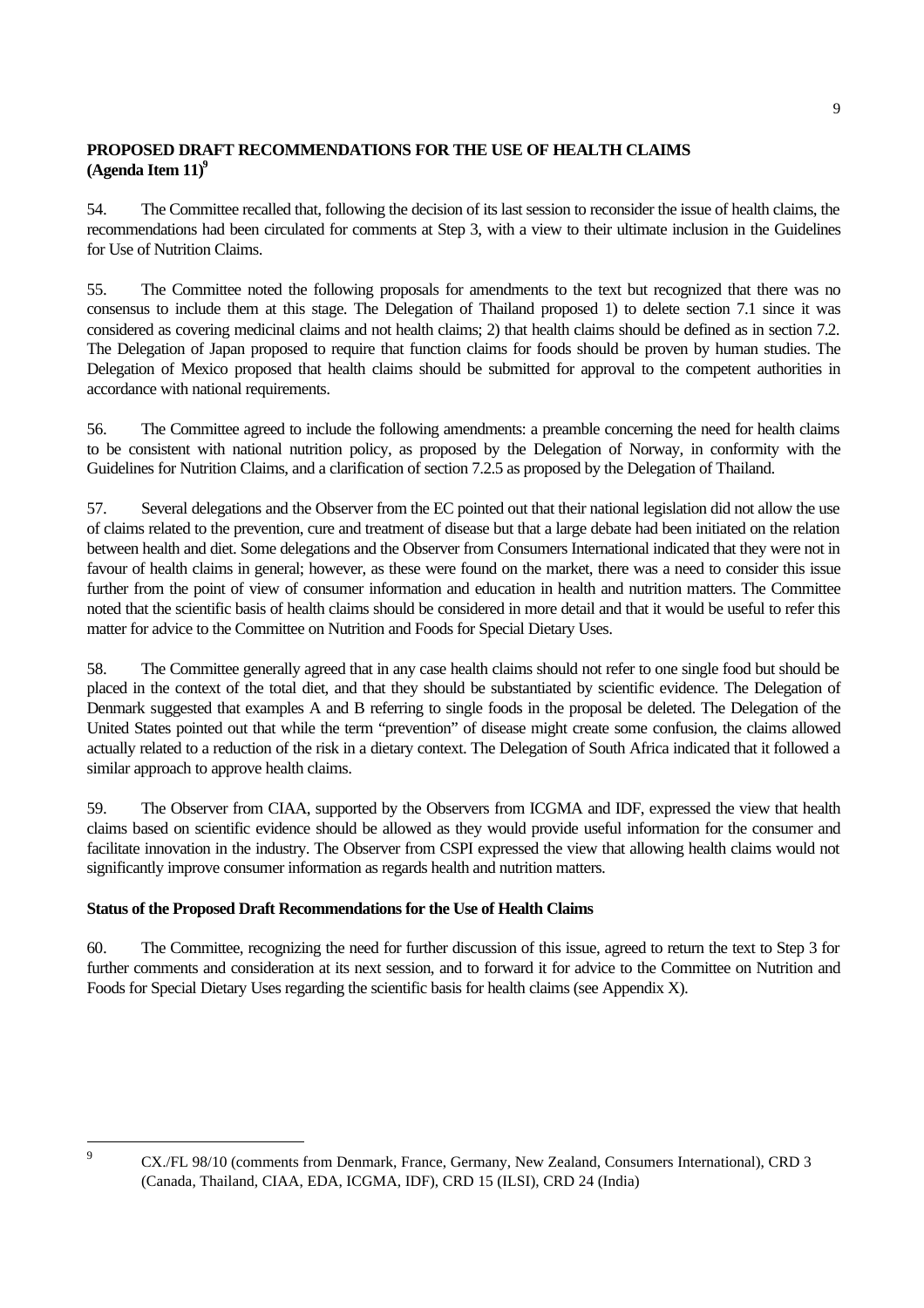# **PROPOSED DRAFT RECOMMENDATIONS FOR SPORT AND ENERGY DRINKS (Agenda Item 12)<sup>10</sup>**

61. The Committee recalled that its last session had considered a proposal by South Africa to develop recommendations for "Sports Drinks" and "Energy Drinks" and requested guidance from the Commission on how to proceed in this area. The 22<sup>nd</sup> Session of the Commission agreed that for "sports" and "energy" drinks the major problem might relate to the claims made for such products and assigned the work to the CCFL, which should also coordinate its work with the Codex Committees on Food Additives and Contaminants and on Nutrition and Foods for Special Dietary Uses (ALINORM 97/37, para. 122).

62. The proposed draft Recommendations for Sports and Energy Drinks were presented to the Committee by the Delegation of South Africa, who stressed that the proposal was limited to the consideration of claims only, and did not refer to other aspects such as product composition. It was noted that such claims could be misleading to consumers and therefore that their terminology needed to be defined on a sound scientific basis.

63. The Committee discussed the need for further development of the Recommendations. Several delegations supported the consideration of guidelines as a claims issues without linkage of the claim to any particular product. The Delegation of Malaysia was of the opinion that Section 1.4 created confusion, and suggested the addition of other provisions under a new Section 2.8 to stipulate that sports drinks were not intended for consumption by infants or as replacement fluids. The Delegation of the United Kingdom expressed the opinion that there was a need to define only a limited number of claims, i.e. isotonic, hypertonic, hypotonic.

64. Other delegations were of the opinion that there was little difference between the energy content of sports and soft drinks and that in any case, nutritional requirements could be met by certain population groups (i.e., athletes) through a normal diet. It was suggested that if any recommendations related to sports drinks were proposed, they should be based on a demonstrated need to meet the requirements of certain population groups. For energy drinks, the appropriate level of energy should be defined by the CCNFSDU. It was also noted that any proposed food additive provisions for the products would be addressed by the Committee on Food Additives and Contaminants in the context of the General Standard for Food Additives. Some delegations expressed the view that it was not appropriate to include caffeine in sports drinks or electrolyte drinks. Some delegations expressed the opinion that the level of 0.05% of alcohol for "alcohol free" was excessively low, and that certain fruit juices could not meet these requirements. The Observer of IDF pointed out that milk ingredients were used in sports and energy drinks and that this would have to be taken into consideration in the further elaboration of the text.

# **Status of the Proposed Draft Recommendations for Sports and Energy Drinks**

65. The Committee thanked South Africa for its efforts, and accepted their offer to redraft the document on the basis of the comments received and the above discussions, for circulation and further consideration at its next session. The Committee noted that the document might be submitted to the CCNFSDU for advice on the use of sports drinks to meet special dietary needs.

# **PROPOSED DRAFT GUIDELINES FOR USE OF THE TERM "VEGETARIAN" (Agenda Item 13)<sup>11</sup>**

66. The Committee recalled that its last session had considered a proposal of South Africa regarding the elaboration of definitions for "vegetarian", as these products were widely sold with a variety of claims which might create consumer

 $10\,$ CX/FL 98/11 and comments submitted by Australia, Denmark, Poland, Slovak Republic, Spain, Thailand, AFCASOLE, ETC, ISDC, ISDI (CX/FL 98/11-Add. 1), Canada, Norway, Thailand, Uruguay (CRD 4), India (CRD 25), Thailand (CRD 28) and Austria (CRD 30).

<sup>&</sup>lt;sup>11</sup> CX/FL 98/12 and comments from Australia, Denmark, Slovak Republic, Spain (CX/FL 98/12-Add. 1); Canada, Norway, Uruguay (CRD 8); Thailand (CRD 13); India (CRD 26).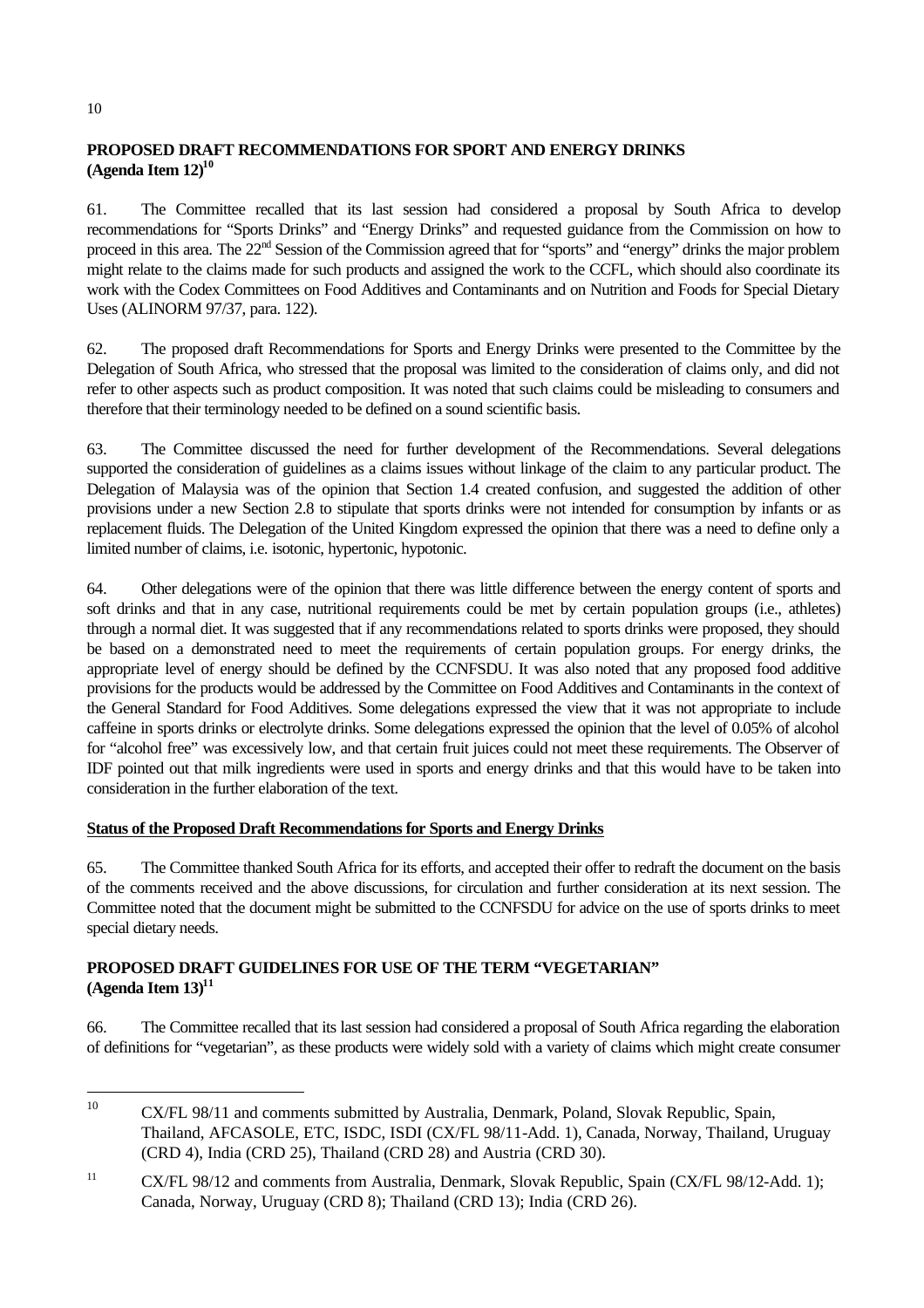confusion (ALINORM 97/22A, paras. 72-73). Following their approval as new work by the 22nd Session of the Commission, the proposed draft Guidelines had been circulated for comments at Step 3.

67. The proposed draft Recommendations for Use of the Term "Vegetarian" were presented by the Delegation of South Africa, who noted that the use of the term "vegetarian" without qualification created consumer confusion, especially in consideration of the various diets included under this generic classification (e.g., "vegetarian", "lacto-ovo vegetarian", "lacto-vegetarian" and "vegan"). The proposal was presented as an amendment to either the General Standard for the Labelling of Prepackaged Foods or the General Guidelines on Claims.

69. The proposed draft Recommendations for Use of the Term "Vegetarian" were presented by the Delegation of South Africa, who noted that the use of the term "vegetarian" without qualification created consumer confusion, especially in consideration of the various diets included under this generic classification (e.g., "vegetarian", "lacto-ovo vegetarian", "lacto-vegetarian" and "vegan"). The proposal was presented as an amendment to either the General Standard for the Labelling of Prepackaged Foods or the General Guidelines on Claims.

70. The delegation of India pointed out that the majority of the Indian population were strict vegetarians and therefore suggested that the term "vegetarian" or "strict vegetarian" should be restricted to those products which did not contain meat, poultry, fish, dairy products or eggs. India and other delegations noted that any proposed terms would need to be carefully defined in view of varying terminology (e.g., "vegan") and cultural differences in various countries of the world.

71. Other delegations were of the opinion that definitions for specific terms were not required, especially since they felt that the General Labelling Standard and the General Guidelines on Claims adequately covered such claims through the use of ingredient list labelling. The Committee agreed that there was no need to elaborate general guidelines or standards for the use of the term "vegetarian" and that any work in this area should be restricted to the elaboration of definitions for claims used on product labels.

# **Status of the Proposed Draft Recommendations for the Use of the Term "Vegetarian"**

72. The Committee thanked South Africa for its efforts, and accepted their offer to redraft the document, in collaboration with India, on the basis of comments received and the above discussions, for circulation and further consideration at its next session.

# **OTHER BUSINESS, FUTURE WORK AND DATE AND PLACE OF NEXT SESSION (Agenda Item 14)**

73. The Committee had no further business to discuss. The Observer from CSPI expressed the view that the Committee should develop its efforts to ensure that standards were based on the premise of "upward harmonization", as discussed in this organization's report on *Food Labelling for the 21st Century*, which was made available to delegates.

74. The Committee noted that its  $27<sup>th</sup>$  Session was tentatively scheduled to be held in Ottawa from 19-23 April 1999, the exact arrangements to be determined between the host country and Codex Secretariats.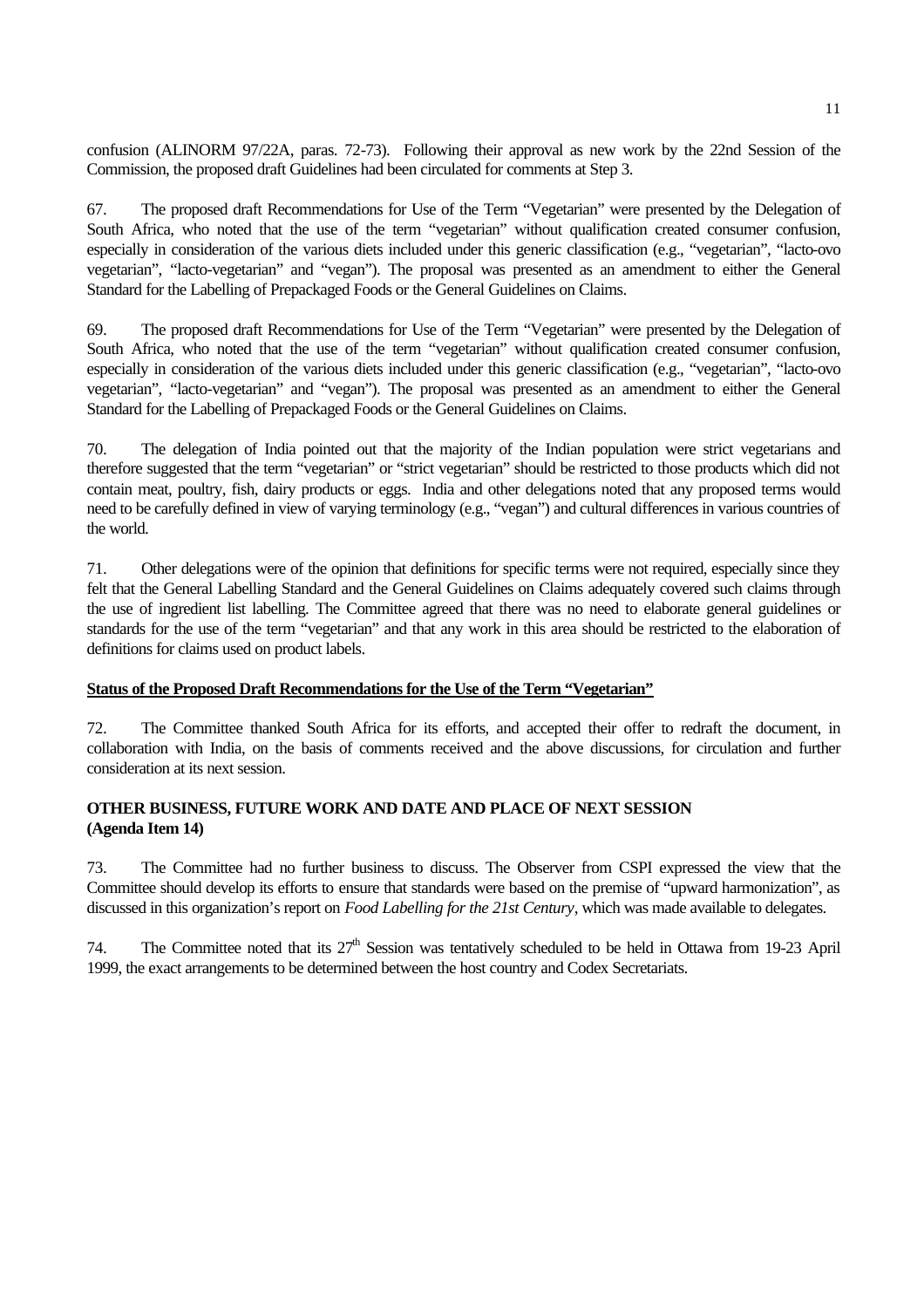# **SUMMARY STATUS OF WORK**

| <b>Subject Matter</b>                                                                            | <b>Step</b> | <b>Action by</b>                                | Document Reference in<br><b>ALINORM 99/22</b> |
|--------------------------------------------------------------------------------------------------|-------------|-------------------------------------------------|-----------------------------------------------|
| Draft Guidelines for Organically<br>Produced Foods (Main text)                                   | 8           | Governments<br>23rd CAC                         | para. 21<br>Appendix II                       |
| Draft Amendment to the General<br>Labelling Standard (Hypersensitivity)<br>(List of ingredients) | 8           | Governments<br>23rd CAC                         | para. 32<br>Appendix III                      |
| Draft Amendment to the Standard<br>for Quick Frozen Fish Sticks                                  | 8           | Governments<br>23rd CAC                         | para. 36<br>Appendix IV                       |
| Draft Guidelines for Organically<br><b>Produced Foods</b><br>(Section 5.1 and Animal Production) | 6           | Governments<br>27th CCFL                        | para.21<br>Appendix V                         |
| Draft Amendment to the General<br>Labelling Standard (Hypersensitivity)<br>("25% rule")          | 6           | Governments<br>27th CCFL                        | para. 32<br>Appendix VI                       |
| Proposed Draft Recommendations on<br>Labelling/Biotechnology<br>(Definition & Allergens)         | 5           | Governments<br>23rd CAC                         | para. 49<br>Appendix VII                      |
| Proposed Draft Recommendations on<br>Labelling/Biotechnology<br>(Mandatory Labelling)            | 3           | Governments<br>27th CCFL                        | Appendix VIII                                 |
| Proposed Draft Amendment to the<br>General Labelling Standard (Class<br>Names)                   | 3           | Governments<br>27th CCFL                        | para. 40<br>Appendix IX                       |
| Proposed Draft Recommendations<br>for the Use of Health Claims                                   | 3           | Governments<br>27th CCFL<br>21st CCNFSDU        | para. 60<br>Appendix X                        |
| Proposed Draft Amendment to the<br>Guidelines on Nutrition Labelling                             | 3           | Governments<br>27th CCFL<br>21st CCNFSDU        | para. 53<br>Appendix XI                       |
| <b>Proposed Draft Recommendations</b><br>for Sports and Energy Drinks                            | 3           | South Africa<br>Governments<br>27th CCFL        | para. 65                                      |
| Proposed Draft Guidelines for Use<br>of the Term "Vegetarian"                                    | 3           | South Africa/ India<br>Governments<br>27th CCFL | para. 71                                      |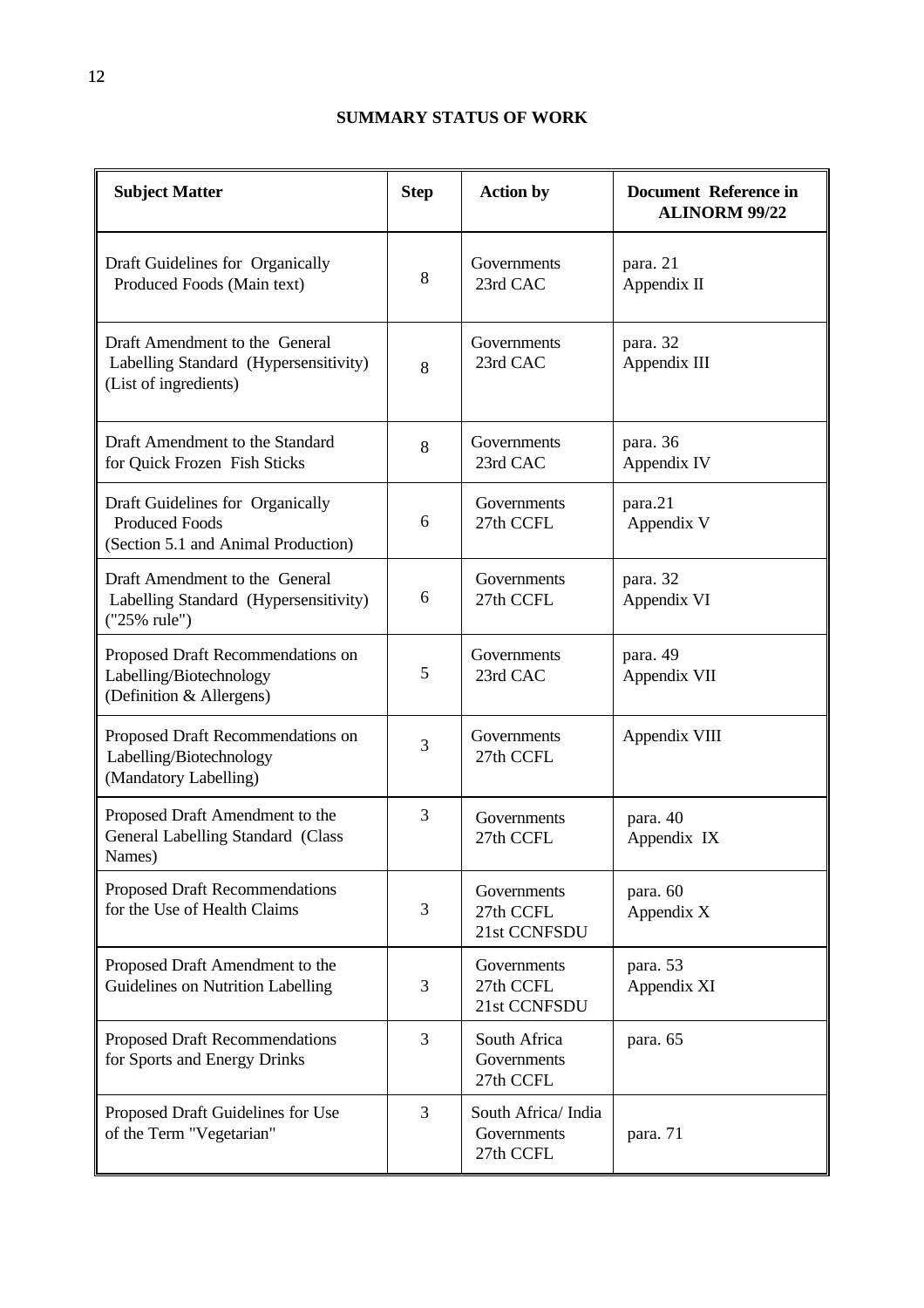#### **LIST OF PARTICIPANTS/LISTE DES PARTICIPANTS/LISTA DE PARTICIPANTES**

Chairperson/ Dr. Anne MacKenzie<br>Présidente: Associate Vice-Presidente Associate Vice-President Science Evaluation Canadian Food Inspection Agency 59 Camelot Drive Nepean, Ontario K1A 0Y9 Tel.: (613)225-2342 Fax: (613)226-6638 Internet: amackenzie@em.agr.ca

#### **ARGENTINA/ARGENTINE**

Juan Carlos Ramirez Coordinador Productos Ecologicos Servicio Nacional de Sanidad y Calidad Agroalimentaria Av. Paseo Colon 367 3/ piso Fte. 1063 Buenos Aires Tel.: +54 1 3115645/3124050 Fax: +54 1 3115645/3124050

Dra. Andrea Calzetta Resio Supervisor Técnico de Aprobación de Productos Alimenticios Servicio Nacional de Sanidad y Calidad Agroalimentaria Av. Paseo Colón 367 3/ piso Fte. 1063 Buenos Aires Tel.: +54 1 3454110/4112/int. 1305 Fax: +54 1 3343207 E-mail: eesjaita@movi.com.ar

## **AUSTRALIA/AUSTRALIE**

Mr. Peter Tough (Head of Delegation) Manager, Australia NZ Standards Development Australia New Zealand Food Authority Box 7186 Canberra Mail Centre ACT 2610 Tel.: +61 2 62712222 Fax: +61 2 62712278 E-mail: peter.tough@anzfa.gov.au

Ms. Ruth Lovisolo Manager Food Standards Policy Section Australian Quarantine and Inspection Service GPO Box 858 Canberra City ACT 2601 Tel.: +61 2 62725112 Fax: +61 2 62723103 E-mail: ruth.lovisolo@dpie.gov.au

Mr. Frank Lee Scientific Affairs Manager Goodman Fielder Ltd. P.O. Box 1 Summer Hill, NSW 2130 AUSTRALIA Tel.: +61 2 97973514 Fax: +61 2 97989339 E-mail: frank.lee@goodmanfielder.com.au

Mr. Rod May Organic Produce Advisory Committee RMB 1299 Blampied, VIC 3364 AUSTRALIA Tel.: +61 3 53457342 E-mail: capck@netconnect.com.au

## **AUSTRIA/AUTRICHE**

Dr. Gertraud Fischinger (Head of Delegation) Federal Chancellery, Dep. VI Radetzkystrasse 2 A-1031 Vienna Tel.: +43 1 71172/4114 - Fax: +43 1 7137952 E-mail: gertraud.fischinger@bmg.gv.at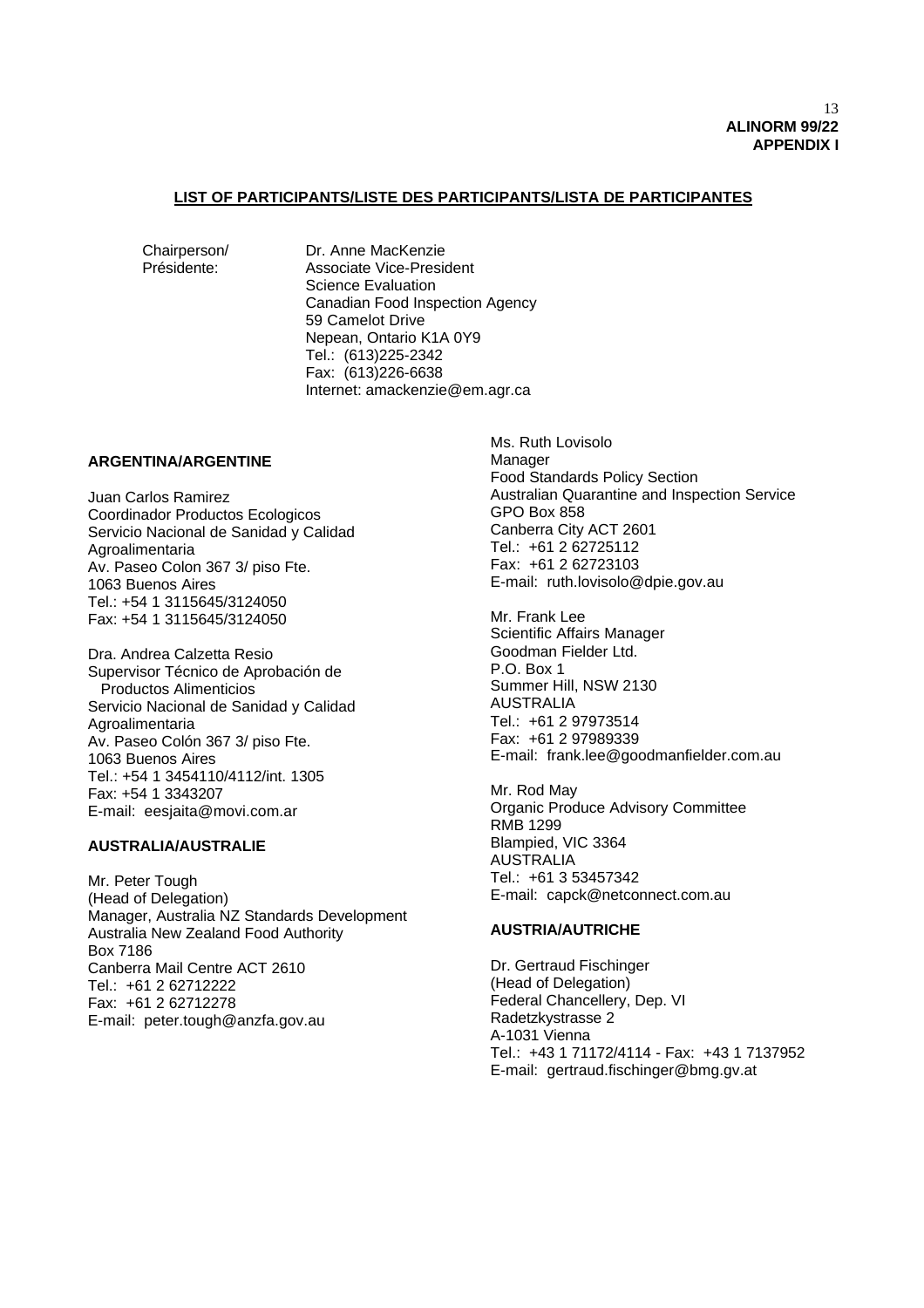14

Dr. Volker Viechtbauer Red Bull GmbH Brunn 115 A-5330 Fuschl am See, AUSTRIA Tel.: +43 662 6582/67 Fax: +43 662 6582/68 E-mail: volker viechtbauer@red-bull.co.at

## **BELGIUM/BELGIQUE/BELGICA**

Roland Marijnissen (Chef de délégation) Ministère de la Santé Publique Inspection Générale des Denrées Alimentaires CAE - Quartier Esplanade 11<sup>ième</sup> étage Boulevard Pachéco 19, boîte 5 Bruxelles 1010 Tel.: +32 2 2104843 Fax: +32 2 2104816 E-mail: roland.marijnissen@health.fgov.be

#### **BRAZIL/BRESIL/BRASIL**

Mr. Nestor Forster Junior (Head of Delegation) Second Secretary - Embassy of Brazil 450 Wilbrod Street Ottawa, Ontario K1N 6M8, CANADA Tel.: (613)237-1090 Fax: (613)237-6144 E-mail: brasemb@travel-net.com

Mr. Paulo Roberto André Ministry of Agriculture and Supply Esplanada des Ministérios, Bloco Anexo, 4° Andar, Saba 422, SECAR/DIPOA Brasilia/DF.CEP. 70.530.900, BRAZIL Tel.: +55 61 2182171 Fax: +55 61 2269850

Ms. Antônia de Aquino Food Assistant - Ministry of Health Esplanada dos Ministérios Bloco G - 8/ Andar - Brasília 70.058-900, BRAZIL Tel.: +55 61 3152166 Fax: +55 61 3152727 E-mail: diali@saude.gov.br

Mr. Luiz Antônio Barreto de Castro, PhD Alternate Head Secretario Executivo Esplanada dos Ministérios BI E sala 316 Brasilia - DF - CEP 70067-900, BRAZIL Tel.: +55 61 2265949/3177895/3177822 Fax: +55 61 3177881 E-mail: labc@mct.gov.br

Alternate Head Director, Brazilian Agricultural Research Company (EMBRAPA) Av. das Américas 29501 23020-470 Guaratiba Rio de Janeiro, RJ Tel.: +55 21 4101350 Fax: +55 21 4101090 E-mail: marilia@ctaa.embrapa.br

Sílvia M. Yokoyama Regulatory Affairs Supervisor - L.A. Brazilian Association of Food Industry Rua Paes Leme, 524 - 14/ 05424-904 - São Paulo - SP Tel.: +55 11 8176048 Fax: +55 11 2121974 E-mail: silvia.m.yokoyama@monsanto.com

#### **CAMEROON/CAMEROUN/CAMERUN**

Ngassam Célestin Conseiller Économique Haut-Commissariat du Cameroun 170 Clemow Ave. Ottawa, Ontario K1S 2B4, CANADA Tél.: (613)236-1522 Rés: (613)731-4840/236-3885

#### **CANADA**

Gerry Reasbeck (Head of Delegation) Canadian Food Inspection Agency 59 Camelot Drive Nepean, Ontario K1A 0Y9 Tel.: (613)225-2342 Fax: (613)228-6611

Pat Steele Canadian Food Inspection Agency 59 Camelot Drive Nepean, Ontario K1A 0Y9 Tel.: (613)225-2342 Fax: (613)228-6611

Dr. Margaret Cheney Chief, Nutrition Evaluation Division Health Canada 3rd Floor, Sir Frederick Banting Building LOCATOR #2203A Ottawa, Ontario K1A 0L2 Tel.: (613)957-0352 Fax: (613)941-6636

Margaret Kenny Associate Director Canadian Food Inspection Agency 59 Camelot Drive

Ms. Marília Regini Nutti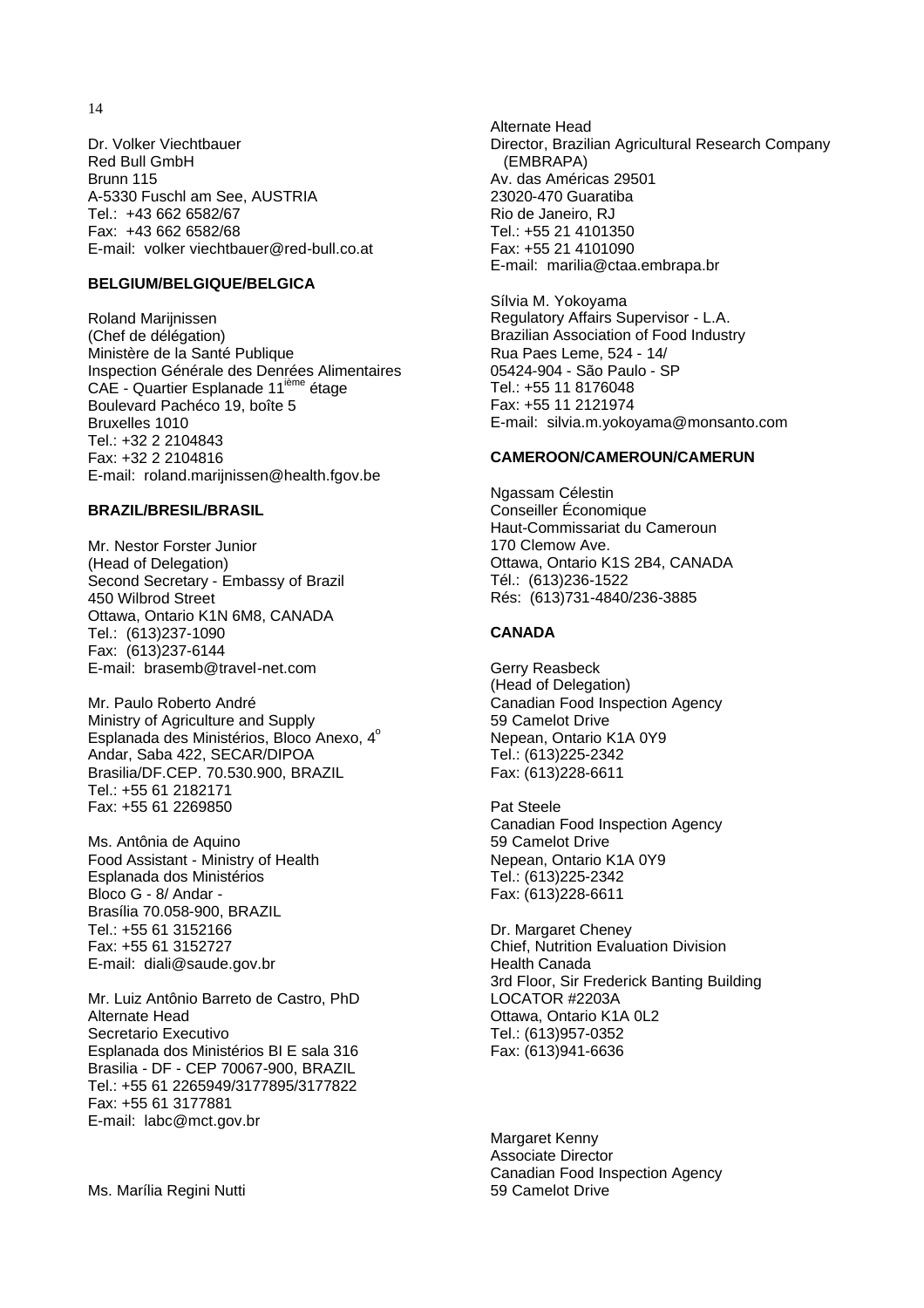Nepean, Ontario K1A 0Y9 Tel.: (613)228-6696 ext. 4185 Fax: (613)228-6604 E-mail: mkenny@em.agr.ca

Tom Hauschild Canadian Food Inspection Agency 59 Camelot Drive Nepean, Ontario K1A 0Y9 Tel.: (613)225-2342 ext. 4719 Fax: (613)228-6632 E-mail: thauschild@em.agr.ca

Maria Andruczyk Label and Complaints Investigations Officer Canadian Food Inspection Agency Fish Inspection Directorate 59 Camelot Drive Nepean, Ontario K1A 0YA Tel.: (613)225-2342 ext. 4557 Fax: (613)228-6654 E-mail: mandruczyk@em.agr.ca

Arthur Marcoux Conseiller, produits d'origine végétale Gouvernement du Québec MinistFre de l'Agriculture, des PTcheries et de l'Alimentation Direction des normes et des programmes " la qualité des aliments et " la santé animale 200, chemin Ste-Foy, 11<sup>e</sup> étage Québec (Québec) G1R 4X6 Tel.: (418)646-8371 Fax: (418)644-3049

Mike Dolinski Alberta Ministry of Agriculture Room 304 J.G. O'Donoghue Bldg. 7000 113 Street Edmonton, Alberta T6H 5T6 Tel.: (403)422-4873 Fax: (403)422-0783

Pam Bensimon FCPMC **Director** Scientific and Regulatory Affairs 885 Don Mills Road, Suite 301 Don Mills, Ontario M3C 1V9 Tel.: (416)510-8024 ext. 2228 Fax: (416)510-8023 E-mail: pamb@fcpmc.com

Ms. Paulette G. Vinette President & CEO Canadian Soft Drink Association 55 York Street - Room 330 Toronto, Ontario M5J 1R7 Tel.: (416)362-2424

Fax: (416)362-3229 E-mail: 102005.1662@compuserve.com

Barry L. Smith Industry Representative Canadian Soft Drink Assn. 57 Hodgson Court Kanata, Ontario K2K 2T4 Tel.: (613)591-9844 Fax: (613)599-4614 E-mail: bsmith@easyinternet.net

Eunice Chao FCPMC Senior Nutrition Scientist Kellogg Canada Inc. 6700 Finch Avenue West Etobicoke, Ontario M9W 5P2 Tel.: (416)675-5238 Fax: (416)675-5211 E-mail: eunice.chao@kellogg.com

Peter A. Pink FCPMC Professional & Regulatory Services Manager (Proctor & Gamble Inc.) P.O. Box 355, Station A 4711 Yonge Street Toronto, Ontario M5W 1C5 Tel.: (416)730-4782 Fax: (416)730-4449 E-mail: pink.pa@pg.com

Audrey Baran Canadian Organic Growers (Ottawa Chapter) P.O. Box 2176 Almonte, Ontario K0A 1A0 Fax: (613)256-7155

Anne Macey Canadian Organic Growers 106 Old Scott Road Salt Spring Island, B.C. V8K 2L6 Tel.: (250)537-5511 Fax: (250)537-2681 E-mail: macey@saltspring.com

Timothy Finkle Vice President - National Dairy Council of Canada 221 Laurier Avenue East Ottawa, Ontario K1N 6P1 Tel.: (613)238-4116 - Fax: (613)238-6247 E-mail: tfinkle@ndcc.ca

Gail Ewan Assistant Director, Nutrition Dairy Farmers of Canada 1801 McGill College Ave. 7000 Montreal, Quebec H3A 2N4 Tel.: (514)284-1092 - Fax: (514)284-0449 E-mail: gewan@dfc-plc.ca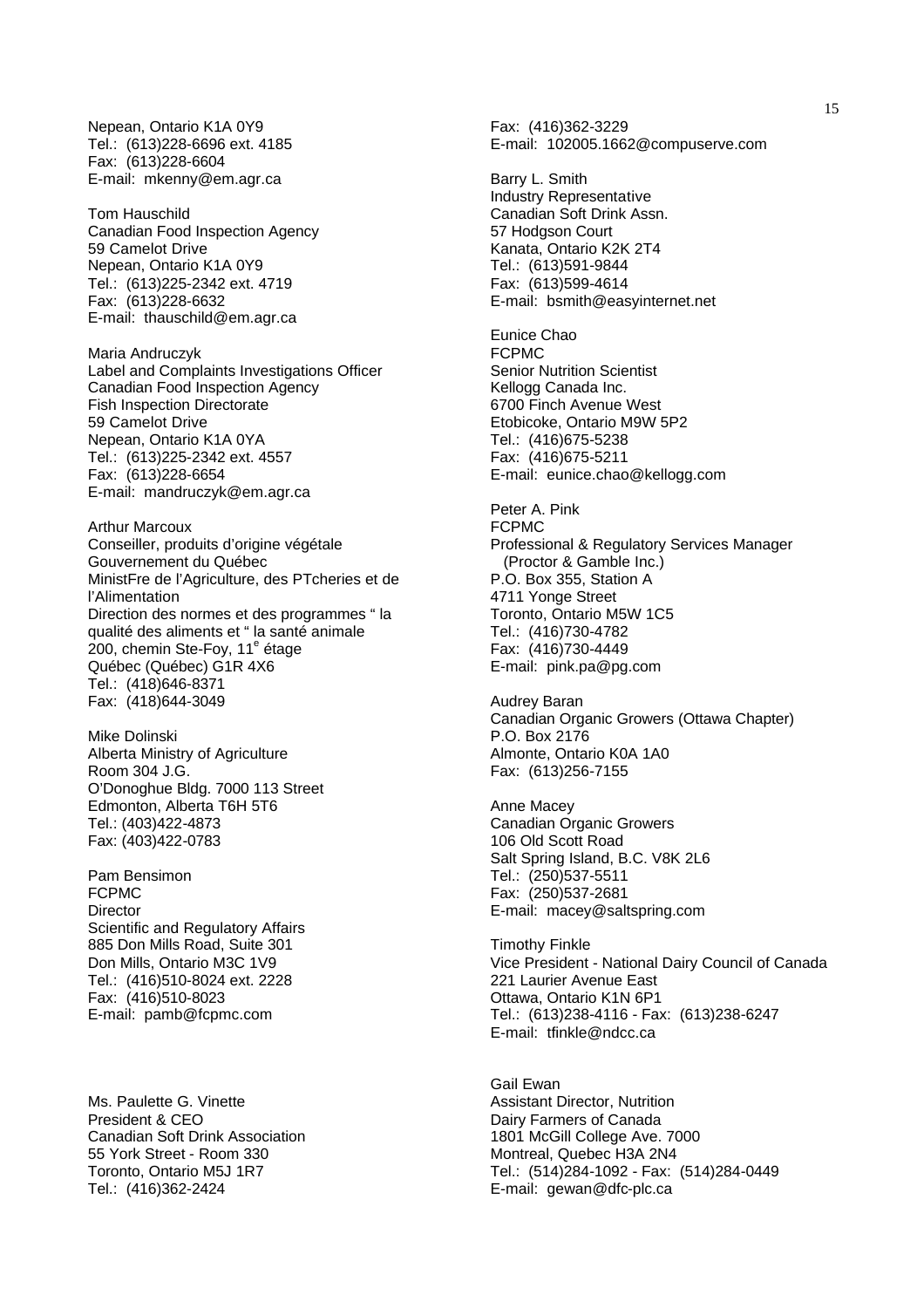#### 16

Réjean Bouchard Assistant Director Dairy Farmers of Canada 75 Albert Street, Suite 1101 Ottawa, Ontario Tel.: (613)236-9997 - Fax: (613)236-0905

Shelley MacInnis Assistant Director of Policy Dairy Farmers of Canada 75 Albert Street, Suite 1101 Ottawa, Ontario Tel.: (613)236-9997

Erina de Valk Further Poultry Processors Association of Canada (FPPAC) 203-2525 St. Laurent Blvd. Ottawa, Ontario K1H 8P5

Mr. Bob Ingratta Crop Protection Institute c/o Monsanto Canada Inc. 350-441 MacLaren Avenue Ottawa, Ontario K2P 2H3 Tel.: (613)234-5121 - Fax: (613)234-2063 E-mail: bob.g.ingratta@monsanto.com

Gloria Shanks AAIA Coordinator National Anaphylaxis Committee 20 South Road Doaktown, N.B. E0C 1G0 Tel.: (506)365-4501 - Fax: (506)365-4501

Mary Allen AAIA Sole Committee on Food Labelling Allergy/Asthma Information Association 7 Eastern Drive Aylmer, Québec J9H 2K8 Tel.: (819)684-4767 - Fax: (613)591-7428

Duff Steele Technical Director, Canadian Nut Council c/o Bestfoods Canada Inc. 401 The West Mall Toronto, Ontario M9C 5H9 Tel.: (416)620-2387 - Fax: (416)620-3583 E-mail: duff.steele@bestfoods.ca

Mr. Christopher Kyte President Food Institute of Canada 1600 Scott Street, Suite 415 Ottawa, Ontario K1Y 4N7 Tel.: (613)722-1000 - Fax: (613)722-1404 E-mail: fic@foodnet.fic.ca

Brewster Kneen

Convenor, British Columbia Biotechnology Circle P.O. Box 3028 Mission, B.C. V2V 4J3 Tel.: (604)820-4270 - Fax: (604)820-4270 E-mail: bkneen@rapidnet.net

Ms. Katharine E. Gourlie Katharine Gourlie Associates Regulatory and Strategic Consultants 171 James Street Ottawa, Ontario K1R 5M6 Tel.: (613)236-4033 - Fax: (613)236-1958

Elisabeth Sterken Director,Infant Feeding Action Coalition Canada **6 Trinity Square** Toronto, Ontario M5G 1B1 Tel.: (416)595-9819 - Fax: (416)591-9355 E-mail: infact@ftn.net

Robert McMaster Executive Director, Natural Affairs Action Group 247-3044 Bloor Street West Toronto, Ontario M8X 1C4 Tel.: (416)207-0887 - Fax: (416)207-0727 E-mail: rpm@icon.net

Dr. Richard Wolfson Health Advisor, Natural Law Party of Canada 500 Wilbrod Street Ottawa, Ontario K1N 6N2 Tel.: (613)565-1838 - Fax: (613)565-6546 E-mail: rwolfson@concentric.net

Raphael Thierrin Website Designer & Organic Industry Consultant Ecobio Design and Business Services Calgary, Alberta Tel.: (403)686-3310 E-mail: raphael@ecobio.com

John Henning Assoc. Prof., McGill University Dept. Of Agr. Economics Ste. Anne de Bellevue Québec (Québec) H9X 3V9 Tel.: (514)398-7826 Fax: (514)398-8130 E-mail: inf3@musicb.mcgill.ca

#### **CHILE/CHILI**

Cecilia Castillo Lancellotti Jefe de Nutrición - Ministerio de Salud Mac Iver 541, Santiago, CHILE Tel.: +41 22 6300481/6300500 Fax: +41 22 6300507/6382238 E-mail: ccastill@pasteur.minsal.cl

#### **CHINA/CHINE**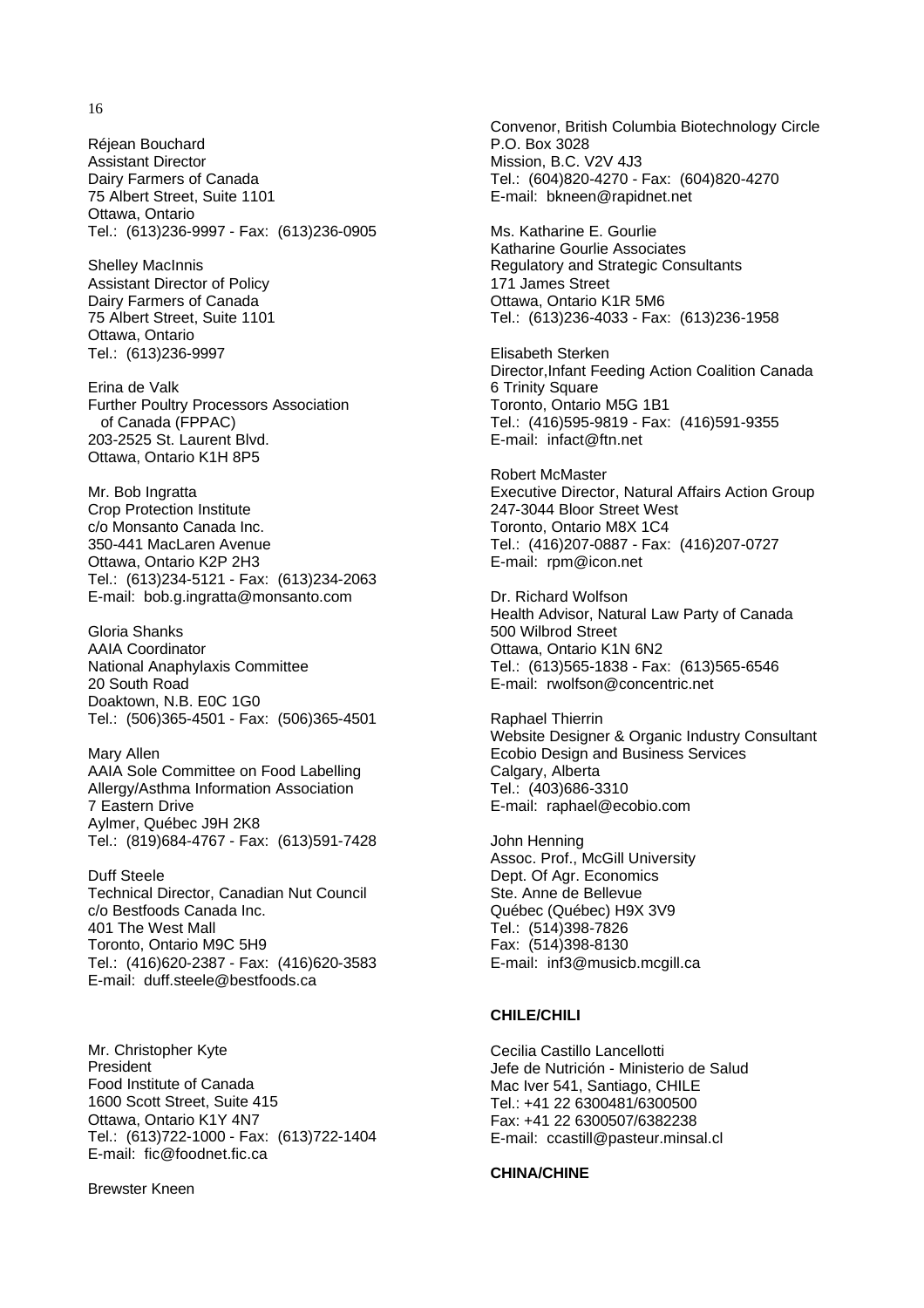Zhu Guangpei (Head of Delegation) Deputy Director General State Administration of Import & Export Commodity Inspection (SACI) 10A, Chaowai Da Jie, Chaoyang District, Beijing 100020 P.R. OF CHINA Tel.: +86 10 65993809 - Fax: +86 10 65993849 E-mail: saci.edi@public.gb.com.cn

Wang Yuezhong Chief Inspector Shandong Import & Export Commodity Inspection Bureau 70, Qutangxia Road, Qingdao, P.R. of China Qingdao, P.R. of China 266002 Tel.: 86 532 2674474 - Fax: 86 532 2670025 E-mail: qdjhlabc@public.qd.sd.cn

#### **COTE D'IVOIRE**

Kouadio Kouakou Conseiller Économique Ambassade de Côte d'Ivoire 9, av. Marlborough Ottawa, Ontario K1N 8E6, CANADA Tel.: (613)236-9910/236-9919 Fax: (613)563-8287

#### **CUBA**

Orlando Ruqué Marti Lic. Quimico - Analista Superior Direccion Aseguramiento de la Calidad Ministerio Industria Pesquera 5<sup>TA</sup> Ave. Y 248, Barlovento Playa, C. Habana, CUBA Tel.: +53 7 297294 - Fax: +53 7 249168 E-mail: bmando@server.mip.tor.cu

Lic. Celestino F. Iglesias Ayora Director - Center Nacional de Envases y Embalaias Ave. del Bosque No. 121 Nuevo Vedado Cludad de la Habana, CUBA Tel.: +53 7 810197 - Fax: +53 7 333150

# **DENMARK/DANEMARK/DINAMARCA**

Ms. Eeva-Liisa Østergaard (Head of Delegation) Head of Division Danish Veterinary and Food Administration Rolighedsvej 25 DK-1958 Frederiksberg C Tel.: +45 33956164 - Fax: +45 33956060 E-mail: elo@vd.dk

Mr. Per Faurholt Ahle Expert - Danish Plant Directorate Skovbrynet 20 DK-2800 Lyngby Tel.: +45 45966600 - Fax: +45 45966615 E-mail: pfa@plantedir.dk

Mr. Jørgen Hald Christensen Head of Section, Danish Dairy Board Frederiks Alle 22 DK-8000 Aarhus C Tel.: +45 87312000 - Fax: +45 82312001 E-mail: jhc@mejeri.dk

Ms. Helle Emsholm Head of Section Danish Veterinary and Food Administration Rolighedsvej 25 DK-1958 Frederiksberg C Tel.: +45 33956194 - Fax: +45 33956001 E-mail: hee@vfd.dk

Ms. Pia Valentin Mortensen Head of Section Danish Veterinary and Food Administration Rolighedsvej 25 DK-1958 Frederiksberg C Tel.: +45 33956166 - Fax: +45 33956060 E-mail: pvm@vd.dk

#### **FINLAND/FINLANDE/FINLANDIA**

Mr. Tero Tolonen Senior Officer, Ministry of Agriculture and Forestry P.O. Box 232 00171 Helsinki Tel.: +358 9 1603405 - Fax: +358 9 1602443 E-mail: tero.tolonen@mmm.fi

#### **FRANCE/FRANCIA**

Patrice Dauchet Chef de délégation Ministère Économie, Finances et Industrie 59 Boulevard Vincent Auriol 75703 Paris Cedex 13 Tel.: +33 1 44972965 - Fax: +33 1 44973037

M. Hervé Reverbori Ministère de l'Agriculture et de la Pêche Direction Générale de l'Alimentation 251, rue de Vaugirard 75732 Paris Cedex 15 Tel.: +33 1 49555584 - Fax: +33 1 49555948

Jean Rodesch Directeur des Affaires Européennes Groupe Pernod Ricard 45, rue de Trèves B-1040 Bruxelles, BELGIQUE Tel.: +32 2 2301758 - Fax: +32 2 2300288 E-mail: gr.pernod.ricard.aff.euro@skynet.bc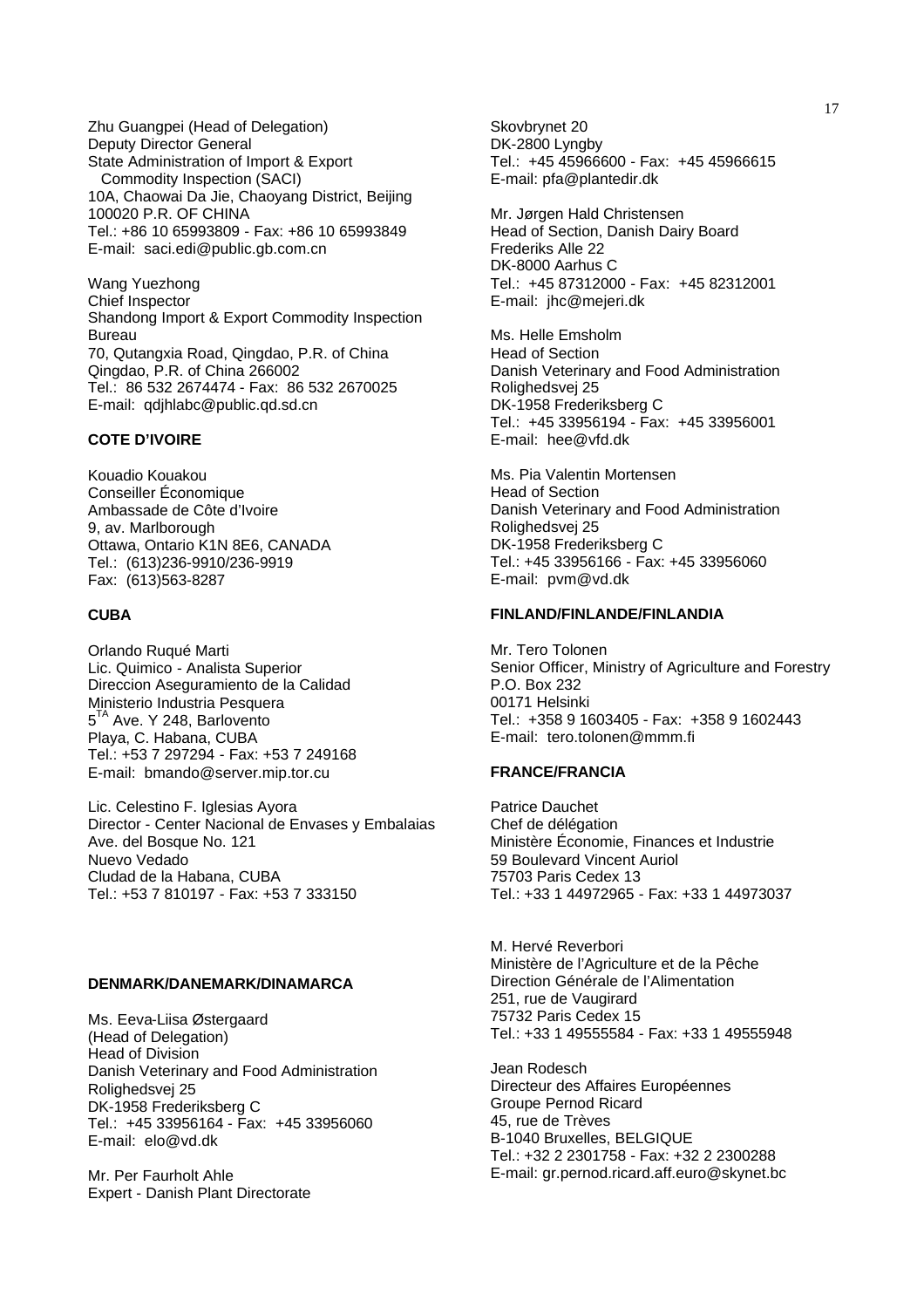Mme Françoise Costes Chargée de missions scientifiques et réglementaires - ATLA 34, rue de Saint-Pétersbourg 75382 Paris Cedex 08 Tel.: +33 1 49707272 - Fax: +33 1 42806362

Mme Marie-Odile Gailing Responsable Affaires Scientifiques et Reglementaires Nestlé France 7, Boulevard Pierre Carle BP. 900 Noisiel 77446 Marne-La-Vallée Cedex 02 Tel.: +33 1 60532040 - Fax: +33 1 60535465 E-mail: marie\_odile.gailing@fr.nestle.com

Anne-Laure Gassin Directeur, Nutrition - Europe, Kellogg's 93118 Rosny-sous-Bois Cedex Tel.: +33 1 49350181 - Fax: +33 1 49350111 E-mail: anne-laure.gassin@kellogg.com

M. Hervé La Prairie President International Federation of Organic Agriculture Movements (IFOAM) Menehy Bihan F-29460 Daoulas Tel.: +33 2 98258604 - Fax: +33 2 98258976 E-mail: herve.laprairie@wanadoo.fr

Annie Loc'h Affaires Reglementaires - Groupe Danone 7, rue de Téhéran Paris 75008 Tel.: +33 1 44352232 - Fax: +33 1 44352445 E-mail: aloch@groupe.danone.com

#### **GERMANY/ALLEMAGNE/ALLEMANIA**

Mr. Gerhard Bialonski (Head of Delegation) Regierungsdirektor Bundesministerium für Gesundheit Am Propsthof 78 a D-53108 Bonn Tel.: +49 228 9414130 - Fax: +49 228 941 4947

Prof. Dr. Hildegard Przyrembel Director and Professor Federal Insitute for Health Protection of Consumers and Veterinary Medicine Thielallee 88-92 - 14195 Berlin Tel.: +49 30 84123221 - Fax: +49 30 84123715 E-mail: h.przyrembel@bgvv.de

Dr. Marcus Girnau Adviser Südzucker AG Mannheim/Ochsenfurt Forchheimer Str. 2 D-90425 Nürnberg Tel.: +49 911 9344460 - Fax: +49 911 9344560

Thomas Kuetzemeier Managing Director, German Dairy Association 137 Meckenheimer Allee, 53115 Bonn Tel./Fax: +49 228 982430 E-mail: v.d.m.bt-online.de

Ms. Angelika Mrohs Managing Director, Bund für Lebensmittelrecht und Lebensmittelkunde e.V. Godesberger Allee 157 53175 Bonn Tel.: +49 228 819930 - Fax: +49 228 375069 E-mail: bll.bve@t-online.de

#### **HUNGARY/HONGRIE/HUNGRIA**

Prof. Peter A. Biacs (Head of Delegation) General Director, Central Food Research Institute Herman Otto ut 15 P.O. Box 393 - Budapest H-1022 Tel/Fax: +36 1 1558991 E-mail: H9740BIA@ELLA.HU

#### **INDIA/INDE**

Devdas Chhotray Joint Secretary Ministry of Food Processing Industries Government of India Panchsheel Bhawan - Azad Kranti Marg New Delhi 110 049 Tel.: +91 11 6492476 - Fax: +91 11 6493228 E-mail: mofpi@hub.nic.in Dr. Sri Ram Khanna Hony Mng. Trustee (1)Voluntary Organisation in Interest of Consumer Education (Voice) F-71, Lajpat Nagar-II, New Delhi-110024 Tel.: +91 11 6918969/6315375 Fax: +91 11 4626189 E-mail: srkhanna@giasdL01.vsnL.net.in (2)108 Golf Links, New Delhi 110003 Tel.: +91 11 4620455

#### **INDONESIA/INDONESIE**

Doddy Hidajat Industrial & Trade Attache Embassy of Indonesia 55 Parkdale Avenue Ottawa, Ontario K1Y 1E5, CANADA Tel.: (613)799-4665 - Fax: (613)724-1105 E-mail: hidajat@prica.org

18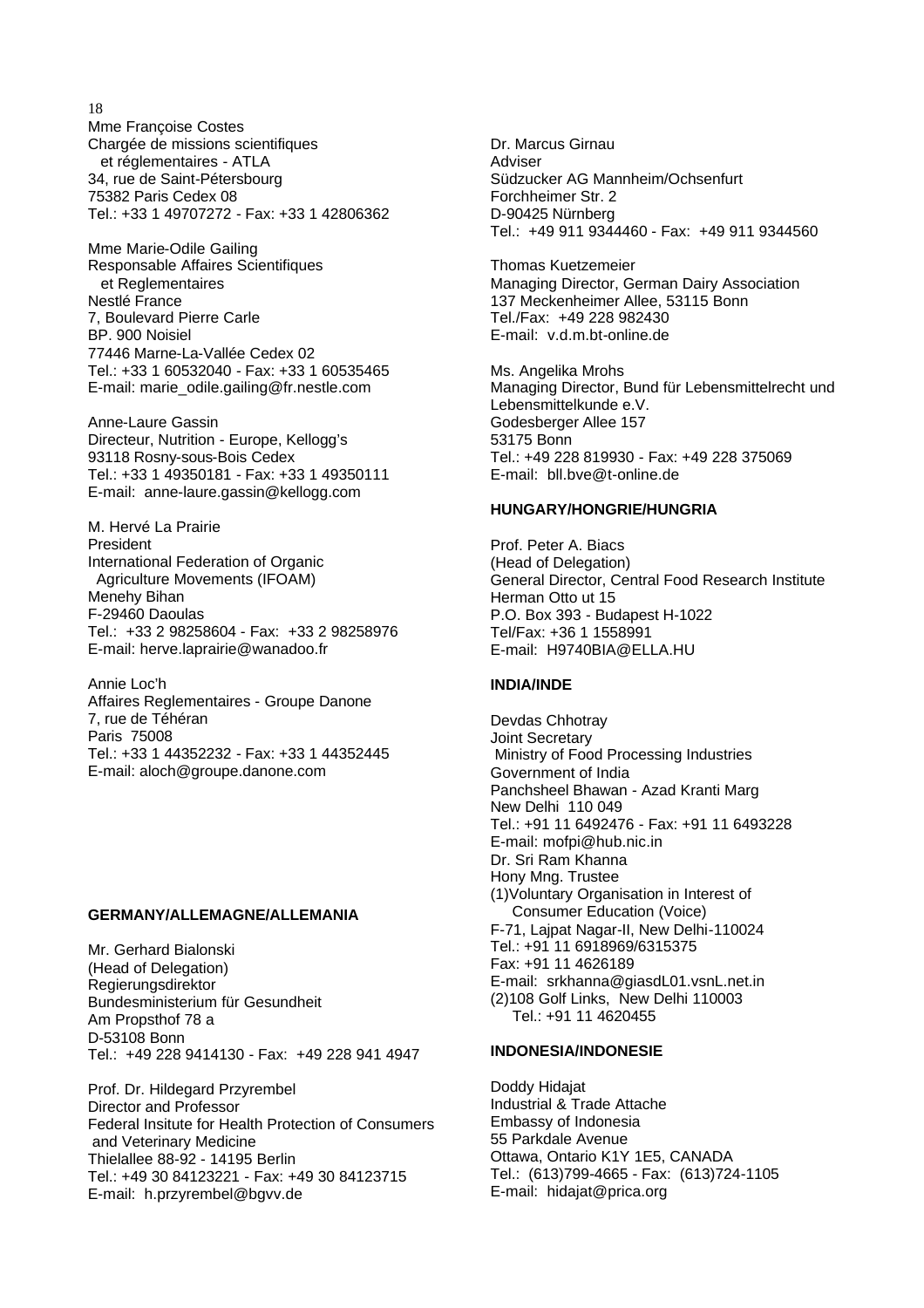#### **ITALY/ITALIE/ITALIA**

Mr. Ciro Impagnatiello Ministère des politiques agricoles Via XX Settembre, 20 00187 Rome Tel.: +39 6 46655016/46656510 Fax: +39 6 4880273

Dott. Ferdinando Menconi Federalimentale Viale Pasteur, 10 00144 Rome Tel.: +39 6 5903450 - Fax: +39 6 5903342

Mr. Luca Ragaglini A.I.D.I. (Associazione Industrie Dolciarie Italiane) Via Barnaba Oriani 92 00197 Rome Tel.: +39 6 8091071 - Fax: +39 6 8073186

#### **JAPAN/JAPON**

Hiroaki Hamano Technical Adviser Japan Food Hygiene Association 2-6-1, Jingumae, Shibuya-ku Tokyo 150 Tel.: +81 3 34032112 - Fax: +81 3 34780059

Prof. Dr. Norimasa Hosoya Food Sanitation Investigation Council (Jap. Health & Nutrition Food Assoc.) 6-1 Jingumae, 2-chome - Shibuya Tokyo 150 Tel.: +81 3 54108231 - Fax: +81 3 54108235

Yoichi Ishida General Manager Japan Dairy Products Association 1-14-19, Kudan-kita - Chiyoda-ku Tokyo 102-0073 Tel.: +81 3 32644131 - Fax: +81 3 32644139

Hiroshi Ito Director, Office of Sustainable Agriculture Agricultural Production Bureau Ministry of Agriculture, Forestry and Fisheries 1-2-1, Kasumigaseki - Chiyoda-ku - Tokyo 100 Tel.: +81 3 35936495 - Fax: +81 3 35020869

Toshiro Kawashima Deputy Director, Livestock Farming Division Livestock Industry Bureau Ministry of Agriculture, Forestry and Fisheries (MAFF) 1-2-1 Kasumigaseki - Chiyoda-ku - Tokyo 100-8950 Tel.: +81 3 35028111 ext. 4466 Fax: +81 3 35028205

E-mail: toshiro\_kawashima@nm.maff.go.jp

Keizo Mitani Deputy General Manager, Planning & Research Dept., Japan Food Industry Center 6-18 Kamimeguro 3-Chome - Meguro-ku Tokyo 153-0051 Tel.: +81 3 37162892 - Fax: +81 3 37162700

Michiko Momma (Science and Technology Agency) Senior Specialist Office of Resources, Policy Division Science and Technology Policy Bureau 2-2-1 Kasumigaseki Chiyoda-ku Tokyo 100-8966 Tel.: +81 3 35815271 - Fax: +81 3 35815199

Hidenori Murakami Director, Standard and Labelling Division Foods and Marketing Bureau Ministry of Agriculture, Forestry and Fisheries 1-2-1 Kasumigaseki - Chiyoda-ku Tokyo 100-8950 Tel.: +81 3 35014094 - Fax: +81 3 35020438

Noriya Nakajima Chief, Inspection and Guidance Section Inspection and Guidance Division Pharmaseutical and Medical Safety Bureau 1-2-2, Kasumigaseki - Chiyoda-ku Tokyo 100-8045 Tel.: +81 3 35952436 - Fax: +81 3 35031043

Akihiko Nishiyama Director for International Standardization Standards and Labelling Division Food and Marketing Bureau Ministry of Agriculture, Forestry and Fisheries 1-2-1 Kasumigaseki Chiyoda-ku - Tokyo 100-8950 Tel.: +81 3 35028111 ext. 4864 +81 3 35078592 DIRECT Fax: +81 3 35020438

Hiroshi Takimoto Ministry of Health and Welfare Senior Veterinary Officer, Office of Health Policy on Newly Developed Foods Environmental Health Bureau, Ministry of Health and Welfare 1-2-2, Kasumigaseki, Chiyoda-ku - Tokyo 100-8045 Tel.: +81 3 35031711 ext. 2458 Fax: +81 3 35037965

Kyoko Sato Standards and Labelling Division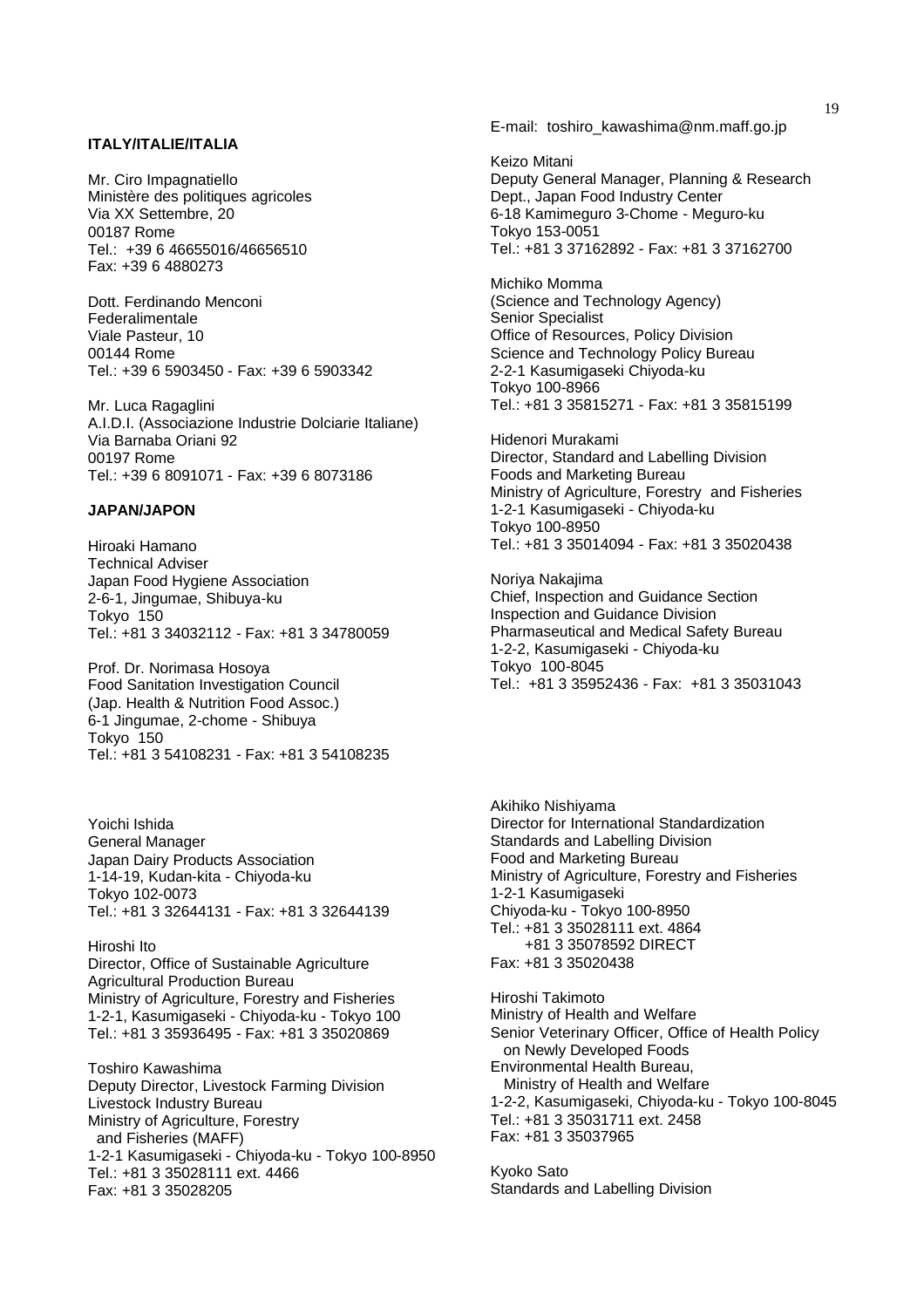#### 20

Food and Marketing Bureau Ministry of Agriculture, Forestry and Fisheries 1-2-1, Kasumigaseki Chiyoda-ku - Tokyo 100 Tel.: +81 03 35028111 ext. 4863 Fax: +81 03 35020438

Mamoru Tawaratsumida Chief, Animal Production Division Livestock Industry Bureau Ministry of Agriculture Forestry and Fisheries (MAFF) - 1-2-1, Kasumigaseki Chiyoda-ku - Tokyo 100-8950 Tel.: +81 3 35028111 ext. 4547 Fax: +81 3 35013777

Kaoru Tokutsu Deputy Director, Food Sanitation Division Environmental Health Bureau Ministry of Health and Welfare 1-2-2, Kasumigaseki Chiyoda-ku - Tokyo 100-8045 Tel.: +81 3 35031711 ext. 2447 Fax: +81 3 35037965 E-mail: kt-vin@mhw.go.jp

#### **KOREA, REPUBLIC OF/REPUBLIQUE DE COREE/REPUBLICA DE COREA**

Young-Soo Ahn Deputy Director Ministry of Agriculture and Forestry 1. Joongang-dong, Kwachonsi Kyunggido 427-760 Tel.: +82 2 5037284 - Fax: +82 2 5072306 E-mail: anys@maf.go.kr

Hae-Rang Chung Senior Researcher, Korea Institute of Food Hygiene 57-1, Noryangjin-dong, Dongjak-ku Seoul 156-050 Tel.: +82 2 8262100 - Fax: +82 2 8241762 E-mail: chunghr@foodnet.re.kr

Hee-Jung Lee Researcher, Ministry of Health and Welfare 1. Joongang-dong, Kwachonsi Kyunggido 427-760 Tel.: +82 2 5003000 - Fax: +82 2 5037534 E-mail: cxcodex@unitel.co.kr

Kwang-Ha Lee Assistant Manager, National Agricultural Product Inspection Office Anyangsi - Kyunggido 430-016 Tel.: +82 2 343460126 - Fax: +82 2 343460903 E-mail: napio@maf.go.kr

Prof. Dr. Sang-Mok Sohn Director, Research Institute of Organic Agriculture Dan Kook University - Cheonan 330-714

Tel.: +82 417 5503633 - Fax: +82 417 5531618 E-mail: dkusohn@chollian.net

Chong-Hyuk Suh Research Director and Advisor to the Minister KREI - Hoegi-dong.Dongdaemungu Seoul 130-710 Tel.: +82 2 5037276 - Fax: +82 2 5037249

## **MALAYSIA/MALAISIE/MALASIA**

Dr. T. Thiagarajan (Head of Delegation) Regional Manager (Americas) Palm Oil Research Institute of Malaysia 1900, 24th Street N.W. Washington, D.C. 20008, U.S.A. Tel.: (202)328-2794 - Fax: (202)332-2902 E-mail: porimwdc@aol.com

Dr. Latiffah A. Latiff Medical Officer of Health, Ministry of Health 101-301, Block C, Business Centre Jalan SS611, Kelana Jaya, Petaling Jaya Selangor 47301,MALAYSIA Tel.: (613)704-5333 - Fax: (613)705-1458 E-mail: lati@tm.net.my

Mohd. Salleh Kassim Executive Director, Malaysian Palm Oil Council of America, Inc. - Americas Region John Hancock Center, Suite 2644 875 N. Michigan Avenue, Chicago, IL 60611. Tel.: (312)944-3180 - Fax: (312)944-1272 E-mail: mpocusa@aol.com **MEXICO/MEXIQUE**

Juan Antonio Dorantes Sanchez (Head of Delegation) Standardization Director General Bureau of Standards (DGN) Secofi Av. Puente de Tecamachalco #6 Lomas de Tecamachalco Naucalpan de Juarez, Estado de Mexico 53950 Tel: (525)729-94-82 - Fax: (525)729-94-84 E-mail: jdorante@secofi.gob.mx

Linda E. Hernandez-Deslauriers Assistant Trade Representative SECOFI - Ottawa Embassy of Mexico 45 O'Connor Street - Suite 1503 Ottawa, Ontario K1P 1A4, CANADA Tel.: (613)235-7782 - Fax: (613)235-1129 E-mail: secofica@fox.nstn.ca

Nelson G. Almeida, Ph.D. Manager of Scientific Research and Regulatory Development - Latin America Kellogg de México, S.A. de C.V. Km. 1 Carr. +Campo Militar Apdo. Postal 78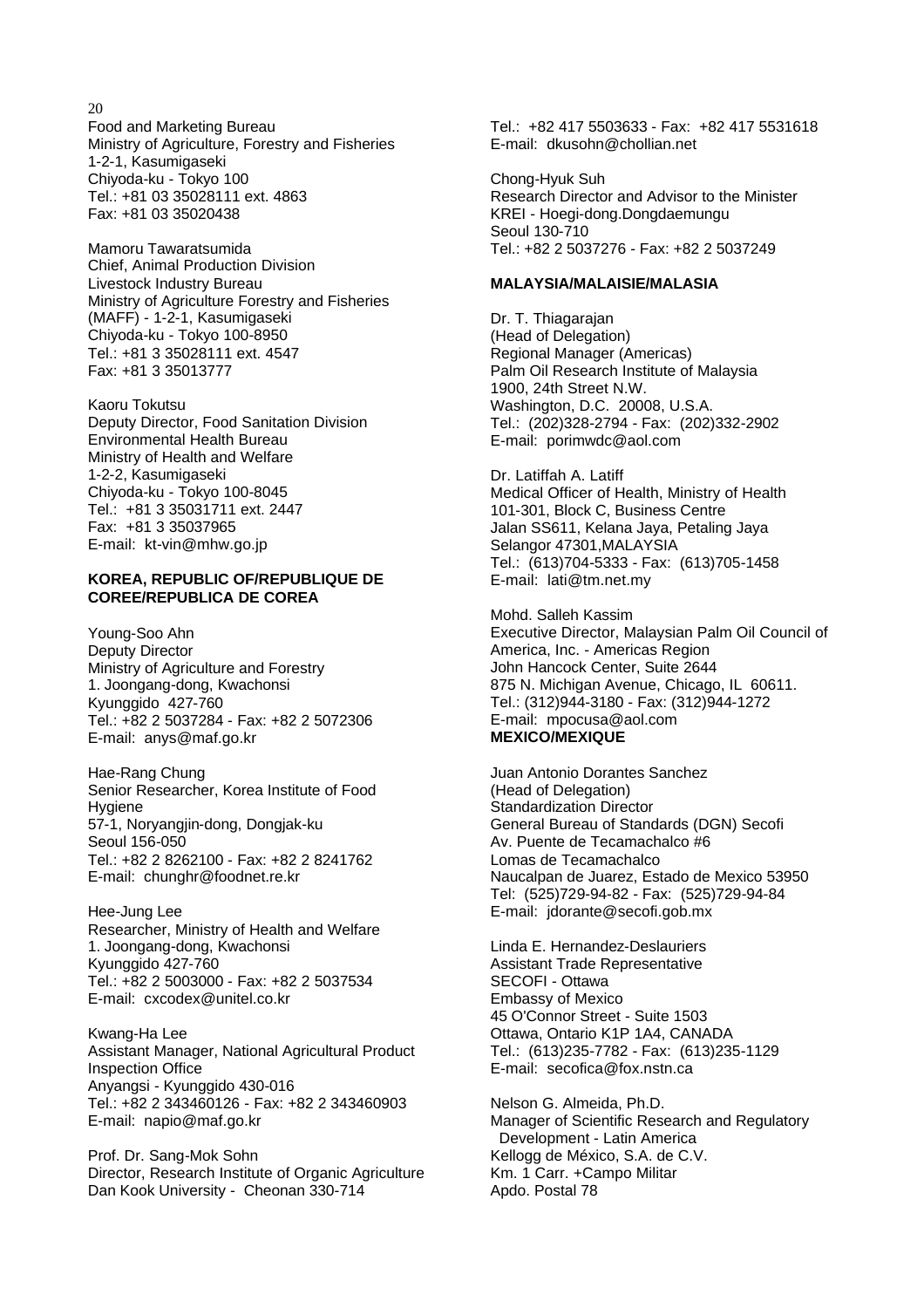76200 Querétaro, Qro., México Tel.: (524)211-1415/11-1300 Fax: (524)211-1475 E-mail: nelson.almeida@kellogg.com

Mauricio Graciano Palacios, MBA Gerente de Asuntos Regulatorios y Profesionales Procter & Gamble de México, S.A. de C.V. San Andrés Atoto No. 326, San Fco. Cuautlalpan Naucalpan, Estado. de México 53560 Tel.: (525)625-4616 - Fax: (525)625-4647 E-mail: graciano.m@pg.com

Ernesto Salinas Gomez-Roel Nestlé Mexico S.A. de C.V. Unidad Normas Alimentarias Av. Ejercito Nacional No. 453, Col. Granada C.P. 11520 Mexico, D.F. Tel.: (525)250-9944 ext. 1553 or 262-5000 Fax: (525)531-2521 E-mail: ernesto.salinas@mx.nestle.com

Raul Portillo Aldrett Presidente del Comite Tecnico de Normalizacion **Canacintra** Ave. San Antonio 256 Col. Ampliacion Napoles Mexico, D.F. 03849 Tel.: (525)262-2386 - Fax: (525)262-2005 E-mail: rportillo@la.ko.com

E-mail: hb@ry.nl

J.A. Bijloo Food Legislation Officer Friesland Coberco Dairy Foods P.O. Box 124, Meppel 7940 AC THE NETHERLANDS Tel.: +31 70 522238836 - Fax: +31 70 522238206 E-mail: jbijloo@coberco.com

Mr. Gerrit Koornneef Central Product Board for Arable Products P.O. Box 29739 - 2502 LS The Hague Tel.: +31 70 3708323 - Fax: +31 70 3708444 Email: g.m.koornneef@hpa.agro.nl

## **NEW ZEALAND/NOUVELLE-ZELANDE/NUEVA ZELANDIA**

Ms. Elizabeth Aitken (Head of Delegation) Senior Advisor (Nutrition), Ministry of Health Food and Nutrition Section P.O. Box 5013 - Wellington Tel.: +64 4 496 2425 - Fax: +64 4 496 2340 E-mail: elizabeth\_aitken@moh.govt.nz

Eduardo Cervantes Industry Adviser, Canacintra Av. San Antonio 256, Col. Ampliacion Napoles Mexico, D.F. 03849 Tel.: (525)262-2394 - Fax: (525)262-2005

## **NETHERLANDS/PAYS-BAS/PAISES BAJOS**

Ms. J. Aanen (Head of Delegation) Policy Officer, Ministry of Health, Welfare and **Sport** P.O. Box 5406 - 2280 HK Rijswijk Tel.: +31 70 3406872 - Fax: +31 70 3405554 Email: j.aanen@minvws.nl

Mr. A. Onneweer Ministry of Agriculture Nature Management and Fisheries P.O. Box 20401 - 2500 EK The Hague Tel.: +31 70 3784361 - Fax: +31 70 3786141 E-mail: a.f.onneweer@mkg.agro.nl

Hugo Van Buuren Legal Officer Ministry of Public Health, Welfare and Sports/ The General Inspectorate for Health Protection P.O. Box 5840 - Rijswijk 2280 HV Tel.: +31 70 3406299 - Fax: +31 70 3405435

## **NORWAY/NORVEGE/NORUEGA**

Mrs. Åse Fulke (Head of Delegation) Head of Section, Department of Food Law and International Affairs Norwegian Food Control Authority P.O.B. 8187 Dep - N-0034 Oslo E-mail: aase.fulke@snt.dep.telemax.no

Mrs. Ragnhild Kjelkevik Special Adviser - Food and Nutrition Policy Norwegian Food Control Authority P.O. Box 8187 Dep - N-0034 Oslo Tel.: +47 22 24 6650 - Fax: +47 22 24 6699 E-mail: ragnhild.kjelkevik@snt.dep.telemax.no

Mr. Ole Berthil Olsen Senior Adviser Department of Food Law and International Affairs Norwegian Food Control Authority P.O.B. 8187 Dep - N-0034 Oslo Tel.: +47 22 24 66 50 - Fax: +47 22 24 66 99 E-mail: ole.olsen@snt.dep.telemax.no

## **PERU/PEROU**

Ing. Jose Bravo Secretario del Comité de Fabricantes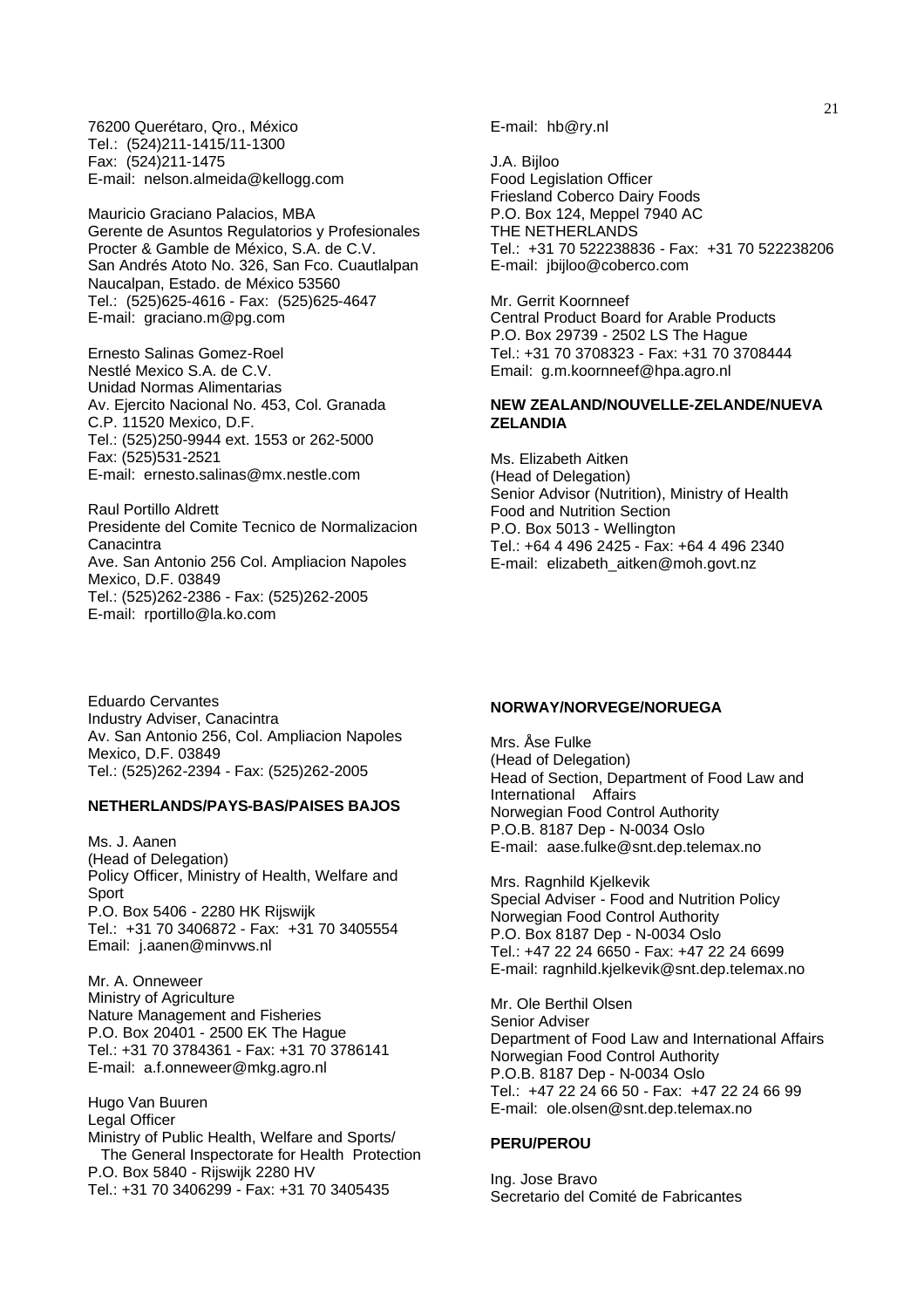22 de Esencias Colorantes y Conexos de la Sociedad Nacional de Industrias Av. Republica de Panama 4050 Lima, PERU Tel.: +511 4413336

Mr. Augusto Galarza Segundo Secretario Embajada del Peru 130 Albert Street, Suite 1901 Ottawa, Ontario K1P 5G4, CANADA Tel.: (613)238-1777 - Fax: (613)232-3062 E-mail: emperuca@magi.com

Ing. Vilma Morales Quillama Directora de Higiene de Alimentos Direccion Ejecutiva de Higiene de Alimentos y Control de Zoonosis Direccion General de Salud Ambiental - Digesa Ministerio de Salud Amapolas No. 350-Urb. San Eugenio - Lince, Lima 14 Tel.: +511 4402340 Fax: +511 4406797

**PHILIPPINES/PHILIPPINES/FILIPINAS**

Mr. Lamberto V. Monsanto **Counsellor** Embassy of the Republic of the Philippines 130 Albert Street, Suite 606 Ottawa, Ontario K1P 5G4, CANADA Tel.: (613)233-1121 - Fax: (613)233-4165 E-mail: ottawape@istar.ca

## **POLAND/POLOGNE/POLONIA**

Joanna Markowska Specialist Ministry of Agriculture and Food Economy 30, Wspolna Street 00-930 Warsaw Tel.: +48 22 6232083 - Fax: +48 22 6232070

Anna Skrzynska Agricultural and Food Quality Inspection ul. Zurawia 32/34, Box 25 00-515 Warsaw Tel.: +48 22 6252028 - Fax: +48 22 6214858

## **PORTUGAL**

Lopes Costa, António Manuel (Chefe de delegation) MinistFre Agriculture Av. Conde Valbom 98, 1050 Lisboa Tel.: +351 1 7983600 - Fax: +351 1 7983834

António Cabrera Technical Adviser - FIMA/VG Largo Monterroio Mascarenhas 1 1070 Lisbon Tel.: +351 1 3892011 - Fax: +351 1 3892413 E-mail: antonio.cabrera@unilever.com

## **ROMANIA/ROUMANIE/RUMANIA**

Savu Constantin Veterinary Surgeon Veterinary University 105, Splaiul Independentei Sector 5, Bucarest 70200 Tel.: +40 1 6743855- Fax: +40 1 3124744

Pop Flaviu General Director S.C. Sere Brasov S.A. 13 Ciobanului Street, Brasov COD 2200, Brasov 2200 Tel.: +40 1 3124744 - Fax: +40 1 3124744

Vorovenci Olimpia Expert in Agro-Food Products Standardisation Romanian Standards Institute 13 J.L. Calderon Street, Cod. 70201 Sector 2, Bucarest 70201 Tel.: +40 1 3124744 - Fax: +40 1 3124744

## **RUSSIAN FEDERATION/FEDERATION DE LA RUSSIE/FERERACION DE RUSIA**

Ms. Svetlana Rusanova (Head of Delegation) Principal Specialist, Department of Fisheries 12, Rozhdestvensky Bvl. , Moscow 103031 Tel.: +7 95 9218297 - Fax: +7 95 9286297

Ms. Nina Chupakhina Chief of Laboratory of Standards, VNIRO 17, V. Krasnoselskaya Street, Moscow 107140 Tel.: +7 95 2649090 - Fax: +7 95 2649187

Ms. Kira Mikhlina Senior Scientist, Centre Mariculture VNIRO 17, V. Krasnoselskaya Street Moscow 107140 Tel.: +7 95 2649154 - Fax: +7 95 2649187

## **SLOVAK REPUBLIC/RÉPUBLIQUE SLOVAQUE/REPUBLICA DE ESLOVAQUIA**

Mr. Josef Kalas (Head of Delegation) General Director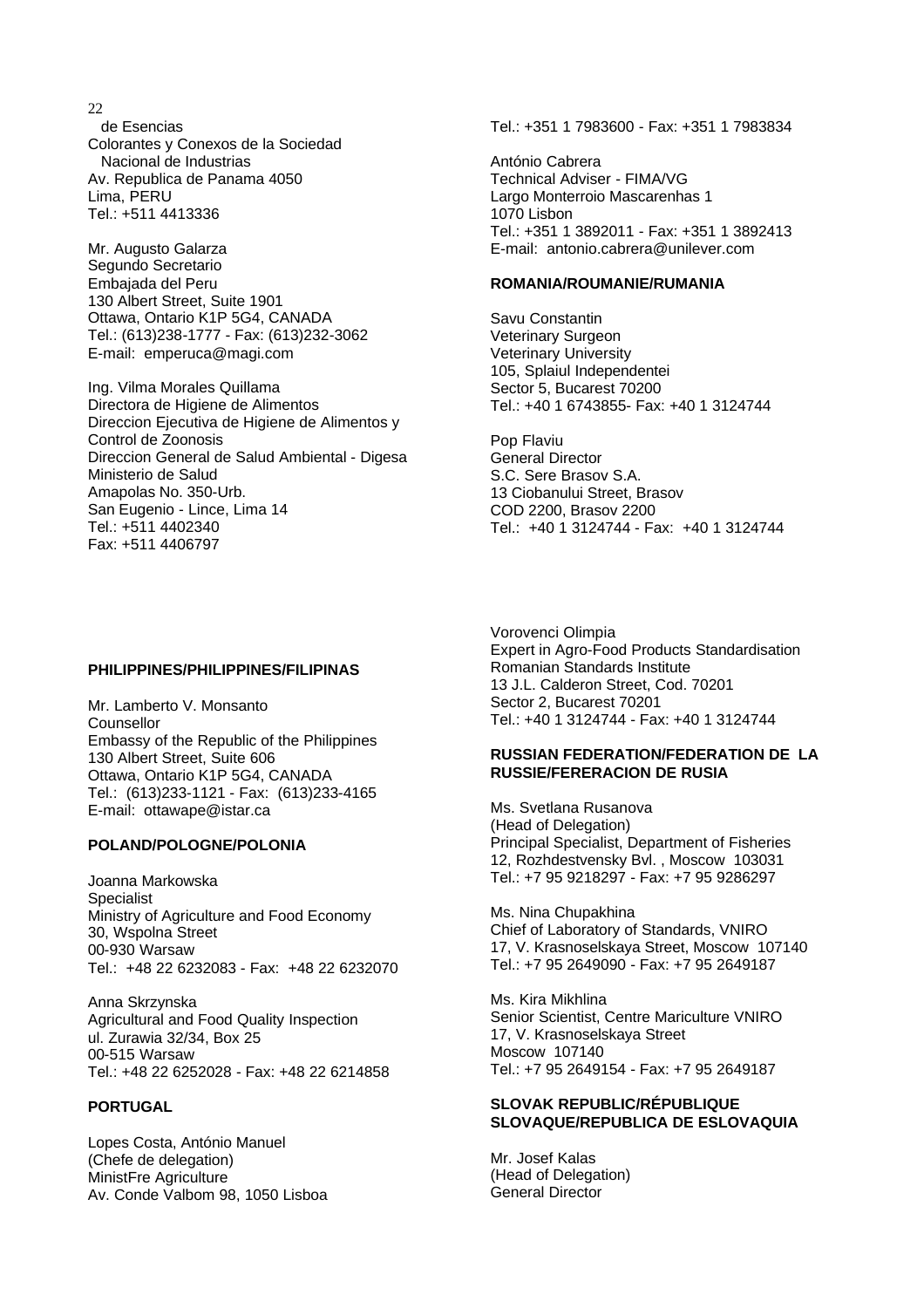Slovak Agricultural and Food Inspection Mileticova 23 - Bratislava 81549 Tel.: +421 7 5444349 - Fax: +421 7 5444280

Dr. Katarina Chudikova Director, Environmental Hygiene Ministry of Health Limbova 2 - Bratislava 83343 Tel.: +421 7 3788215 - Fax: +421 7 376142

#### **SOUTH AFRICA/AFRIQUE DU SUD/AFRICA DEL SUR**

Mrs. Antoinette Booyzen (Head of Delegation) Assistant Director: Labelling Directorate: Food Control - Department of Health Private Bag X828, Pretoria 0001 Tel.: +27 12 3120490 - Fax: +27 12 3264374

Ms. Jane Badham Director, JB Consultancy - Rep Food Industry P.O. Box 67396 - Bryanston Gauteng 2021 Tel./Fax: +27 11 8032935 E-mail: jbconslt@icon.co.za

#### **SPAIN/ESPAGNE/ESPANA**

D<sup>a</sup> Elisa Revilla García Jefa de Area de Coordinación Sectorial de la Subdirección General de Planificación Dirección General de Política Alimentaria e Industrias Agrarias y Alimentarias Ministerio de Agricultura Pesca y Alimentación P / Infanta Isabel, 1, 28071 Madrid Tel.: +34 1 3474596 - Fax: +34 1 3475728

D<sup>a</sup> M<sup>a</sup> Angeles Ortega Hurtado de Mendoza Jefa de Servicio de Coordinación de la Subdirección General de Ordenación del Consumo - Instituto Nacional del Consumo Príncipe de Vergara, 54. 28071 Madrid Tel.: +34 1 5782110 Fax: +34 1 5763927

## **SWEDEN/SUEDE/SUECIA**

Mrs. Kerstin Jansson (Head of Delegation) Head of Section Ministry of Agriculture SE-103 33 Stockholm Tel.: +46 8 4051168 - Fax: +46 8 206496 E-mail: kerstin.jansson@agriculture.ministry.se

Mr. Göte Frid Swedish Board of Agriculture Division for Animal Production and Management S9E-551 82 JÖNKÖPING Tel.: +46 36 155811 - Fax: +46 36 308182

E-mail: gote.frid@sjv.se

Mrs. Birgitta Lund Principal Administrative Officer National Food Administration Box 622 - SE-751 26 UPPSALA Tel.: +46 18 175500 - Fax: +46-18 105848 E-mail: bilu@slv.se

Mr. Kåre Wahlberg National Food Administration Box 622 - SE-751 26 UPPSALA Tel.: +46 18 171412 - Fax: +46 18 105848 E-mail: kwah@slv.se

## **SWITZERLAND/SUISSE/SUIZA**

Eva Zbinden (Head of Delegation) Attorney, Head Unit International Standards Swiss Federal Office of Public Health Berne 3003 Tel.: +41 31 3229572 - Fax: +41 31 3229574 E-mail: eva.zbinden@bag.admin.ch

Patrik Aebi Ing. Agr., Swiss Federal Office of Agriculture Berne 3003 Tel.: +41 31 3222592 - Fax: +41 31 3224497 E-mail: patrik.aebi@blw.admin.ch

Dr. Marquard Imfeld Novartis Nutrition Ltd. Monbijoustrasse 118 Berne 3007 Tel.: +41 31 3776863 - Fax: +41 31 3776348 E-mail: marquard.imfeld@nutrition.novartis.com

Dr. Jan Kruseman Nestec Ltd. Ave. Nestlé 55 - Vevey 1800 Tel.: +41 21 9243273 - Fax: +41 21 9244547 E-mail: jan.kruseman@nestle.com

Dr. Otto Raunhardt F. Hoffmann-La Roche Ltd. Vitamins & Fine Chemicals Division CH-Basel 4070 Tel.: +41 61 6887533 - Fax: +41 61 6881635 E-mail: otto.raunhardt@roche.com

#### **THAILAND/THAILANDE/TAILANDIA**

Mrs. Chantana Jutiteparak (Head of Delegation) Senior Expert in Food and Drug Standards Food and Drug Administration Ministry of Public Health Tiwanondh Road, Muang District Nondhaburi 11000 Tel.: +66 2 5907151-2/5918447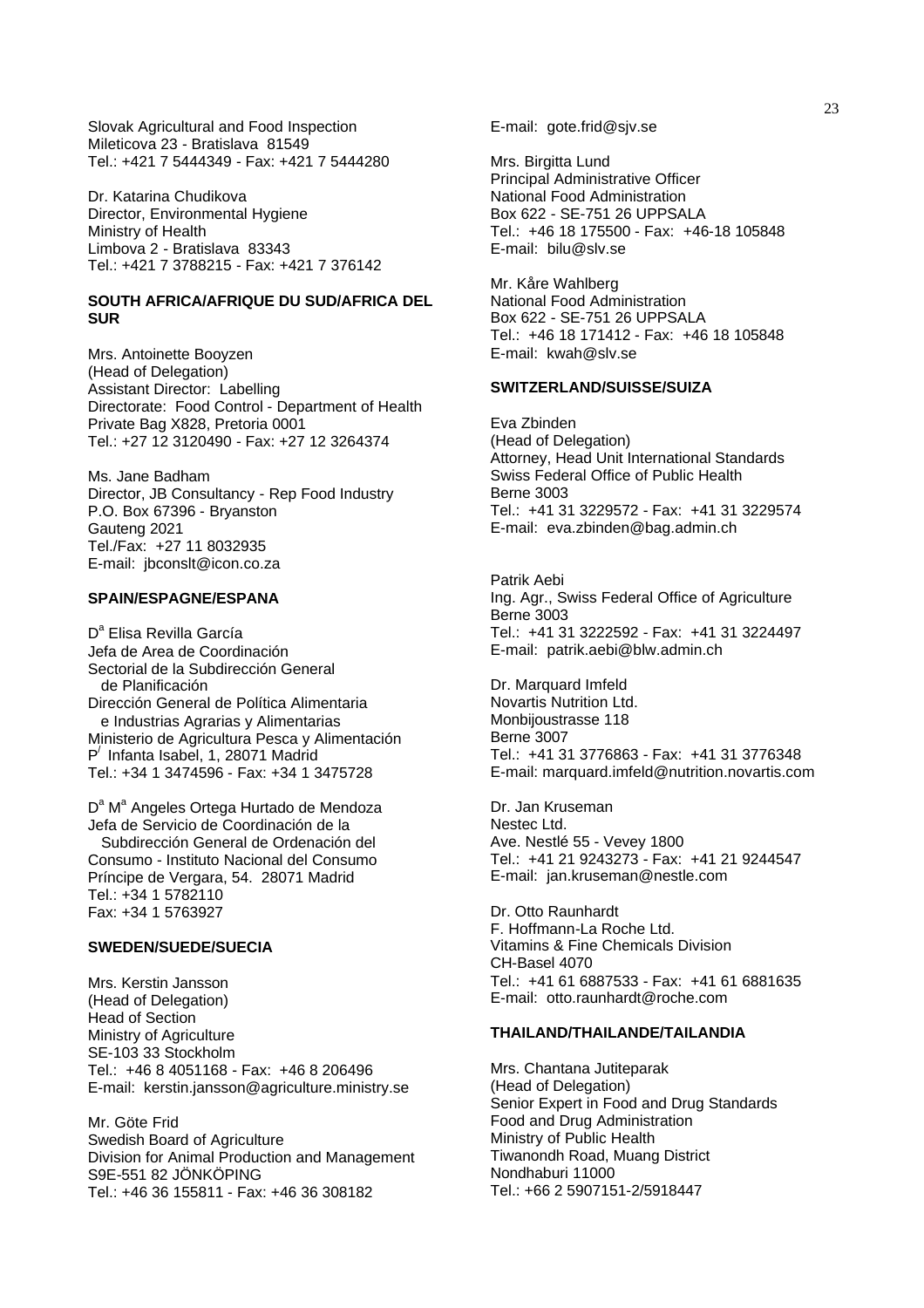24 Fax: +66 2 5918446 E-mail: chantana@fda.moph.go.th

Dr. Hataya Kongchuntuk Food Specialist Food and Drug Administration Ministry of Public Health Tiwanon Road, Nonthaburi 11000 Tel.: +66 2 5907183 - Fax: +66 2 5918460 E-mail: hatk@health.moph.go.th

Mr. Wattana Kunwongse Official from the Royal Thai Embassy 275 Slater Street, Suite 1801 Ottawa, Ontario K1P 5H9, CANADA Tel.: (613)238-4002 - Fax: (613)238-6226

Mr. Kanok Abhiradee The Federation of Thai Industries 2100 Ramkamhaeng Road Bangkapi, Bangkok 10240 Tel.: +66 2 3752320 - Fax: +66 2 3755850

Mr. Prasit Lisawad Minister Counsellor (Commercial) Office of Commercial Affairs Royal Thai Embassy 275 Slater Street, Suite 1801 Ottawa, Ontario K1P 5H9, CANADA Tel.: (613)238-4002 - Fax: (613)238-6226 E-mail: thai\_comm\_ott@cyberus.ca

Mr. Wanchai Somchit Executive Manager Thai Food Processors' Association 170/22 9th Floor Ocean Tower 1 Bldg. New-Rachadapisek Road, Klongtoey Bangkok 10110 Tel.: +66 2 2612684-6/261-2995 Fax: +66 2 2612996-7

Mr. Poonkeite Thangsombat Chairman of Seafood Packers Group Thai Food Processors' Association 170/22 9th Floor Ocean Tower 1 Bldg. New-Rachadapisek Road, Klongtoey Bangkok 10110 Tel.: +66 2 2612684-6, 2612995 Fax: +66 2 2612996-7

Mr. Lers Thisayakorn Vice President, Thai Frozen Foods Association 160/194-7 13th floor I.T.F. Building Silom Road, Bangkok Tel.: +66 2 2355622-4 - Fax: +66 2 2355625 E-mail: unitedco@box1.a-net.net.th

Mrs. Kusumaln Trivitayanurak The Federation of Thai Industries 39/90 M00-8 Phaholyothin Road

Ladpraw, BKK 10230 Tel.: +66 2 3932286 ext. 195 - Fax: +66 2 3983140 E-mail: trivitk@mops.wl.th

Mrs. Patrathip Vacharakomolphan Standards Officer 8 Thai Industrial Standards Institute Ministry of Industry Rama VI St., Ratchathewi, Bangkok 10400 Tel.: +66 2 2023441 - Fax: +66 2 2487987 E-mail: patratip@tisi.go.th

#### **UNION OF MYANMAR**

Mr. Htein Lin Aung Third Secretary Embassy of the Union of Myanmar 85 Range Road, Suite 902 Ottawa, Ontario, K1N 8J6, CANADA Tel.: (613)232-6434 - Fax: (613)232-6435 E-mail: uni@internet.ca **UNITED KINGDOM/ROYAUME-UNI REINO UNIDO**

Denise Love (Head of Delegation) Food Labelling and Standards Division Ministry of Agriculture, Fisheries and Food Ergon House, 17 Smith Square London SW1P 3JR Tel.: +44 171 2386281 - Fax: +44 171 2386763

Keith Gregory Food Labelling and Standard Division Ministry of Agriculture, Fisheries and Food Ergon House, Room 325D 17 Smith Square - London SW1P 3JR Tel.: +44 171 2386254 - Fax: +44 171 2386763

Dr. C.E. Fisher Food Contaminants Division Ministry of Agriculture, Fisheries and Food Ergon House - 17 Smith Square London SW1P 3JR Tel.: +44 171 2386196 - Fax: +44 171 2385337 E-mail: c-fisher@fsci.maff-gov.uk

Richard Ross Legislation Manager, Unigate European Food St. Ivel House - Interface Business Park Wootton Bassett Wiltshire SN4 8QE Tel.: +44 179 3843429 - Fax: +44 179 3843454

#### **UNITED STATES OF AMERICA/ETATS-UNIS D'AMERIQUE/ESTADOS UNIDOS DE AMERICA**

Elizabeth J. Campbell (Head of Delegation) Acting Director Office of Food Labelling Food and Drug Administration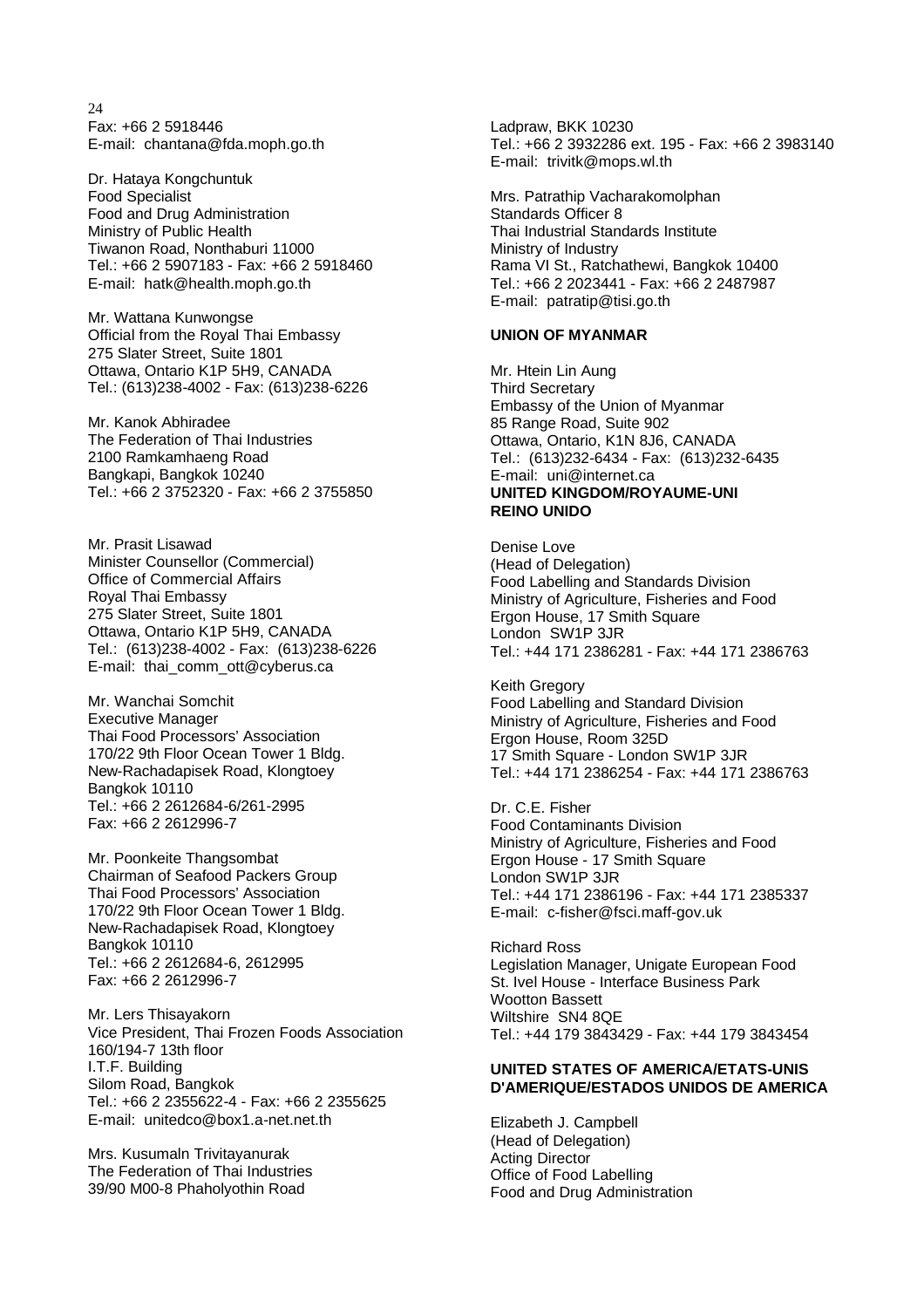200C Street S.W. (HFS-150) Washington, D.C. 20204 Tel.: (202)205-5229 Fax: (202)205-4594 E-mail: ecampbe1@bangate.fda.gov

Robert C. Post, Ph.D. Director, Labelling and Compounds Review Division U.S. Department of Agriculture/FSIS 300-12th Street S.W. - Room 602 Washington, D.C. 20250-3700 Tel.: (202)205-0279 Fax: (202)205-3625 E-mail: robert.post@usda.gov

Marilyn J. Bruno Agricultural Trade Policy Department of State - EB/TTP/ATP Washington, D.C. 20521-3526 Tel.: (202)647-2062 - Fax: (202)647-1894 E-mail: brunomj@ms6820wpoa.us-state.gov

Felicia B. Satchell Chief, Food Standards Branch Office of Food Labelling Food and Drug Administration 200C Street S.W. (HFS-158) Washington, D.C. 20204 Tel.: (202)205-5099 - Fax: (202)205-4594 Email: fsatchel@bangate.fda.gov

T. Keith Jones Program Manager, National Organic Program Agricultural Marketing Service U.S. Department of Agriculture 1400 Independence Avenue S.W. Room 2945 South Building Washington, D.C. 20090 Tel.: (202)720-3252 - Fax: (202)690-3924

Anita Manka Labelling and Compounds Review Division U.S. Dept. of Agriculture/FSIS 300-12th Street S.W. - Room 602 Washington, D.C. 20250-3700 Tel.: (202)205-0623 - Fax: (202)205-3625 E-mail: anita.manka@usda.gov

James Maryanski, Ph.D. Strategic Manager, Biotechnology Center for Food Safety and Applied Nutrition 200 C Street S.W. (HFS-13) Washington, D.C. 20204 Tel.: (202)205-4359 - Fax: (202)401-2893 E-mail: jmaryans@bangate.fda.gov

Ellen Matten

Staff Officer, U.S. Codex Office FSIS, USDA Room 4861-South Bldg Washington, D.C. 20250-3700 Tel.: (202)720-4063 - Fax: (202)720-3157 E-mail: ellen.matten@usda.gov

F. Edward Scarbrough, Ph.D. U.S. Manager for Codex Food Safety and Inspection Service U.S. Department of Agriculture Room 4861, South Building Washington, D.C. 20250 Tel.: (202)720-2057 - Fax: (202)720-3157 E-mail: ed.scarbrough@usda.gov

Audrey Talley Agriculture Marketing Specialist, Foreign Foreign Agriculture Service/Trade Policy U.S. Department of Agriculture Room 5545 - South Bldg. Washington, D.C. 20250 Tel.: (202)720-9408 - Fax: (202)690-0677 E-mail: atalley@ag.gov

Cheryl Callen Director, Regulatory Affairs - Nabisco 200 DeForest Avenue East Hanover, NJ 07936-1944 Tel.: (973)503-4194 - Fax: (973)503-2471 E-mail: callenc@nabisco.com

Katherine T. DiMatteo Executive Director, Organic Trade Association P.O. Box 1078 Greenfield, MA 01301 Tel.: (413)774-7511 - Fax: (413)774-6432 E-mail: ota@igc.apc.org

Eyvette Flynn Senior Policy Analyst Institute for Agriculture & Trade Policy 2105 First Avenue, South Minneapolis, MN 55404-2505 Tel.: (612)870-0453 - Fax: (612)870-1486 E-mail: Eflynn@iatp.org

Marsha A. Echols Washington Counsel National Association for the Specialty Food Trade, Inc. 3286 M Street N.W. Washington, D.C. 20007 Tel.: (202)625-1451 - Fax: (202)625-9126 E-mail: me@maechols.com

Regina Hildwine Director, Food Labelling and Standards, Regulatory Affairs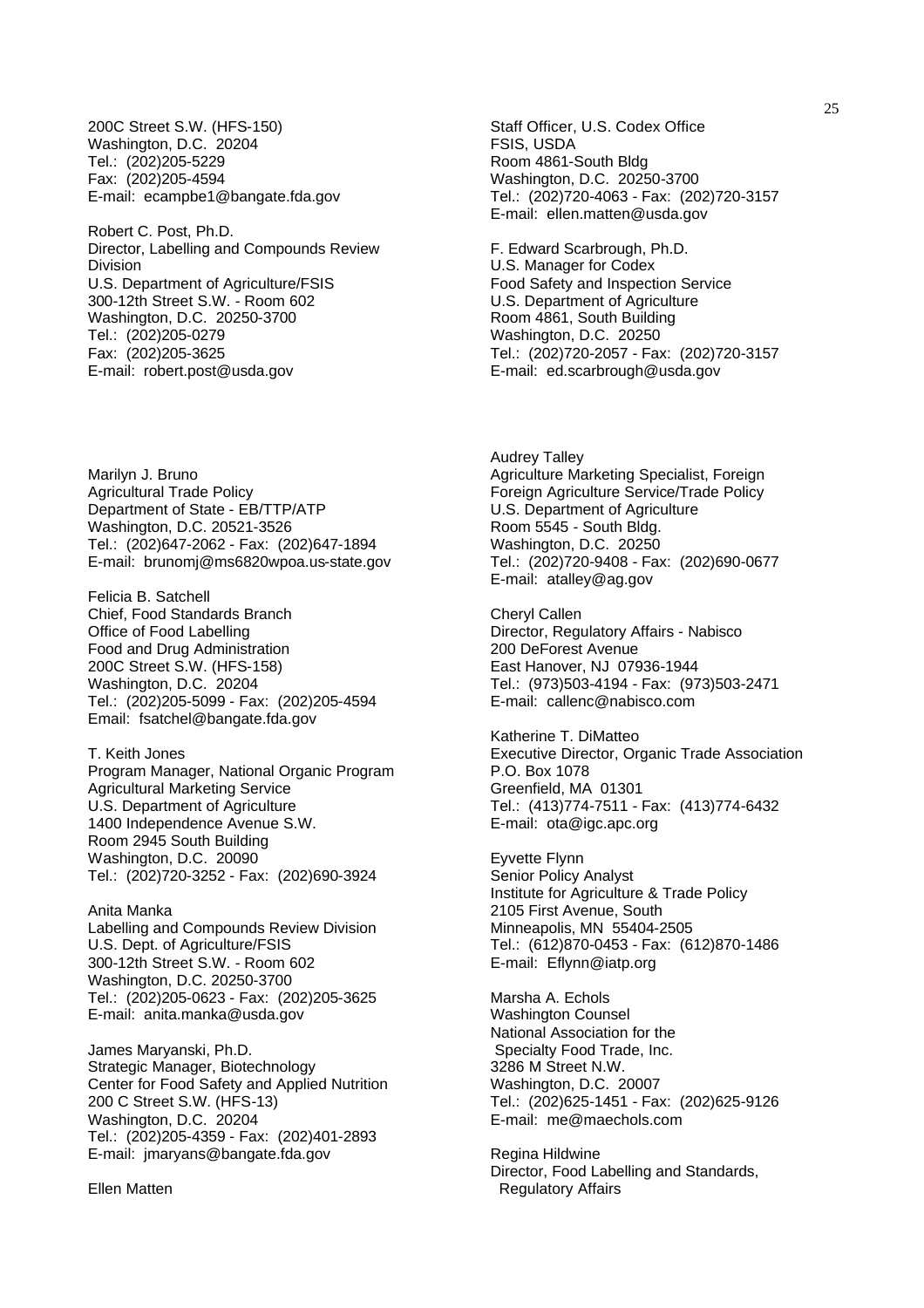26 National Food Processors Association 1401 New York Avenue N.W. Washington, D.C. 20005 Tel.: (202)639-5926 Fax: (202)639-5932 /639-5943 or 637-8473 E-mail: rhildwi@nfpa-food.org

C.W. McMillan C.W. McMillan Company - Consultant P.O. Box 10009 Alexandria, VA 22310-0009 Tel.: (703)960-1982 Fax: (703)960-4976

Kenneth Mercurio Director, Labelling and Nutrition Nestle USA, Inc. 800 N. Brand Blvd. Glendale, CA 1203-1244 Tel.: (818)549-6353 - Fax: (818)549-6908 E-mail: ken.mercurio@us.nestle.com

Jim Riddle Independent Organic Inspectors Association R.R. 3, Box 162C Winona, MN 55987 Tel./Fax: (507)454-8310 E-mail: jriddle@luminet.net

Karl Riedel Chair, National Nutritional Foods Association International Committee c/o Sidley & Austin 875 Third Avenue New York, NY 10022 Tel.: (212)906-2265 - Fax: (212)906-2201 E-mail: kriedel@natlife.com

Charles A. Ritson Director, Regulatory Affairs and Nutritional Sciences - Bestfoods 700 Sylvan Avenue Englewood Cliffs, NJ 07632-9976 Tel.: (201)894-2560 - Fax: (201)894-2355 E-mail: critson@bestfoods.com

Allen R. Sayler Director, Division of Regulatory Affairs and International Standards International Dairy Foods Association 1250 H Street N.W. - Suite 900 Washington, D.C. 20005 Tel.: (202)737-4332 - Fax: (202)331-7820 E-mail: asayler@idfa.org

J. Edward Thompson Chief Food and Drug Counsel -Kraft Foods Inc. Three Lakes Drive Northfield, IL 60093-2758 Tel.: (847)646-2492 - Fax: (847)646-4431

E-mail: jthompson@kraft.com

John Fagan, Ph.D. Chief Scientist, Genetic ID 500 North Third Street Fairfield, Iowa 52556 Tel.: (515)472-9979 - Fax: (515)472-9198 E-mail: jfagan@genetic-id.com

#### **URUGUAY**

Maria del Pilar Lozano Bonet Delegado Oficial Ante Subcomité Nacional **Etiquetados** Ministerio de Economia y Finanzas 25 de Mayo Montevideo 11000 Tel.: +598 2 9021043/9004106 Fax: +598 2 9021043

#### **INTERNATIONAL GOVERNMENTAL ORGANIZATIONS**

## **COMMISSION OF THE EUROPEAN COMMUNITY (EC)/COMMISSION DE LA COMMUNAUTE EUROPEENNE/COMISION DE LA COMUNIDAD AUROPEA**

Ms. Nathalie Sauze Principal Administrator European Commission Directorate General III: Industry 200, rue de la Loi, B-1049 Bruxelles, BELGIUM Tel.: +32 2 2954765 - Fax: +32 2 2951735

Mr. Roland Feral Principal Administrator European Commission Directorate General DG XXIV: Consumer Policy and Consumer Health Protection 200, rue de la Loi, B-1049 Bruxelles Tel.: +32 2 2958415 - Fax: +32 2 2991856

Mrs. Almudena Rodríguez Sánchez-Beato **Administrator** Législation des produits végétaux et de la nutrition animale Commission européenne Direction générale VI - Agriculture Rue de la Loi 200, B-1049 Bruxelles Tel.: +32 2 2961068 - Fax: +32 2 2965963

Mr. Alberik Scharpé Head of Sector European Commission Directorate VI - Agriculture Rue de la Loi 200, B-1049 Bruxelles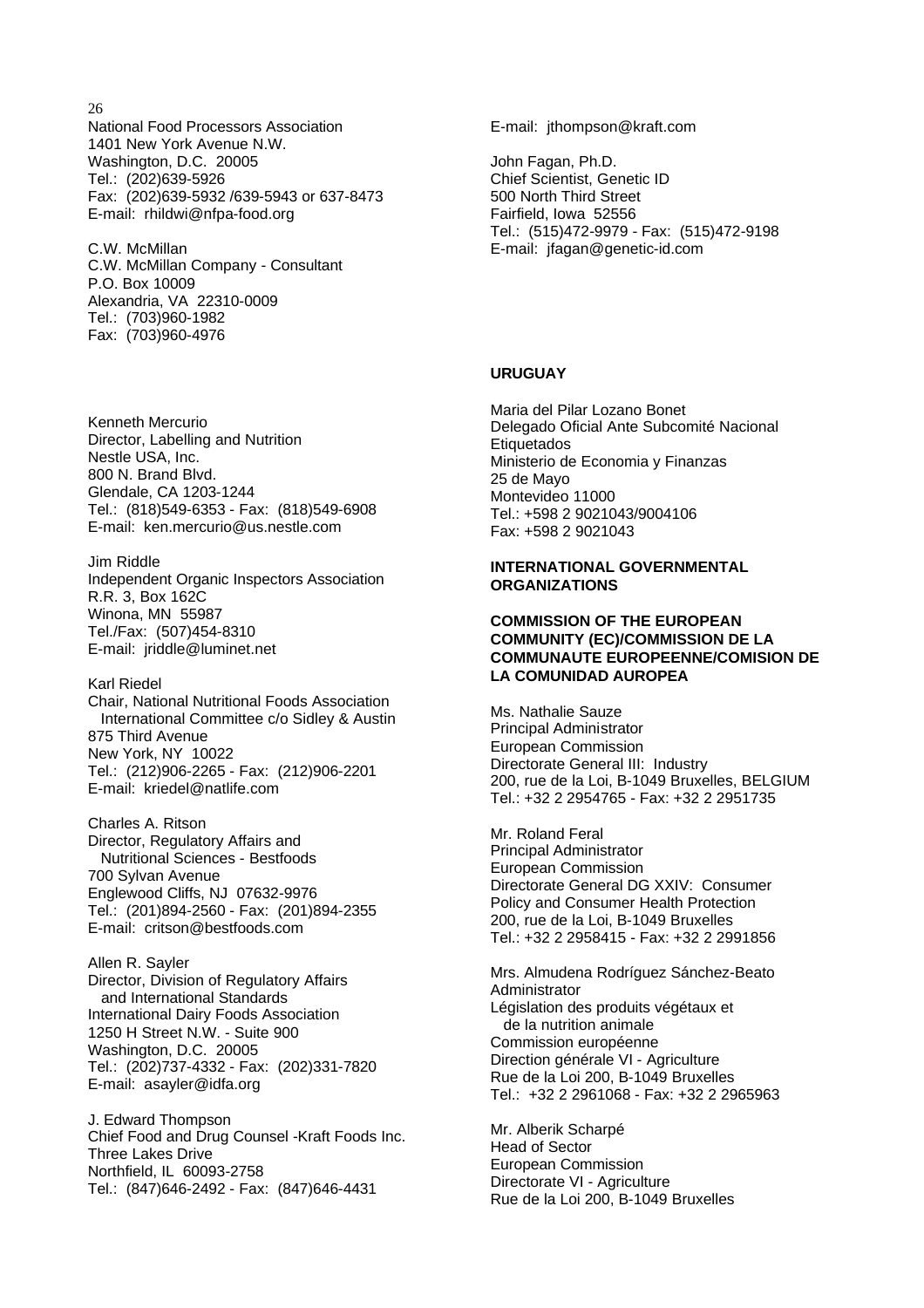Tel.: +32 2 2955951 - Fax: +32 2 2965963

## **COUNCIL OF THE EUROPEAN UNION GENERAL SECRETARIAT (EU)**

Mr. Paul Reiderman Administrator Council of Ministers of the European Union Rue de la Loi 175,1048 Brussels BELGIUM Tel.: +32 2 2858563 - Fax: +32 2 2857928

#### **INTERNATIONAL NON-GOVERNMENTAL ORGANIZATIONS**

#### **ASSOCIATION OF EUROPEAN COELIAC SOCIETIES (AOECS)**

Hertha Deutsch Director, Association of European Coeliac Societies Anton Baumgartner Str. 44/C5/2302 Vienna, A-1230, AUSTRIA Tel.: +43 1 66 71 887 - Fax: +431 66 71 8874

## **CENTER FOR SCIENCE IN THE PUBLIC INTEREST (CSPI)**

Bruce Silverglade Center for Science in the Public Interest 1875 Connecticut Avenue N.W., Suite 300 Washington, D.C. 20009, U.S.A. Tel.: (202)332-9110 ext. 337 -Fax: (202)265-4954 E-mail: brucesilverglade@compuserve.com

Bill Jeffery Public Policy Analyst, CSPI 147 Aylmer Avenue Ottawa, Ontario K1S 2Y1, CANADA

# **CONFÉDÉRATION MONDIALE DE L'INDUSTRIE DE LA SANTÉ ANIMALE (COMISA)**

Mr. Eddie Kimbrell **Consultant** 13209 Moss Ranch Lane Fairfax, VA 22033, U.S.A. Tel.: (703)631-9187 - Fax: (703)631-3866

W. Martin Strauss, Ph.D. Director, Worldwide Regulatory Affairs Monsanto Company 3025 Windward Plaza, Suite 105 Alpharetta, GA 30005, U.S.A. Tel.: (770)667-8600 - Fax: (770)521-9419 Email: warren.m.strauss@monsanto.com

## **CONFEDERATION OF THE FOOD AND DRINK INDUSTRIES OF THE EU/CONFÉDÉRATION DES INDUSTRIES AGRO-ALIMENTAIRES DE L'UE (CIAA)**

Dominique Taeymans

Director, Scientific & Regulatory Affairs Confédération des industries agro-alimentaires de l'UE (CIAA) Avenue des Arts 43, B-1040 Bruxelles, BELGIUM Tel.: +32 2 5141111 - Fax: +32 2 5112905 E-mail: d.taeymans@ciaa.be

Hurt Eva Manager, Regulatory Affairs Confederation of Food and Drink Industries of the EU (CIAA) Avenue des Arts, 43 Brussels 1040 BELGIUM Tel.: +32 2 5141111 - Fax: +32 2 5112905 E-mail: e.hurt@ciaa.be

## **CONSUMERS INTERNATIONAL**

Ms. Diane McCrea Consultant to Consumers' Association, UK 17 Vernon Road, London N8 0QD UNITED KINGDOM Tel.: +44 181 8894226 - Fax: +44 181 3520564 E-mail: diane@mccreal.demon.co.uk

Ms. Lisa Lefferts 5280 Rockfish Valley Highway Faber, VA 22938-4001, U.S.A. Tel.: ( 804)361-2420 - Fax: (804)361-2421 E-mail: lefferts@sprynet.com

Prof. Luiz Eduardo Carvalho Fed. Univ. of Rio de Janeiro - UFRJ P.O. Box 33066 22440-031 Rio de Janeiro, Brazil Tel.: +55 21 2397819 - Fax: +55 21 2602299 E-mail: luizeduardo@ax.apc.org

Mr. Julian Edwards Director General, Consumers International 24 Highbury Crescent London N5 1RX, UNITED KINGDOM Tel.: +44 171 2266663 -Fax: +44 171 3540607 E-mail: jedwards@consint.org

Ms. Amy Wolfcale Consumers Union 101 Truman Avenue Yonkers, NY 10703-1075, U.S.A. Tel.: ( 914) 378-2437 - Fax: (914) 378-2992 E-mail: wolfam@consumer.org

#### **EUROPEAN DAIRY ASSOCIATION (EDA)**

Christophe Wolff Legislative Officer 14, rue Montoyer, B-1000 Bruxelles BELGIUM Tel.: +32 2 5495040- Fax: +32 2 5495049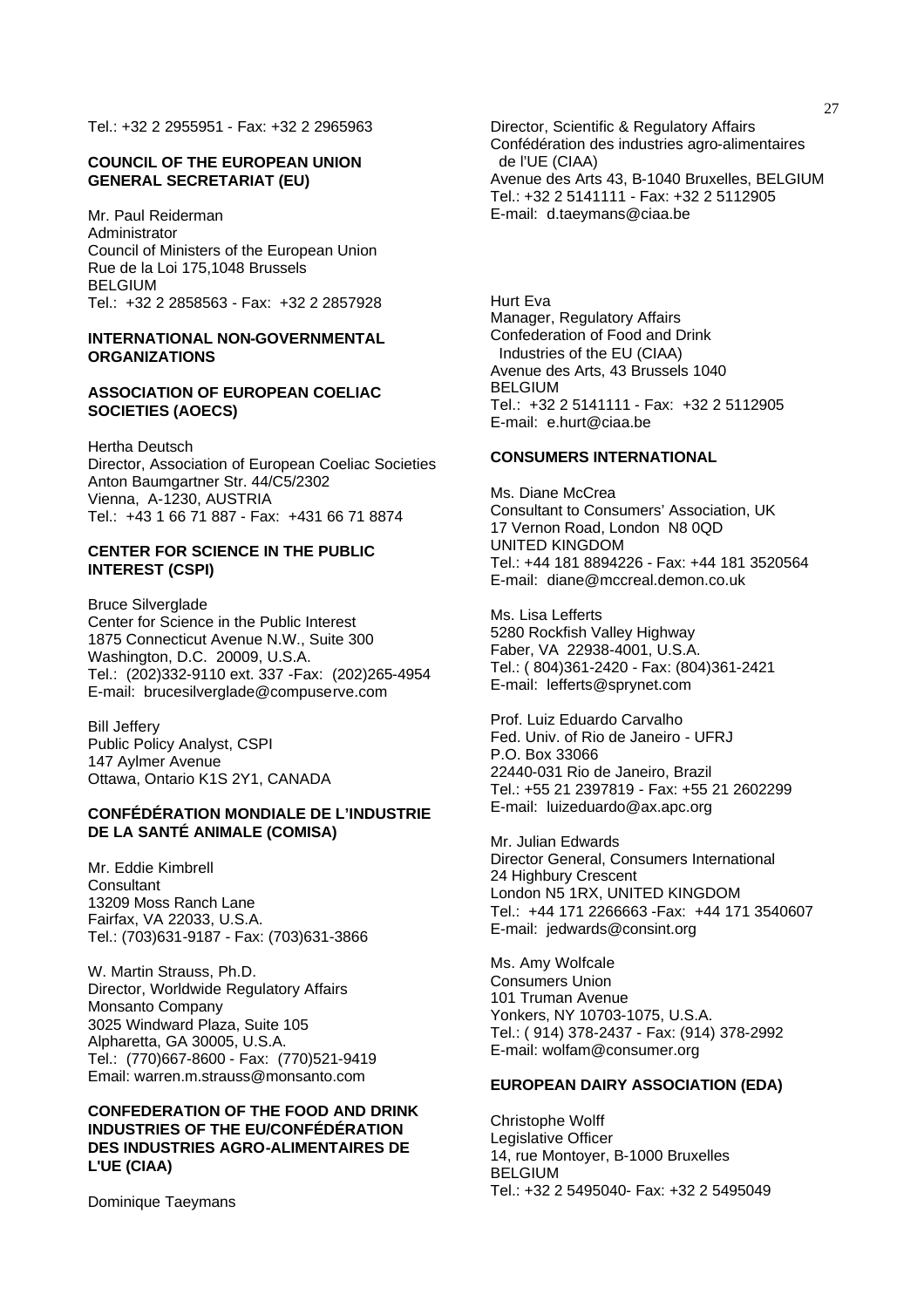## **EUROPEAN FOOD LAW ASSOCIATION (EFLA)/ASSOCIATION EUROPEENNE POUR LE DROIT DE L'ALIMENTATION/ASOCIACION EUROPEA PARA EL DERECHO ALIMENTARIO**

Dietrich Gorny President, European Food Law Association c/o Auwaltsbüro Goruy Ziegelhuttenweg 43a - D-60598 Frankfurt/M. GERMANY Tel.: +49 69 63153491 - Fax: +49 69 63153553 E-mail: gornylaw@t-online.de

## **GREENPEACE INTERNATIONAL**

Mr. Stefan Flothmann Greenpeace Germany - Grosse Elbstrasse 39 D-22767 Hamburg, GERMANY

Charles Margolis Campaigner, Greenpeace International 736 West End Ave. 8D New York, N.Y. 10025, U.S.A. Tel.: (212)865-5645 - Fax: (212)865-4128 E-mail: charles.margolis@dialb.greenpeace.org

#### **INTERNATIONAL FEDERATION OF MARGARINE ASSOCIATIONS (IFMA)**

Dr. A.E. Léon Safety & Regulatory Affairs Unilever Research Laboratorium Vlaardingen Olivier van Noortlaan 120, 3133 AT Vlaardingen THE NETHERLANDS Tel.: +31 10 4605892 - Fax: +31 10 4605867 E-mail: alain.leon@unilever.com

## **INSTITUTE OF FOOD TECHNOLOGISTS (IFT)**

Joyce A. Nettleton, D.Sc., R.D. Director, Science Communications Institute of Food Technologists 221 North LaSalle Street - Suite 300 Chicago, Illinois 60601, U.S.A. Tel.: (312)782-8424 - Fax: (312)782-8348 E-mail: janettleton@ift.org

## **INTERNATIONAL ASSOCIATION OF PLANT BREEDERS/ASSOCIATION INTERNATIONALE DES SÉLECTIONNEURS (ASSINSEL)**

Patrick Heffer Assistant to the Secretary General FIS/ASSINSEL\* Secretariat

Chemin du Reposoir 7 Nyon 1260, SWITZERLAND Tel.: +41 22 3619977 - Fax: +41 22 3619219 Email: assinsel@iprolink.ch

## **INTERNATIONAL COOPERATIVE ALLIANCE (ICA)/ALLIANCE COOPERATIVE INTERNATIONALE ALIANZA COOPERATIVA INTERNACIONAL**

Hiroshi Suzuki Japanese Consumers' Cooperative Union 5th floor, Myojo Bldg. 3-50-11, Sendagaya Shibuya, Tokyo, JAPAN Tel.: +81 3 34979136 - Fax: +81 3 54745542

Tatsuhito Kasamatsu Consumers Co-operative Kobe 1-3-23, Okamoto, Higashinada-ku Kobe, 658-0072, JAPAN Tel.: +81 78 4530116 - Fax: +81 78 4530185

## **INTERNATIONAL COUNCIL OF GROCERY MANUFACTURERS ASSOCIATIONS (ICGMA)/CONSEIL INTERNATIONAL DES ASSOCIATIONS DE FABRICANTS DE PRODUITS D'EPICERIE**

Ms. Claire Regan (Head of Delegation) Senior Director Scientific and Regulatory Affairs Grocery Manufacturers of America 1010 Wisconsin Avenue N.W. - Suite 900 Washington, D.C. 20007, U.S.A. Tel.: (202)337-9400 - Fax: (202)337-4508 E-mail: crr@gmabrands.com

Mr. Mark Mansour Corporate Counsel, Global Regulatory Affairs Kellogg Company One Kellogg Square - P.O. Box 3599 Battle Creek, MI 49016-3599, U.S.A. Tel.: (616)961-2213 - Fax: (616)961-3276 E-mail: mark.mansour@kellogg.com

## **INTERNATIONAL DAIRY FEDERATION (IDF)/FEDERATION INTERNATIONALE DE LAITERIE**

Mr. J.H. Christensen Danish Dairy Board Frederiks Allé 22 DK-8000 Aarhus, DENMARK Fax: +45 87 312001

Mr. D. Tulloch Suite 203 45 Argyle Avenue Ottawa, Ontario K2P 1B3, CANADA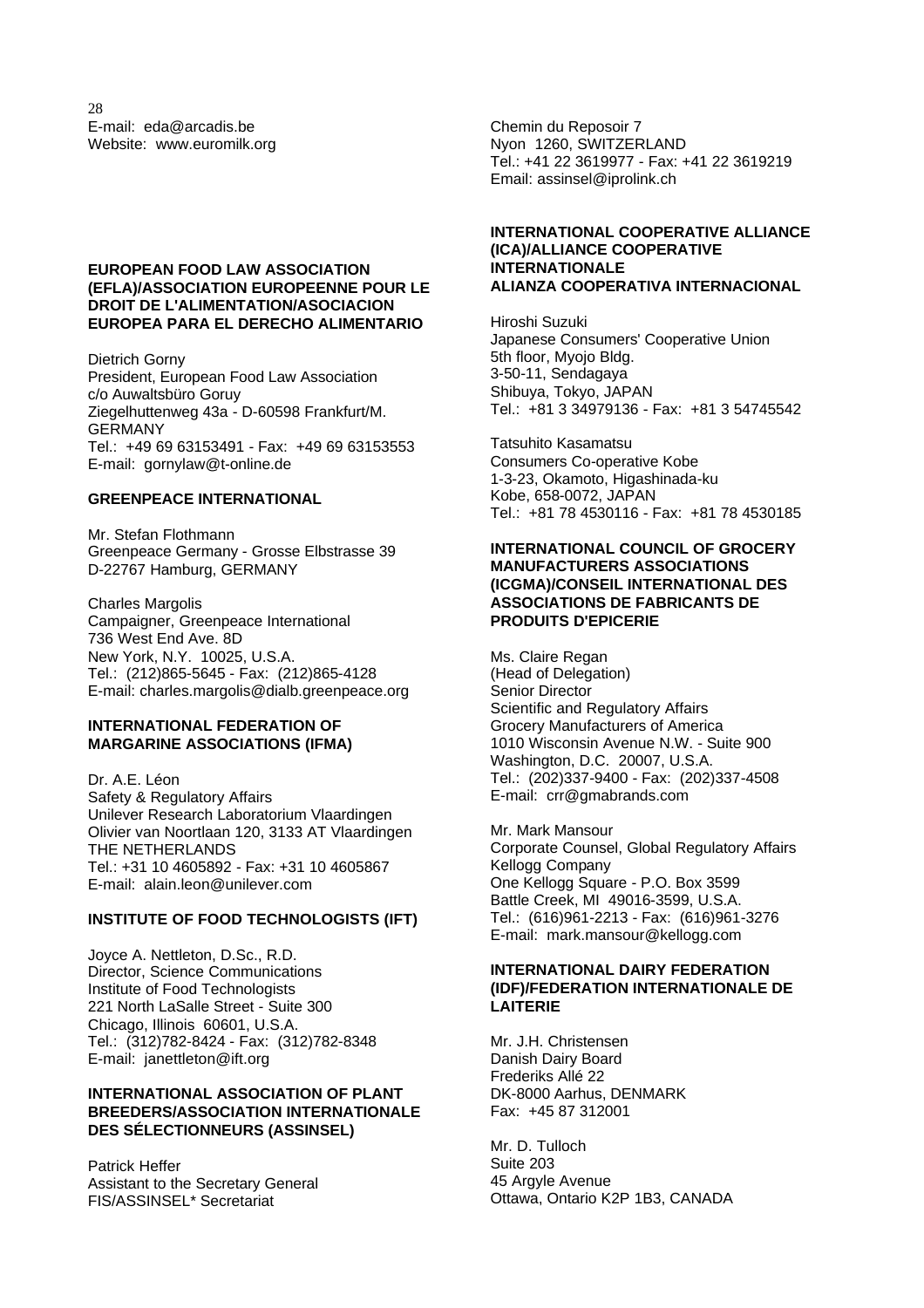Mr. T.M. Balmer National Milk Producers Federation 2101 Wilson Boulevard #400 Arlington, Virginia 22201, U.S.A. Fax: (703)841-9328

#### **INTERNATIONAL FEDERATION OF FRUIT JUICE PRODUCERS (IFU)**

Mrs. Kristen Gunter National Juice Products Assn. Staff Counsel 500 S. Florida Avenue Ste. 200 Lakeland, Florida 33803, U.S.A. Tel.: (941)680-9908 - Fax: (941)683-2849 E-mail: gunchad@aol.com

#### **INTERNATIONAL FEDERATION OF ORGANIC AGRICULTURE MOVEMENTS (IFOAM)**

Mr. Otto Schmid (Head of Delegation) IFOAM Codex Contact Point Research Institute of Organic Agriculture, Ackerstrasse CH-5070 Frick, SWITZERLAND Tel.: +41 62 8657262 or 41 1 9401280 Fax: +41 62 8657273 or 41 1 9401255 E-mail: otto.schmid@fibl.ch

Mr. Ken Commins Executive Director, IFOAM Accreditation Program 118 ½ 1st Avenue South, Suite 15 Jamestown, ND 58401, U.S.A. Tel.: (701)252-4070 - Fax: (701)252-4124 E-mail: ioas@daktel.com

Mrs. Jan Deane Coordinator IFOAM Standards Committee Northwood Farm, Christow Exeter, Devon EX6 7PG UNITED KINGDOM Tel.: +44 164 7252915 - Fax: +44 164 7252201 E-mail: jandeane@compuserve.com

#### **INTERNATIONAL FOOD ADDITIVES COUNCIL (IFAC)**

Andrew G. Ebert, Ph.D. President, International Food Additives Council 5775 Peachtree Dunwoody Road Suite 500-G Atlanta, Georgia 30342, U.S.A. Tel.: (404)252-3663 - Fax: (404)252-0774 E-mail: ifac@assnhq.com

## **INTERNATIONAL FROZEN FOOD ASSOCIATION (IFFA)**

Robert L. Garfield Vice-President International Frozen Food Association 2000 Corporate Ridge - Ste. 1000 McLean, Virginia 22102-7805, U.S.A. Tel.: (703) 821-0770 - Fax: (703) 821-1350 E-mail: affi@dn.net

Helen Falco Advisor, Regulatory Affairs Nestec Ltd. Avenue Nestlé 55 CH-1800 Vevey, SWITZERLAND Tel.: +41/21 924 4213 - Fax: +41/21 924 4547 E-mail: helen.falco@nestle.com

## **INTERNATIONAL GLUTAMATE TECHNICAL COMMITTEE (IGTC)**

Robert G. Bursey, Ph.D. Director, Scientific & Regulatory Affairs Ajinomoto U.S.A., Inc. 1120 Connecticut Avenue N.W. - Suite 416 Washington, D.C. 20036, U.S.A. Tel.: (202)457-0284 - Fax: (202)457-0107 E-mail: ajiws@intr.net or burseyb@ajiusa.com

# **INTERNATIONAL LIFE SCIENCES INSTITUTE (ILSI)**

Dr. Janet E. Collins Manager, Applied Nutrition Monsanto Company P.O. Box 3780 Buckingham Station Arlington, VA 22203, U.S.A. Tel.: (703)276-7108 - Fax: (703)276-0934 E-mail: janet.e.collins@monsanto.com

Ms. Sarah Geisert General Mills One General Mills Blvd. Minneapolis, MN 55426-1348, U.S.A. Tel.: (612)540-2595 - Fax: (612)540-7287 E-mail: geise000@mail.genmills.com

Dr. Kenneth Hiller The Procter & Gamble Company 6071 Center Hill Avenue - F3A00 Cincinnati, OH 45224-1703, U.S.A. Tel.: (513)634-2495 - Fax: (513)634-1813 E-mail: hiller.lk@pg.com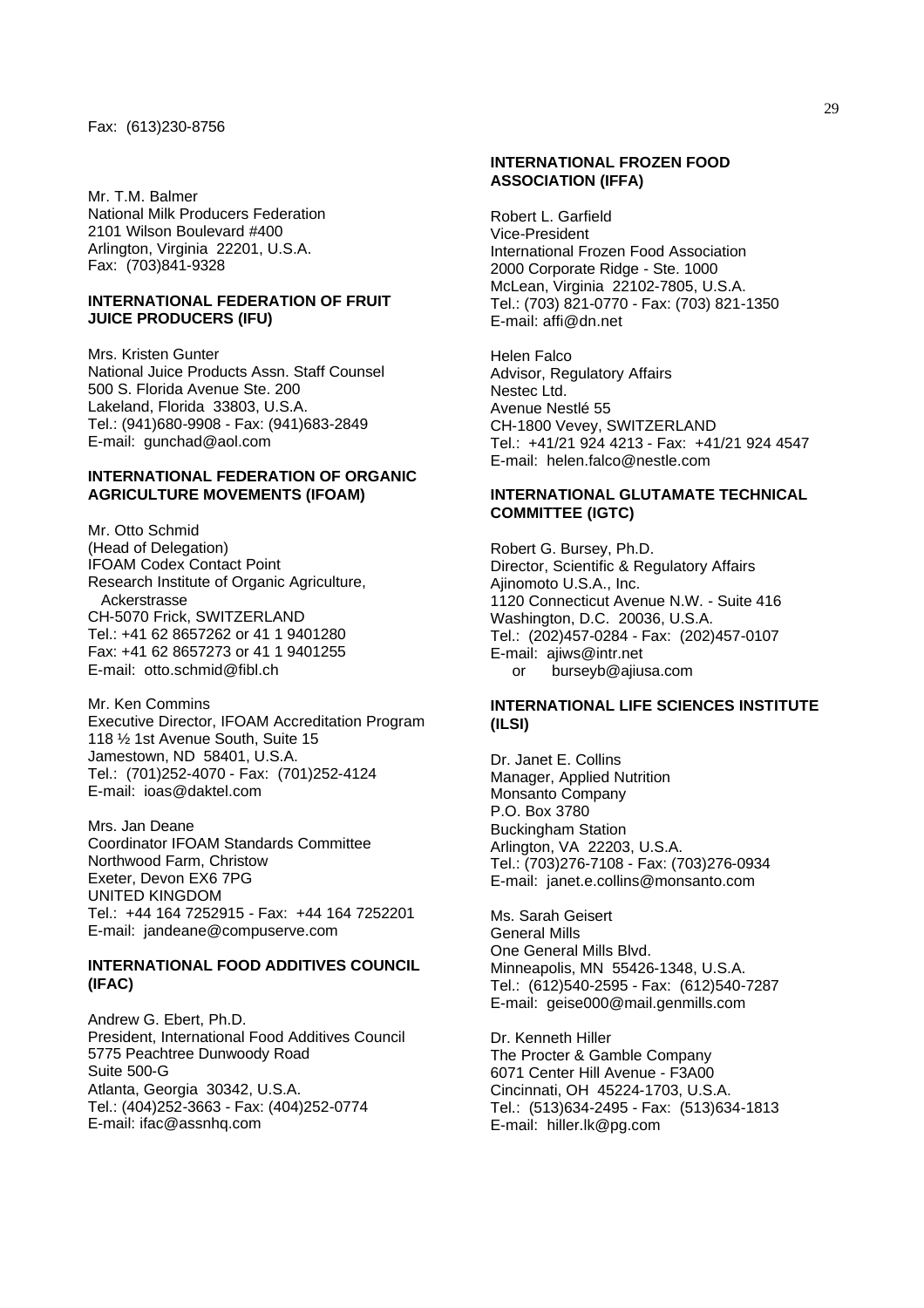30

Dr. David Neumann International Life Sciences Institute 1126 Sixteenth Street N.W. Washington, D.C. 20036, U.S.A. Tel.: (202)659-0074 - Fax: (202)659-3617 E-mail: dneumann@ilsi.org

Dr. Leila Saldanha Kellogg (Aust.) Pty. Ltd. ACN 004 100 105 41-51 Wentworth Avenue Pagewood, NSW 2019, AUSTRALIA Tel.: +61 2 93845442 - Fax: +61 2 93845395 E-mail: leila.saldanha@kellogg.com

## **INTERNATIONAL OFFICE OF COCOA, CHOCOLATE AND SUGAR CONFECTIONERY (IOCCC)**

Dr. Roy Armfield Chocolate Manufacturers Association 7900 Westpark Drive - Suite A-320 McLean, Virginia 22102-4203, U.S.A. Tel.: (703)790-5011 - Fax: (703)790-0168 E-mail: roy.armfield@effem.com

Mr. Reginald J. Ohlson President, IOCCC Rue Defacqz, 1 Brussels 1000, BELGIUM Tel.: (322)539-1800 -Fax: (322)539-1575 E-mail: sweets@ioccc.bc

Dr. Carol Shively-Knight Vice President, Chocolate Manufacturers Association 7900 Westpark Drive - Suite A-320 McLean, Virginia 22102-4203, U.S.A. Tel.: (703)790-5011 Fax: (703)790-0168 E-mail: cknight@candyusa.org

# **INTERNATIONAL SEED TRADE FEDERATION (FIS)**

Dr. William Leask Executive Secretary Canadian Seed Trade Federation (CSTA) 39 Robertson Road - Suite 302 Nepean, Ontario K2H 8R2, CANADA Tel.: (613)829-9527 - Fax: (613)829-3530 E-mail: bleask@cdnseed.org

Ms. Julia C. Howell Director, Regulatory Submissions The Coca Cola Company P.O. Box Drawer 1734 Atlanta, GA 30301, U.S.A. Tel.: (404)676-4224 - Fax: (404)676-7166 E-mail: jhowell@na.ko.com

## **INTERNATIONAL SPECIAL DIETARY FOODS INDUSTRIES (ISDI)**

Dr. Andrée Bronner International Special Dietary Foods Industries 194, rue de Rivoli F-75001 Paris, FRANCE Tel.: +33 1 53458787 - Fax: +33 1 53458780 E-mail: andree.bronner@wanadoo.fr

# **INTERNATIONAL SWEETENERS ASSOCIATION (ISA)**

Mr. Richard D'Aloisio c/o Pepsi-Cola Company Scientific & Regulatory Affairs 350 Columbus Avenue Valhalla, NY 10595, U.S.A. Tel.: (914)742-4688 - Fax: (914)742-4749 E-mail: richard.d'aloisio@intl.pepsi.com

## **INTERNATIONAL TOXICOLOGY INFORMATION CENTRE (ITIC)**

Ms. Gloria Brooks-Ray Principle Advisor, Codex Alimentarius Novigen Sciences, Inc. P.O. Box 97 Mountain Lakes, NJ 07046, U.S.A. Tel.: (973)334-4652 - Fax: (973)334-4652 E-mail: gbr@novigensci.com

## **RURAL ADVANCEMENT FOUNDATION INTERNATIONAL (RAFI)**

J. Michael Sligh Director Rural Advancement Foundation International (RAFI) P.O. Box 4672 Chapel Hill, NC 27514, U.S.A. Tel.: (919)929-7099 - Fax: (919)929-7795 E-mail: msligh@rafiusa.org

#### **INTERNATIONAL SOFT DRINK COUNCIL**

Roger Blobaum RAFI 3124 Patterson Pl., N.W. Washington, D.C. 20015, U.S.A.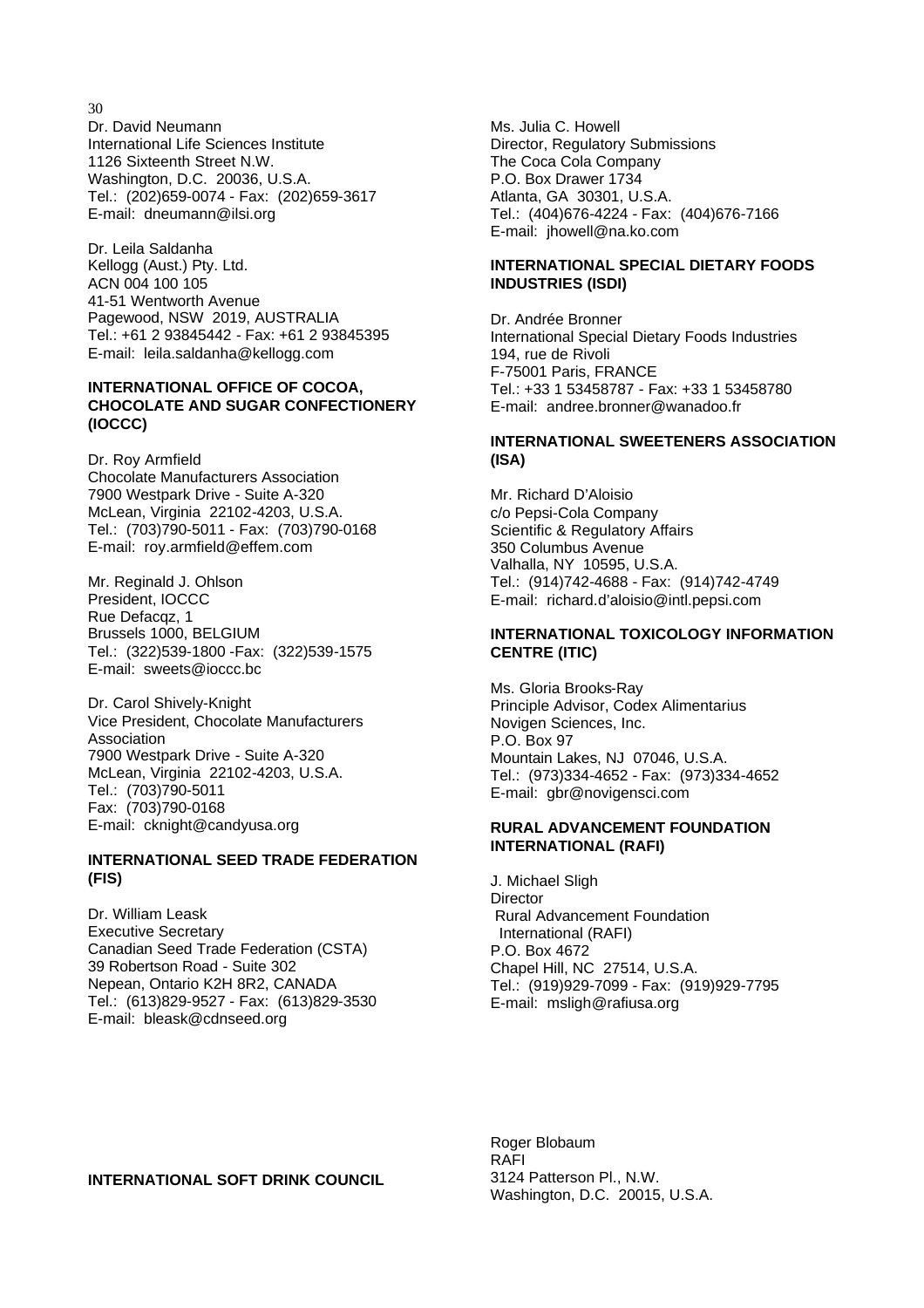#### **JOINT FAO/WHO SECRETARIAT/SECRÉTARIAT MIXTE FAO/OMS/SECRETARIADO CONJUNTO FAO/OMS**

Selma Doyran Food Standards Officer Joint FAO/WHO Food Standards Programme Food and Agriculture Organization Via delle Terme di Caracalla 00100 Rome, ITALY Tel.: +39 6 57055826 - Fax: +39 6 57054593 E-mail: selma.doyran@fao.org

David Byron Food Standards Officer Joint FAO/WHO Food Standards Programme Food and Agriculture Organization Via delle Terme di Caracalla 00100 Rome, ITALY Tel.: +39 6 57054419 - Fax: +39 6 57054593 E-mail: david.byron@fao.org

Mungi Sohn Joint FAO/WHO Food Standards Programme Food and Agriculture Organization Via delle Terme di Caracalla 00100 Rome, ITALY Tel.: +39 6 57055524 - Fax: +39 6 57054593 E-mail: mungi.sohn@fao.org

### **FAO**

Dr. Steve L. Taylor FAO Consultant University of Nebraska Department of Food Science & Technology Lincoln, NE, USA

#### **WHO**

Dr. Yasuyuki Sahara Scientist, Food Safety Unit World Health Organization Avenue Appia 20 CH-1211 Geneva 27, SWITZERLAND Tel.: +41 22 7914324 - Fax: +41 22 7910746 E-mail: saharay@who.ch

#### **CANADIAN SECRETARIAT/SECRÉTARIAT CANADIENS/SECRETARIADO CANADIENSE**

Mr. Ron Burke Director and Codex Contact Point for Canada Bureau of Food Regulatory,

 International and Interagency Affairs Food Directorate Health Protection Branch Health Canada Room 200, HPB Building Tunney's Pasture (0702C) Ottawa, Ontario K1A 0L2 Tel.: (613)957-1748 Fax: (613)941-3537 E-mail: ronald\_burke@hc-sc.gc.ca

Ms. Kathy Greiner Codex Coordinator Canadian Food Inspection Agency 59 Camelot Drive Nepean, Ontario K1A 0Y9 CANADA Tel.: (613)225-2342 Fax: (613)228-6617 E-mail: kgreiner@em.agr.ca

Allan McCarville Bureau of Food Regulatory, International and Interagency Affairs Food Directorate Health Protection Branch Health Canada Room 200, HPB Building Tunney's Pasture (0702C)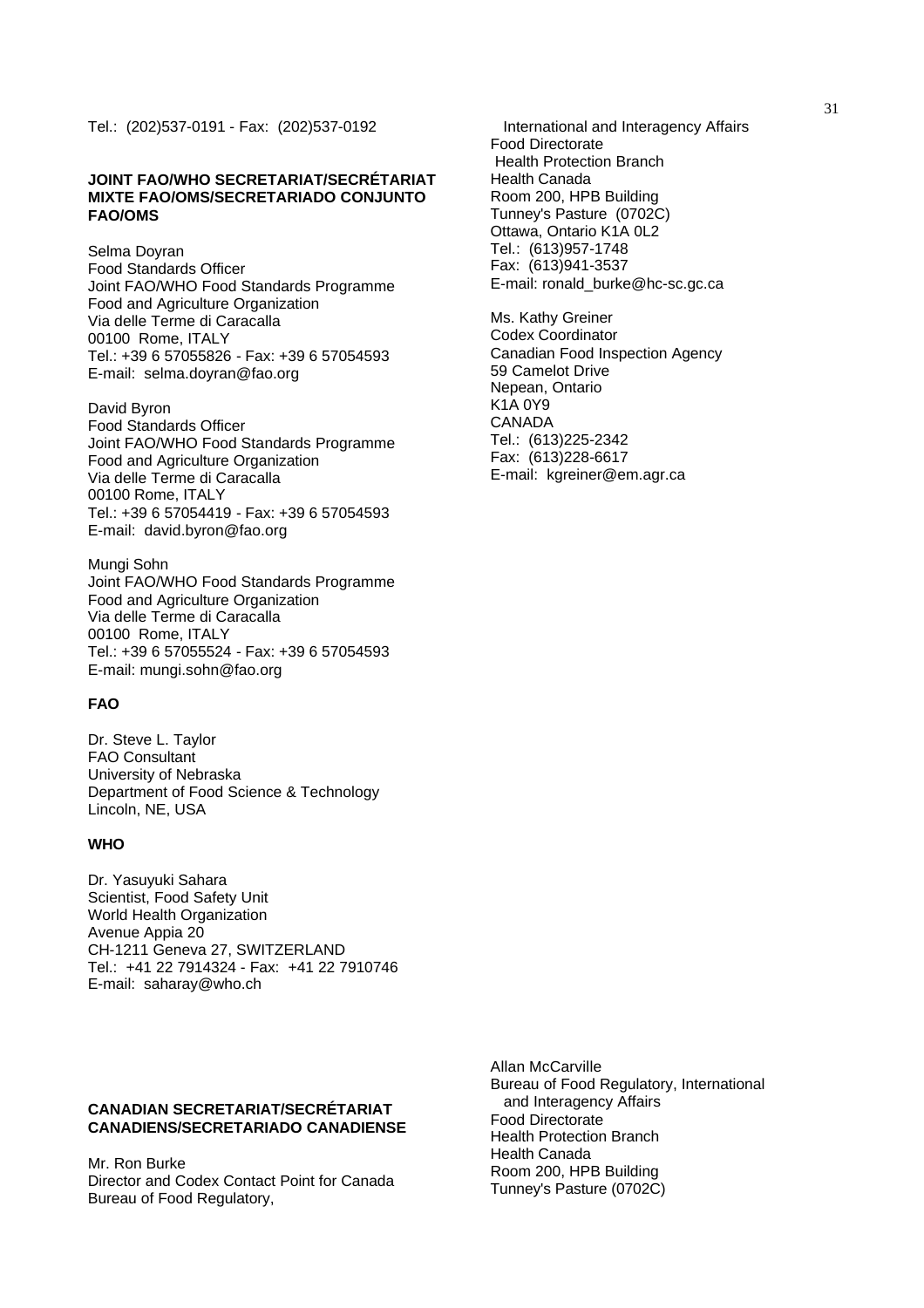32 Ottawa, Ontario K1A 0L2 Tel.: (613)957-0189 Fax: (613)941-3537 E-mail: allan\_mccarville@hc-sc.gc.ca

Santina Scalzo Executive Assistant to the Director (Codex Contact Point for Canada) Bureau of Food Regulatory, International and Interagency Affairs Food Directorate Health Protection Branch Health Canada Room 200, HPB Building Tunney's Pasture (0702C) Ottawa, Ontario K1A 0L2 Tel.: (613)957-1749 Fax: (613)941-3537 E-mail: santina\_scalzo@hc-sc.gc.ca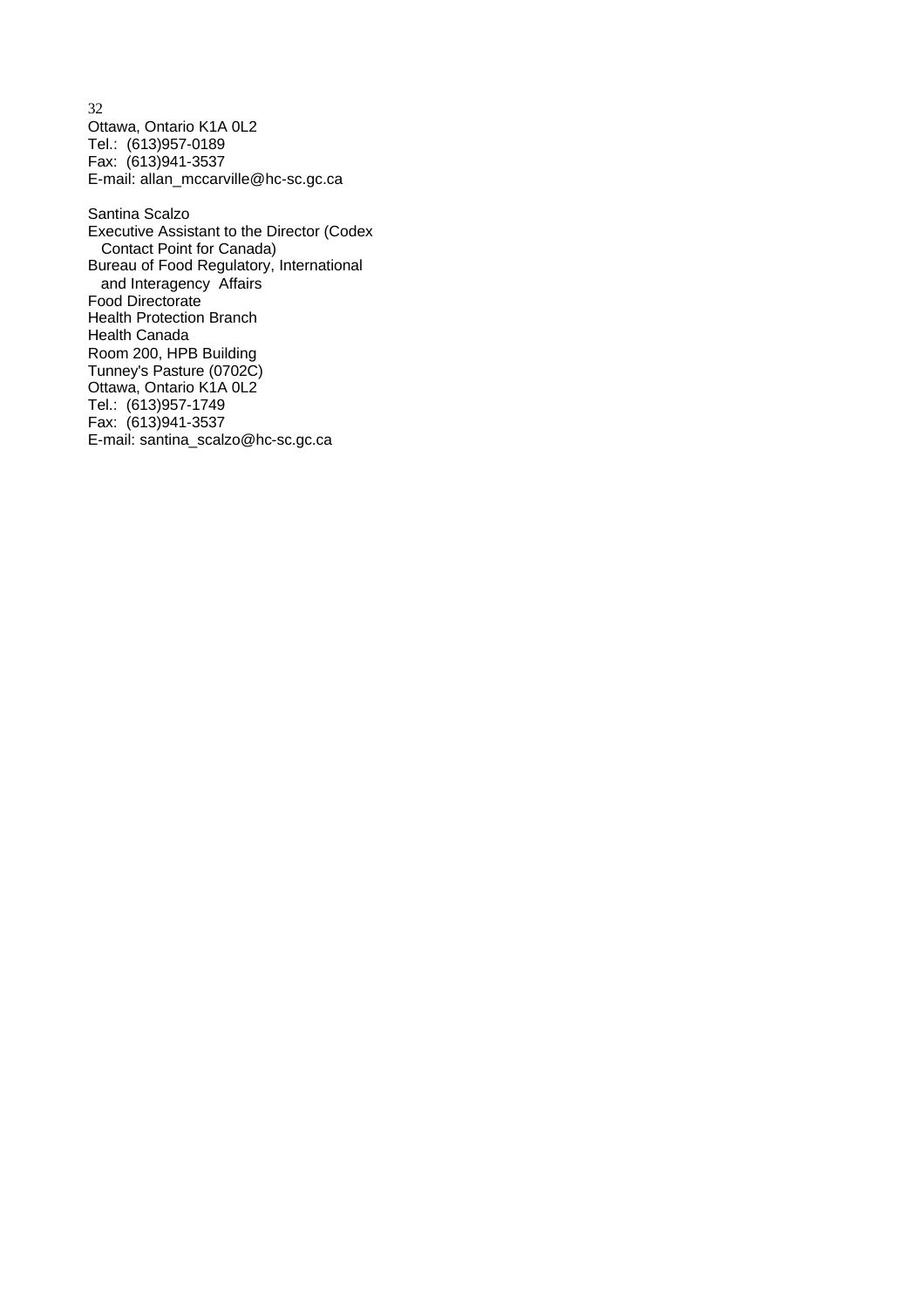### **ALINORM 99/22 APPENDIX II**

# **DRAFT GUIDELINES FOR THE PRODUCTION, PROCESSING, LABELLING AND MARKETING OF ORGANICALLY PRODUCED FOODS**

(At Step 8 of the Procedure)

## **CONTENTS**

Foreword

- Section
- 1. Scope
- 2. Descriptions and definitions
- 3. Labelling and claims
- 4. Rules of production and preparation
- 5. Requirements for inclusion of substances in Annex 2
- 6. Inspection and certification systems
- 7. Imports
- 8. Ongoing Review of the Guidelines.
- **Annex 1**: Principles of organic production Plants and plant products Processing, packaging, handling, storage and transport
- Annex 2: Permitted substances for the production of organic foods
- **Annex 3**:Minimum inspection requirements and precautionary measures under the inspection system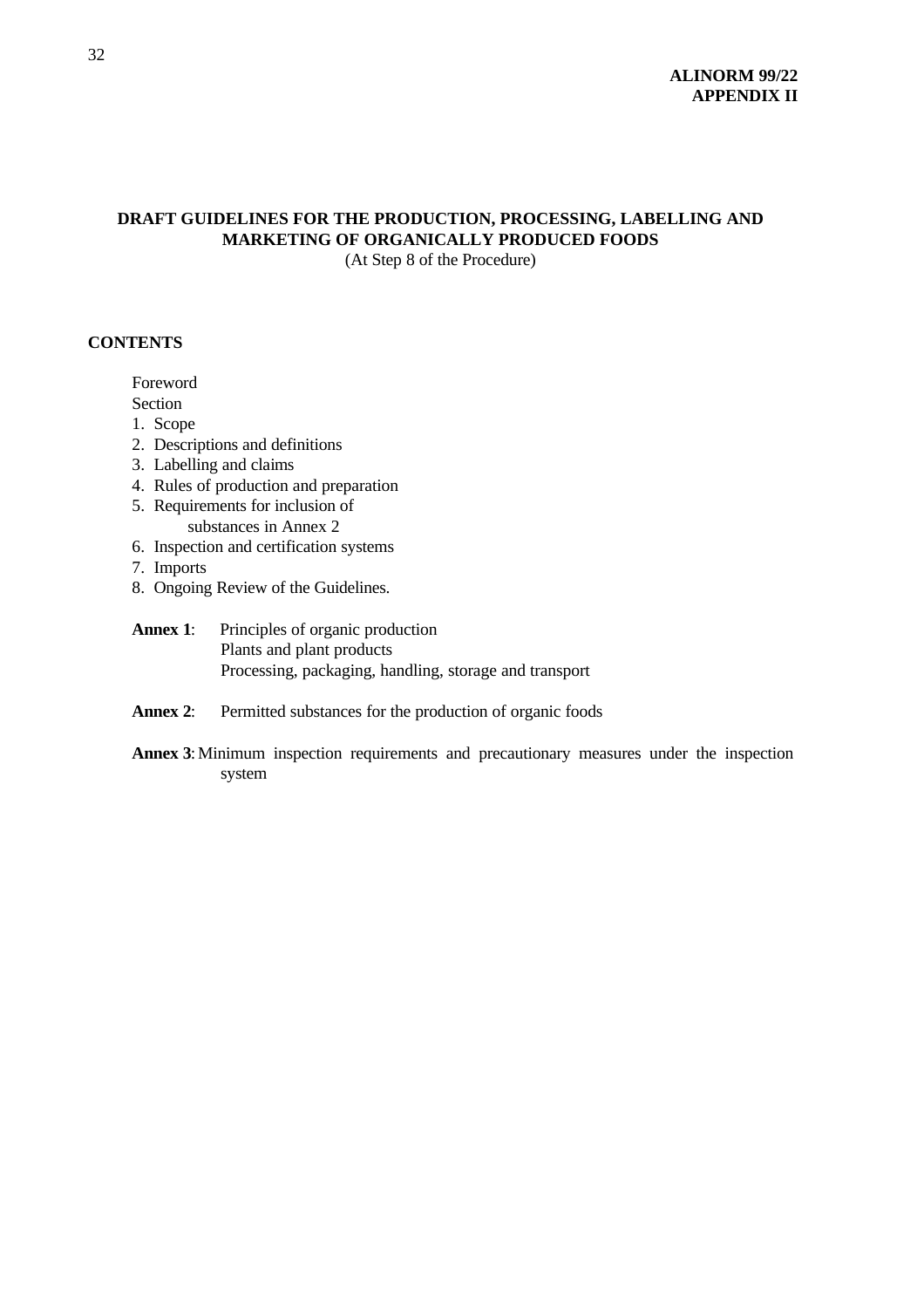## **DRAFT GUIDELINES FOR THE PRODUCTION, PROCESSING, LABELLING AND MARKETING OF ORGANICALLY PRODUCED FOODS**

#### **FOREWORD**

1. These guidelines have been prepared for the purpose of providing an agreed approach to the requirements which underpin production of, and the labelling and claims for, organically produced foods.

- 2. The aims of these guidelines are:
- to protect consumers against deception and fraud in the market place and unsubstantiated product claims;
- to protect producers of organic produce against misrepresentation of other agricultural produce as being organic;
- to ensure that all stages of production, preparation, storage, transport and marketing are subject to inspection and comply with these guidelines;
- to harmonize provisions for the production, certification, identification and labelling have organically grown produce;
- to provide international guidelines for organic food control systems in order to facilitate recognition of national systems as equivalent for the purposes of imports; and
- to maintain and enhance organic agricultural systems in each country so as to contribute to local and global preservation.

3. These guidelines are at this stage a first step into official international harmonization of the requirements for organic products in terms of production and marketing standards, inspection arrangements and labelling requirements. In this area the experience with the development of such requirements and their implementation is still very limited. Moreover, consumer perception on the organic production method may, in certain detailed but important provisions, differ from region to region in the world. Therefore, the following is recognized at this stage:

- the guidelines are a useful instrument in assisting countries to develop national regimes regulating production, marketing and labelling of organic foods;
- the guidelines need regular improvement and updating in order to take into account technical progress and the experience with their implementation;
- the guidelines do not prejudice the implementation of more restrictive arrangements by member countries in order to maintain consumer credibility and prevent fraudulent practices, and to apply such rules to products from other countries on the basis of equivalency to such more restrictive provisions.

These guidelines set out the principles of organic production at farm, preparation, storage, transport, labelling and marketing stages, and provides an indication of accepted permitted inputs for soil fertilizing and conditioning, plant pest and disease control and, food additives and processing aids. For labelling purposes, the use of terms inferring that organic production methods have been used are restricted to products derived from operators under the supervision of an certification body or authority.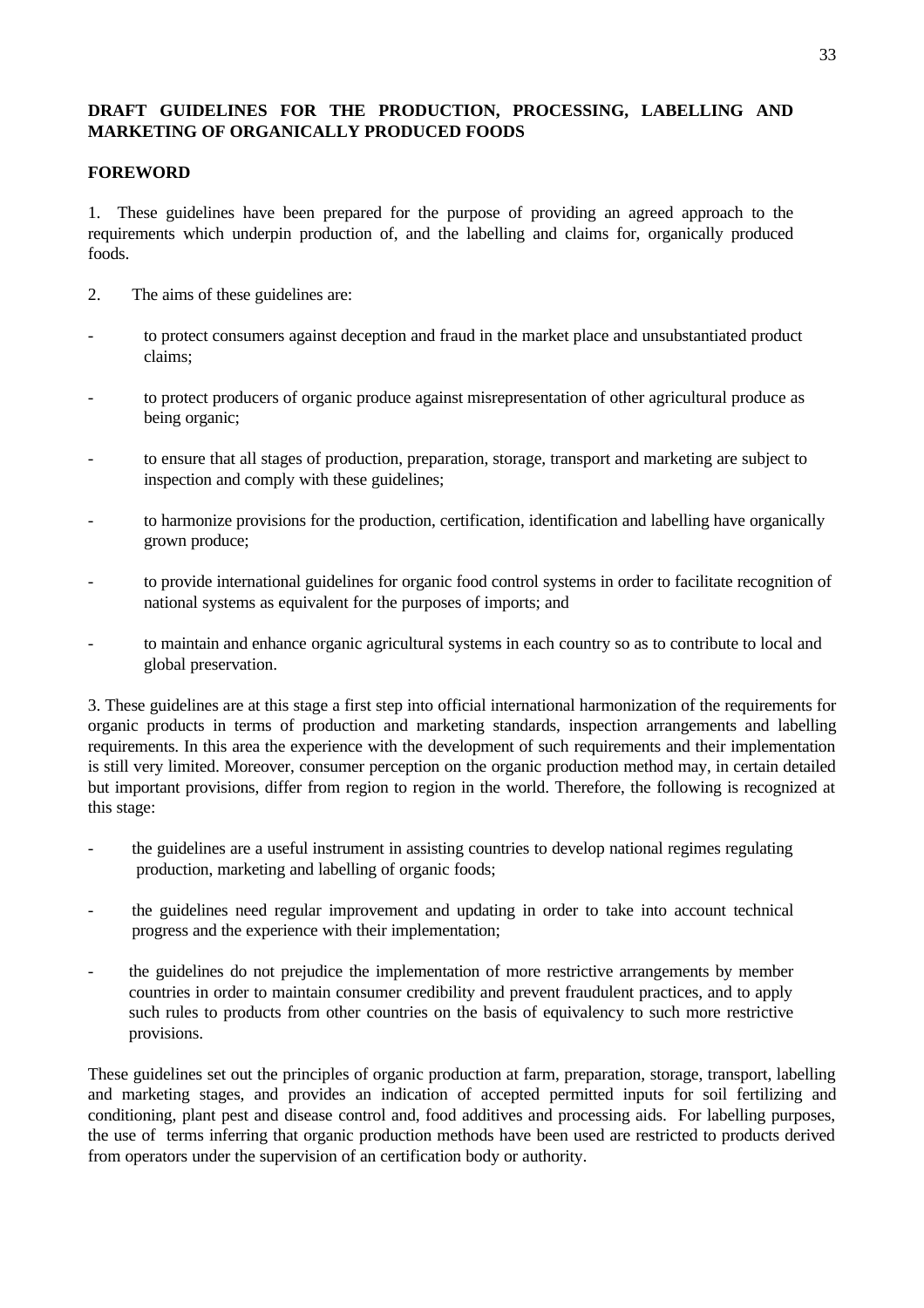5. Organic agriculture is one among the broad spectrum of methodologies which are supportive of the environment. Organic production systems are based on specific and precise standards of production which aim at achieving optimal agroecosystems which are socially, ecologically and economically sustainable. Terms such as "biological" and "ecological" are also used in an effort to describe the organic system more clearly. Requirements for organically produced foods differ from those for other agricultural products in that production procedures are an intrinsic part of the identification and labelling of, and claim for, such products.

6. "Organic" is a labelling term that denotes products that have been produced in accordance with organic production standards and certified by a duly constituted certification body or authority. Organic agriculture is based on minimizing the use of external inputs, avoiding the use of synthetic fertilizers and pesticides. Organic agriculture practices cannot ensure that products are completely free of residues, due to general environmental pollution. However, methods are used to minimize pollution of air, soil and water. Organic food handlers, processors and retailers adhere to standards to maintain the integrity of organic agriculture products. The primary goal of organic agriculture is to optimize the health and productivity of interdependent communities of soil life, plants, animals and people.

7. Organic agriculture is holistic production management systems which promotes and enhances agroecosystem health, including biodiversity, biological cycles, and soil biological activity. It emphasizes the use of management practices in preference to the use of off-farm inputs, taking into account that regional conditions require locally adapted systems. This is accomplished by using, where possible, cultural, biological and mechanical methods, as opposed to using synthetic materials, to fulfil any specific function within the system. An organic production system is designed to:

- a) enhance biological diversity within the whole system;
- b) increase soil biological activity;
- c) maintain long-term soil fertility;
- d) recycle wastes of plant and animal origin in order to return nutrients to the land, thus minimizing the use of non-renewable resources;
- e) rely on renewable resources in locally organized agricultural systems;
- f) promote the healthy use of soil, water and air as well as minimize all forms of pollution thereto that may result from agricultural practices;
- g) handle agricultural products with emphasis on careful processing methods in order to maintain the organic integrity and vital qualities of the product at all stages;
- h) become established on any existing farm through a period of conversion, the appropriate length of which is determined by site-specific factors such as the history of the land, and type of crops and livestock to be produced.

8. The concept of close contact between the consumer and the producer is a long established practice. Greater market demand, the increasing economic interests in production, and the increasing distance between producer and consumer has stimulated the introduction of external control and certification procedures.

9. An integral component of certification is the inspection of the organic management system. Procedures for operator certification are based primarily on a yearly description of the agricultural enterprise as prepared by the operator in cooperation with the inspection body. Likewise, at the processing level, standards are also developed against which the processing operations and plant conditions can be inspected and verified. Where the inspection process is undertaken by the certification body or authority, there must be clear separation of the inspection and certification function. In order to maintain their integrity, certification bodies or authorities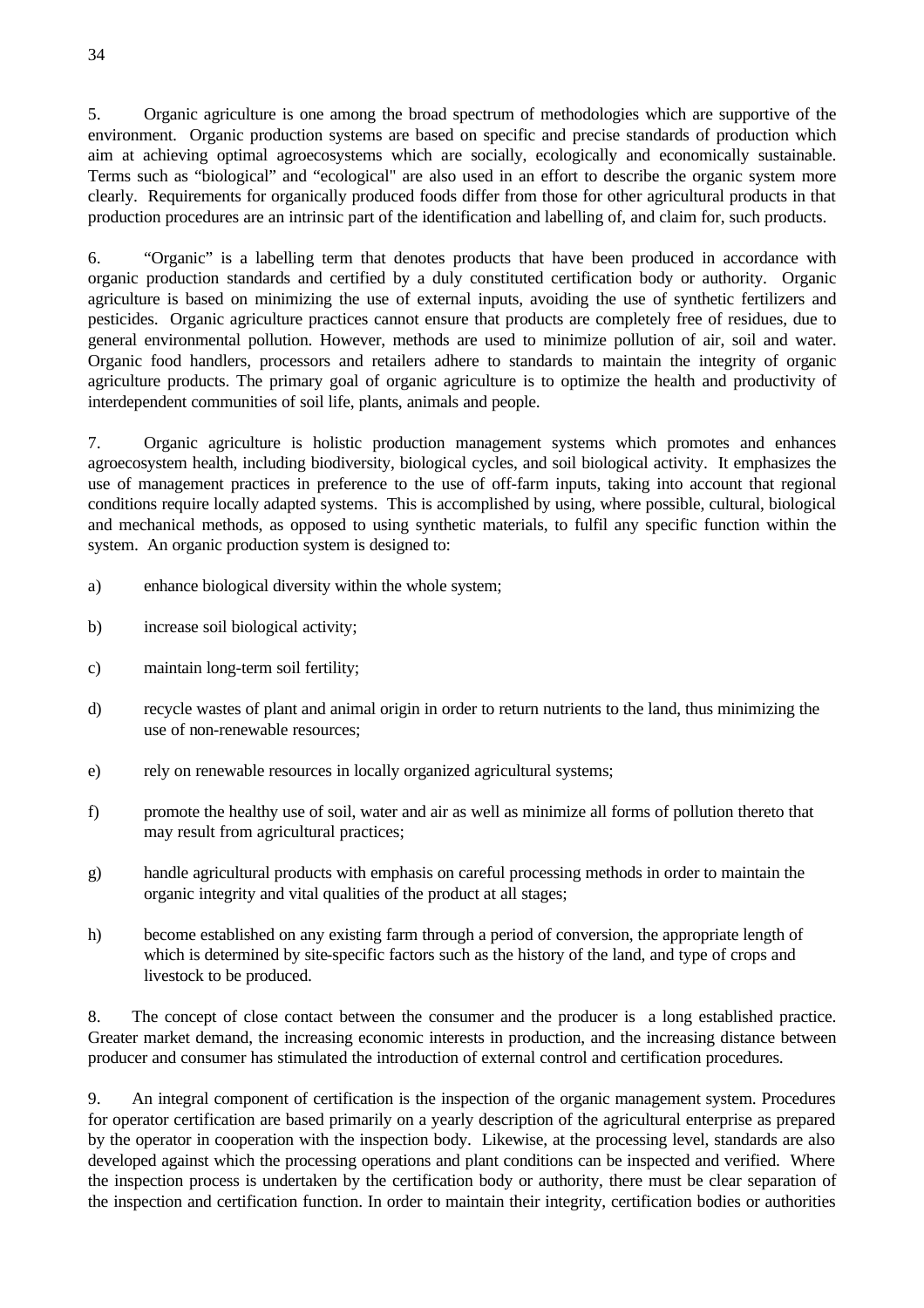which certify the procedures of the operator should be independent of economic interests with regard to the certification of operators.

10. Apart from a small portion of agricultural commodities marketed directly from the farm to consumers, most products find their way to consumers via established trade channels. To minimize deceptive practices in the market place, specific measures are necessary to ensure that trade and processing enterprises can be audited effectively. Therefore, the regulation of a process, rather than a final product, demands responsible action by all involved parties.

11. Import requirements should be based on the principles of equivalency and transparency as set out in the Principles for Food Import and Export Inspection and Certification1. In accepting imports of organic products, countries would usually assess the inspection and certification procedures and the standards applied in the exporting country.

12. Recognizing that organic production systems continue to evolve and that organic principles and standards will continue to be developed under these guidelines, the Codex Committee on Food Labelling (CCFL) shall review these guidelines on a regular basis. The CCFL shall initiate this review process by inviting member governments and international organizations to make proposals to the CCFL regarding amendments to these guidelines prior to each CCFL meeting.

## **SECTION 1. SCOPE**

1.1 These guidelines apply to the following products which carry, or are intended to carry, descriptive labelling referring to organic production methods:

(a) unprocessed plants and plant products, and

(b) processed product for human consumption derived mainly from (a) above.

1.2 A product will be regarded as bearing indications referring to organic production methods where, in the labelling or claims, including advertising material or commercial documents, the product, or its ingredients, is described by:

the terms "organic", "biodynamic", "biological", "ecological", or words of similar intent including diminutives which, in the country where the product is placed on the market, suggests to the purchaser that the product or its ingredients were obtained according to organic production methods.

1.3 Paragraph 1.2 does not apply where these terms clearly have no connection with the method of production.

1.4 These guidelines apply without prejudice to other Codex Alimentarius Commission (CAC) provisions governing the production, preparation, marketing, labelling and inspection of the products specified in paragraph 1.1.

1.5 All materials and/or the products produced from genetically engineered/modified organisms (GEO/GMO) are not compatible with the principles of organic production (either the growing, manufacturing, or processing) and therefore are not accepted under these guidelines.

l 1 CAC/GL 20-1995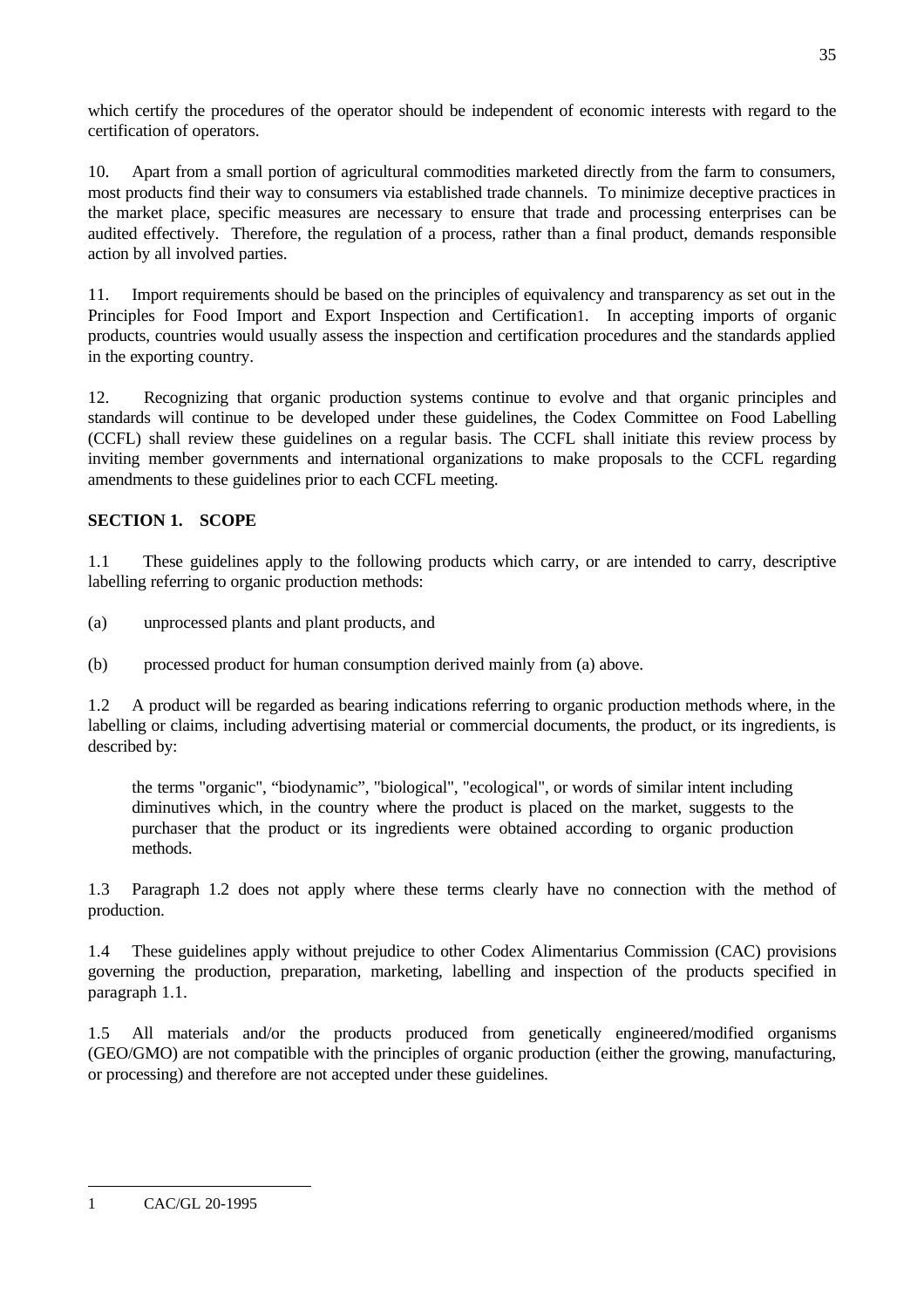## **SECTION 2. DESCRIPTION AND DEFINITIONS**

## **2.1 Description**

Foods should only refer to organic production methods if they come from an organic farm system employing management practices which seek to nurture ecosystems which achieve sustainable productivity, and provide weed, pest and disease control through a diverse mix of mutually dependent life forms, recycling plant and animal residues, crop selection and rotation, water management, tillage and cultivation. Soil fertility is maintained and enhanced by a system which optimises soil biological activity and the physical and mineral nature of the soil as the means to provide a balanced nutrient supply for plant and animal life as well as to conserve soil resources. Production should be sustainable with the recycling of plant nutrients as an essential part of the fertilizing strategy. Pest and disease management is attained by means of the encouragement of a balanced host/predator relationship, augmentation of beneficial insect populations, biological and cultural control and mechanical removal of pests and affected plant parts.

## **2.2 Definitions**

For the purpose of these guidelines:

**agricultural product/product** of agricultural origin means any product or commodity, raw or processed, that is marketed for human consumption (excluding water, salt and additives) or animal feed.

**audit** is a systematic and functionally independent examination to determine whether activities and related results comply with planned objectives<sup>2</sup>.

**certification** is the procedure by which official certification bodies, or officially recognized certification bodies, provide written or equivalent assurance that foods or food control systems conform to requirements. Certification of food may be, as appropriate, based on a range of inspection activities which may include continuous on-line inspection, auditing of quality assurance systems and examination of finished products.<sup>3</sup>

**certification body** means a body which is responsible for verifying that a product sold or labelled as "organic" is produced, processed, prepared handled, and imported according to these guidelines.

**competent authority** means the official government agency having jurisdiction.

**genetically engineered/modified organisms**. The following provisional definition is provided for genetically/modified organisms<sup>4</sup>. Genetically engineered/modified organisms, and products thereof, are produced through techniques in which the genetic material has been altered in a way that does not occur naturally by mating and/or natural recombination.

Techniques of genetic engineering/modification include, but are not limited to: recombinant DNA, cell fusion, micro and macro injection, encapsulation, gene deletion and doubling. Genetically engineered organisms will not include organisms resulting from techniques such as conjugation, transduction and hybridization.

l

 $CAC/GL$  20-1995

<sup>3</sup> CAC/GL 20-1995

<sup>4</sup> In the absence of a definition of genetically engineered/modified organisms agreed by the Codex Alimentarius Commission, this definition has been developed in order to provide initial guidance for governments in the application of these guidelines. This definition is therefore to remain under review in the light of other considerations by the Commission and its Committees. In the interim, member countries may also apply national definitions.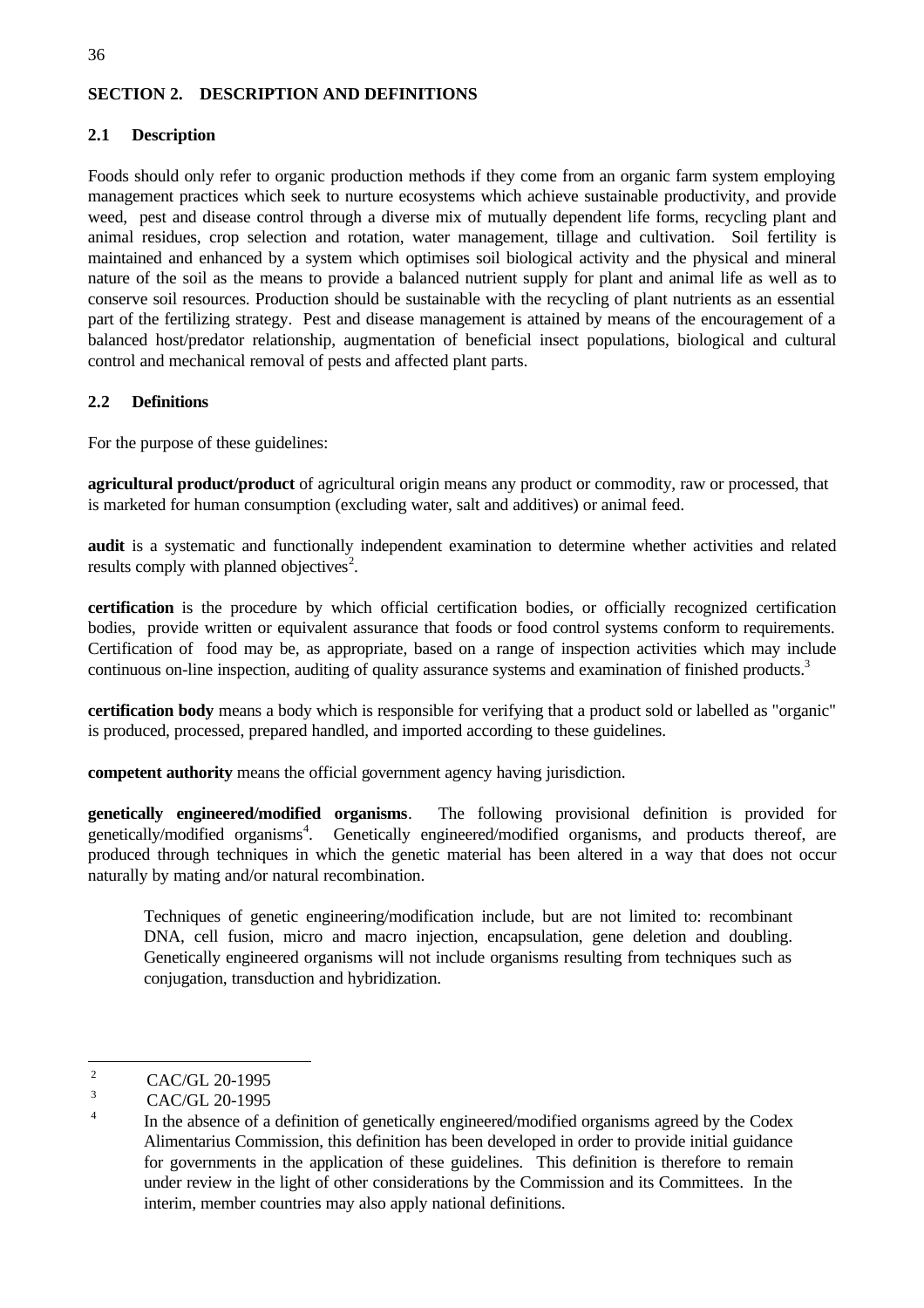**ingredient** means any substance, including a food additive, used in the manufacture or preparation of a food and present in the final product although possibly in a modified form <sup>5</sup>.

**inspection** is the examination of food or systems for control of food, raw materials, processing, and distribution including in-process and finished product testing, in order to verify that they conform to requirements<sup>6</sup>. For organic food, inspection includes the examination of the production and processing system.

**labelling** means any written, printed or graphic matter that is present on the label, accompanies the food, or is displayed near the food, including that for the purpose of promoting its sale or disposal<sup>7</sup>.

**marketing** means holding for sale or displaying for sale, offering for sale, selling, delivering or placing on the market in any other form.

**official accreditation** is the procedure by which a government agency having jurisdiction formally recognizes the competence of an inspection and/or certification body to provide inspection and certification services. For organic production the competent authority may delegate the accreditation function to a private body.

**officially recognized inspection systems/officially recognized certification systems** are systems which have been formally approved or recognized by a government agency having jurisdiction.<sup>8</sup>

**operator** means any person who produces, prepares or imports, with a view to the subsequent marketing thereof, products as referred to in Section 1.1, or who markets such products.

**plant protection product** means any substance intended for preventing, destroying, attracting, repelling, or controlling any pest or disease including unwanted species of plants or animals during the production, storage, transport, distribution and processing of food, agricultural commodities, or animal feeds.

**preparation** means the operations of slaughtering, processing, preserving and packaging of agricultural products and also alterations made to the labelling concerning the presentation of the organic production method.

**production** means the operations undertaken to supply agricultural products in the state in which they occur on the farm, including initial packaging and labelling of the product.

## **SECTION 3: LABELLING AND CLAIMS**

3.1 Organic products should be labelled in accordance with the Codex General Standard for the Labelling of Prepackaged Foods<sup>9.</sup>

3.2 The labelling and claims of a product specified in Section 1.1(a) may refer to organic production methods only where:

- (a) such indications show clearly that they relate to a method of agricultural production;
- (b) the product was produced in accordance with the requirements of Section 4 or imported under the
- $\overline{5}$ <sup>5</sup> Codex Alimentarius Volume 1A - General Requirements, Section 4 - Labelling of Prepackaged Foods (Stan 1-1985 Rev 1-1991)

- $\frac{7}{8}$  Codex Stan 1-1985 (Rev 1-1991)
- CAC/GL 20-1995
- 9 Codex Stan 1-1985 (Rev 1-1995)

 $\frac{6}{7}$  CAC/GL 20-1995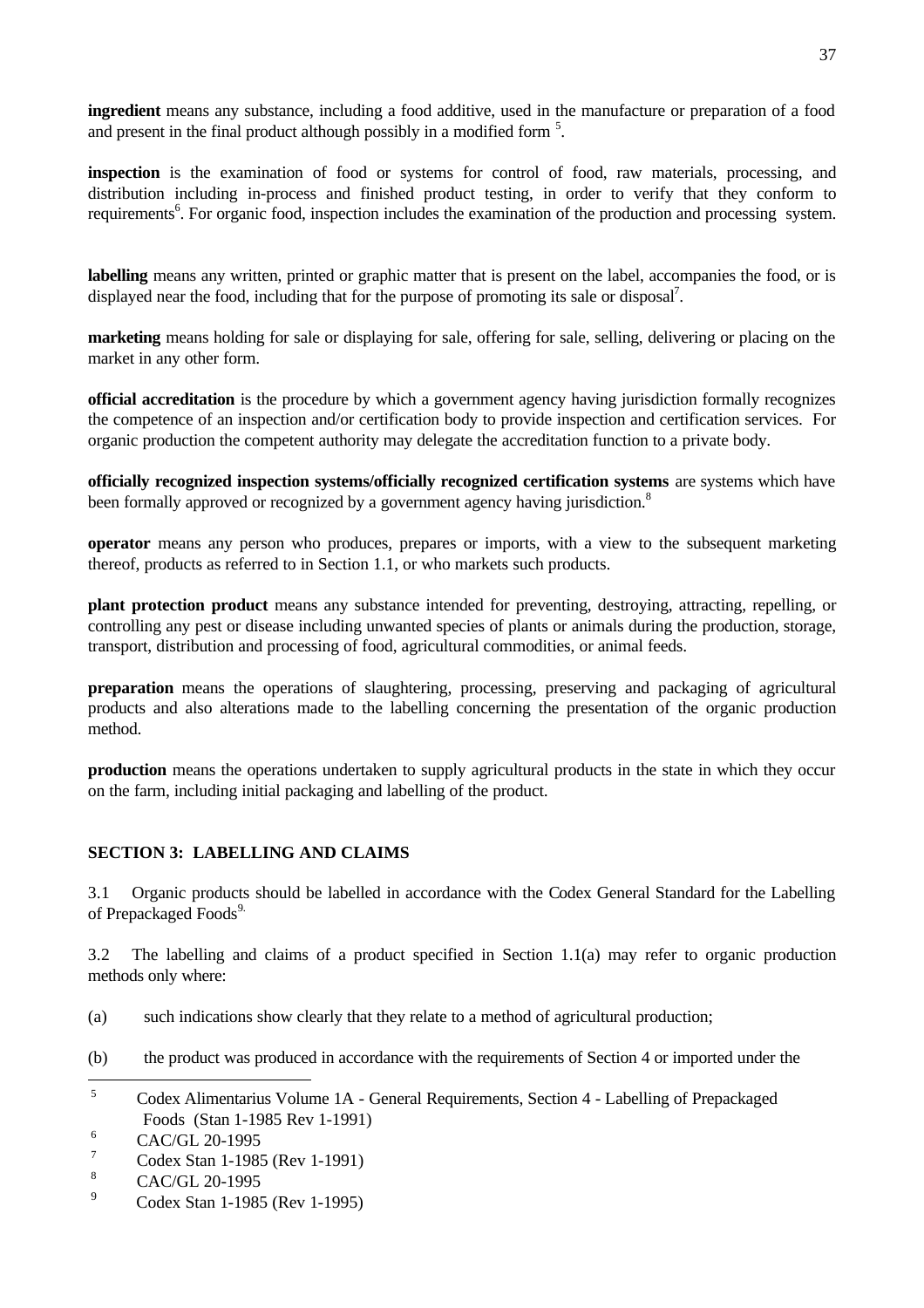requirements laid down in Section 7;

- (c) the product was produced or imported by an operator who is subject to the inspection measures laid down in Section 6, and
- (d) the labelling refers to the name and/or code number of the officially recognized inspection or certification body to which the operator who has carried out the production or the most recent processing operation is subject.

3.3 The labelling and claims of a product specified in paragraph 1.1(b) may refer to organic production methods only where:

- (a) such indication show clearly that they relate to a method of agricultural production and are linked with the name of the agricultural product in question, unless such indication is clearly given in the list of ingredients;
- (b) all the ingredients of agricultural origin of the product are, or are derived from, products obtained in accordance with the requirements of Section 4, or imported under the arrangements laid down in Section 7:
- (c) the product should not contain any ingredient of non-agricultural origin not listed in Annex 2, Table 5A;
- (d) the same ingredients shall not be derived from an organic and non-organic origin;
- (e) the product or its ingredients have not been subjected during preparation to treatments involving the use of ionizing radiation or substances not listed in Annex 2, Table 4B;
- (f) the product was prepared or imported by an operator subject to the regular inspection system as set out in Section 6 of these guidelines; and
- (g) the labelling refers to the name and/or the code number of the official or officially recognized certification body or authority to which the operator who has carried out the most recent preparation operation is subject.

3.4 By way of derogation from paragraph 3.3(b), certain ingredients of agricultural origin not satisfying the requirement in that paragraph may be used, within the limit of maximum level of 5% m/m of the total ingredients excluding salt and water in the final product, in the preparation of products as referred to in paragraph 1.1(b);

where such ingredients of agricultural origin are not available, or in sufficient quantity, in accordance with the requirements of Section 4 of these guidelines;

3.5 Pending further review of the guidelines in accordance with Section 8, Member Countries can consider the following with regard to products referred to in paragraph 1.1(b) marketed in their territory:

- the development of specific labelling provisions for products containing less than 95% ingredients of agricultural ingredients;
- the calculation of the percentages in 3.4 (5%) and in 3.5 (95%) on the basis of the ingredients of agricultural origin (instead of all ingredients excluding only salt and water);
- the marketing of product with in transition/conversion labelling containing more than one ingredient of agricultural origin.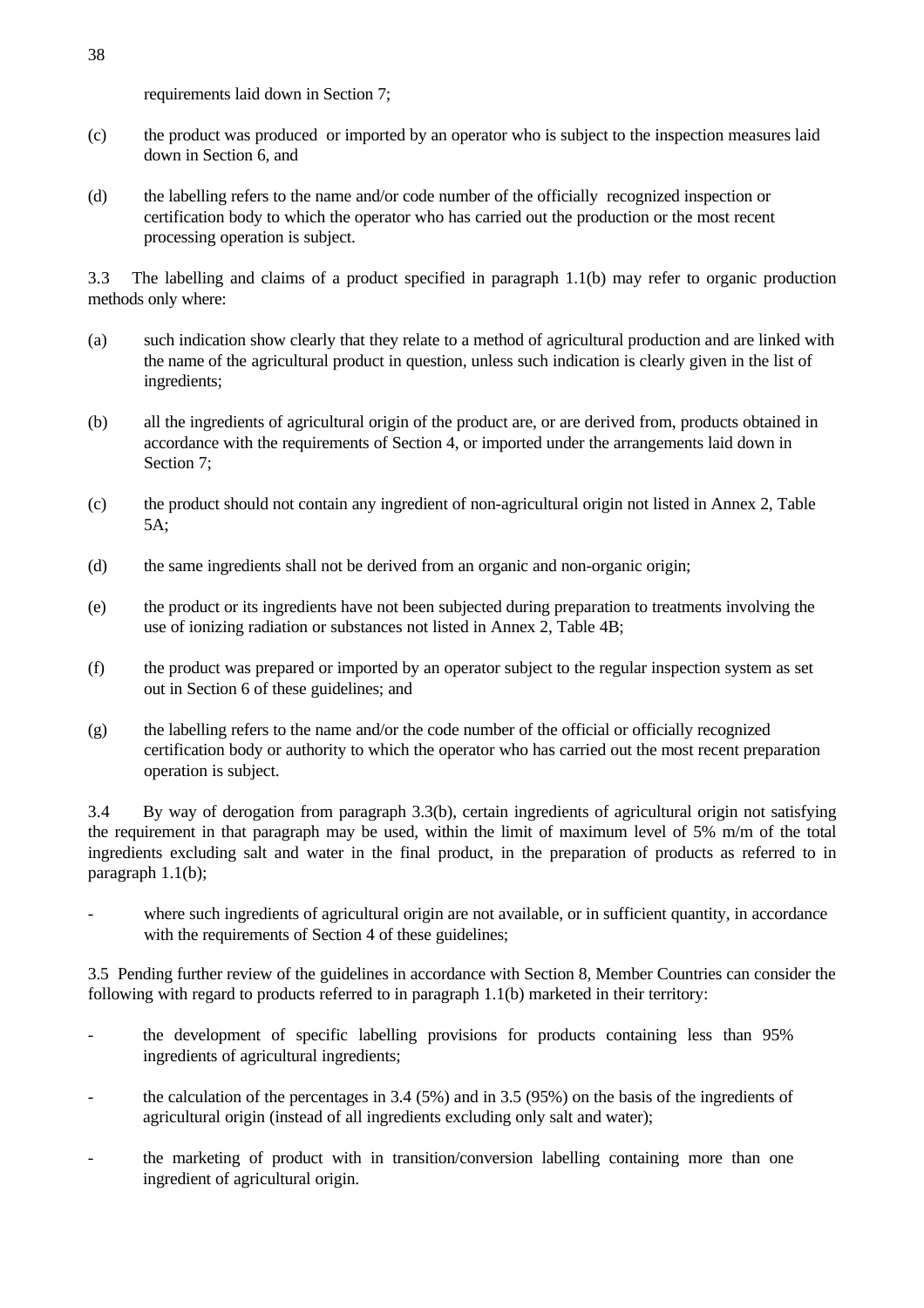3.6 In developing labelling provisions from products containing less than 95% of organic ingredients in accordance with the paragraph above, member countries may consider the following elements in particular for products containing 95% and 70% of organic ingredients:

- (a) the product satisfies the requirements of paragraphs  $3.3(c)$ , (d) (e), (f) and (g);
- (b) the indications referring to organic production methods should only appear on the front panel as a reference to the approximate percentage of the total ingredients including additives but excluding salt and water;
- (c) the ingredients, appear in descending order (mass/mass) in the list of ingredients;
- (d) indications in the list of ingredients appear in the same colour and with an identical style and size of lettering as other indications in the list of ingredient.

### **Labelling of product in Transition/Conversion to Organic**

3.7 Products of farms in transition to organic production methods may only be labelled as "transition to organic" after 12 months of production using organic methods providing that:

- (a) the requirements referred to in paragraphs 3.2 and 3.3 are fully satisfied;
- (b) the indications referring to transition/conversion do not mislead the purchaser of the product regarding its difference from products obtained from farms and/or farm units which have fully completed the conversion period;
- (c) such indication take the form of words, such as "product under conversion to organic farming", or similar words or phrase accepted by the competent authority of the country where the product is marketed, and must appear in a colour, size and style of lettering which is not more prominent than the sales description of the product;
- (d) foods composed of a single ingredient may be labelled as "transition to organic" on the principal display panel;
- (e) the labelling refers to the name and/or the code number of the official or officially approved certification body or authority to which the operator who has carried out the most recent preparation is subject.

#### **Labelling of non-retail containers**

3.8 The labelling of non-retail containers of product specified in paragraph 1.1 should meet the requirements set out in Annex 3, paragraph 10.

## **SECTION 4. RULES OF PRODUCTION AND PREPARATION**

- 4.1 Organic production methods require that for the production of products referred to in paragraph 1.1(a):
- (a) at least the production requirements of Annex 1 should be satisfied;
- (b) in the case where (a) (above) is not effective, substances listed in Annex 2, Tables 1and 2 or substances approved by individual countries that meet the criteria established in Section 5.1, may be used as plant protection products, fertilizers, soil conditioners, insofar as the corresponding use is not prohibited in general agriculture in the country concerned in accordance with the relevant national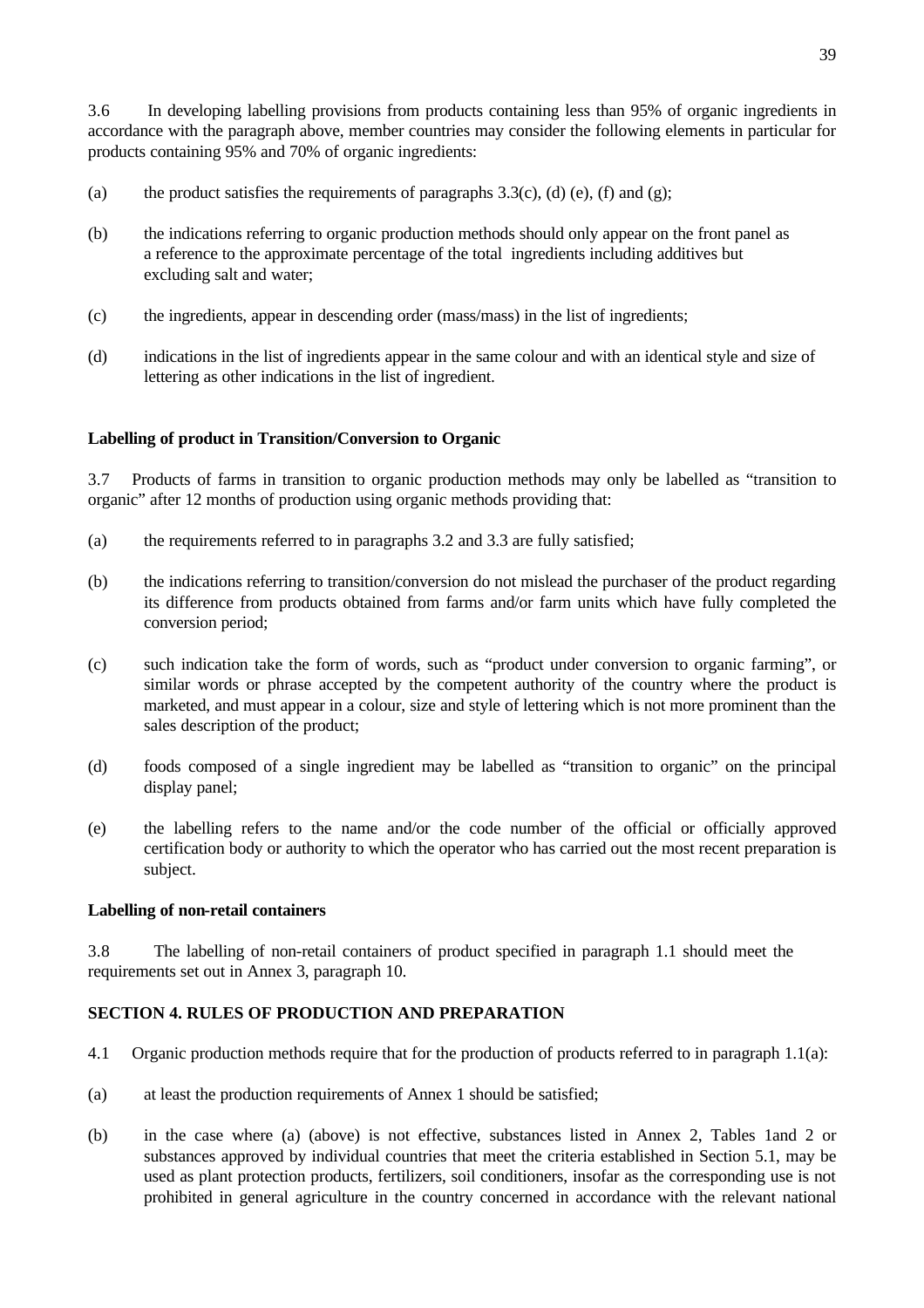provisions

- 4.2 Organic processing methods require that for the preparation of products referred to in paragraph 1.1(b):
- (a) at least the processing requirements of Annex 1 should satisfied;
- (b) substances listed in Annex 2, Tables 3 and 4 or substances approved by individual countries that meet the criteria established in Section 5.1 may be used as ingredients of non-agricultural origin or processing aids insofar as the corresponding use is not prohibited in the relevant national requirements concerning the preparation of food products and according to good manufacturing practice.
- 4.3 Organic products should be stored and transported according to the requirements of Annex 1.

## **SECTION 5. REQUIREMENTS FOR INCLUSION OF SUBSTANCES IN ANNEX 2 AND CRITERIA FOR THE DEVELOPMENT OF LISTS OF SUBSTANCES BY COUNTRIES**

## **5.1 Criteria (at Step 6 - see Appendix V)**

5.2 Countries should develop a list of substances which satisfy the requirements of these guidelines. Substances included in the list developed by a country but not included in Annex 2 of these guidelines may be a part of the equivalence judgement and decision referred to in section 7.4 of these guidelines. In developing national lists, countries may reduce the list of substances indicated in the lists included in Annex 2. Countries may include in their own lists substances other than those listed in Annex 2 only if:

- the criteria in 5.1 are used as a basis for these additions:
- they are notified in accordance with 5.3 and 5.4 below.

5.3 When a country proposes inclusion of a substance in Annex 2 it should submit the following information:

- (a) a detailed description of the product and the conditions of its envisaged use;
- (b) any information to demonstrate that the requirements under Section 5.1 are satisfied.

## The open nature of the lists

5.4 Because of the primary purpose of providing a list of substances, the lists in Annex 2 are open and subject to the inclusion of additional substances or the removal of existing ones on an ongoing basis. The procedure for requesting amendments to the lists is se out under Section 8 of these Guidelines.

## **SECTION 6. INSPECTION AND CERTIFICATION SYSTEMS**<sup>10</sup>

6.1 Inspection and certification systems are used to verify the labelling of, and claims for, organically produced foods. Development of these systems should take into account the Principles for Food Import and Export Inspection and Certification<sup>13</sup>, the Guideline for the Design, Operation, Assessment and Accreditation of Food Import and Export Inspection and Certification Systems.<sup>14</sup>,<sup>15</sup>

40

<sup>10</sup> The systems conducted by certification bodies may in some countries be equivalent to those systems conducted by inspection bodies. Therefore, the term "inspection and certification" has been used wherever these systems may be synonymous.

 $CAC/GL$  20-1995

ALINORM 97/30A, Appendix II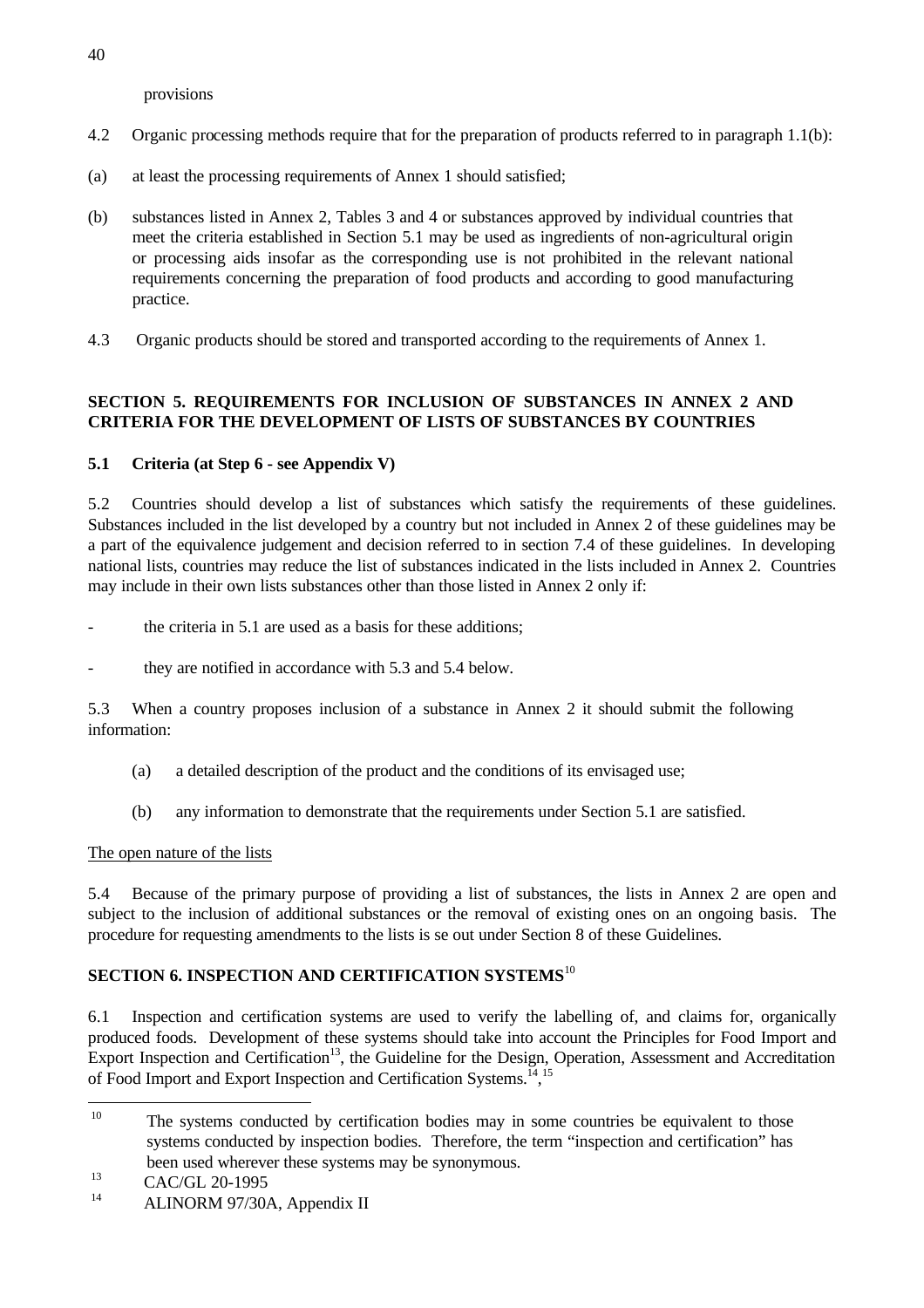6.2 Competent authorities should establish an inspection system operated by one or more designated authorities and/or officially recognized inspection/certification<sup>16</sup> bodies to which the operators producing, preparing or importing products as referred to in paragraph 1.1 should be subject.

6.3 The officially recognized inspection and certification systems should comprise at least the application of the measures and other precautions set out in Annex 3.

6.4 For the application of the inspection system operated by the official or officially recognized certification body or authority, countries should identify a competent authority responsible for the approval and supervision of such bodies;

- the identified competent authority may delegate, while maintaining the responsibility for the decisions and actions taken, the assessment and supervision of private inspection and certification bodies to a private or public third party hereafter referred to as its "designate". If delegated, the private or public third party should not be engaged in inspection and/or certification;
- for this purpose an importing country may recognize a third party accrediting body when the exporting country lacks an identified competent authority and a national program.

6.5 In order to attain approval as an officially recognized certification body or authority, the competent authority, or its designate, when making its assessment should take into account the following:

- (a) the standard inspection/certification procedures to be followed, including detailed description of the inspection measures and precautions which the body undertakes to impose on operators subject to inspection;
- (b) the penalties which the body intends to apply where irregularities and/or infringements are found;
- (c) the availability of appropriate resources in the form of qualified staff, administrative and technical facilities, inspection experience and reliability;
- (d) the objectivity of the body vis-a-vis the operators subject to inspection.
- 6.6 The competent authority or its designate should:
- (a) ensure that the inspections carried out on behalf of the inspection or certification body are objective;
- (b) verify the effectiveness of inspections;
- (c) take cognizance of any irregularities and/or infringements found and penalties applied;
- (d) withdraw approval of the certification body or authority where it fails to satisfy the requirements referred to in (a) and (b) or, no longer fulfils the criteria indicated in paragraph 6.5 or, fails to satisfy the requirements laid down in paragraphs 6.7 to 6.9.

 $15$ <sup>15</sup> See also other agreed international standards, eg ISO65.

<sup>16</sup> In organic approval processes reference is frequently made to certification performed by either a 'certification body' or an 'inspection body'. Where these functions are conducted by the same body there must be clear separation of the inspection and certification roles.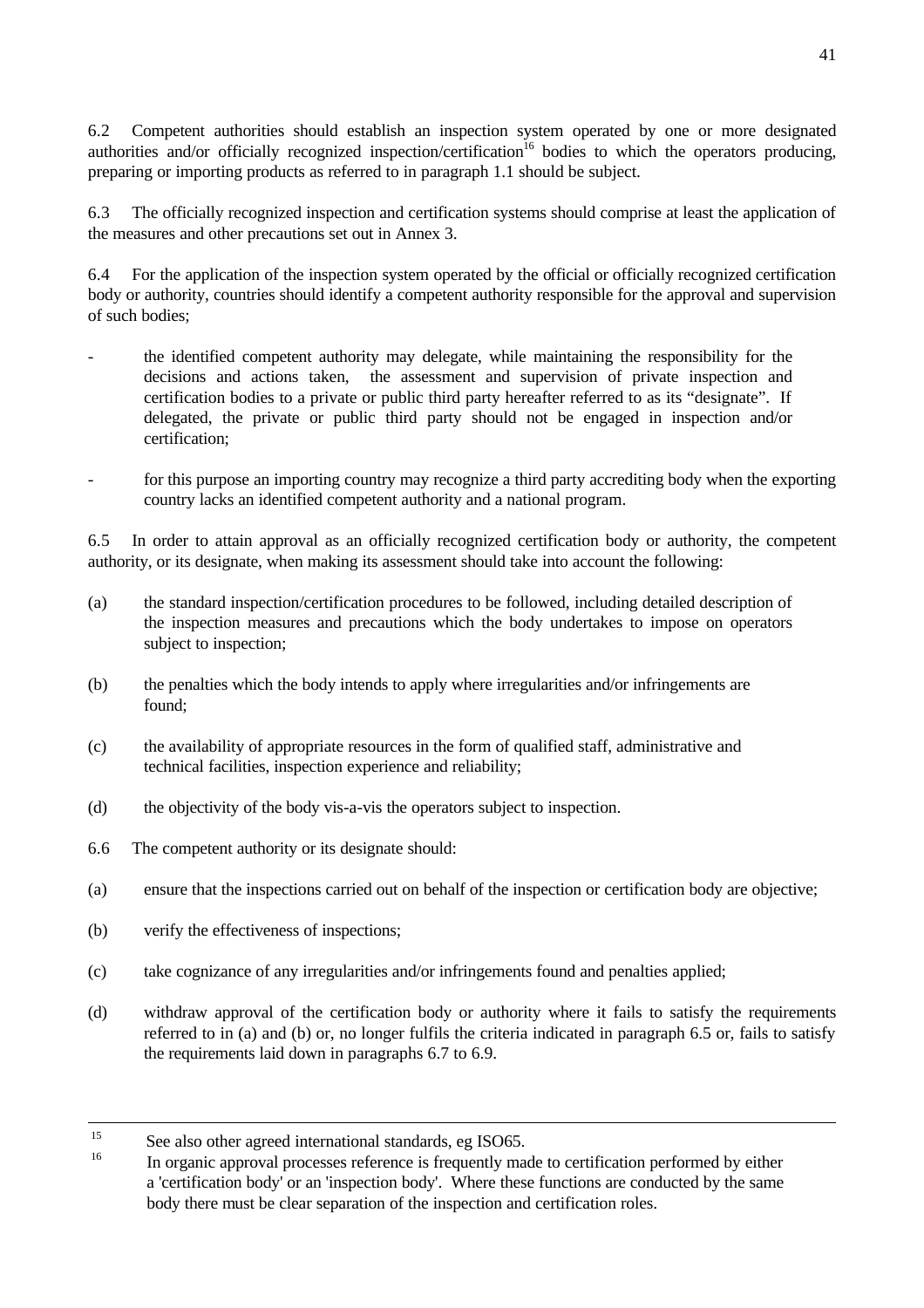6.7 Official and/or officially recognized certification bodies or authority referred to in paragraph 6.2 should:

- (a) ensure that at least the inspection measures and precautions specified in Annex 3 are applied to undertakings subject to inspection; and
- (b) not disclose confidential information and data obtained in their inspection or certification activities to persons other than the person responsible for the undertaking concerned and the competent authorities.
- 6.8 Official or officially recognized inspection and/or certification bodies or authority should:
- (a) give the competent authority or its designate, for audit purposes, access to their offices and facilities and, for random audit of its operators, access to the facilities of the operators, together with any information and assistance deemed necessary by the competent authority or its designate for the fulfillment of its obligations pursuant to these guidelines;
- (b) send to the competent authority or its designate each year a list of operators subject to inspection for the previous year and present to the said authority a concise annual report.

6.9 The designated authority and the official or officially recognized certification body or authority referred to in paragraph 6.2 should:

- (a) ensure that, where an irregularity is found in the implementation of Sections 3 and 4, or of the measures referred to in Annex 3, the indications provided for in paragraph 1.2 referring to the organic production method are removed from the entire lot or production run affected by the irregularity concerned;
- (b) where a manifest infringement, or an infringement with prolonged effects is found, prohibit the operator concerned from marketing products with indications referring to the organic production method for a period to be agreed with the competent authority or its designate.

6.10 The requirements of the Guidelines for the Exchange of Information between Countries on Rejections of Imported Food <sup>17</sup> should apply where the competent authority finds irregularities and/or infringements in the application of these guidelines.

## **SECTION 7. IMPORTS**

7.1 Products as specified in paragraph 1.1 which are imported may be marketed only where the competent authority or designated body in the exporting country has issued a certificate of inspection stating that the lot designated in the certificate was obtained within a system of production, preparation, marketing and inspection applying at least the rules provided for in all sections and annexes of these guidelines and satisfy the decision on equivalency referred to under 7.4.

7.2 The certificate referred to in paragraph 7.1 above should accompany the goods, in the original copy, to the premises of the first consignee; thereafter the importer should keep the transactional certificate for not less than two years for inspection/audit purposes.

7.3 The authenticity of the product should be maintained after import through to the consumer. If imports of organic products are not in conformity with the requirements of these guidelines due to treatment required by national regulations for quarantine purposes that is not in conformity with these guidelines they loose their organic status.

7.4 An importing country may:

<sup>17</sup> ALINORM 97/30, Appendix 2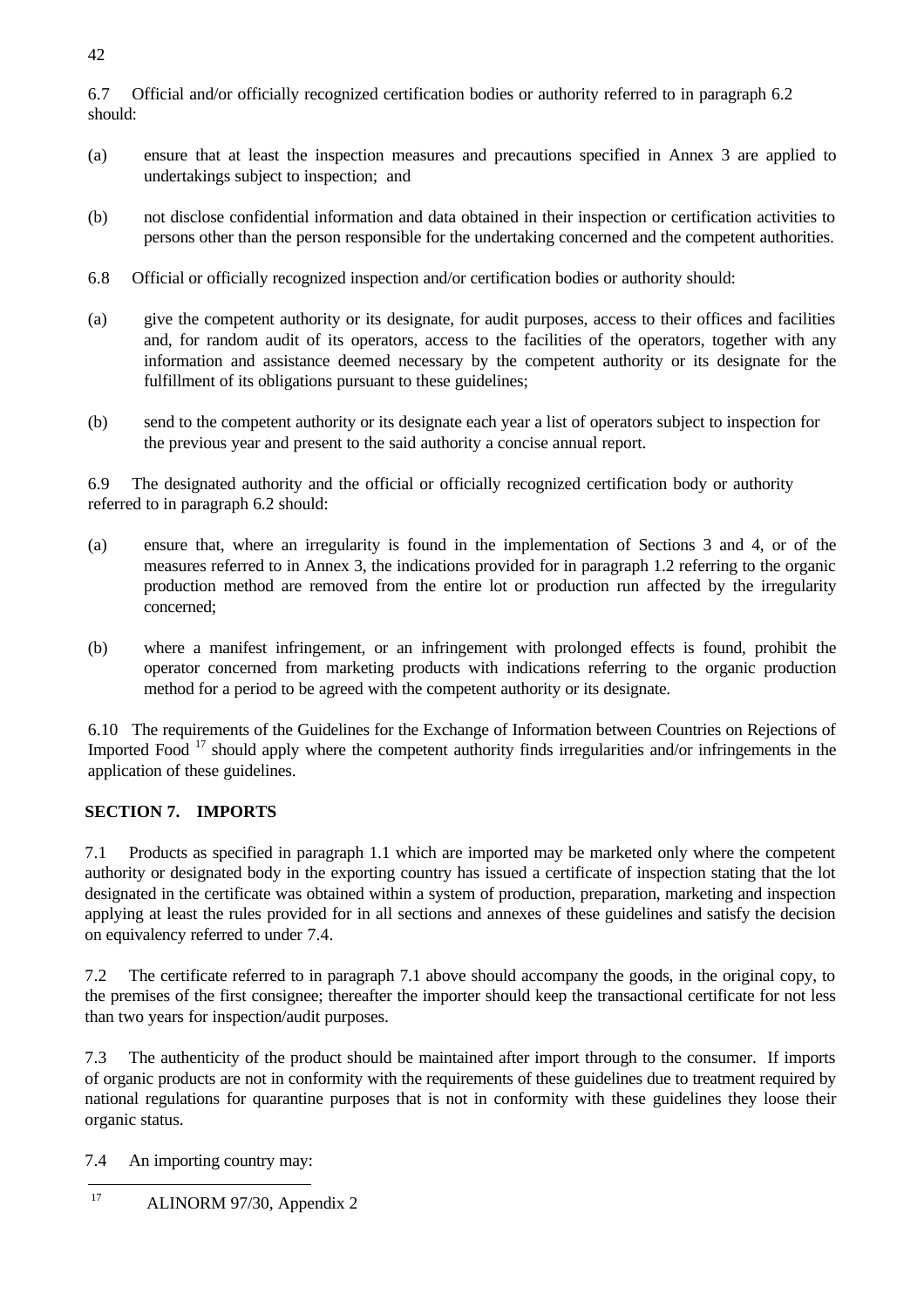- (a) require detailed information, including reports established by independent experts mutually agreed between competent authorities of the exporting and importing countries, on the measures applied in the exporting country to enable it to make judgements and decisions on equivalency with its own rules provided that these rules of the importing country meet the requirements of these guidelines, and/or
- (b) arrange together with the exporting country for site visits to examine the rules of production and preparation, and the inspection/certification measures including production and preparation itself as applied in the exporting country.
- (c) require, in order to avoid any confusion to the consumer, that the product is labelled in accordance with the labelling requirements applied, in accordance with the provisions of section 3, in the importing country for the products concerned.

## **SECTION 8. ONGOING REVIEW OF THE GUIDELINES**

8.1 In line with the purpose of the guidelines to provide advice to governments, member governments and international organizations are invited to make proposals to CCFL on an ongoing basis. Once a final document is agreed, the CCFL shall conduct a review each 4 years of these guidelines and review each two years (or as required) the lists included in Annex 2 in order to take into account the latest developments in this area.

8.2 Proposals should be directed in the first instance to the Chief, Joint FAO/WHO Food Standards Programme, FAO, 00100, Rome ITALY.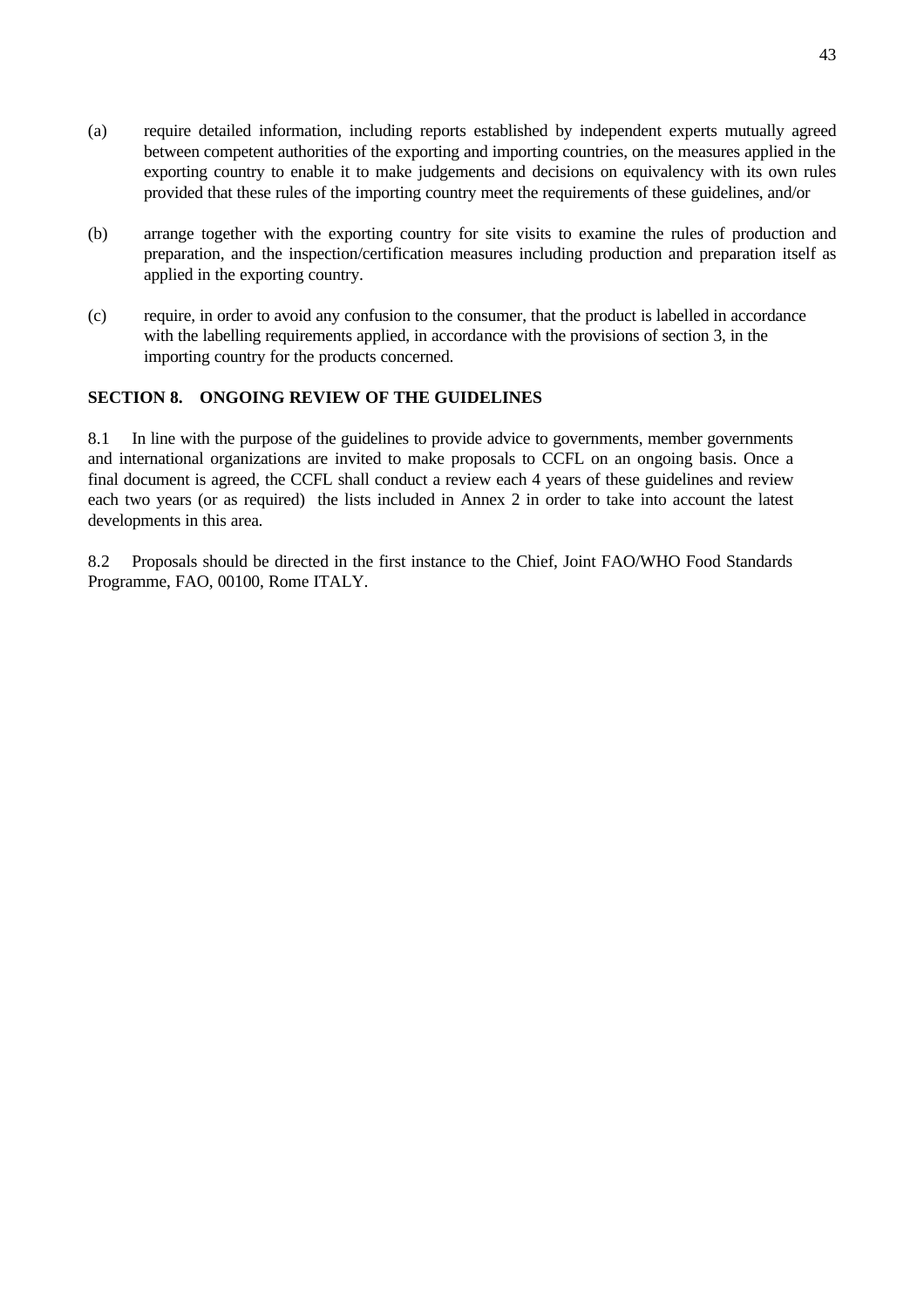### **PRINCIPLES OF ORGANIC PRODUCTION**

### **A. Plants and plant products**

1. The principles set out in this Annex should have been applied on the parcels, farm or farm units during a conversion period of at least two years before sowing, or in the case of perennial crops other than grassland, at least three (3) years before the first harvest of products as referred to in paragraph 1.1(a) of these guidelines. The competent authority, or where delegated, the official or officially recognized certification body or authority may decide in certain cases (such as idle use for two years or more) to extend or reduce that period in the light of previous parcel use but the period must equal or exceed 12 months.

2. Whatever the length of the conversion period it may only begin once a production unit has been placed under an inspection system as required by 6.2 and once the unit has started the implementation of the production rules referred to in Section 4 of these Guidelines.

3. In cases where a whole farm is not converted at one time, it may be done progressively whereby these guidelines are applied from the start of conversion on the relevant fields. Conversion from conventional to organic production should be effected using permitted techniques as defined in these guidelines. In cases where a whole farm is not converted at the same time, the holding must be split into units as referred to in Annex 3, part A, paragraphs 3 and 11.

4. Areas in conversion as well as areas converted to organic production must not be alternated (switched back and forth) between organic and conventional production methods.

- 5. The fertility and biological activity of the soil should be maintained or increased, where appropriate, by:
- (a) cultivation of legumes, green manures or deep-rooting plants in an appropriate multi-annual rotation programme;
- (b) incorporation in the soil of organic material, composted or not, from holdings producing in accordance with these guidelines. By-products from livestock farming, such as farmyard manure, may be used if they come from livestock holdings producing in accordance with these guidelines;

Substances, as specified in Annex 2, Table 1 may be applied only to the extent that adequate nutrition of the crop or soil conditioning are not possible by the methods set out in 5(a) and (b) above or, in the case of manures, they are not available from organic farming.

- (c) for compost activation, appropriate micro-organisms or plant-based preparations may be used;
- (d) biodynamic preparations from stone meal, farmyard manure or plants may also be used for the purpose covered by paragraph 5.
- 6. Pests, diseases and weeds should be controlled by any one, or a combination, of the following measures:
- choice of appropriate species and varieties;
- appropriate rotation programs;
- mechanical cultivation:
- protection of natural enemies of pests through provision of favourable habitat, such as hedges and nesting sites, ecological buffer zones which maintain the original vegetation to house pest predators;
- diversified ecosystems. These will vary between geographical locations. For example, buffer zones to counteract erosion, agro-forestry, rotating crops, etc.
- flame weeding;
- natural enemies including release of predators and parasites;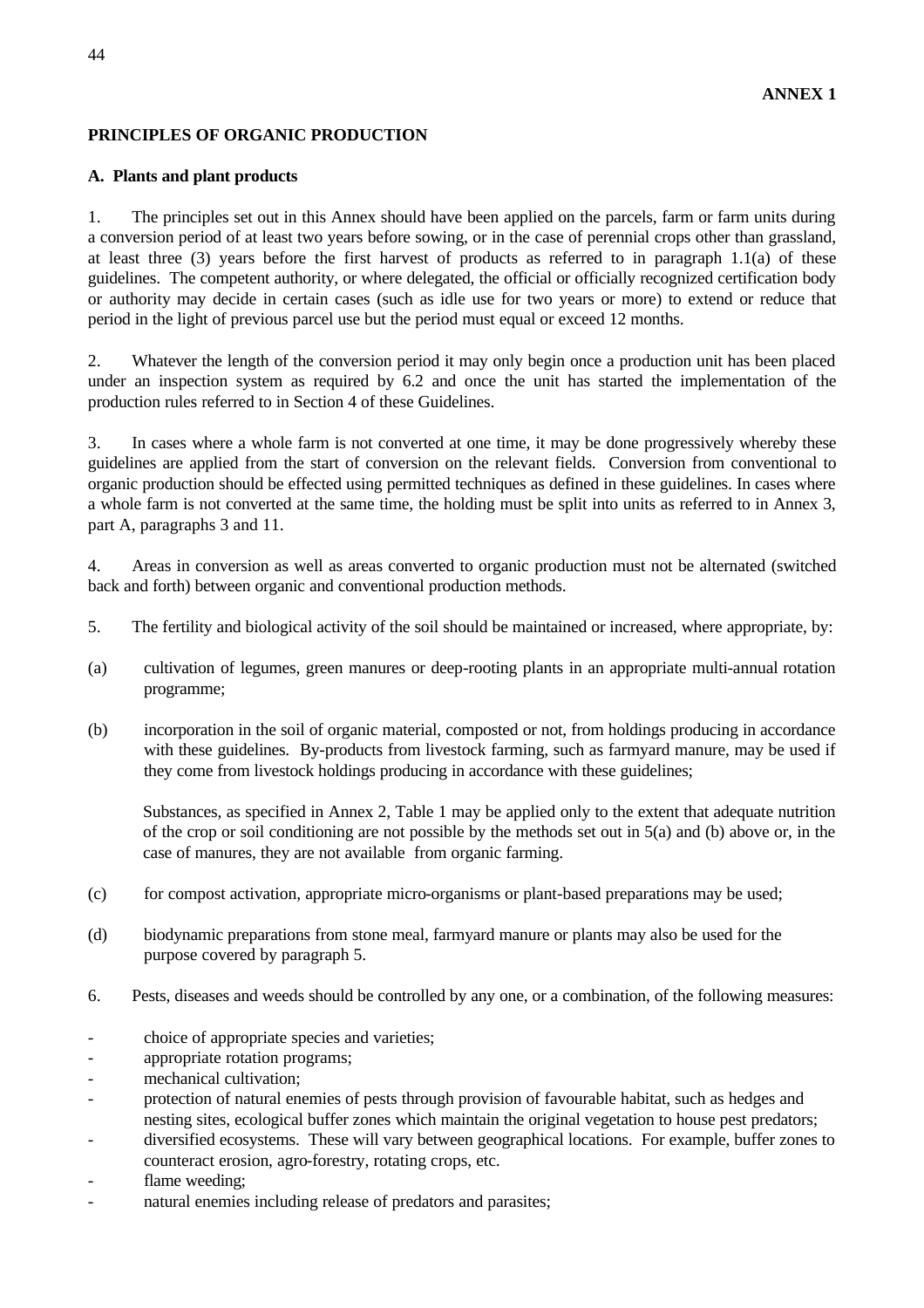- biodynamic preparations from stone meal, farmyard manure or plants;
- mulching and mowing;
- grazing of animals;
- mechanical controls such as traps, barriers, light and sound;
- steam sterilization when proper rotation of soil renewal cannot take place.

7. Only in cases of imminent or serious threat to the crop and where the measures identified in 6. (above) are, or would not be effective, recourse may be had to products referred to in Annex 2.

8. Seeds and vegetative reproductive material should be from plants grown in accordance with the provisions of Section 4.1 of these guidelines for at least one generation or, in the case of perennial crops, two growing seasons. Where an operator can demonstrate to the official or officially recognized certification body or authority that material satisfying the above requirements is not available, the certification body or authority may support:

- (a) in the first instance, use of untreated seeds or vegetative reproductive material, or
- (b) if (a) is not available, use of seeds and vegetative reproductive material treated with substances other than those included in Annex 2.

The competent authority may establish criteria to limit the application of the derogation in 8 above.

9. The collection of edible plants and parts thereof, growing naturally in natural areas, forests and agricultural areas, is considered an organic production method provided that:

- the products are from a clearly defined collection area that is subject to the inspection/certification measures set out in Section 6 of these guidelines;
- those areas have received no treatments with products other than those referred to in Annex 2 for a period of three years before the collection;
- the collection does not disturb the stability of the natural habitat or the maintenance of the species in the collection area;
- the products are from an operator managing the harvesting or gathering of the products, who is clearly identified and familiar with the collection area.

## **B. Handling, Storage, Transportation, Processing and Packaging**

1. The integrity of the organic product must be maintained throughout the processing phase. This is achieved by the use of techniques appropriate to the specifics of the ingredients with careful processing methods limiting refining and the use of additives and processing aids. Ionizing radiation should not be used on organic products for the purpose of pest control, food preservation, elimination of pathogens or sanitation.

### Pest management

- 2. For pest management and control the following measures, in order of preference, should be used:
- (a) Preventative methods, such as disruption and elimination of habitat and access to facilities by pest organisms, should be the primary methodology of pest management;
- (b) If preventative methods are inadequate, the first choice for pest control should be mechanical/physical and biological methods;
- (c) If mechanical/physical and biological methods are inadequate for pest control, pesticidal substances appearing in Annex 2 table 2 (or other substances allowed for use by a competent authority in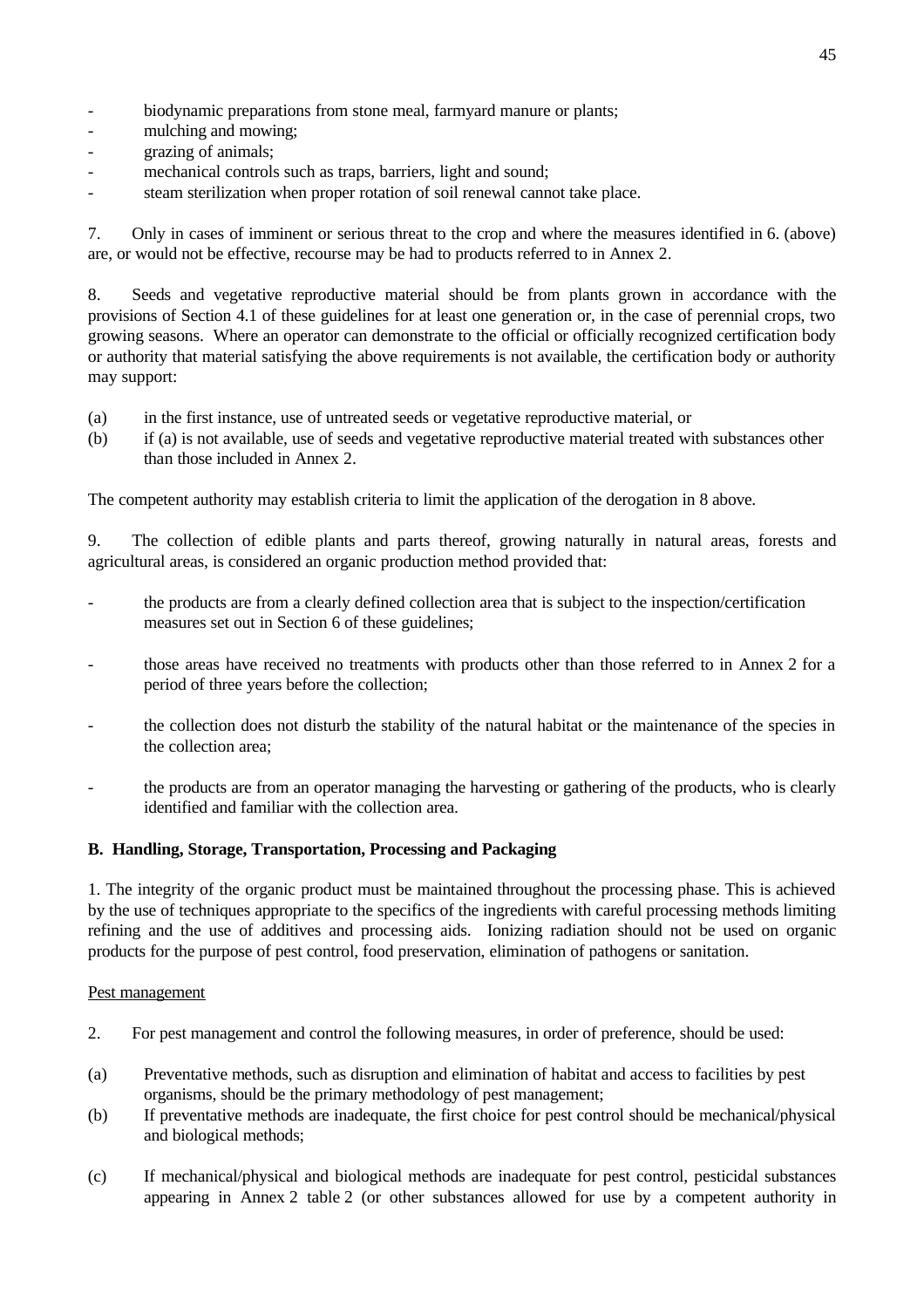accordance with Section 5.2) may be used provided that they are accepted for use in handling, storage, transportation or processing facilities by the competent authority and so that contact with organic products is prevented.

3. Pests should be avoided by good manufacturing practice. Pest control measures within storage areas or transport containers may include physical barriers or other treatments such as sound, ultra-sound, light, ultraviolet light, traps (pheromone traps and static bait traps) controlled temperature, controlled atmosphere (carbon dioxide, oxygen, nitrogen), and diatomaceous earth.

4. Use of pesticides not listed in Annex 2 for post harvest or quarantine purposes should not be permitted on products prepared in accordance with these guidelines and would cause organically produced foods to lose their organic status.

## Processing and manufacturing

5. Processing methods should be mechanical, physical or biological (such as fermentation and smoking) and minimize the use of non-agricultural ingredients and additives as listed in Annex 2, Tables 3 and 4.

## Packaging

6. Packaging materials should preferably be chosen from bio-degradable, recycled or recyclable sources.

## Storage and transport

7. Product integrity should be maintained during any storage and transportation and handling by use of the following precautions:

(a) Organic products must be protected at all times from co-mingling with non-organic products; and

(b) Organic products must be protected at all times from contact with materials and substances not permitted for use in organic farming and handling.

8. Where only part of the unit is certified, other product not covered by these guidelines should be stored and handled separately and both types of products should be clearly identified.

9. Bulk stores for organic product should be separate from conventional product stores and clearly labelled to that effect.

10. Storage areas and transport containers for organic product should be cleaned using methods and materials permitted in organic production. Measures should be taken to prevent possible contamination from any pesticide or other treatment not listed in Annex 2 before using a storage area or container that is not dedicated solely to organic products.

46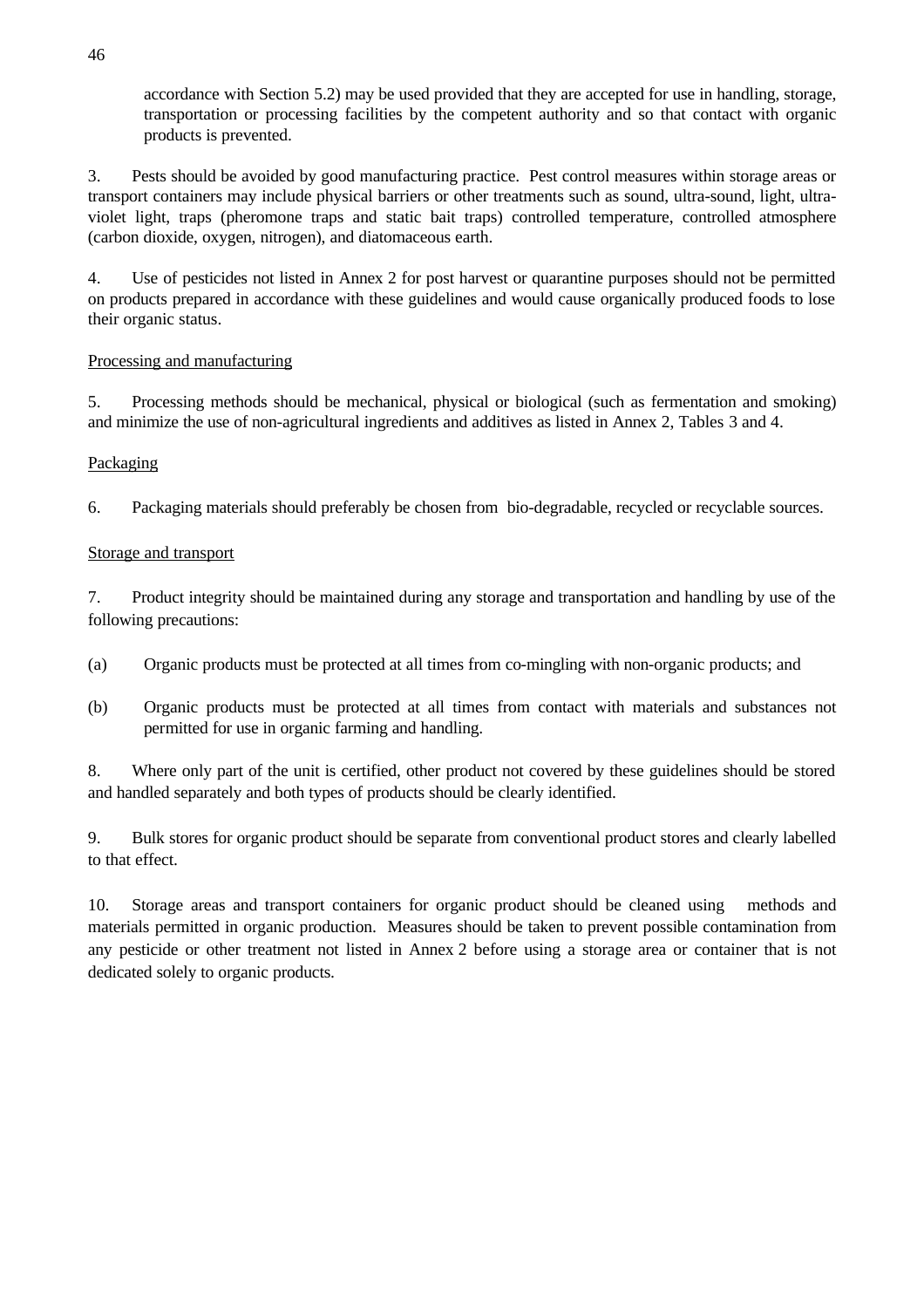## **ANNEX 2**

#### **PERMITTED SUBSTANCES FOR THE PRODUCTION OF ORGANIC FOODS**

#### **Precautions**

1. Any substances used in an organic system for soil fertilization and conditioning, pest and disease control, for the health of livestock and quality of the animal products, or for preparation, preservation and storage of the food product should comply with the relevant national regulations.

2. Conditions for use of certain substances contained in the following lists may be specified by the certification body or authority, eg volume, frequency of application, specific purpose, etc.

3. Where substances are required for primary production they should be used with care and with the knowledge that even permitted substances may be subject to misuse and may alter the ecosystem of the soil or farm.

4. The following lists do not attempt to be all inclusive or exclusive, or a finite regulatory tool but rather provide advice to governments on internationally agreed inputs. A system of review criteria as detailed in Section 5 of these Guidelines for products to be considered by national governments should be the primary determinant for acceptability or rejection of substances.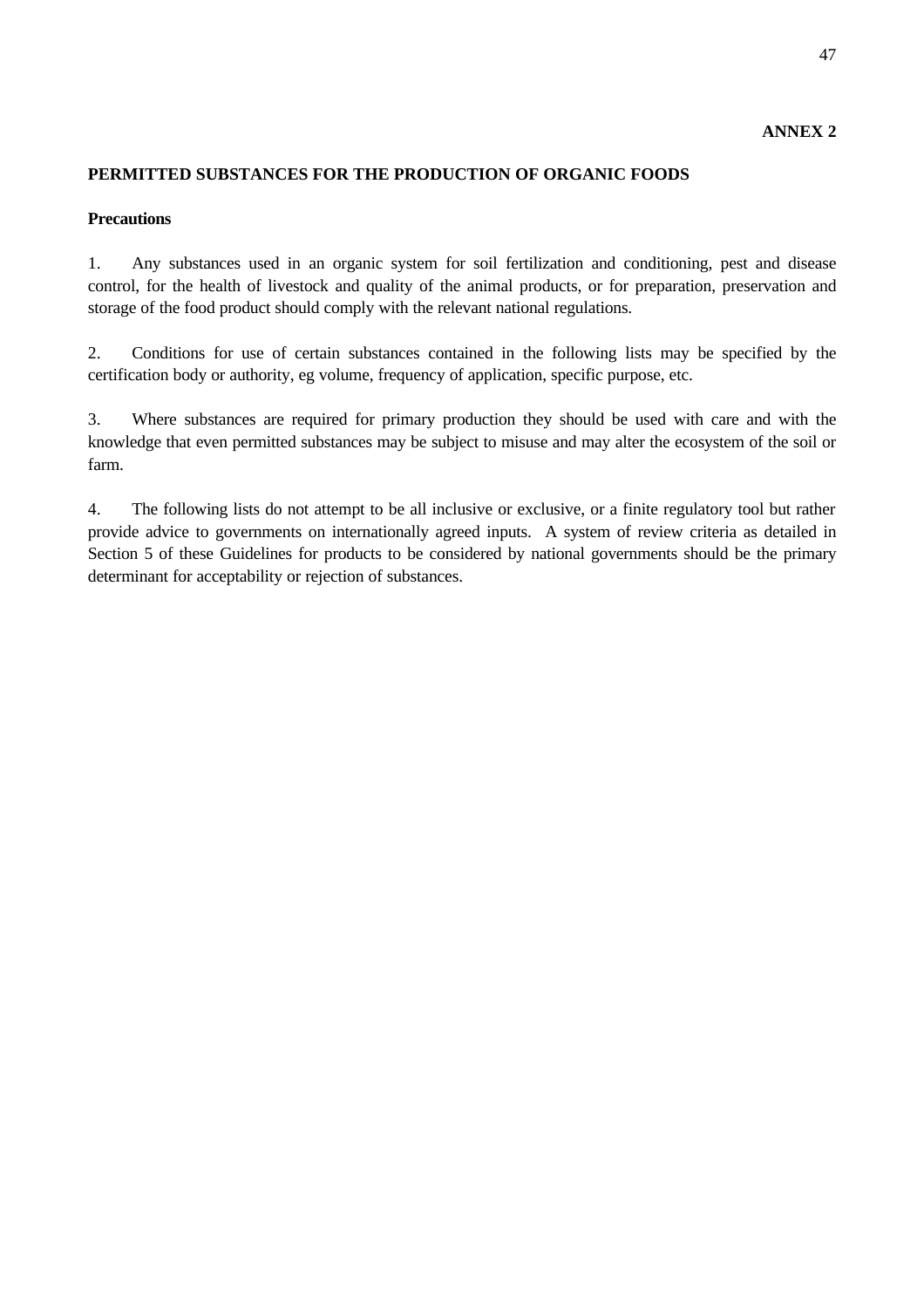## **TABLE 1: SUBSTANCES FOR USE IN SOIL FERTILIZING AND CONDITIONING**

| <b>Substance</b>                                                    | <b>Description; compositional</b><br>requirements; conditions of use                                                                                                                                  |
|---------------------------------------------------------------------|-------------------------------------------------------------------------------------------------------------------------------------------------------------------------------------------------------|
| Farmyard and poultry manure                                         | Need recognized by certification body or<br>authority if not sourced from organic<br>production systems. Factory' farming <sup>18</sup><br>sources not permitted.                                     |
| Slurry or urine                                                     | not from organic sources,<br>If<br>need<br>recognized by inspection body. Use<br>preferably after controlled fermentation<br>and/or appropriate dilution. "Factory"<br>farming sources not permitted. |
| Composted animal excrements, including poultry                      | Need recognized by the certification<br>body or authority.                                                                                                                                            |
| Manure and composted farmyard manure                                | "Factory" farming sources not permitted.                                                                                                                                                              |
| Dried farmyard manure and dehydrated<br>poultry manure              | Need recognized by the certification body or<br>authority. Factory" farming sources not<br>permitted.                                                                                                 |
| Guano                                                               | Need recognized by the certification body<br>or authority.                                                                                                                                            |
| <b>Straw</b>                                                        | Need recognized by the certification body<br>or authority.                                                                                                                                            |
| Composts from spent mushroom $\&$<br>Vermiculture substrates        | Need recognized by the certification body<br>or authority. The initial composition of<br>products on this list.                                                                                       |
| Composts from organic household refuse                              | Need recognized by the certification body<br>or authority                                                                                                                                             |
| Composts from plant residues                                        | ----                                                                                                                                                                                                  |
| Processed animal products from slaughterhouses<br>& fish industries | Need recognized by the certification body<br>or authority                                                                                                                                             |
| By-products of food<br>& textile industries                         | Not treated with synthetic additives.<br>Need recognized by the certification<br>body or authority body.                                                                                              |

<sup>18</sup> 

48

<sup>&</sup>quot;Factory" farming refers to industrial management systems that are heavily reliant on veterinary and feed inputs not permitted in organic agriculture.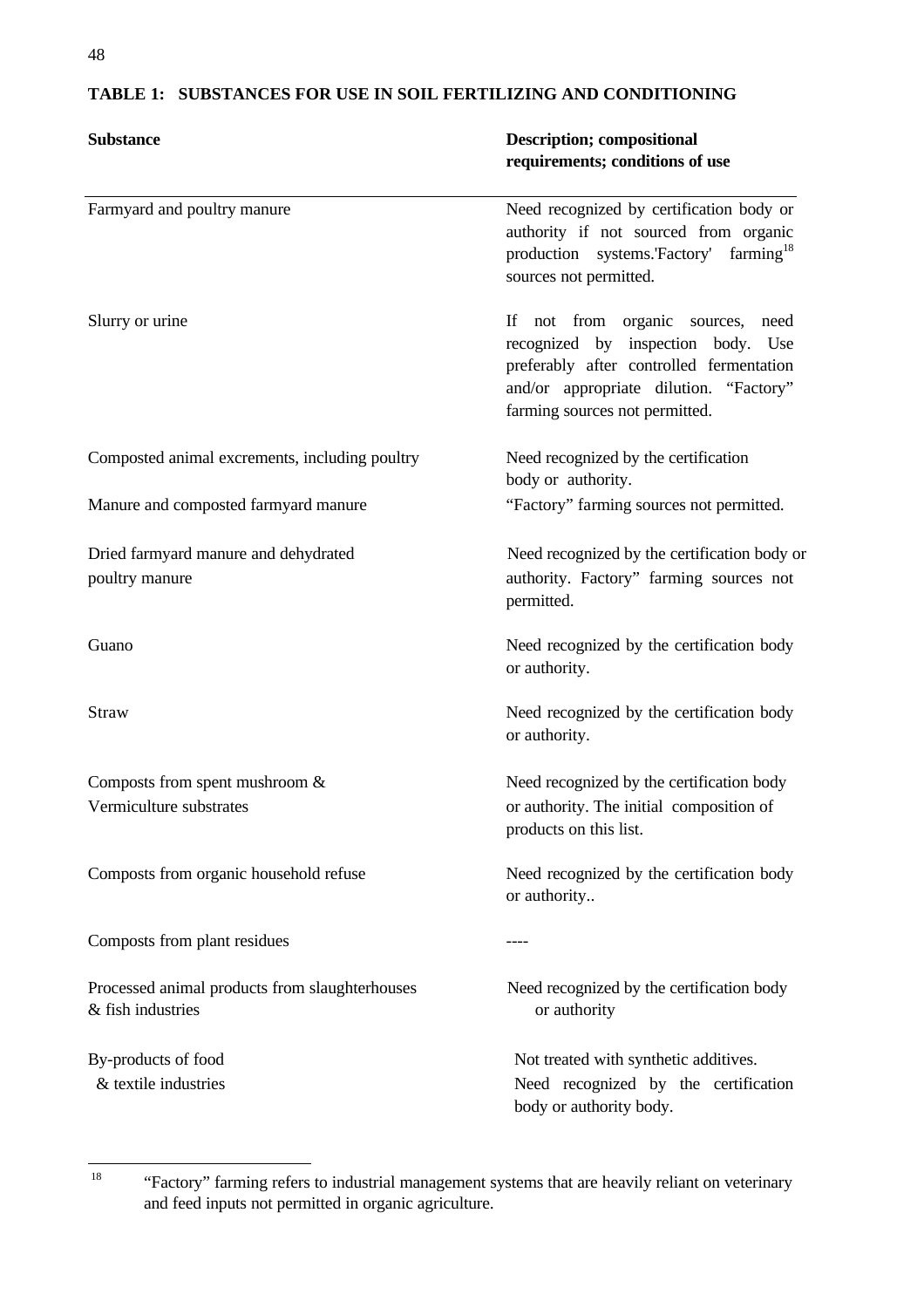Seaweeds and seaweed products Need recognized by certification body or authority. . Sawdust, bark and wood waste Need recognized by the certification body or authority.  $Wood$  ash  $---$ Natural phosphate rock Need recognized by certification body or authority.. Cadmium should not exceed 90mg/kg  $P_205.$ Basic slag Need recognized by the certification body or authority. Rock potash, mined potassium salts (eg kainite, sylvinite) Less than 60% chlorine. Sulphate of potash (eg patenkali) Obtained by physical procedures but not enriched by chemical processes to increase its solubility Need recognized by the certification authority or body Calcium carbonate of natural origin (eg chalk, marl, maerl, limestone, phosphate chalk) ----Magnesium rock and the state of the state of the state of the state of the state of the state of the state of the state of the state of the state of the state of the state of the state of the state of the state of the stat Calcareous magnesium rock Epsom salt (magnesium-sulphate) Gypsum (calcium sulphate) ----Stillage and stillage extract Ammonium stillage excluded. Sodium chloride Only mined salt. Aluminium calcium phosphate Maximum 90 mg/kg P205. Trace elements ( eg. boron, copper, iron, Need recognized by certification body or manganese, molybdenum, zinc) authority. Sulphur Need recognized by certification body or authority. Stone meal Clay (eg. bentonite, perlite, zeolite) Naturally occurring biological organisms ---- (eg worms)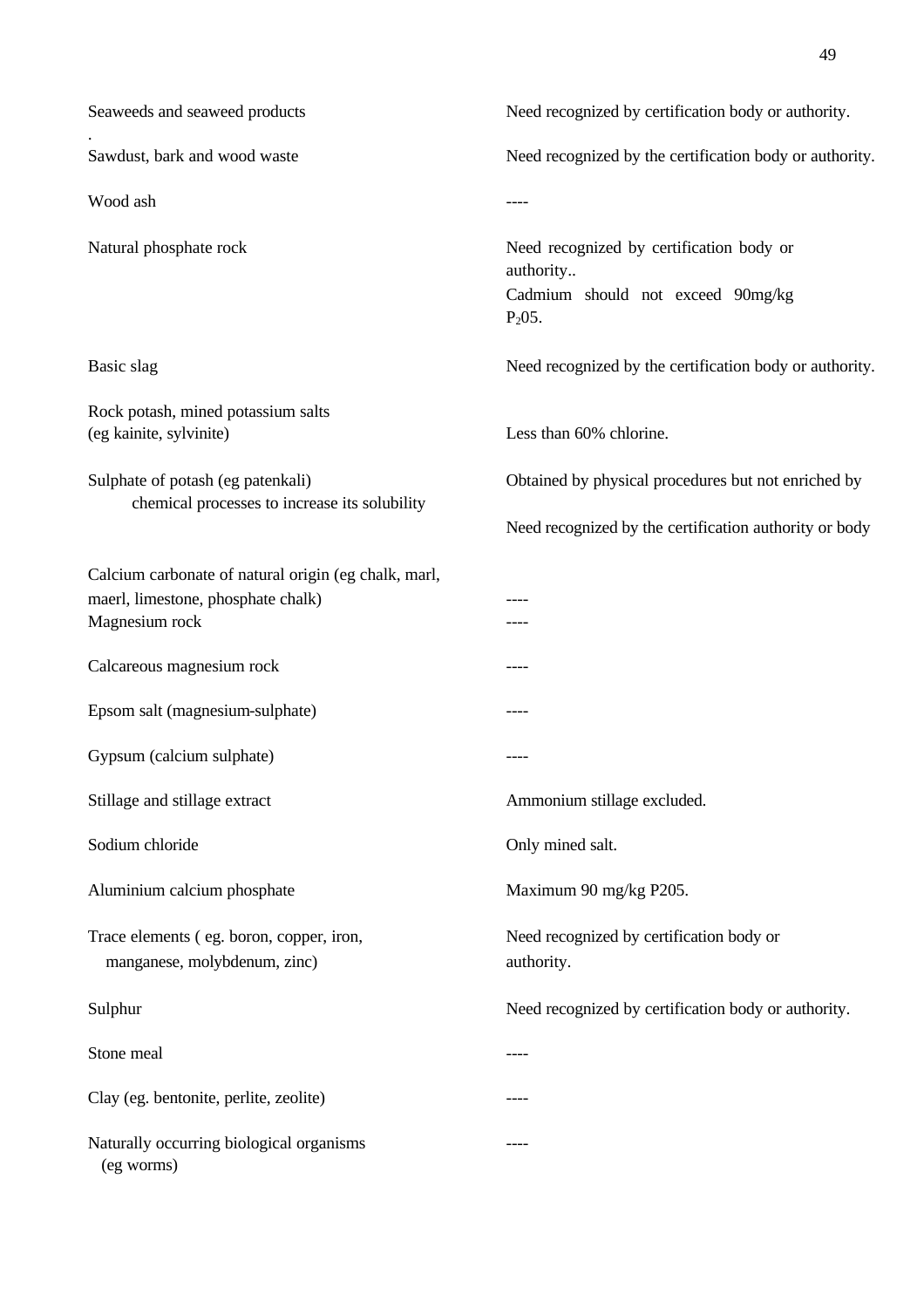| Vermiculite                                                                  |                                                                                                                                                     |
|------------------------------------------------------------------------------|-----------------------------------------------------------------------------------------------------------------------------------------------------|
| Peat                                                                         | Excluding synthetic additives; permitted<br>for seed, potting module composts. Other<br>use as recognized by certification body or<br>authority.    |
| Humus from earthworms and insects                                            |                                                                                                                                                     |
| Zeolites                                                                     |                                                                                                                                                     |
| Wood charcoal                                                                |                                                                                                                                                     |
| Chloride of lime                                                             | Need recognized by the certification body<br>or authority.                                                                                          |
| Human excrements                                                             | Need recognized by certification body or<br>authority. If possible aerated or<br>composted. Not applied to crops intended<br>for human consumption. |
| By-products of the sugar industry (eg Vinasse)                               | Need recognized by certification body or                                                                                                            |
| By-products of industries processing ingredients<br>from organic agriculture | Need recognized by certification body or<br>authority                                                                                               |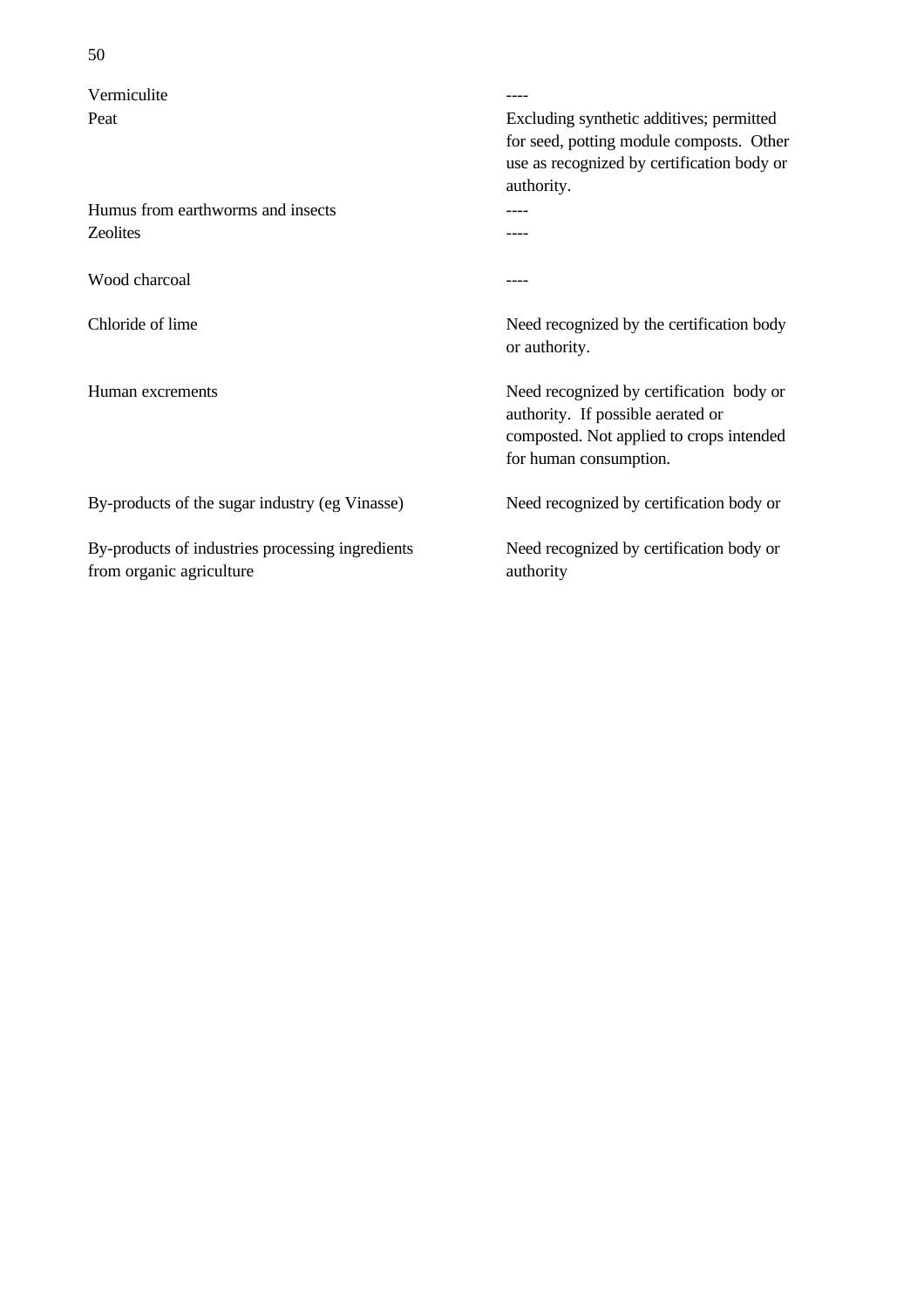| <b>Substance</b>                                                                                                         | <b>Description; compositional requirements;</b><br>conditions for use |
|--------------------------------------------------------------------------------------------------------------------------|-----------------------------------------------------------------------|
| <b>I.</b> Plant and Animal                                                                                               |                                                                       |
| Preparations on basis of pyrethrins extracted from<br>Chrysanthemum cinerariaefolium, containing<br>possibly a synergist | Need recognized by the certification body or<br>authority.            |
| Preparations of Rotenone from Derris elliptica,<br>Lonchocarpus, Thephrosia spp.                                         | Need recognized by the certification body or<br>authority.            |
| Preparations from Quassia amara                                                                                          | Need recognized by the certification body or<br>authority.            |
| Preparations from Ryania speciosa                                                                                        | Need recognized by the certification body or<br>authority.            |
| Preparations of Neem (Azadirachtin) from<br>Azadirachta indica                                                           | Need recognized by the certification body or<br>authority.            |
| Propolis                                                                                                                 | Need recognized by the certification body or<br>authority.            |
| Plant and animal oils                                                                                                    | $---$                                                                 |
| Seaweed, seaweed meal, seaweed extracts,<br>sea salts and salty water                                                    | Not chemically treated.                                               |
| Gelatine                                                                                                                 | $---$                                                                 |
| Lecithin                                                                                                                 | Need recognized by the certification body or<br>authority.            |
| Casein                                                                                                                   |                                                                       |
| Natural acids (eg vinegar)                                                                                               | Need recognized by the certification body or<br>authority.            |
| Fermented product from Aspergillus                                                                                       | $---$                                                                 |
| Extract from mushroom (Shiitake fungus)                                                                                  |                                                                       |
| <b>Extract from Chlorella</b>                                                                                            |                                                                       |
| Natural plants preparations, excluding tobacco                                                                           | Need recognized by certification body or<br>authority                 |
| Tobacco tea (except pure nicotine)                                                                                       | Need recognized by certification body or<br>authority.                |

## **TABLE 2: SUBSTANCES FOR PLANT PEST AND DISEASE CONTROL**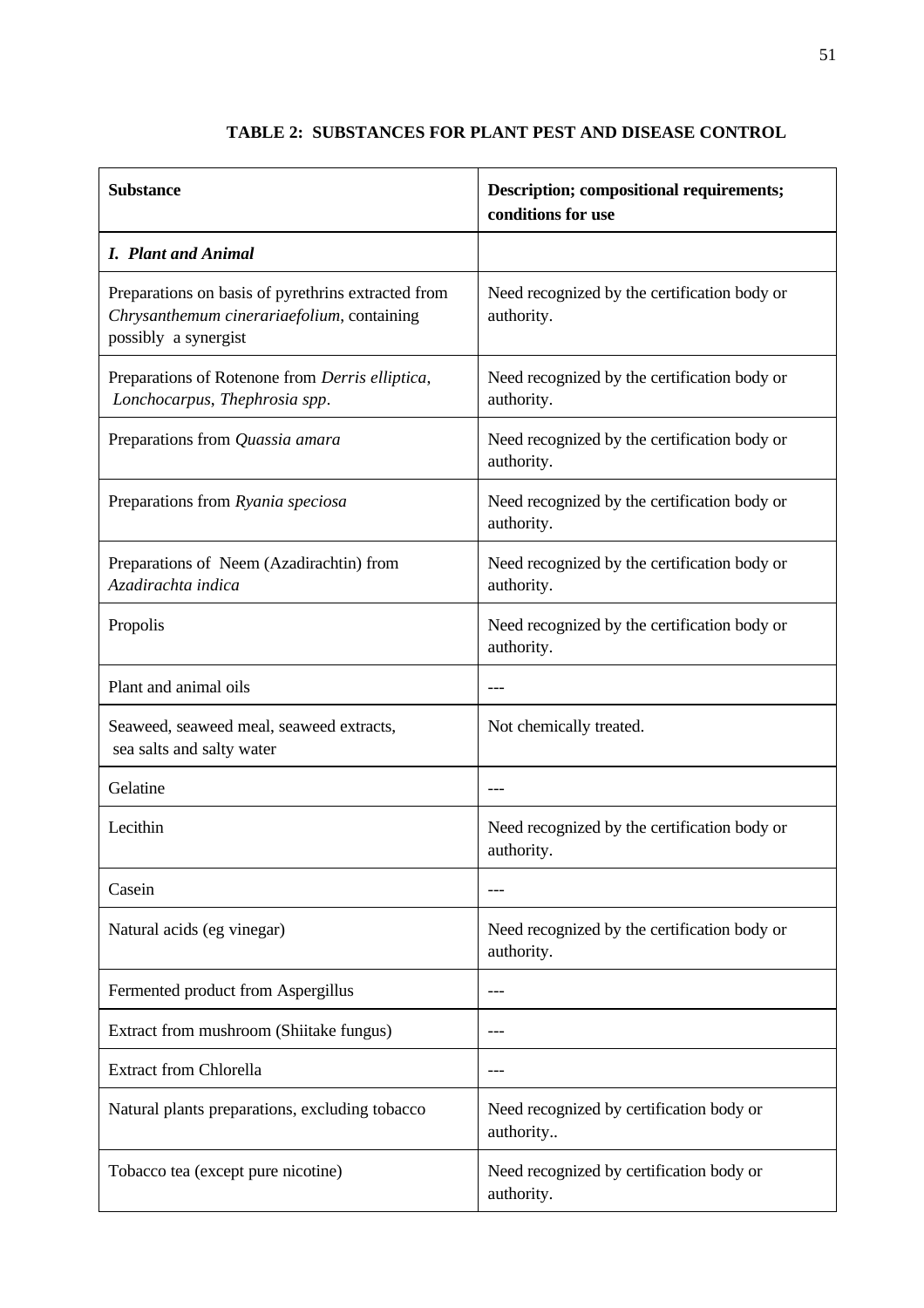| <b>II.</b> Mineral                                                                               |                                                        |
|--------------------------------------------------------------------------------------------------|--------------------------------------------------------|
| Inorganic compounds (Bordeaux mixture, copper<br>hydroxide, copper oxychloride)                  | Need recognized by certification body or<br>authority. |
| Burgundy mixture                                                                                 | Need recognized by certification body or<br>authority. |
| Copper salts                                                                                     | Need recognized by certification body or<br>authority. |
| Sulphur                                                                                          | Need recognized by certification body or<br>authority. |
| Mineral powders (stone meal, silicates)                                                          | $---$                                                  |
| Diatomaceous earth                                                                               | Need recognized by certification body or<br>authority. |
| Silicates, clay (Bentonite)                                                                      | $---$                                                  |
| Sodium silicate                                                                                  | $---$                                                  |
| Sodium bicarbonate                                                                               | $---$                                                  |
| Potassium permanganate                                                                           | Need recognized by certification body or<br>authority. |
| Paraffin oil                                                                                     | Need recognized by certification body or<br>authority. |
| <b>III.</b> Micro organisms used for biological pest<br>controls                                 |                                                        |
| Micro-organisms (bacteria, viruses, fungi)<br>e.g.Bacillus thuringiensis, Granulosis virus, etc. | Need recognized by certification body or<br>authority. |
| IV. Other                                                                                        |                                                        |
| Carbon dioxide and nitrogen gas                                                                  | Need recognized by certification body or<br>authority. |
| Potassium soap (soft soap)                                                                       | $---$                                                  |
| Ethyl alcohol                                                                                    | Need recognized by certification body or<br>authority. |
| Homoeopathic and Ayurvedic preparations                                                          | $---$                                                  |
| Herbal and biodynamic preparations                                                               | $---$                                                  |
| Sterilized insect males                                                                          | Need recognized by certification body or<br>authority. |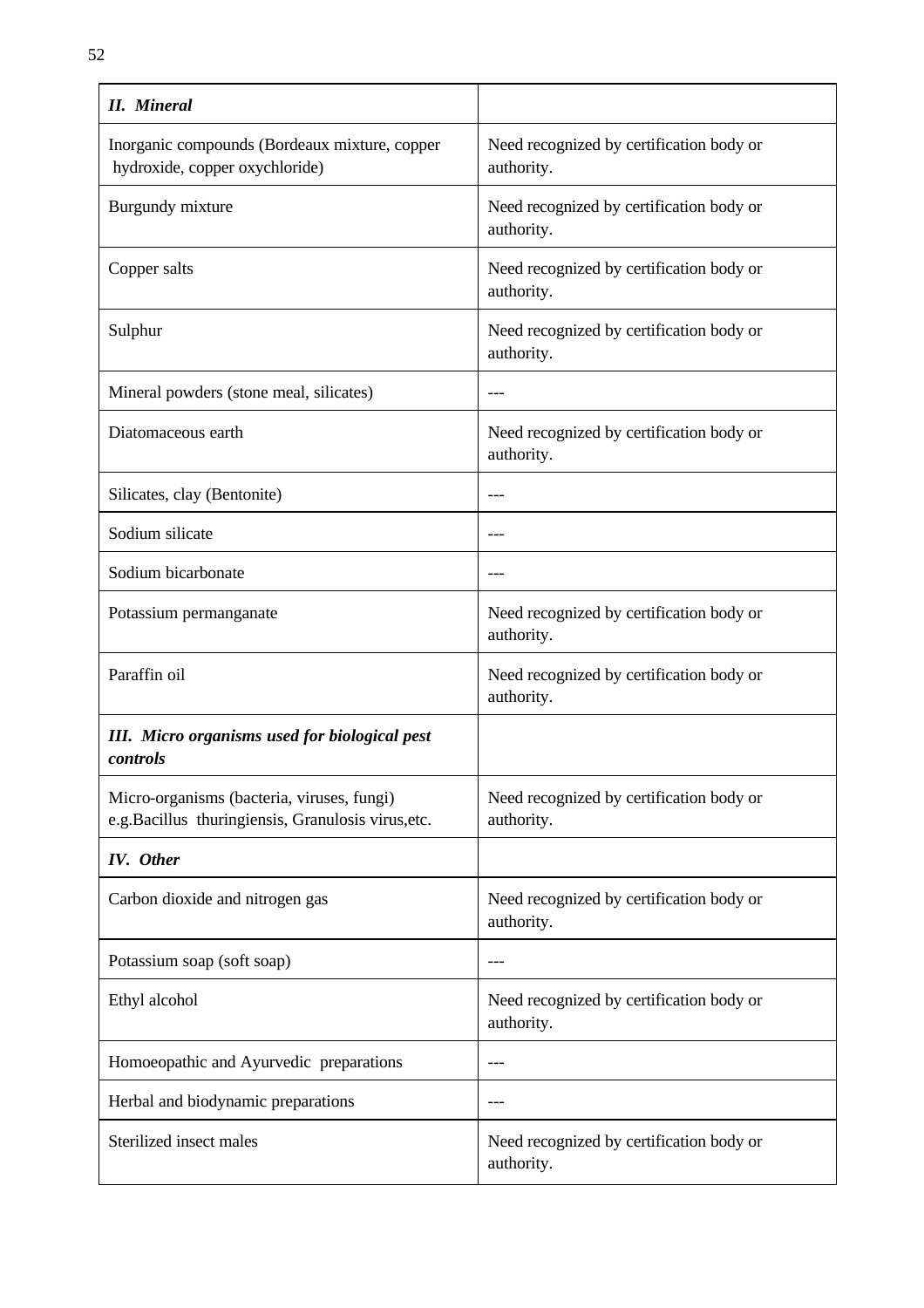| V. Traps                                                                                                                       |                                                       |
|--------------------------------------------------------------------------------------------------------------------------------|-------------------------------------------------------|
| Pheromone preparations                                                                                                         |                                                       |
| Preparations on the basis of metaldehyde containing<br>a repellent to higher animal species and as far as<br>applied in traps. | Need recognized by certification body or<br>authority |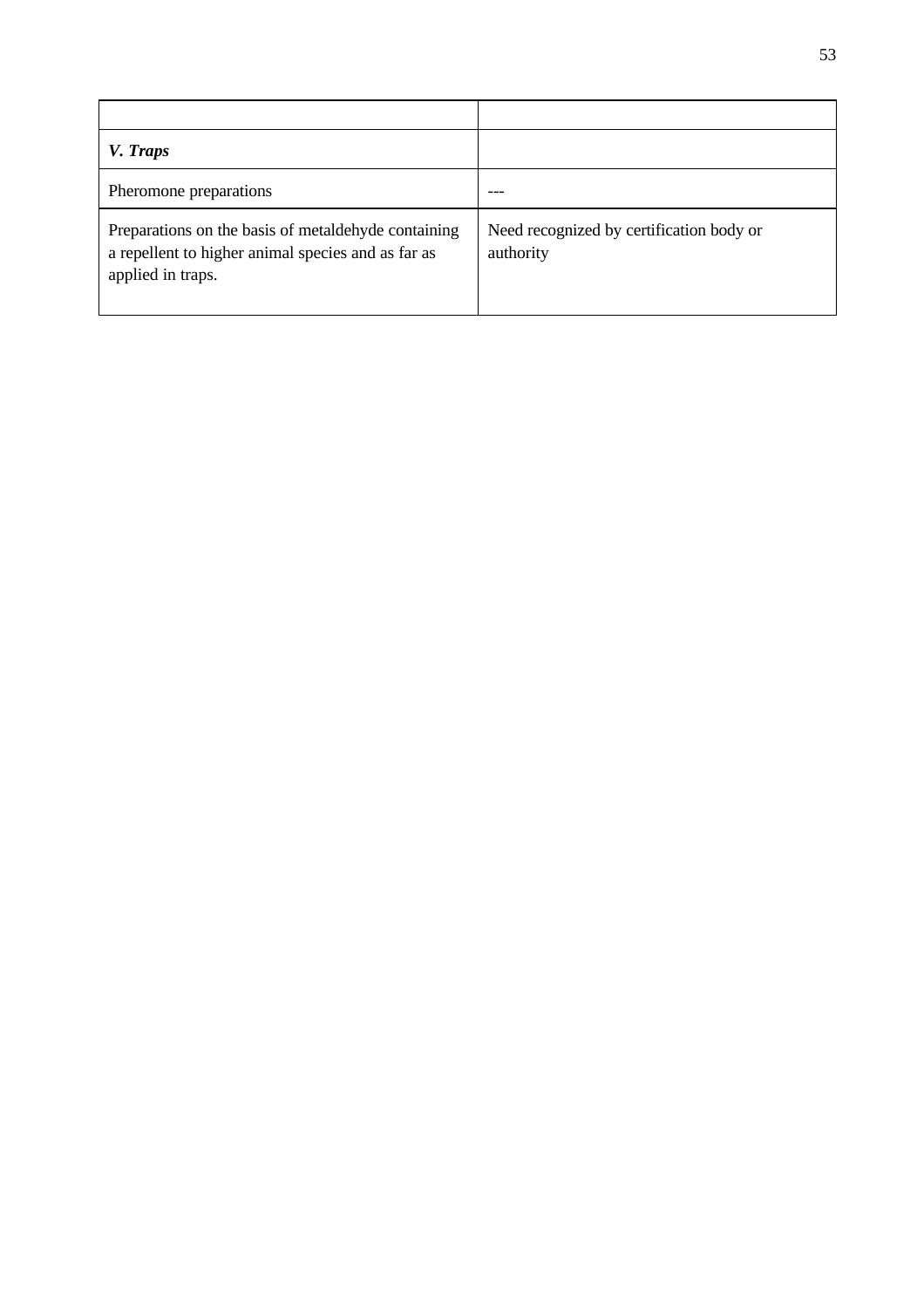## **TABLE 3: INGREDIENTS OF NON AGRICULTURAL ORIGIN REFERRED TO IN SECTION 3 OF THESE GUIDELINES**

| <b>INS</b> | <b>Name</b>                             | <b>Specific conditions</b>                                                      |
|------------|-----------------------------------------|---------------------------------------------------------------------------------|
| 170        | Calcium carbonates                      |                                                                                 |
| 220        | Sulfur dioxide                          | Wine products                                                                   |
| 270        | Lactic acid                             | Fermented vegetable products                                                    |
| 290        | Carbon dioxide                          | ----                                                                            |
| 296        | Malic acid                              | ----                                                                            |
| 300        | Ascorbic acid                           | If not available in natural form                                                |
| 306        | Tocopherols, mixed natural concentrates | ----                                                                            |
| 322        | Lecithin                                | Obtained without the use of bleaches and<br>organic solvents                    |
| 330        | Citric acid                             | Fruit and vegetable products                                                    |
| 335        | Sodium tartrate                         | cakes/confectionary                                                             |
| 336        | Potassium tartrate                      | cereals/cakes/confectionary                                                     |
| 341i       | Mono calcium phosphate                  | only for raising flour                                                          |
| 400        | Alginic acid                            | ----                                                                            |
| 401        | Sodium alginate                         |                                                                                 |
| 402        | Potassium alginate                      |                                                                                 |
| 406        | Agar                                    |                                                                                 |
| 407        | Carageenan                              | ----                                                                            |
| 410        | Locust bean gum                         | ----                                                                            |
| 412        | Guar gum                                |                                                                                 |
| 413        | Tragacanth gum                          |                                                                                 |
| 414        | Arabic gum                              | Milk, fat and confectionary products                                            |
| 415        | Xanthan gum                             | Fat products, fruit and vegetables, cakes $\&$<br>biscuits, salads.             |
| 416        | Karaya gum                              | ----                                                                            |
| 440        | Pectins (unmodified)                    | ----                                                                            |
| 500        | Sodium carbonates                       | Cakes & biscuits, confectionery                                                 |
| 501        | Potassium carbonates                    | Cereals/cakes & biscuits/confectionary                                          |
| 503        | Ammonium carbonates                     |                                                                                 |
| 504        | Magnesium carbonates                    |                                                                                 |
| 508        | Potassium chloride frozen fruit and     | Vegetables/canned fruit and Vegetables,<br>vegetable sauces/ketchup and mustard |
| 509        | Calcium chloride                        | Milk products/fat products/fruits and<br>vegetables/soybean products            |

## **3.1 Food additives, including carriers**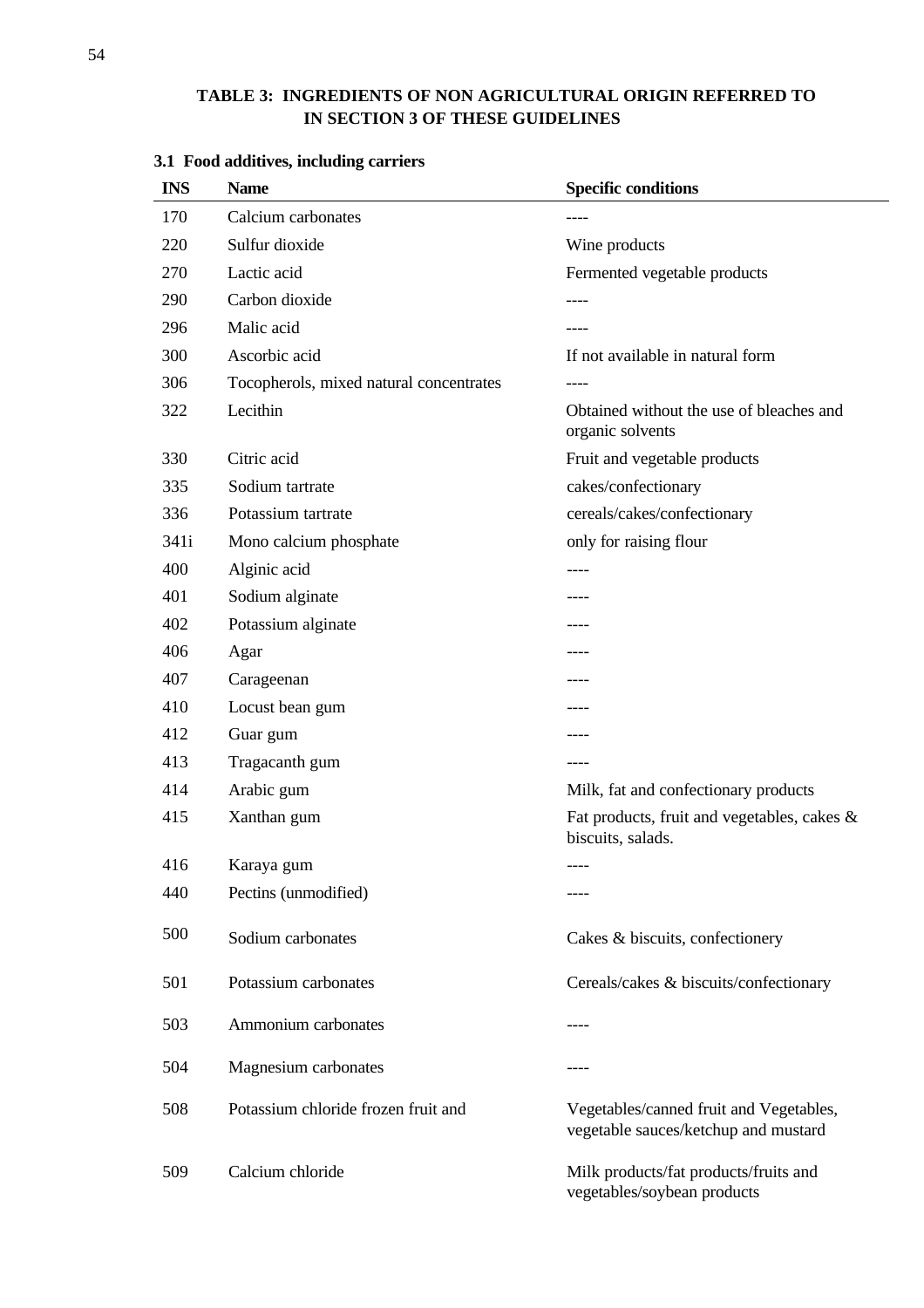| 511 | Magnesium chloride | Soy bean products                                           |
|-----|--------------------|-------------------------------------------------------------|
| 516 | Calcium sulphate   | Cakes & biscuits/soy bean products/bakers<br>yeast. Carrier |
| 524 | Sodium hydroxide   | Cereal products                                             |
| 938 | Argon              |                                                             |
| 941 | Nitrogen           | ----                                                        |
| 948 | Oxygen             |                                                             |

## **3.2 Flavourings**

Substances and products labelled as natural flavouring substances or natural flavouring preparations as defined in Codex Alimentarius 1A - 1995, Section 5.7.

## **3.3 Water and salts**

Drinking water.

Salts (with sodium chloride or potassium chloride as basic components generally used in food processing).

## **3.4 Preparations of Microorganisms and Enzymes**

(a) Any preparations of microorganisms and enzymes normally used in food processing, with the exception of microorganisms genetically engineered/ modified or enzymes derived from genetic engineering.

**3.5 Minerals** (including trace elements), vitamins, essential fatty and amino acids, and other nitrogen compounds. Only approved in so far as their used is legally required in the food products in which they are incorporated.

## **TABLE 4: PROCESSING AIDS WHICH MAY BE USED FOR THE PREPARATION OF PRODUCTS OF AGRICULTURAL ORIGIN REFERRED TO IN SECTION 3 OF THESE GUIDELINES**

| <b>Substance</b>               | <b>Specific conditions</b> |
|--------------------------------|----------------------------|
| Water                          | ----                       |
| Calcium chloride               | coagulation agent          |
| Calcium carbonate              | ----                       |
| Calcium hydroxide              | ----                       |
| Calcium sulphate               | coagulation agent          |
| Magnesium chloride (or nigari) | coagulation agent          |
| Potassium carbonate            | drying of grape raisins    |
| Carbon dioxide                 | ----                       |
| Nitrogen                       | ----                       |
| Ethanol                        | solvent                    |
| Tannic acid                    | filtration aid             |
| Egg white albumin              | ----                       |
| Casein                         | ----                       |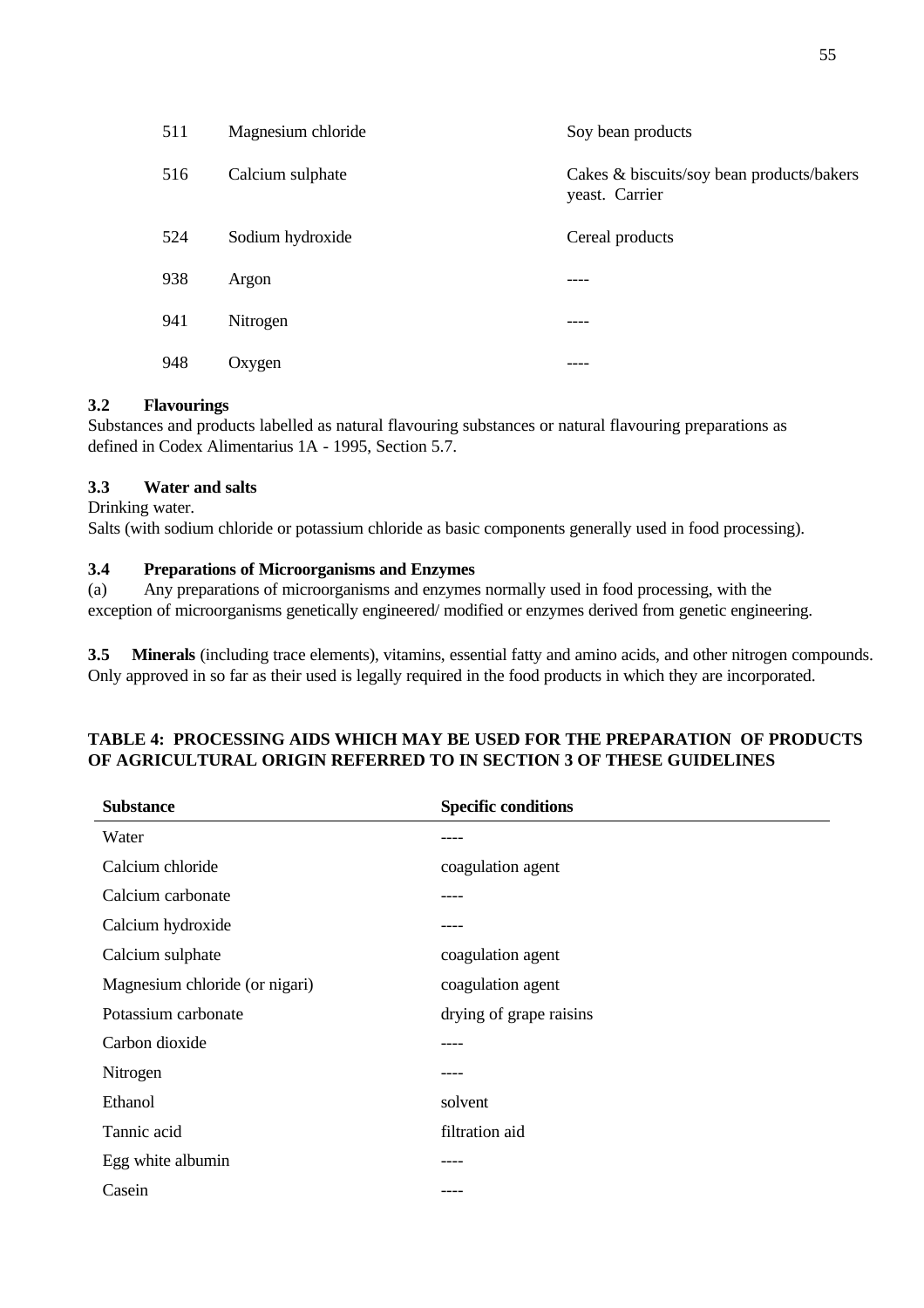| Gelatin                         | ----                                                  |
|---------------------------------|-------------------------------------------------------|
| Isinglass                       |                                                       |
| Vegetable oils                  | greasing or releasing agent                           |
| Silicon dioxide                 | as gel or collodial solution                          |
| Activated carbon                |                                                       |
| Talc                            | ----                                                  |
| Bentonite                       | ----                                                  |
| Kaolin                          | ----                                                  |
| Diatomaceous earth              |                                                       |
| Perlite                         | ----                                                  |
| Hazelnut shells                 | ----                                                  |
| Beeswax                         | releasing agent                                       |
| Carnauba wax                    | releasing agent                                       |
| Sulfuric acid                   | pH adjustment of extraction water in sugar production |
| Sodium hydroxide                | pH adjustment in sugar production                     |
| Tartaric acid and salts         | ----                                                  |
| Sodium carbonate                | sugar production                                      |
| Preparations of bark components | ----                                                  |
| Potassium hydroxide             | pH adjustment for sugar processing                    |
| Citric Acid                     | pH adjustment                                         |
|                                 |                                                       |

Preparations of microorganisms and enzymes:

Any preparations of microorganisms and enzymes normally used as processing aids in food processing, with the exception of genetically engineered/modified organisms and enzymes derived from genetically engineered/modified organisms.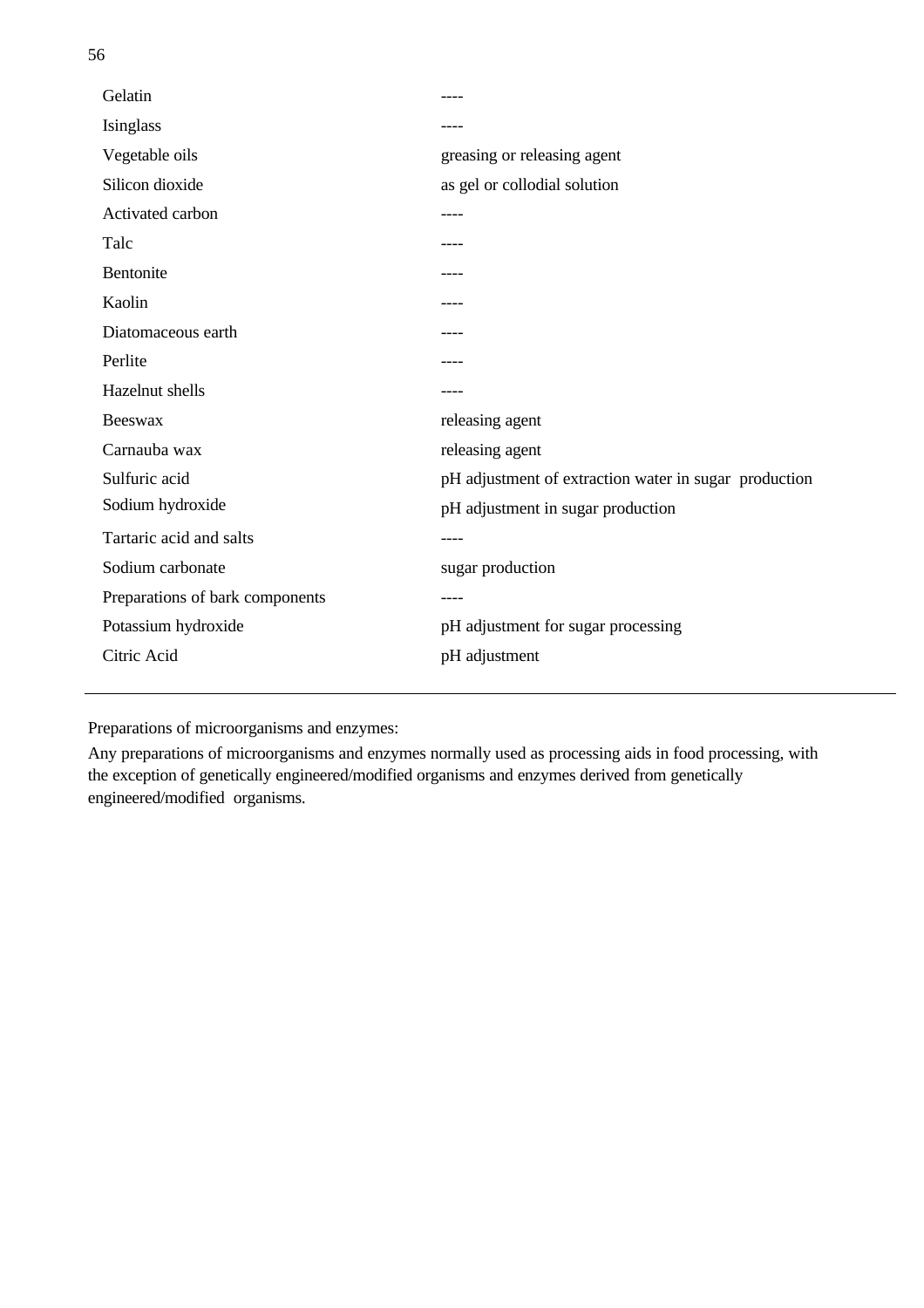### **ANNEX 3**

## **MINIMUM INSPECTION REQUIREMENTS AND PRECAUTIONARY MEASURES UNDER THE INSPECTION OR CERTIFICATION SYSTEM**

1. Inspection measures are necessary across the whole of the food chain to verify product labelled according to Section 3 of these guidelines conforms to internationally agreed practices. The official or officially recognized certification body or authority and the competent authority should establish policies and procedures in accordance with these guidelines.

2. Access by the inspection body to all written and/or documentary records and to the establishment under the inspection scheme is essential. The operator under an inspection should also give access to the competent or designated authority and provide any necessary information for third party audit purposes.

### **A. Production units**

3. Production should take place in a unit where the land parcels, production areas and storage facilities are clearly separate from those of any other unit which does not produce according to these guidelines; preparation and/or packaging workshops may form part of the unit, where its activity is limited to preparation and packaging of its own agricultural produce.

4. When the inspection arrangements are first implemented, the operator and the official or officially recognized certification body or authority should draw up and sign a document which includes:

- a full description of the unit and/or collection areas, showing the storage and production premises and land parcels and, where applicable, premises where certain preparation and/or packaging operations take place;
- and, in the case of collection of wild plants, the guarantees given by third parties, if appropriate, which the producer can provide to ensure that the provisions of Annex 1, para 10 are satisfied;
- all the practical measures to be taken at the level of the unit to ensure compliance with these guidelines;
- the date of the last application on the land parcels and/or collection areas concerned of products the use of which is not compatible with Section 4 of these guidelines;
- an undertaking by the operator to carry out operations in accordance with Sections 3 and 4 and to accept, in event of infringements, implementation of the measures as referred to in Section 6, paragraph 9 of these guidelines.

5. Each year, before the date indicated by the certification body or authority, the operator should notify the official or officially recognized certification body or authority of its schedule of production of crop products, giving a breakdown by land parcel.

6. Written and/or documentary accounts should be kept which enable the official or officially recognized certification body or authority to trace the origin, nature and quantities of all raw materials bought, and the use of such materials; in addition, written and/or documentary accounts should be kept of the nature, quantities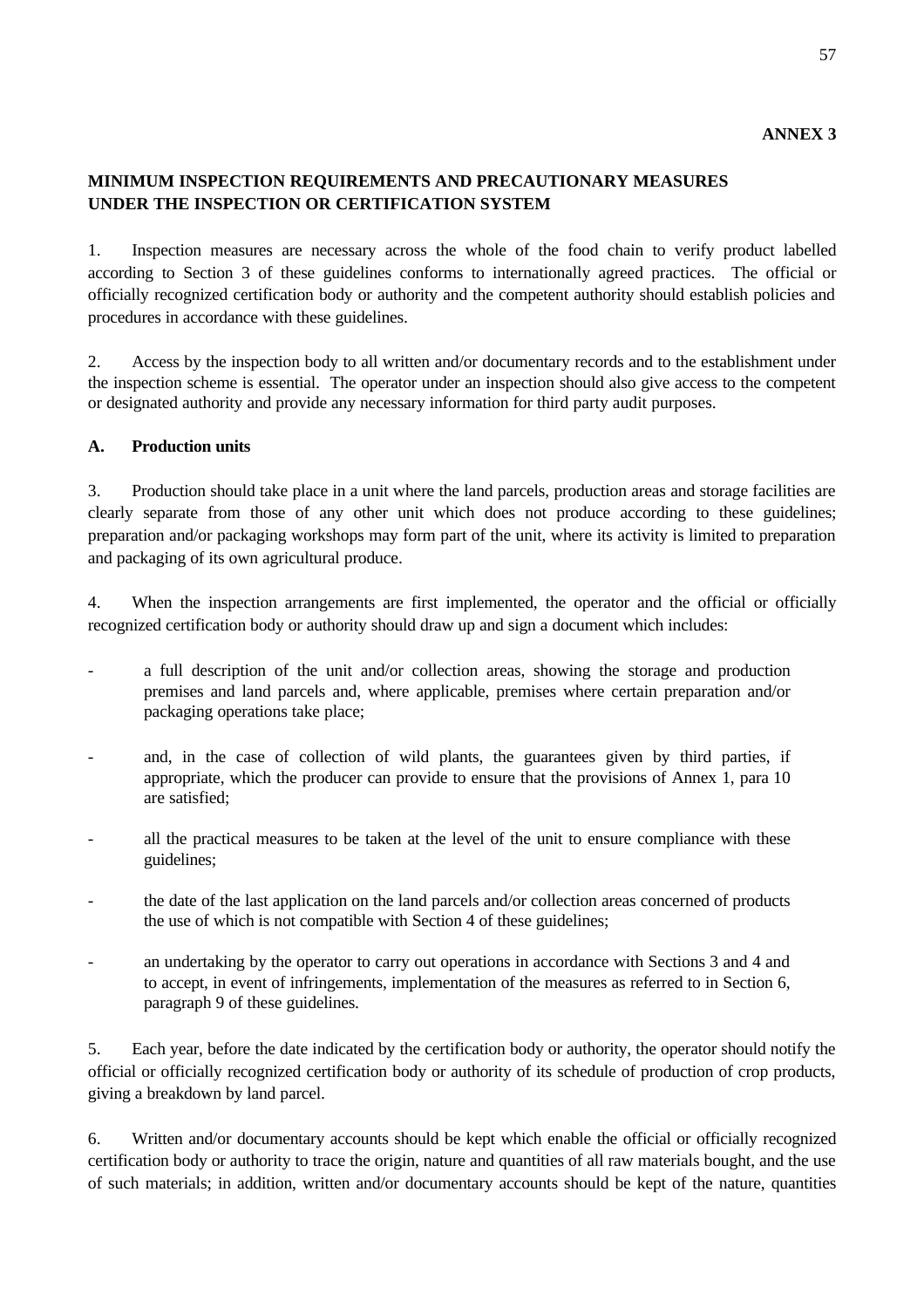and consignees of all agricultural products sold. Quantities sold directly to the final consumer should preferably be accounted for on a daily basis. When the unit itself processes agricultural products, its accounts must contain the information required in B2, third dash point of this Annex.

7. Storage, on the unit, of input substances, other than those whose use is with paragraph 4.1(b) of these guidelines is prohibited.

8. The official or officially recognized certification body or authority should ensure that a full physical inspection is undertaken, at least once a year, of the unit. Samples for testing of products not listed in these guidelines may be taken where their use is suspected. An inspection report should be drawn up after each visit. Additional occasional unannounced visits should also be undertaken according to need or at random.

9. The operator should give the certification body or authority, for inspection purposes, access to the storage and production premises and to the parcels of land, as well as to the accounts and relevant supporting documents. The operator should also provide the inspection body with any information deemed necessary for the purposes of the inspection.

10. Products referred to in Section 1 of these guidelines which are not in their packaging for the end consumer should be transported in a manner which should prevent contamination or substitution of the content with substances or product not compatible with these guidelines and the following information, without prejudice to any other indications required by law:

- the name and address of the person responsible for the production or preparation of the product;
- the name of the product; and
- that the product is of organic status.

11. Where an operator runs several production units in the same area (parallel cropping), units in the area producing crop, crop products not covered by Section 1 should also be subject to the inspection arrangements as regards the dash points of paragraph 4 and paragraphs 6 and 7 above. Plants of indistinguisable varieties as those produced at the unit referred to in paragraph 3 above should not be produced at these units.

If derogations are allowed by the competent authority, the authority must specify the types of production and circumstances for which derogations are granted and the supplementary inspection requirements, such as unannounced site visits; extra inspections during harvest; additional documentary requirements; assessment of an operation's ability to prevent co-mingling, etc., which are to be implemented.

Pending further review of these guidelines in accordance with Section 8, member countries can accept parallel cropping of the same variety, even if it is not distinguishable, subject to adequate inspection measures being applied.

## **B. Preparation and packaging units**

- 1. The producer and/or operator and should provide:
- a full description of the unit, showing the facilities used for the, preparation, packaging and storage of agricultural products before and after the operations concerning them;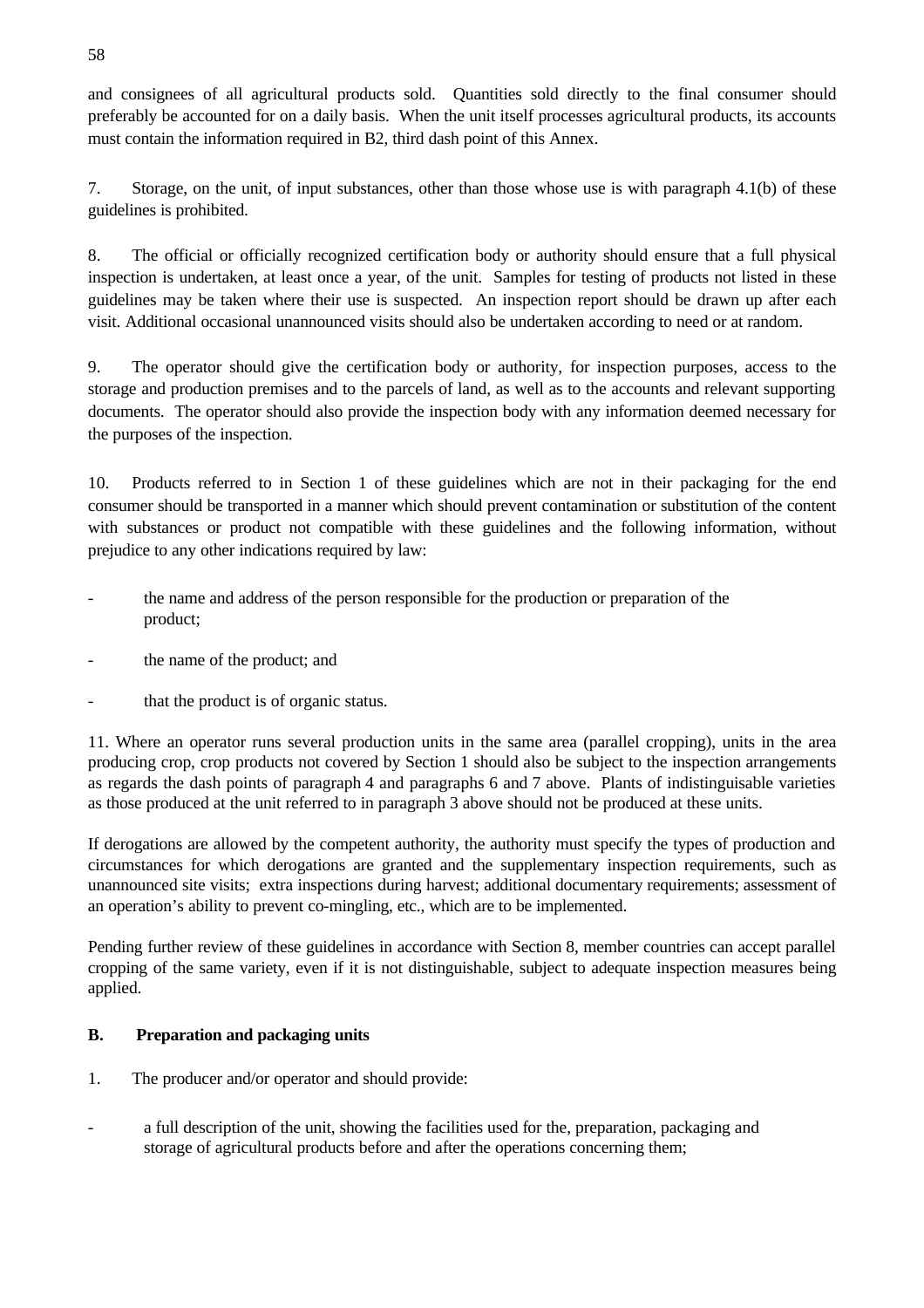all the practical measures to be taken at the level of the unit to ensure compliance these guidelines.

This description and the measures concerned should be signed by the responsible person of the unit and the certification body.

The report should include an undertaking by the operator to perform the operations in such a way as to comply with Section 4 of these guidelines and to accept, in the event of infringements, the implementation of measures as referred to in paragraph 6.9 of these guidelines and be countersigned by both parties.

- 2. Written accounts should be kept enabling the certification body or authority to trace:
- the origin, nature and quantities of agricultural products as referred to in Section 1 of these guidelines which have been delivered to the unit;
- the nature, quantities and consignees of products as referred to in Section 1 of these guidelines which have left the unit;
- any other information such as the origin, nature and quantities of ingredients, additives and manufacturing aids delivered to the unit and the composition of processed products, that is required by the certification body or authority for the purposes of proper inspection of the operations.

3. Where products not referred to in Section 1 of these guidelines are also processed, packaged or stored in the unit concerned:

- the unit should have separate areas within the premises for the storage of products as referred to in Section 1 of these guidelines, before and after the operations;
- operations should be carried out continuously until the complete run has been dealt with, separated by place or time from similar operations performed on products not covered by Section 1 of these guidelines;
- if such operations are not carried out frequently, they should be announced in advance, with a deadline agreed on with the certification body or authority;
- every measure should be taken to ensure identification of lots and to avoid mixtures with products not obtained in accordance with the requirements of these guidelines.

4. The official or officially recognized certification body or authority should ensure that a full physical inspection, at least once a year, of the unit. Samples for testing of products not listed in these guidelines may be taken where their use is suspected. An inspection report must be drawn up after each visit countersigned by the person responsible for the unit inspected. Additional occasional unannounced visits should also be undertaken according to need or at random.

5. The operator should give the official or officially recognized certification body or authority or authority, for inspection purposes, access to the unit and to written accounts and relevant supporting documents. The operator should also provide the inspection body with any information necessary for the purposes of inspection.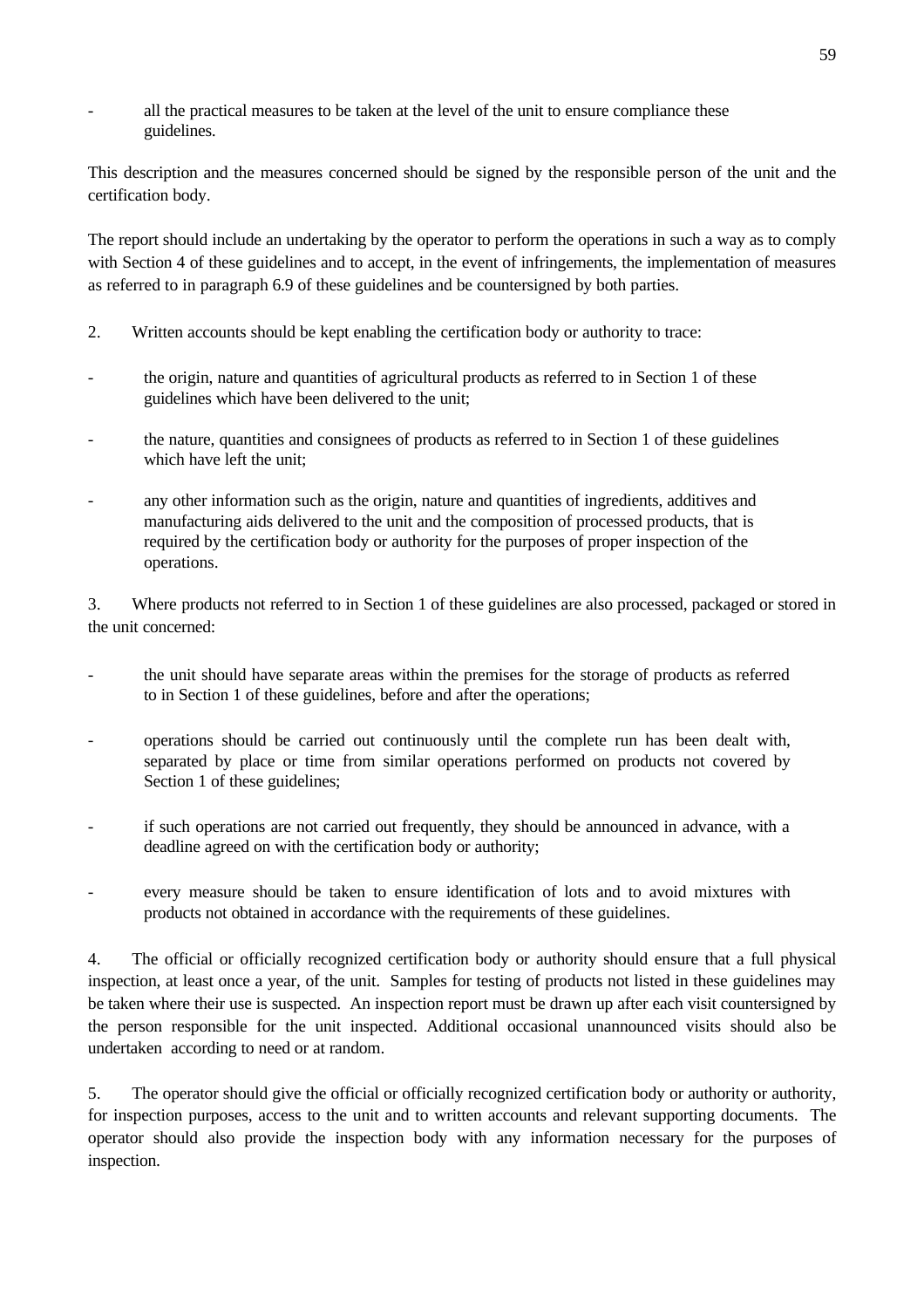6. The requirements in respect to the transport as laid down in paragraph A.10 of this Annex are applicable.

- 5. On receipt of a product referred to in Section 1 of these Guidelines, the operator shall check:
- the closing of the packaging or contained where it is required;
- -
- the presence of the indications referred to in A.10 of this Annex. The result of this verification shall be explicitly mentioned in the accounts referred to in point B.2. When there is any doubt that the product cannot be verified according to the production system provided for in Section 6 of this Guidelines, it must be placed on the market without indication referring to the organic production method.

## **C. Imports**

Importing countries should establish appropriate inspection requirements for the inspection of importers and of imported organic products.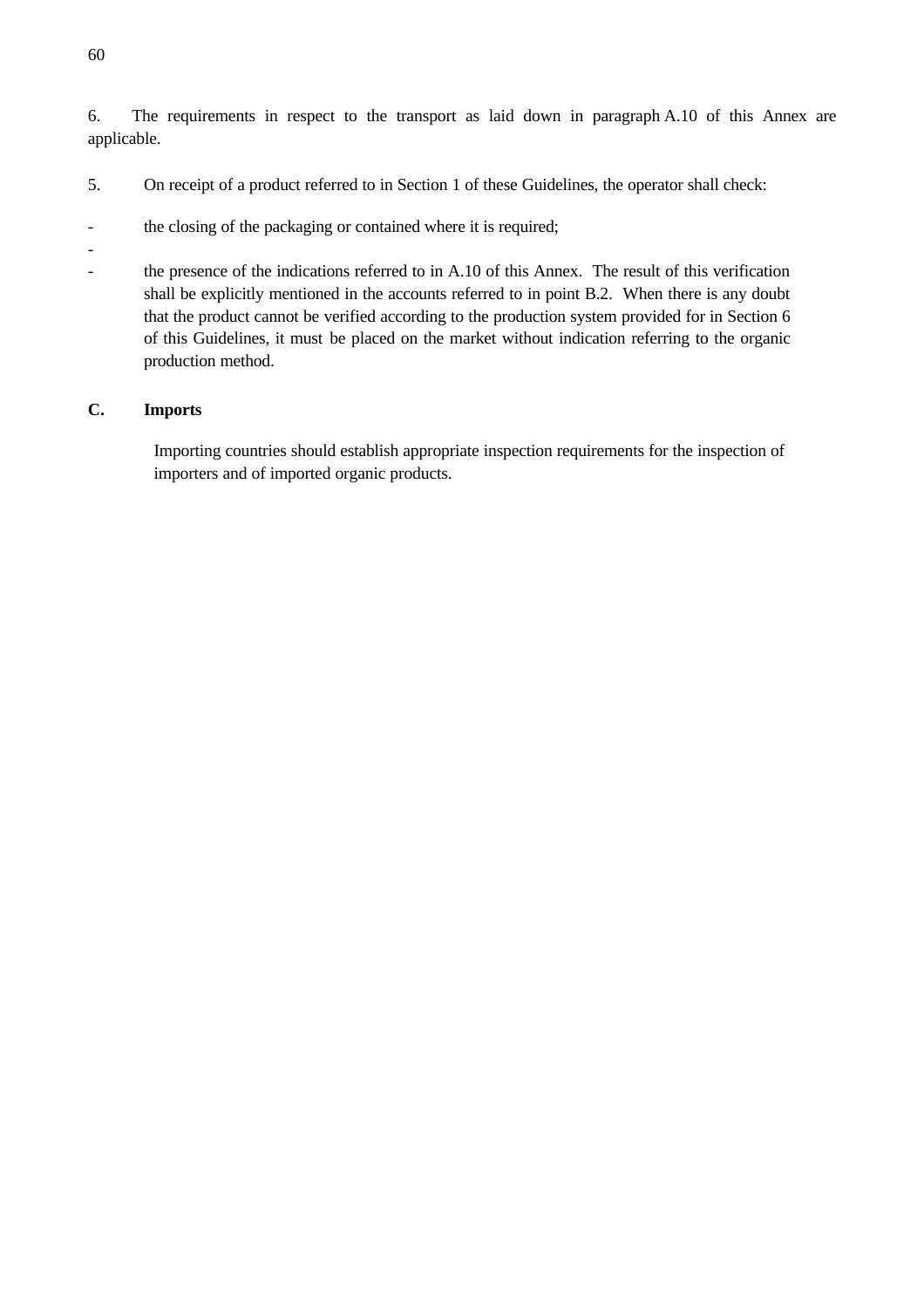## **DRAFT RECOMMENDATIONS FOR THE LABELLING OF FOODS THAT CAN CAUSE HYPERSENSITIVITY (DRAFT AMENDMENT TO THE GENERAL STANDARD FOR THE LABELLING OF PREPACKAGED FOODS) 1**

(at Step 8 of the Procedure)

#### **Section 4.2.1.3**

Where an ingredient is itself the product of two or more ingredients, such a compound ingredient may be declared, as such, in the list of ingredients, provided that it is immediately accompanied by a list, in brackets, of its ingredients in descending order of proportion (m/m). Where a compound ingredient (for which a name has been established in a Codex standard or in national legislation) constitutes less than 25% of the food, the ingredients, other than food additives which serve a technological function in the finished product, need not be declared.

#### **Section 4.2.1.4**

The following foods and ingredients are known to cause hypersensitivity and shall always be declared as such:

Cereals containing gluten; i.e., wheat, rye, barley, oats, spelt or their hybridized strains and products of these;

Crustacea and products of these;

Eggs and egg products;

Fish and fish products;

Peanuts, soybeans and products of these;

Milk and milk products (lactose included);

Tree nuts and nut products; and

Sulphite in concentrations of 10 mg/kg or more.

(Current sections 4.2.1.4 and 4.2.1.5 become respectively 4.2.1.5 and 4.2.1.6)

### **Section 4.2.2.1**

Except for those ingredients listed in section 4.2.1.4, and unless a general class name would be more informative, the following class names may be used ......... (remainder of section as is)

### **Section 4.2.3.2**

A food additive carried over into foods at a level less than that required to achieve a technological function, and processing aids, are exempted from declaration in the list of ingredients. The exemption does not apply to food additives and processing aids listed in section 4.2.14.

<sup>&</sup>lt;sup>1</sup> Proposed additions underlined. Section 4.2.1.3, repeated here for ease of reference, is currently under consideration (see also Appendix VI).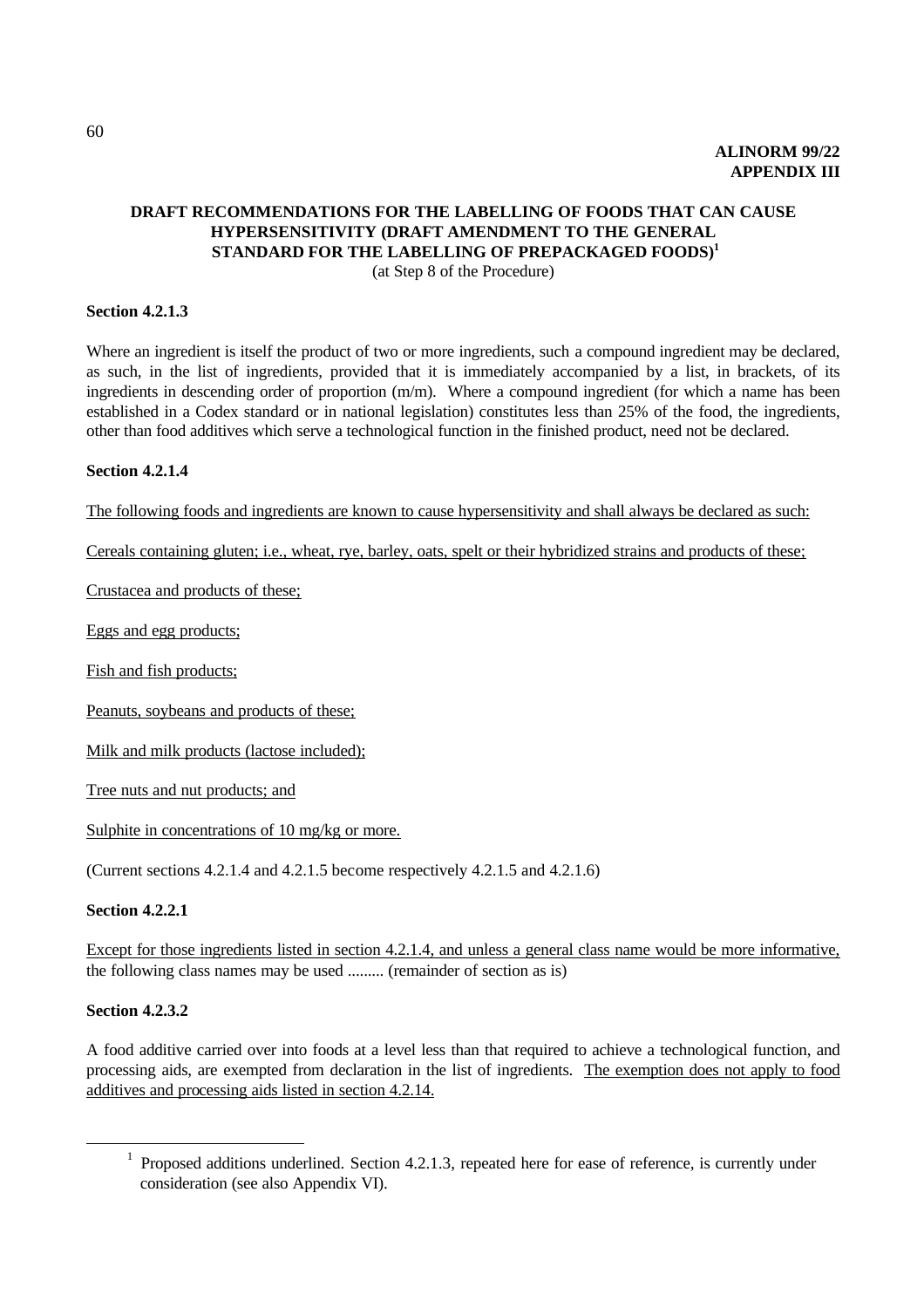## **DRAFT AMENDMENT TO THE STANDARD FOR QUICK FROZEN FISH STICKS (FISH FINGERS) FISH PORTIONS AND FISH FILLETS-BREADED OR IN BATTER**

(At Step 8 of the Procedure)

## 6. **LABELLING**

In addition to Sections 2, 3, 7 and 8 of the Codex General Standard for the Labelling of Prepackaged Foods (CODEX STAN 1-1985) the following specific provisions apply:

## 6.1 **The Name of the Food**

6.1.1 The name of the food to be declared on the label shall be "breaded" and/or "battered", "fish sticks" (fish fingers), "fish portions", or "fillets" as appropriate or other specific names used in accordance with the law and custom of the country in which the food is sold and in a manner so as not to confuse or mislead the consumer.

6.1.2 The label shall include reference to the species or mixture of species.

## **6.1.3 The proportion of fish core shall be declared on the label.**

6.1.4 In addition there shall appear on the label either the term "quick frozen" or the term "frozen" whichever is customarily used in the country in which the food is sold, to describe a product subjected to the freezing processes as defined in subsection 2.2.

6.1.5 The label shall show whether the products are prepared form minced fish flesh, fish fillets or a mixture of both in accordance with the law and custom of the country in which the food is sold and in a manner so as not to confuse or mislead the consumer.

6.1.6 The label shall state that the product should be maintained under conditions that will maintain the quality during transportation, storage and distribution.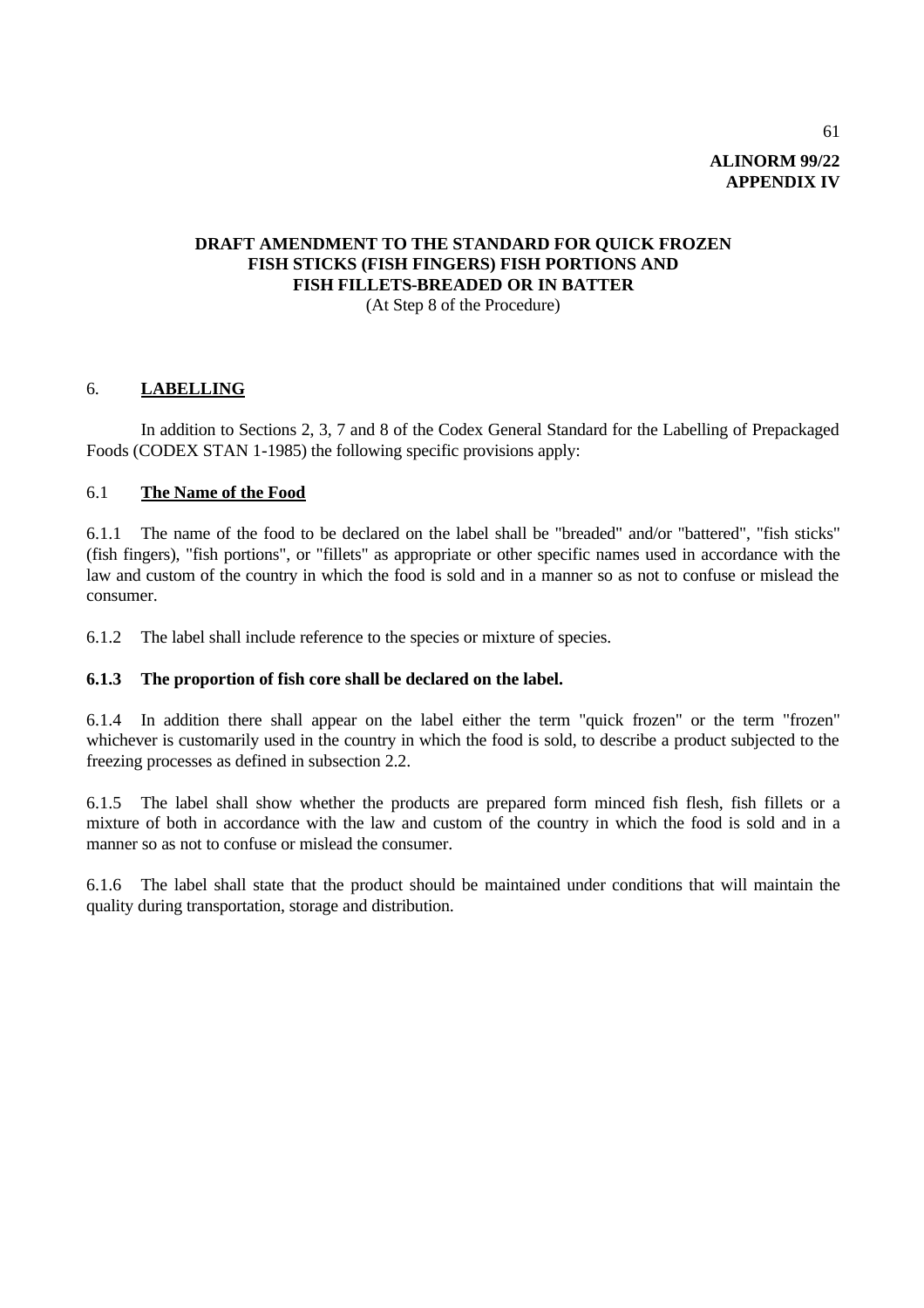### **DRAFT GUIDELINES FOR THE PRODUCTION, PROCESSING, LABELLING AND MARKETING OF ORGANICALLY PRODUCED FOODS**

### **SECTION 5. REQUIREMENTS FOR INCLUSION OF SUBSTANCES IN ANNEX 2 AND CRITERIA FOR THE DEVELOPMENT OF LISTS OF SUBSTANCES BY COUNTRIES**<sup>2</sup> (At Step 6 of the Procedure)

5.1 At least the following criteria should be used for the purposes of amending the substance lists referred to in Section 4. These lists include products whose use is established in organic agriculture as well as new products that have to meet this criteria. Each input is necessary/essential and should be considered in the context in which the product will be used. Their use satisfies the principles of organic production as outlined in these guidelines. Available alternatives, including inputs which are already in use in organic production, should be evaluated:

- (a) if they are used for fertilization, soil conditioning purposes:
- they are essential for obtaining or maintaining the fertility of the soil or to fulfil specific nutrition requirements of crops, or specific soil-conditioning and rotation purposes which cannot be satisfied by the practices included in Annex 1 or other products included in Table 2 of Annex 2; and
- the ingredients will be of plant, animal, microbial, or mineral origin and may undergo the following processes: physical (eg. Mechanical, thermal); enzymatic; microbial; and
- their use does not result in, or contribute to, unacceptable effects on, or contamination of, the environment, including soil organisms; and
- their use has no unacceptable effect on the quality and safety of the final product.
- (b) if these substances are used for the purpose of plant disease or pest and weed control:
- they should be essential for the control of a harmful organism or a particular disease for which other biological, physical, or plant breeding alternatives and/or effective management practices are not available, and
- substances should be plant, animal, microbial, or mineral origin and may undergo the following processes: physical (eg. mechanical, thermal); enzymatic; microbial (eg. composting, digestion);
- their use does not result in, or contribute to, unacceptable effects on, or contamination of, the environment.
- however, if they are nature identical products used in traps and dispensers such as pheromones, which are chemically synthesized they will be considered for addition to lists if the products are not available in sufficient quantities in their natural form, provided that the conditions for their use do not directly or indirectly result in the presence of residues of the product in the edible parts.

 $\frac{1}{2}$ 

These criteria are recommended to governments on a trial basis for a period of two years in order to achieve experience in line with organic production principles at the national level.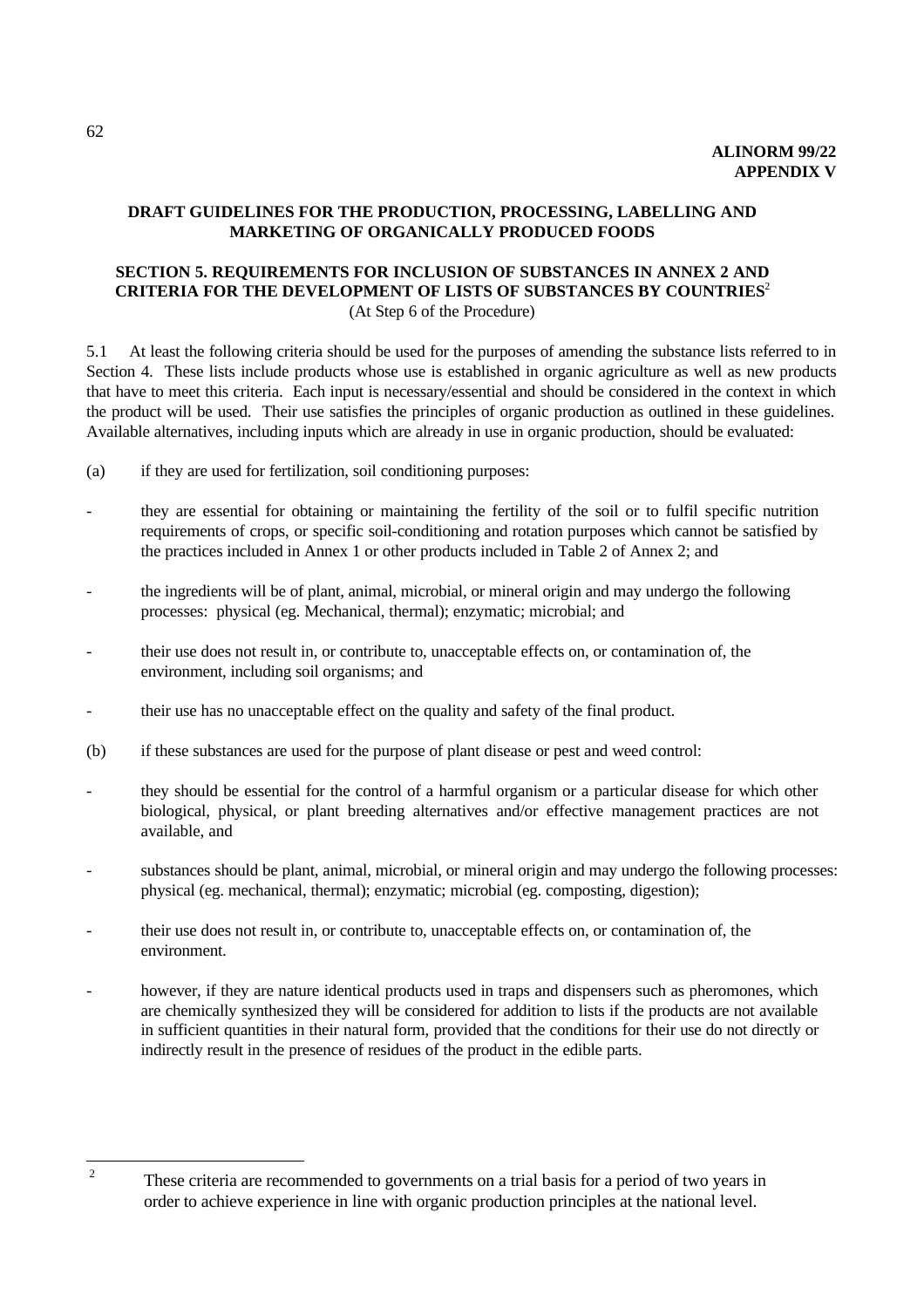- (c) if they are used as additives or processing aids in the preparation or preservation of the food:
- such substances are preferably as found in nature and may have undergone preferably mechanical/physical processes (eg extraction, precipitation), biological/enzymatic processes (eg fermentation) and microbial processes;
- however, if they are nature identical products which are chemically synthesized and it is not possible to prepare or preserve such food products without having recourse to such ingredients they will be considered for addition to the lists if the ingredients are not available in sufficient quantities in their natural form;
- it is not possible to produce a similar product without the use of additives or processing aids;
- the consumer will not be deceived, concerning the nature, substance and quality of the food;
- the purpose is to maintain the nutritional value of the product, to enhance the keeping quality or stability of the products, and to provide the products with an acceptable composition, consistency and appearance;
- there is no detrimental effect on the environment.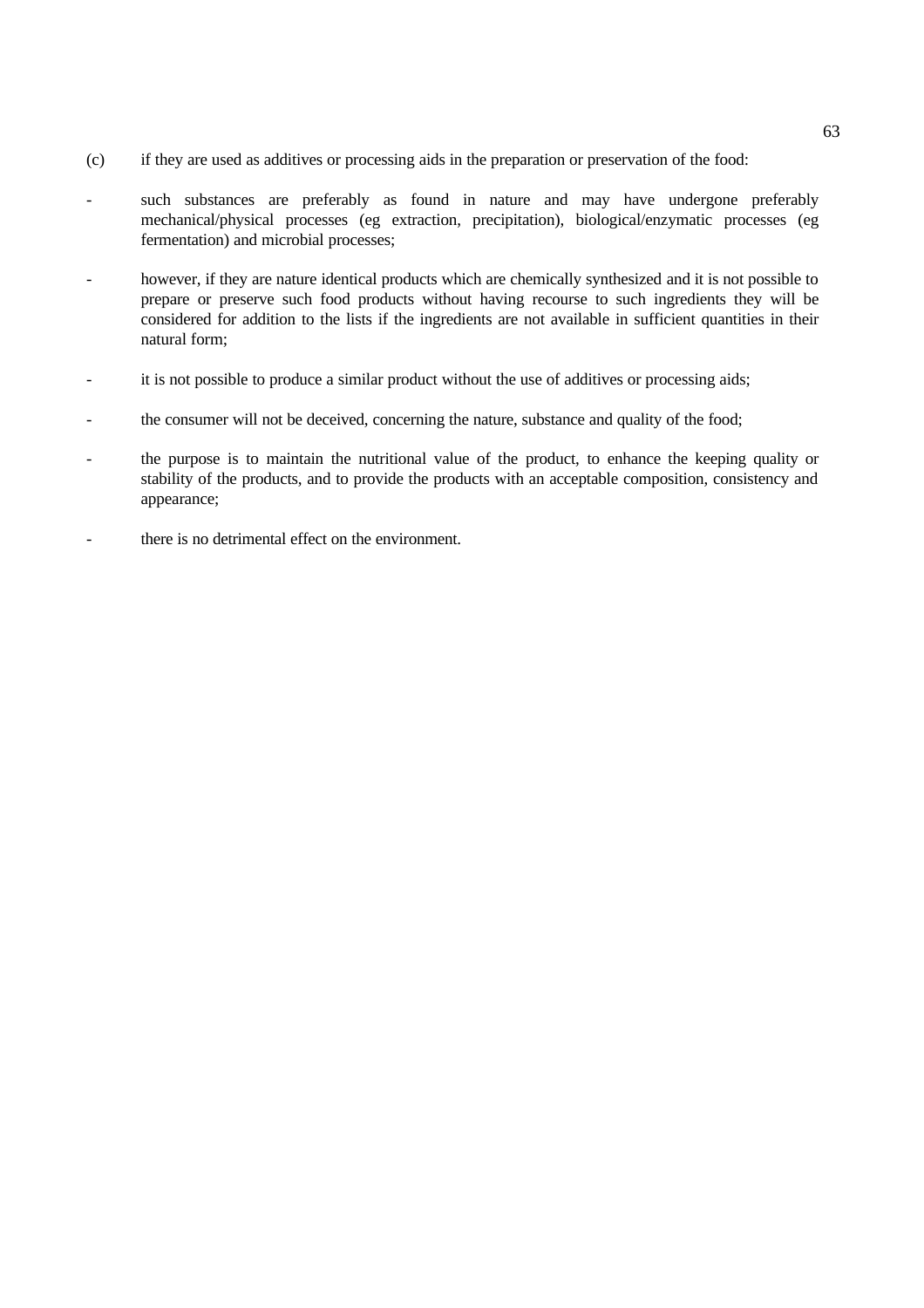## **DRAFT RECOMMENDATIONS FOR THE LABELLING OF FOODS THAT CAN CAUSE HYPERSENSITIVITY (DRAFT AMENDMENT TO THE GENERAL STANDARD FOR THE LABELLING OF PREPACKAGED FOODS) 3**

(at Step 6 of the Procedure)

#### **Section 4.2.1.3**

Where an ingredient is itself the product of two or more ingredients, such a compound ingredient may be declared, as such, in the list of ingredients, provided that it is immediately accompanied by a list, in brackets, of its ingredients in descending order of proportion (m/m). Where a compound ingredient (for which a name has been established in a Codex standard or in national legislation) constitutes less than [5%] of the food, the ingredients, other than food additives which serve a technological function in the finished product, need not be declared.

 $\overline{a}$ 

<sup>&</sup>lt;sup>3</sup> Proposed amendment underlined.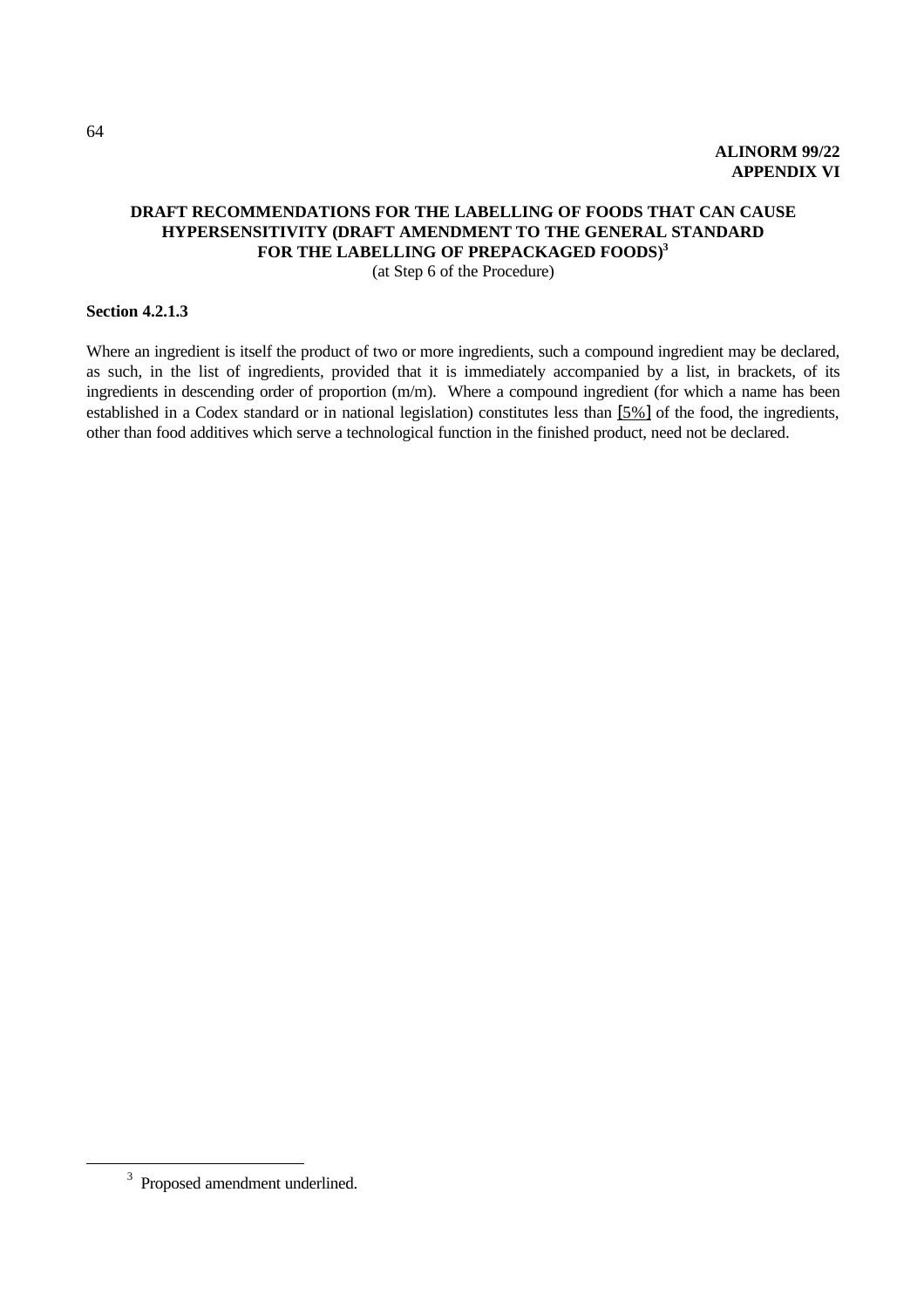## **ALINORM 99/22 APPENDIX VII**

## **PROPOSED DRAFT RECOMMENDATIONS FOR THE LABELLING OF FOOD OBTAINED THROUGH BIOTECHNOLOGY (PROPOSED DRAFT AMENDMENT TO THE GENERAL STANDARD FOR THE LABELLING OF PREPACKAGED FOODS)**

(At Step 5 of the Procedure)

#### **[Section 2 Definition of Terms]**

#### **Products obtained through biotechnology**

For the purpose of the General Standard:

"Products obtained through [new/modern] biotechnology" are foods composed of or containing genetically modified organisms, [or foods produced from, but not containing genetically modified organisms.]

["Organism" is any biological entity capable of replication or of transferring genetic material].

["Genetically modified /genetically engineered organism" is an organism in which the genetic material has been changed in a way that does not occur naturally by multiplication and/or natural recombination.]

Examples of these modifications include but are not limited to:

- recombinant DNA techniques which uses vector systems
- techniques involving the direct introduction into the organism of hereditary materials prepared outside the organism including micro-injection and micro-encapsulation
- cell fusion [including protoplast fusion] or hybridization techniques with new combinations of heritable genetic material formed through the fusion of two or more cells by means of methods which do not occur naturally

Examples of techniques which are not considered to result in genetic modification include but are not limited to:

[on condition that they do not involve the use of recombinant DNA molecules or GMOs]:

- in vitro fertilization
- conjugation, transduction, transformation or any other natural process,
- [polyploidy induction]

[on condition that they do not involve the use of GMOs as recipient or parental organism]:

- mutagenesis
- [cell fusion [including protoplast fusion] of plant cells where the resulting organisms can also be produced by traditional breeding methods]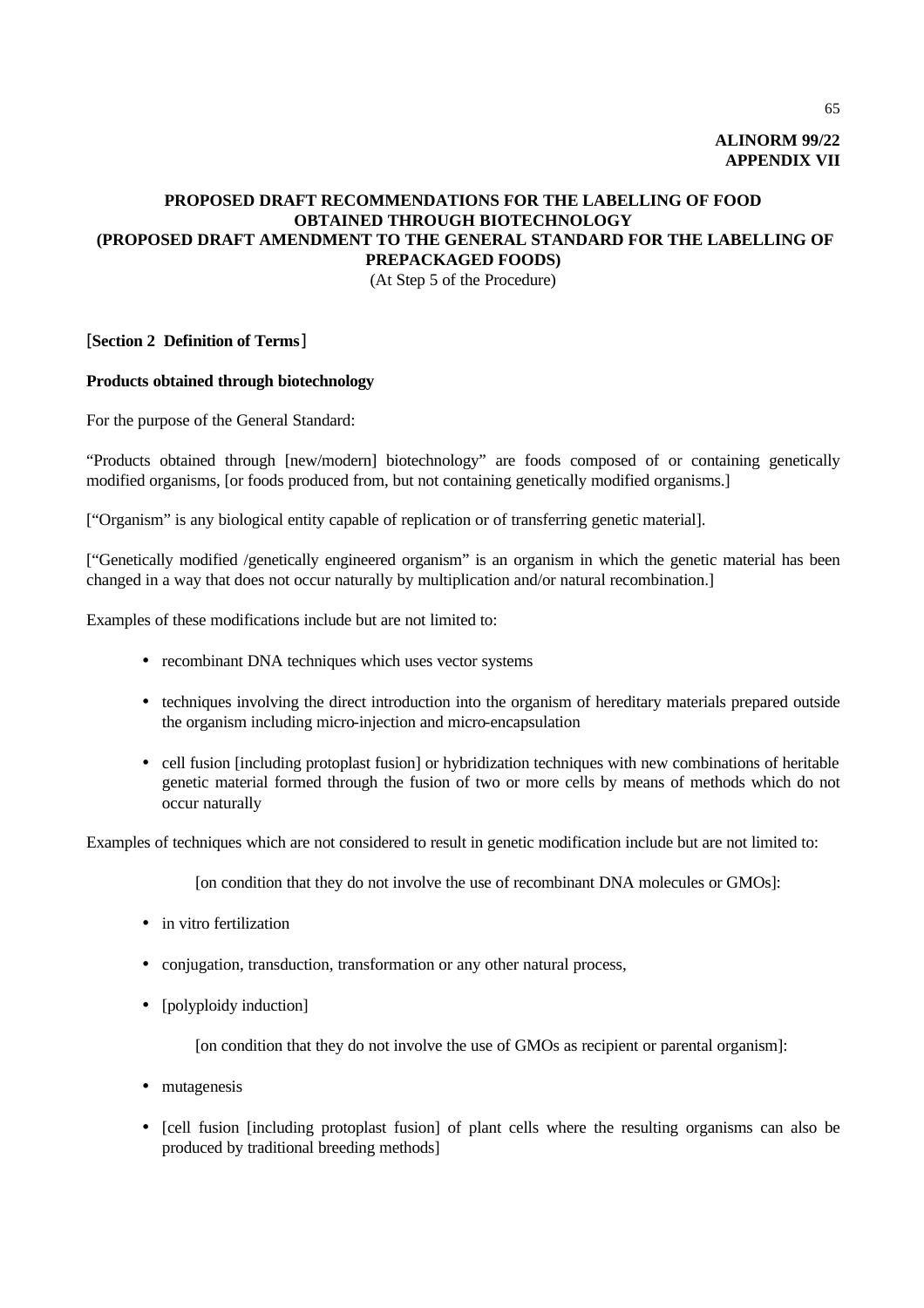## **Section 4.2.2**

The presence in any food or food ingredients obtained through biotechnology of an allergen transferred from any of the products listed in Section  $4.2.1.4<sup>1</sup>$  shall be declared.

When it is not possible to provide adequate information on the presence of an allergen through labelling, the food containing the allergen should not be marketed*.*

#### 66

 $\bar{1}$ 

<sup>1</sup> Draft proposal contained in ALINORM 99/22 Appendix III.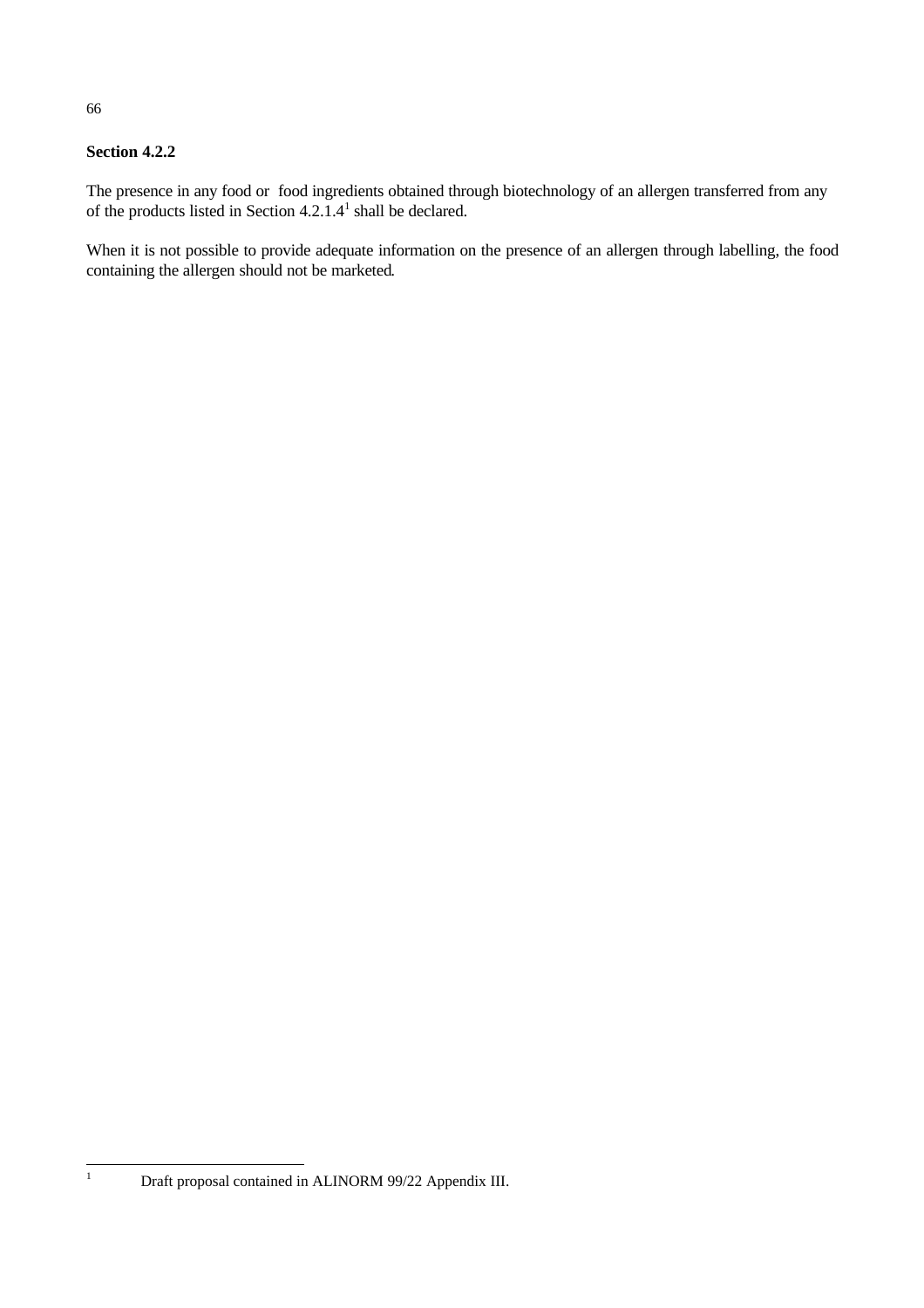#### 67 **ALINORM 99/22 APPENDIX VIII**

## **PROPOSED DRAFT RECOMMENDATIONS FOR THE LABELLING OF FOODS OBTAINED THROUGH BIOTECHNOLOGY (PROPOSED DRAFT AMENDMENT TO THE GENERAL STANDARD FOR THE LABELLING OF PREPACKAGED FOODS)**

(At Step 3 of the Procedure)

#### **Section 5. Additional Mandatory Requirements**

#### **Foods obtained through biotechnology**

When a food or food ingredient obtained through biotechnology, as defined in Section 2, is no longer substantially equivalent to the corresponding existing food or food ingredient as regards

- composition
- nutritional value
- intended use

the characteristics which make it different from the reference food should be clearly identified in the labelling. In particular, the following requirements apply:

- if the nutrient content is significantly modified, nutrient declaration should be provided in conformity with the Guidelines for Nutrition Labelling.

- if the mode of *storage, preparation, cooking* is significantly different from that for the equivalent food, clear instructions for use should be provided.

*[These requirements also apply to novel foods which are not obtained through biotechnology but are significantly different from the corresponding conventional food.]*

#### *Alternative proposal*

[*All foods that are or contain genetically modified organisms shall be labelled. Foods that are produced from genetically modified organisms but do not contain them shall always be labelled if, natural variations considered, an adequate analysis demonstrates that they differ from equivalent conventional foods.*

*The presence of any substance that are absent in existing equivalent foods and may have implications for the health of certain sections of the population and/or are the subject of ethic objections shall be indicated in the label.*]

Substantial equivalence is established by a demonstration that the characteristics assessed for the genetically modified organism, or the specific food derived therefrom, are equivalent to the same characteristics of the conventional comparator (conventional foods or food components already available in the food supply), within the natural variation for such characteristics, based upon appropriate analysis of data.

In addition, the presence in a food obtained through biotechnology of material from the sources referred to in Section 4.2.2.2 which is not present in an existing equivalent foodstuff shall always be declared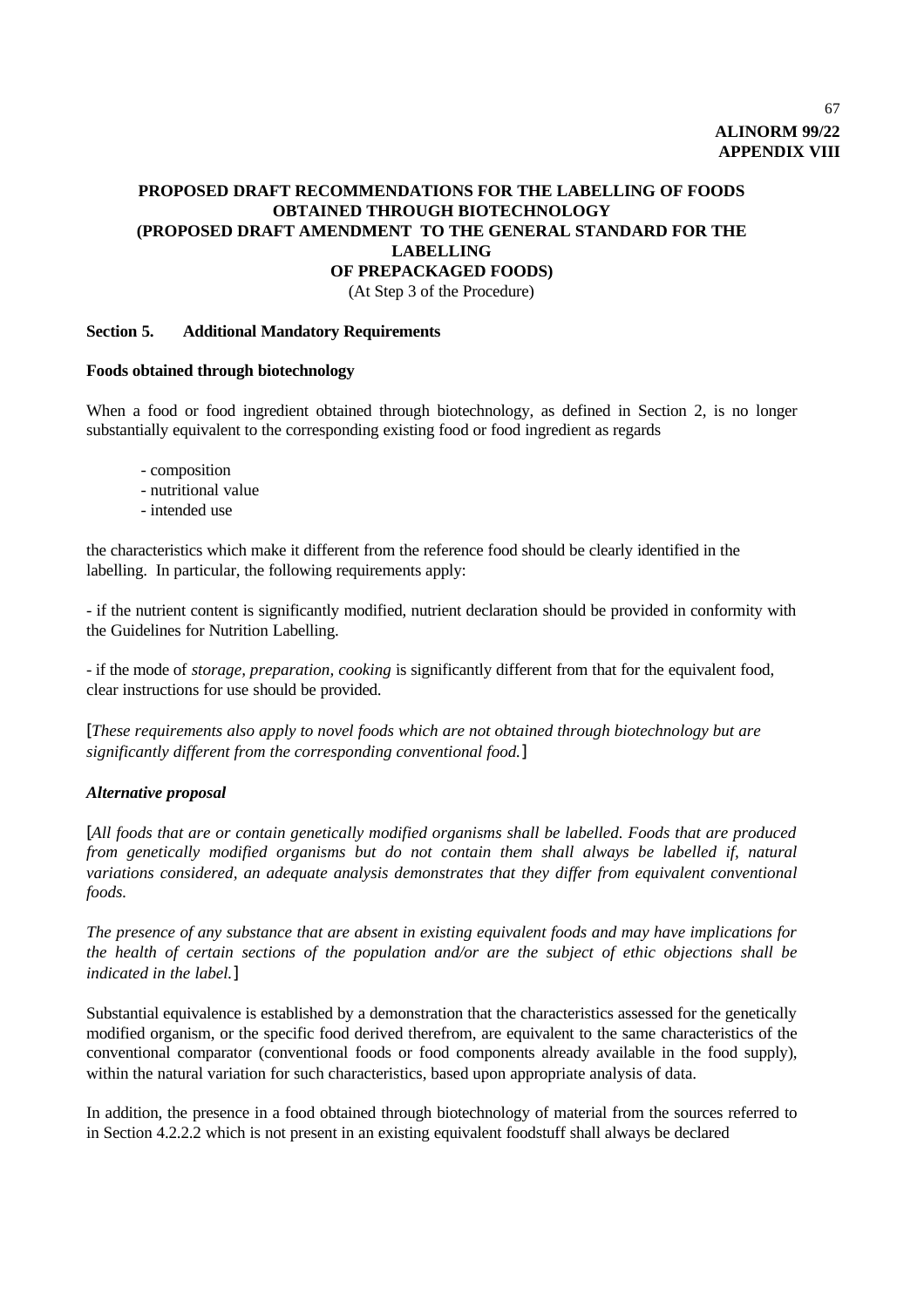# **PROPOSED DRAFT AMENDMENT TO THE GENERAL STANDARD FOR THE LABELLING OF PREPACKAGED FOODS**

(At Step 3 of the Procedure)

### **Section 4.2 List of Ingredients**

4.2.2.1 The following class names may be used for the ingredients falling within these classes:

**Milk protein products**: products with at least 35% and less than 50% of milk protein(s) (m/m in dry matter) not being a traditional milk product such as skim milk powder or whey protein

**Milk Protein**: products with at least 50% of milk protein (m/m in dry matter)

or

4.2.2.1 The following class names may be used for the ingredients falling within this class:

**Milk Proteins**: All types of milk protein (caseins, caseinates aand whey proteins) and mixtures thereof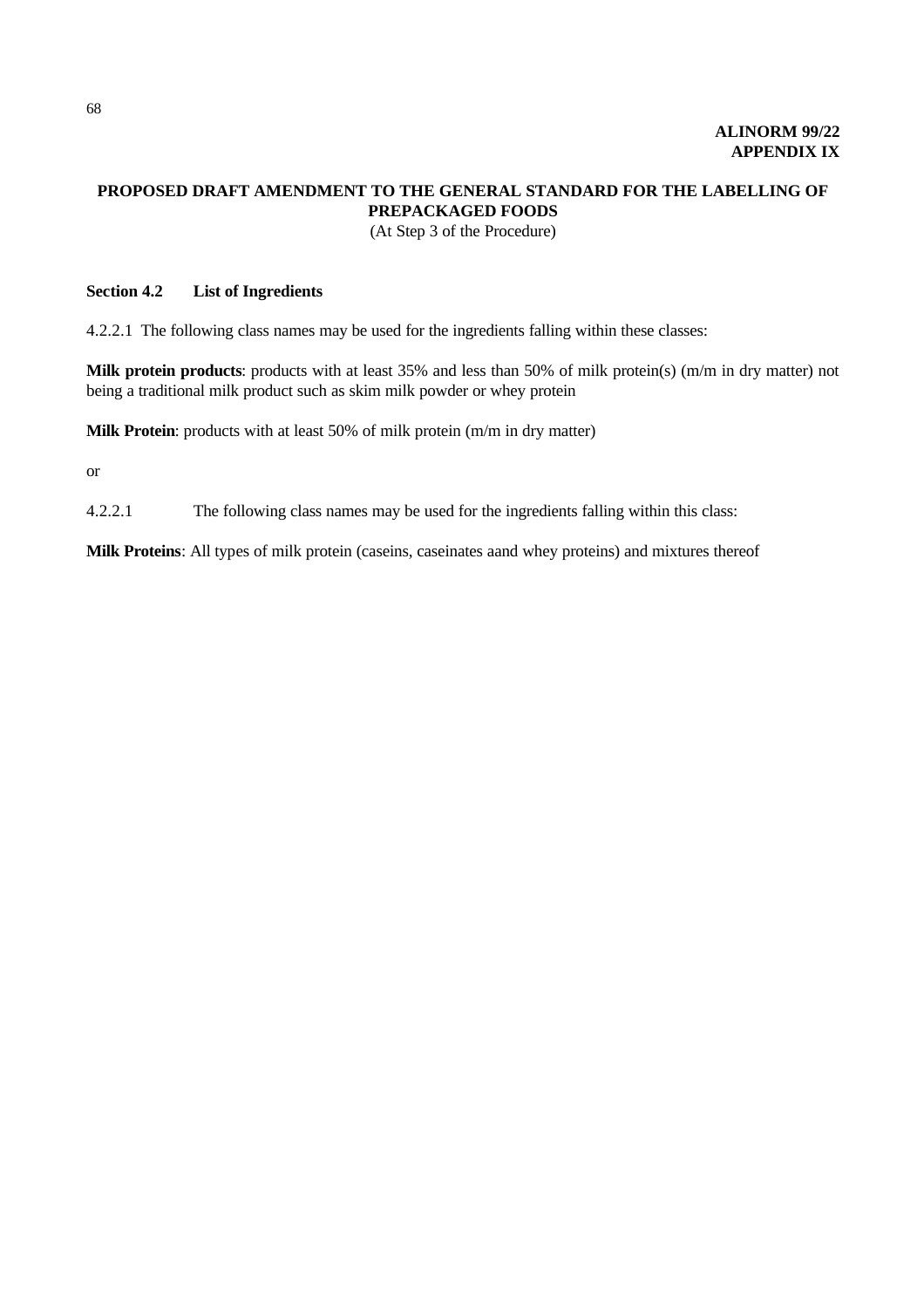## **PROPOSED DRAFT RECOMMENDATIONS FOR THE USE OF HEALTH CLAIMS** <sup>2</sup>

(At Step 3 of the Procedure)

 Health claims should be consistent with national health policy and support that policy. Only health claims that support national health policy should be allowed

2.2 [Health claim means any representation that states, suggests or implies that a relationship exists between a food or a nutrient or other substance contained in a food and a disease or health-related condition.]

(Examples:

## A. Health-related effects on the body attributed to directly to a food or nutrient or substance

"X fish oil lowers serum triglycerides and increases clotting times."

"X bran lowers blood cholesterol levels."

"X vegetable oil is low in saturated fat and will help reduce blood cholesterol levels".

"Contains soluble fibre that lowers blood cholesterol levels."

"Contains sorbitol. Polyols are more slowly absorbed than sugars and decrease the insulin response."

B. Disease prevention attributed to nutrient or substance contained in a food

"X contains soluble fibre which reduces risk of heart disease."

"X is low in saturated fat which reduces risk of heart disease."

C. Disease prevention or health-related effects related to diet

"A low fat diet will reduce risk of cancer. X is a low fat food."

"Saturated fat raises blood cholesterol levels. A diet low in saturated fat will reduce blood cholesterol levels and reduce risk of cardiovascular disease. X is low in saturated fat."

## 7. **HEALTH CLAIMS**

l

- 7.1 Without prejudice to Section 8, a health claim that a food or nutrient or substance contained in a food has an effect on an adverse health-related condition in the body should not be permitted.
- 7.2 A claim that the consumption or reduced consumption of a food, nutrient or substance contained in a food, as part of a total dietary pattern, may have an effect on a [disease] or health-related condition [should/should not] be permitted subject to the following conditions:
	- <sup>2</sup> This text will ultimtely be incorporated into the Guidelines on Use of Nutrition Claims, in which it was initially included. The numbering of the sections refers to the Guidelines.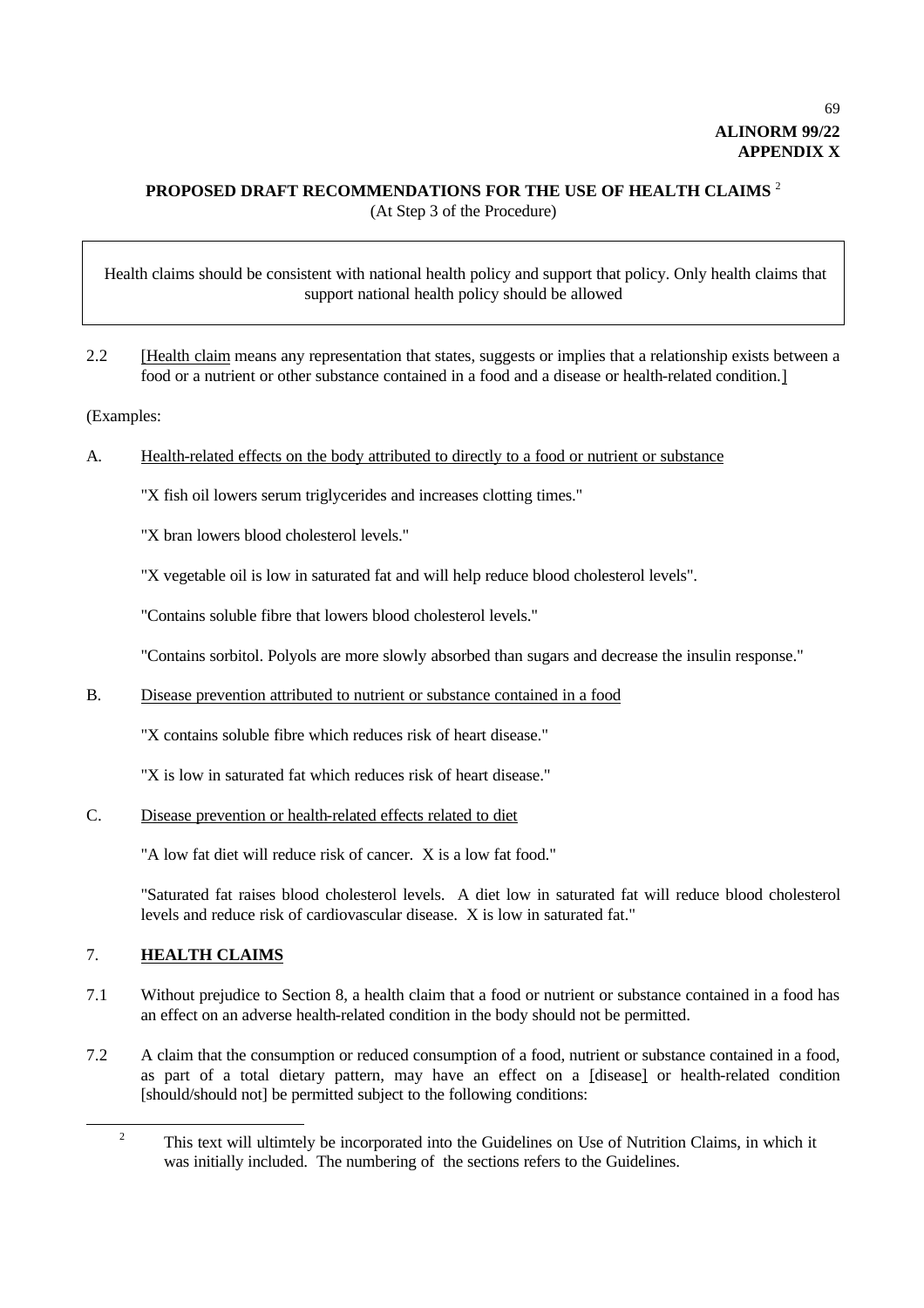- 7.2.1 There is scientific consensus supported by the competent authority that a relationship exists between the food, nutrient or substance and the disease or adverse health-related condition;
- 7.2.2 The wording of the claim is within the context of a total dietary pattern;
- 7.2.3 "The food for which the claim is made should be:
	- (i) a significant source of the nutrient or substance in the case where increased consumption is recommended; or,
	- (ii) "low" in or "free" of the nutrient or substance in the case where reduced consumption is recommended."
- 7.2.4 The claim should not state or imply that the consumption of a particular food would cure, prevent or treat a disease; and
- 7.2.5 [The claim should not be made if the consumption of the food would result in the intake of a nutrient or substance in an amount that would increase the risk of a disease or health-related condition. The kind and amount of nutrient and substance mentioned should be clearly specified]